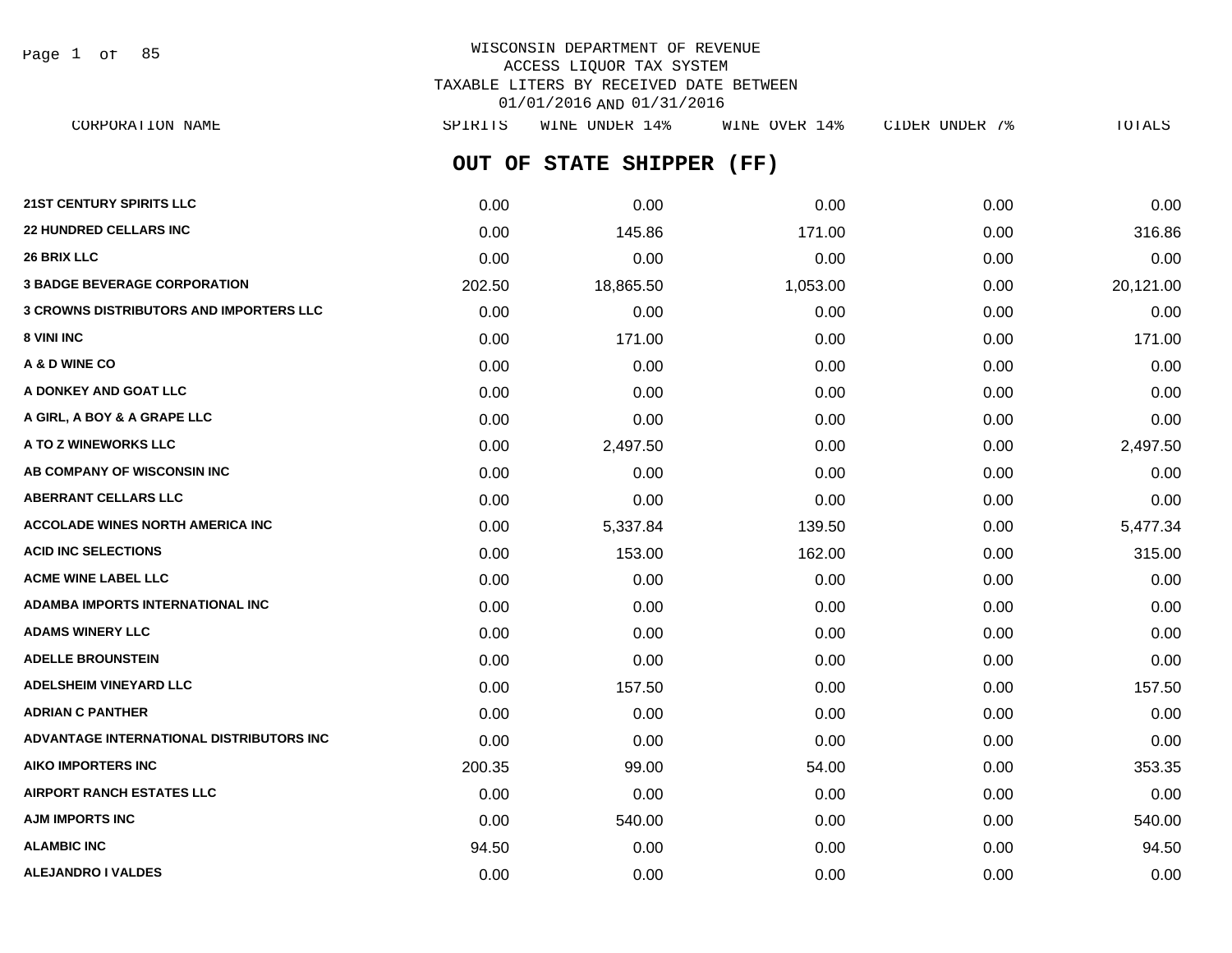Page 2 of 85

## WISCONSIN DEPARTMENT OF REVENUE ACCESS LIQUOR TAX SYSTEM TAXABLE LITERS BY RECEIVED DATE BETWEEN

| CORPORATION NAME                       | SPIRITS | WINE UNDER 14% | WINE OVER 14% | CIDER UNDER 7% | TOTALS    |
|----------------------------------------|---------|----------------|---------------|----------------|-----------|
| ALEXANDRIA NICOLE CELLARS LLC          | 0.00    | 14.25          | 21.75         | 0.00           | 36.00     |
| <b>ALLIED IMPORTERS USA LTD</b>        | 0.00    | 0.00           | 0.00          | 0.00           | 0.00      |
| <b>ALLIED WINE CORP</b>                | 0.00    | 0.00           | 0.00          | 0.00           | 0.00      |
| <b>ALLORO VINEYARD INC</b>             | 0.00    | 0.00           | 126.00        | 0.00           | 126.00    |
| <b>ALLTECH'S BEVERAGE DIVISION LLC</b> | 0.00    | 0.00           | 0.00          | 0.00           | 0.00      |
| <b>ALOY &amp; SONS INC</b>             | 0.00    | 0.00           | 0.00          | 0.00           | 0.00      |
| <b>ALPHA &amp; OMEGA WINERY LLC</b>    | 0.00    | 0.00           | 0.00          | 0.00           | 0.00      |
| ALPHA MARKETING NETWORK INC            | 0.00    | 0.00           | 0.00          | 0.00           | 0.00      |
| <b>ALTAMAR BRANDS LLC</b>              | 0.00    | 0.00           | 0.00          | 0.00           | 0.00      |
| <b>ALTAMURA WINERY INC</b>             | 0.00    | 0.00           | 0.00          | 0.00           | 0.00      |
| <b>ALTITUDE SPIRITS INC</b>            | 0.00    | 0.00           | 0.00          | 0.00           | 0.00      |
| <b>AMAVI CELLARS LLC</b>               | 0.00    | 0.00           | 0.00          | 0.00           | 0.00      |
| <b>AMERICAN BEVERAGE CORP</b>          | 0.00    | 0.00           | 0.00          | 0.00           | 0.00      |
| <b>AMERICAN ESTATES WINES INC</b>      | 0.00    | 405.00         | 0.00          | 0.00           | 405.00    |
| AMERICAN NORTHWEST DISTRIBUTORS INC    | 0.00    | 513.00         | 0.00          | 0.00           | 513.00    |
| AMERICAN VINTAGE BEVERAGE INC.         | 0.00    | 0.00           | 0.00          | 0.00           | 0.00      |
| <b>AMERICAN WINE TRADE INC</b>         | 0.00    | 3,060.00       | 0.00          | 0.00           | 3,060.00  |
| <b>AMICUS CELLARS LLC</b>              | 0.00    | 0.00           | 504.00        | 0.00           | 504.00    |
| <b>AMIR PEAY</b>                       | 0.00    | 0.00           | 0.00          | 0.00           | 0.00      |
| <b>AMUSE BOUCHE LLC</b>                | 0.00    | 0.00           | 0.00          | 0.00           | 0.00      |
| ANCHOR DISTILLING COMPANY LLC          | 0.00    | 0.00           | 0.00          | 0.00           | 0.00      |
| <b>ANCIEN WINES INC</b>                | 0.00    | 180.00         | 0.00          | 0.00           | 180.00    |
| <b>ANDERS-LANE ARTISAN WINES LP</b>    | 0.00    | 0.00           | 0.00          | 0.00           | 0.00      |
| ANDERSON DISTRIBUTING CO INC           | 0.00    | 0.00           | 0.00          | 0.00           | 0.00      |
| ANDERSONS CONN VALLEY WINERY INC       | 0.00    | 0.00           | 0.00          | 0.00           | 0.00      |
| <b>ANDREW T BECKSTOFFER</b>            | 0.00    | 0.00           | 0.00          | 0.00           | 0.00      |
| <b>ANGELINI WINE LTD</b>               | 0.00    | 0.00           | 0.00          | 0.00           | 0.00      |
| <b>ANHEUSER-BUSCH COMPANIES LLC</b>    | 0.00    | 0.00           | 0.00          | 25,828.52      | 25,828.52 |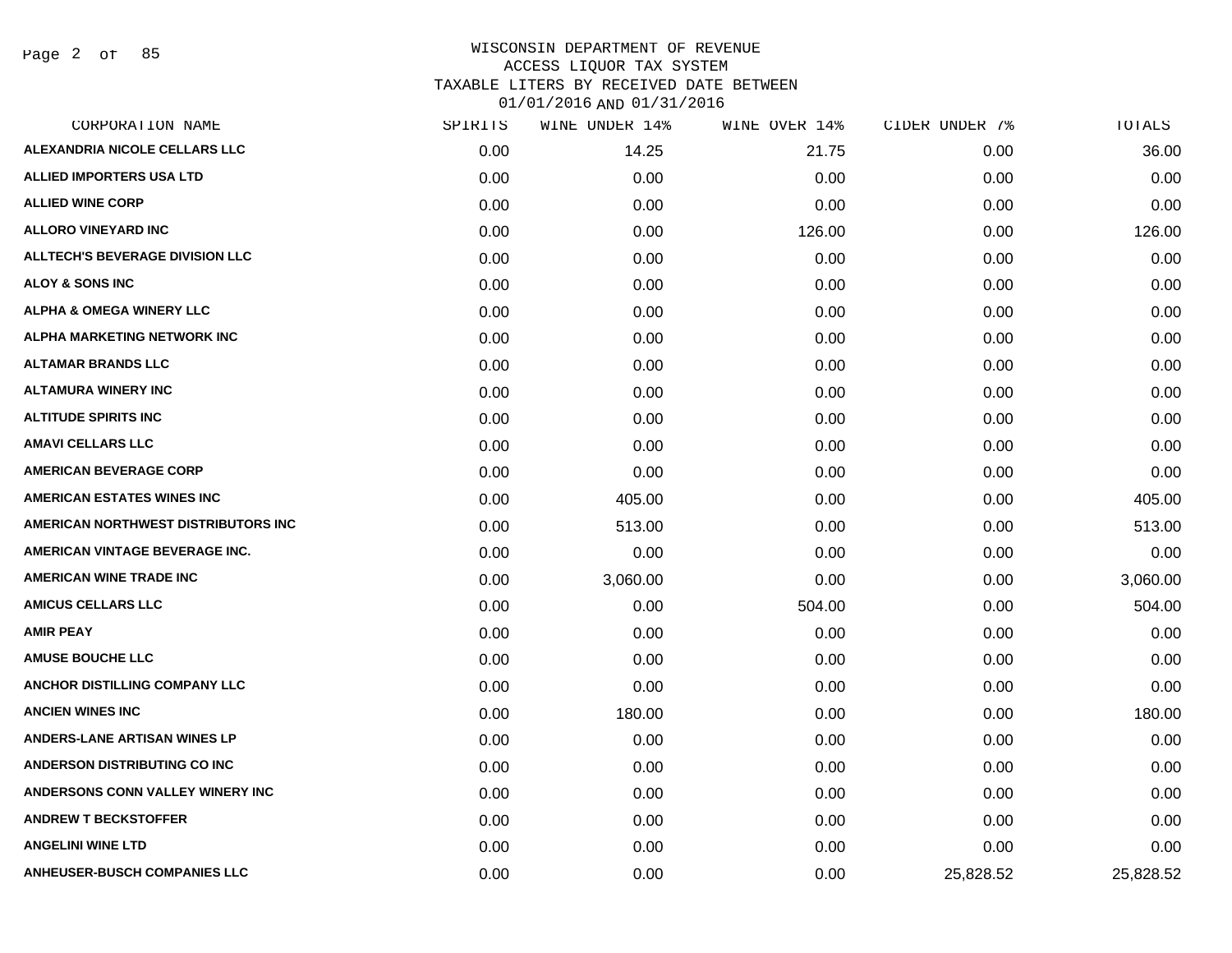Page 3 of 85

| CORPORATION NAME                                | SPIRITS | WINE UNDER 14% | WINE OVER 14% | CIDER UNDER 7% | TOTALS   |
|-------------------------------------------------|---------|----------------|---------------|----------------|----------|
| <b>ANNE HUBATCH</b>                             | 0.00    | 0.00           | 0.00          | 0.00           | 0.00     |
| <b>ANTHONY BOZZANO</b>                          | 0.00    | 0.00           | 0.00          | 0.00           | 0.00     |
| <b>ANTHONY M TRUCHARD</b>                       | 0.00    | 0.00           | 0.00          | 0.00           | 0.00     |
| <b>ANTHONY ROAD WINE CO INC</b>                 | 0.00    | 0.75           | 0.00          | 0.00           | 0.75     |
| <b>APOSTROPHE BRANDS LLC</b>                    | 504.00  | 0.00           | 0.00          | 0.00           | 504.00   |
| <b>AQUA PUMPKIN INC</b>                         | 0.00    | 0.00           | 0.00          | 0.00           | 0.00     |
| <b>ARBOR VINEYARDS INC</b>                      | 0.00    | 0.00           | 288.00        | 0.00           | 288.00   |
| <b>ARCHANA A DAVE</b>                           | 0.00    | 0.00           | 0.00          | 0.00           | 0.00     |
| <b>ARCHANGEL INVESTMENTS LLC</b>                | 0.00    | 0.00           | 0.00          | 0.00           | 0.00     |
| AREL GROUP WINE & SPIRITS INC                   | 0.00    | 5,242.50       | 0.00          | 0.00           | 5,242.50 |
| <b>ARETE WINES LLC</b>                          | 0.00    | 0.00           | 0.00          | 0.00           | 0.00     |
| <b>ARIETTA INC</b>                              | 0.00    | 0.00           | 0.00          | 0.00           | 0.00     |
| <b>ARMIDA WINERY INC</b>                        | 0.00    | 0.00           | 63.00         | 0.00           | 63.00    |
| <b>ARNOT-ROBERTS LLC</b>                        | 0.00    | 0.00           | 0.00          | 0.00           | 0.00     |
| <b>ARTISANAL IMPORTS INC</b>                    | 0.00    | 0.00           | 0.00          | 0.00           | 0.00     |
| <b>ASCENT WINES INC</b>                         | 0.00    | 0.00           | 31.50         | 0.00           | 31.50    |
| <b>ASSOCIATED BREWING COMPANY</b>               | 0.00    | 0.00           | 0.00          | 0.00           | 0.00     |
| <b>ASV WINES INC</b>                            | 0.00    | 1,008.00       | 0.00          | 0.00           | 1,008.00 |
| <b>ATHENEE IMPORTERS &amp; DISTRIBUTORS LTD</b> | 0.00    | 117.00         | 0.00          | 0.00           | 117.00   |
| <b>AUGUST WINE GROUP LLC</b>                    | 0.00    | 1,944.00       | 0.00          | 0.00           | 1,944.00 |
| <b>AUSTRAL WINES LLC</b>                        | 0.00    | 0.00           | 0.00          | 0.00           | 0.00     |
| AV BRANDS INC                                   | 301.50  | 2,348.40       | 1,494.00      | 0.00           | 4,143.90 |
| AVV WINERY CO LLC                               | 0.00    | 126.00         | 216.00        | 0.00           | 342.00   |
| AW DIRECT INC                                   | 0.00    | 101.50         | 126.00        | 0.00           | 227.50   |
| <b>AXIOS INC</b>                                | 0.00    | 0.00           | 0.00          | 0.00           | 0.00     |
| <b>B &amp; I OVERSEAS TRADING INC</b>           | 0.00    | 0.00           | 0.00          | 0.00           | 0.00     |
| <b>B R COHN WINERY INC</b>                      | 0.00    | 0.00           | 0.00          | 0.00           | 0.00     |
| <b>B UNITED INTERNATIONAL INC</b>               | 0.00    | 0.00           | 0.00          | 0.00           | 0.00     |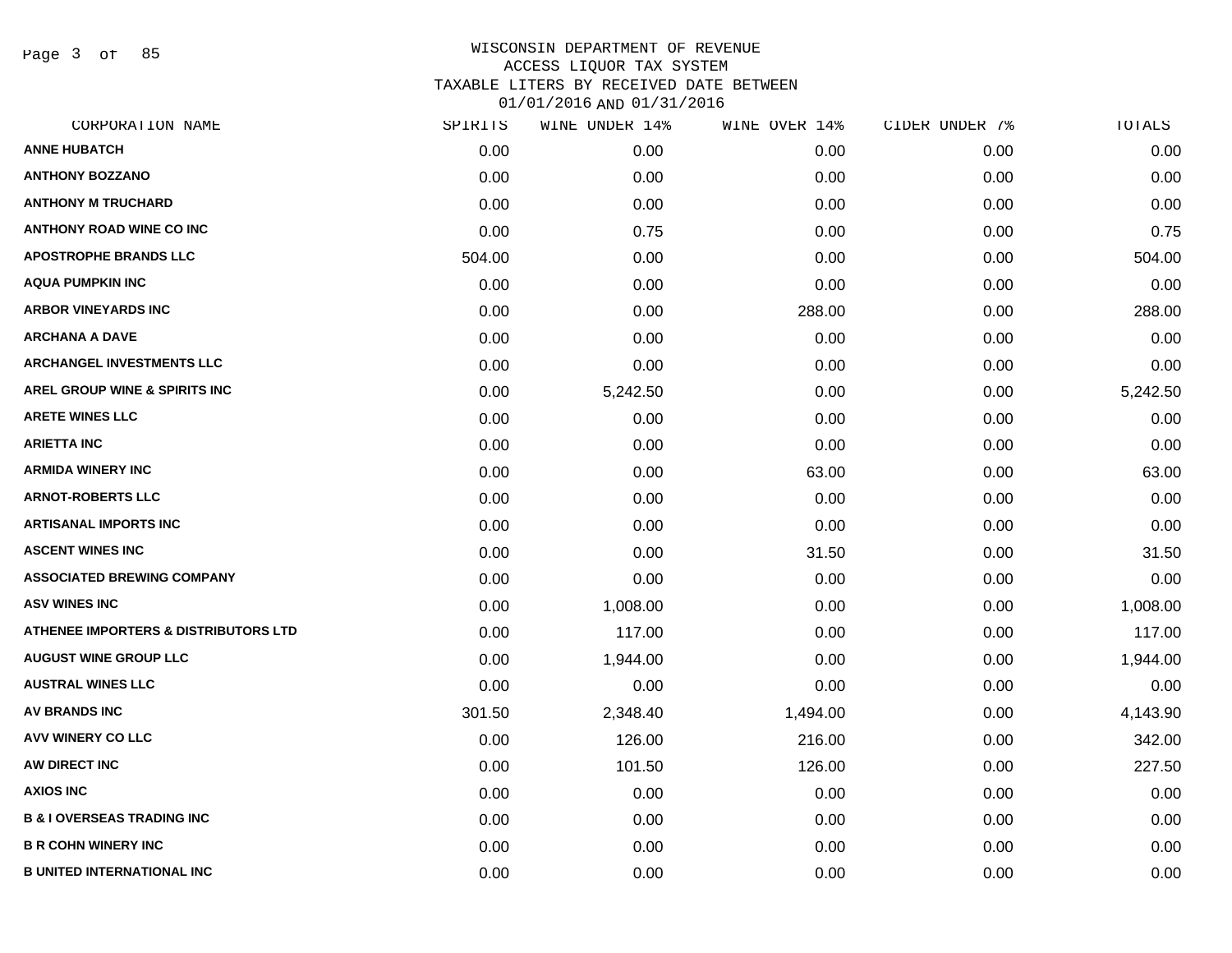Page 4 of 85

### WISCONSIN DEPARTMENT OF REVENUE ACCESS LIQUOR TAX SYSTEM

TAXABLE LITERS BY RECEIVED DATE BETWEEN

| CORPORATION NAME                           | SPIRITS   | WINE UNDER 14% | WINE OVER 14% | CIDER UNDER 7% | TOTALS    |
|--------------------------------------------|-----------|----------------|---------------|----------------|-----------|
| <b>B. NEKTAR LLC</b>                       | 0.00      | 1,004.41       | 0.00          | 0.00           | 1,004.41  |
| <b>BACARDI USA INC</b>                     | 89,914.80 | 850.31         | 465.00        | 0.00           | 91,230.11 |
| <b>BACCHUS TECHNOLOGIES LLC</b>            | 0.00      | 1,134.00       | 306.00        | 0.00           | 1,440.00  |
| <b>BACIO DIVINO CELLARS LLC</b>            | 0.00      | 0.00           | 0.00          | 0.00           | 0.00      |
| <b>BADGER MOUNTAIN INC</b>                 | 0.00      | 261.00         | 0.00          | 0.00           | 261.00    |
| <b>BALCONES DISTILLING LLC</b>             | 0.00      | 0.00           | 0.00          | 0.00           | 0.00      |
| <b>BALIUS CELLARS LLC</b>                  | 0.00      | 0.00           | 0.00          | 0.00           | 0.00      |
| <b>BALLAST POINT SPIRITS LLC</b>           | 0.00      | 0.00           | 0.00          | 0.00           | 0.00      |
| <b>BANFI PRODUCTS CORPORATION</b>          | 27.00     | 4,275.38       | 103.50        | 0.00           | 4,405.88  |
| <b>BANSHEE WINES LLC</b>                   | 0.00      | 84.00          | 588.00        | 0.00           | 672.00    |
| <b>BANVILLE &amp; JONES WINE MERCHANTS</b> | 0.00      | 405.00         | 18.00         | 0.00           | 423.00    |
| <b>BANZAI BEVERAGE CORPORATION</b>         | 0.00      | 0.00           | 0.00          | 0.00           | 0.00      |
| <b>BARGETTOS SANTA CRUZ WINERY INC</b>     | 0.00      | 0.00           | 0.00          | 0.00           | 0.00      |
| <b>BARLOW VINEYARDS LLC</b>                | 0.00      | 1,512.00       | 0.00          | 0.00           | 1,512.00  |
| <b>BARNARD GRIFFIN INC</b>                 | 0.00      | 0.00           | 0.00          | 0.00           | 0.00      |
| <b>BARNETT VINEYARDS LP</b>                | 0.00      | 0.00           | 0.00          | 0.00           | 0.00      |
| <b>BATCH 206 DISTILLERY LLC</b>            | 0.00      | 0.00           | 0.00          | 0.00           | 0.00      |
| <b>BAUM WINE IMPORTS INC</b>               | 18.00     | 9,186.71       | 737.25        | 0.00           | 9,941.96  |
| <b>BAVARIAN LION WINERY LLC</b>            | 0.00      | 0.00           | 0.00          | 0.00           | 0.00      |
| <b>BAYWOOD CELLARS INC</b>                 | 0.00      | 0.00           | 0.00          | 0.00           | 0.00      |
| <b>BCTLD LLC</b>                           | 144.00    | 0.00           | 0.00          | 0.00           | 144.00    |
| <b>BEATBOX BEVERAGES LLC</b>               | 0.00      | 0.00           | 0.00          | 0.00           | 0.00      |
| <b>BEATBOX BEVERAGES LLC</b>               | 0.00      | 0.00           | 0.00          | 0.00           | 0.00      |
| <b>BEAUX FRERES LLC</b>                    | 0.00      | 0.00           | 0.00          | 0.00           | 0.00      |
| <b>BEDFORD BRANDS LTD</b>                  | 0.00      | 0.00           | 0.00          | 0.00           | 0.00      |
| <b>BENDISTILLERY INC</b>                   | 0.00      | 0.00           | 0.00          | 0.00           | 0.00      |
| <b>BENESSERE VINEYARDS LTD</b>             | 0.00      | 0.00           | 54.75         | 0.00           | 54.75     |
| <b>BENNETT LANE WINERY LLC</b>             | 0.00      | 0.00           | 0.00          | 0.00           | 0.00      |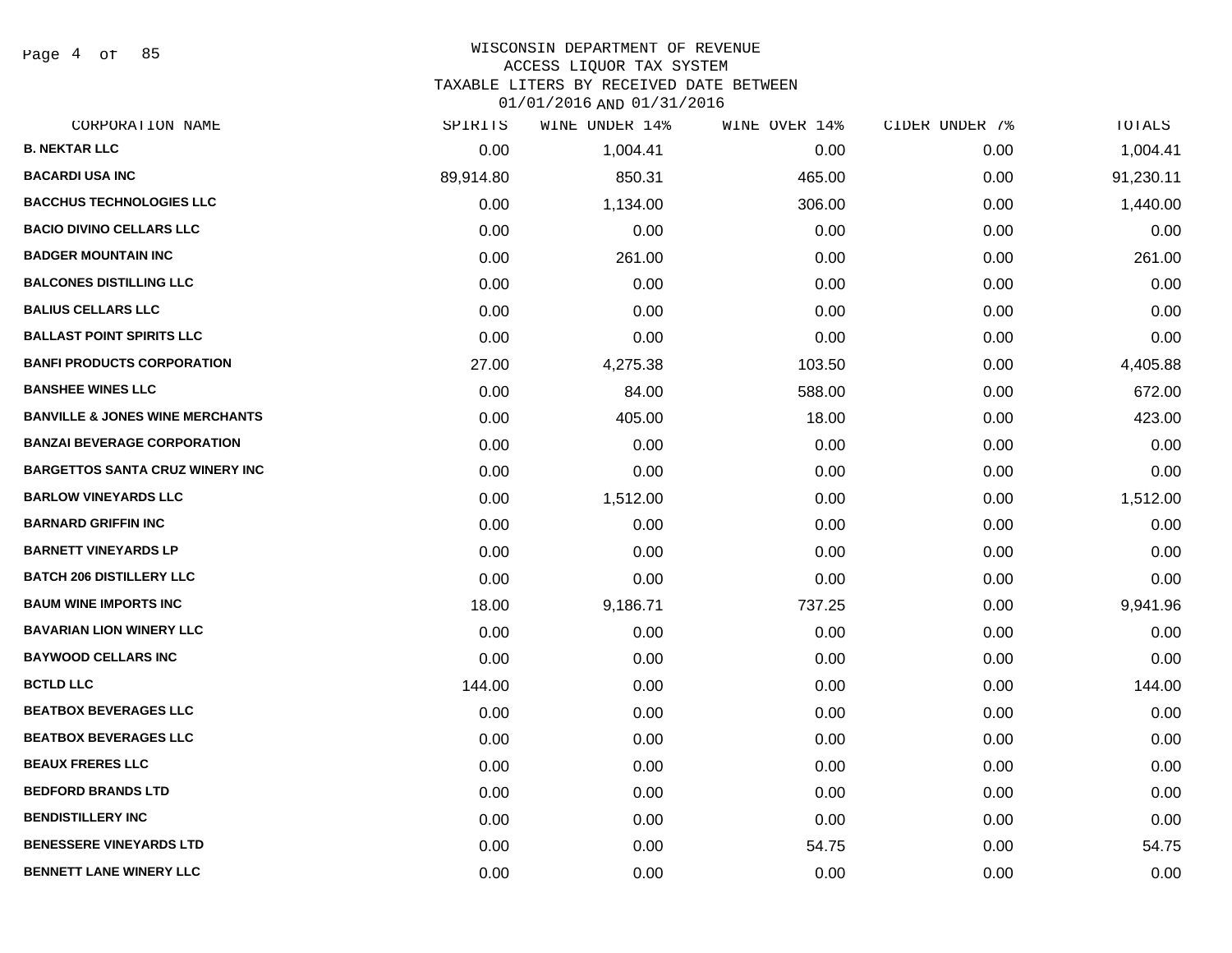Page 5 of 85

### WISCONSIN DEPARTMENT OF REVENUE ACCESS LIQUOR TAX SYSTEM TAXABLE LITERS BY RECEIVED DATE BETWEEN

| CORPORATION NAME                                | SPIRITS | WINE UNDER 14% | WINE OVER 14% | CIDER UNDER 7% | TOTALS    |
|-------------------------------------------------|---------|----------------|---------------|----------------|-----------|
| <b>BENOVIA WINERY LLC</b>                       | 0.00    | 0.00           | 0.00          | 0.00           | 0.00      |
| <b>BENTON-LANE LLC</b>                          | 0.00    | 126.00         | 0.00          | 0.00           | 126.00    |
| <b>BERGSTROM WINES LLC</b>                      | 0.00    | 0.00           | 0.00          | 0.00           | 0.00      |
| <b>BERNARDUS LLC</b>                            | 0.00    | 0.00           | 0.00          | 0.00           | 0.00      |
| <b>BETHEL HEIGHTS VINEYARD INC</b>              | 0.00    | 0.00           | 0.00          | 0.00           | 0.00      |
| BETTER BRANDS BEV CO LLC                        | 0.00    | 0.00           | 0.00          | 0.00           | 0.00      |
| <b>BETTER BRANDS INTERNATIONAL</b>              | 0.00    | 204.00         | 330.00        | 0.00           | 534.00    |
| <b>BETZ CELLARS LLC</b>                         | 0.00    | 0.00           | 0.00          | 0.00           | 0.00      |
| <b>BEVERAGE BROTHERS INC</b>                    | 0.00    | 0.00           | 0.00          | 0.00           | 0.00      |
| <b>BF ACQUISITION LTD</b>                       | 0.00    | 0.00           | 0.00          | 0.00           | 0.00      |
| <b>BGA INTERNATIONAL USA INC</b>                | 0.00    | 0.00           | 0.00          | 0.00           | 0.00      |
| <b>BIAGIO CRU &amp; ESTATE WINES LLC</b>        | 0.00    | 756.00         | 0.00          | 0.00           | 756.00    |
| BIEN NACIDO VINEYARDS OF RANCHO TEPUSQUET<br>LP | 0.00    | 0.00           | 0.00          | 0.00           | 0.00      |
| <b>BILTMORE ESTATE WINE COMPANY</b>             | 0.00    | 639.00         | 45.00         | 0.00           | 684.00    |
| <b>BLACK ROCK SPIRITS LLC</b>                   | 0.00    | 0.00           | 0.00          | 0.00           | 0.00      |
| <b>BLACKBIRD VINEYARDS LLC</b>                  | 0.00    | 45.00          | 157.50        | 0.00           | 202.50    |
| <b>BLACKBURN ENTERPRISES LLC</b>                | 0.00    | 0.00           | 387.00        | 0.00           | 387.00    |
| <b>BLAKE FARMS HARD APPLE CIDER LLC</b>         | 0.00    | 0.00           | 0.00          | 0.00           | 0.00      |
| <b>BLAUM BROS DISTILLING CO LLC</b>             | 0.00    | 0.00           | 0.00          | 0.00           | 0.00      |
| <b>BLUE RIDGE DISTILLING CO INC</b>             | 0.00    | 0.00           | 0.00          | 0.00           | 0.00      |
| <b>BLUE SKY VINTNERS LLC</b>                    | 0.00    | 0.00           | 0.00          | 0.00           | 0.00      |
| <b>BNA WINE GROUP LLC</b>                       | 0.00    | 288.00         | 36.00         | 0.00           | 324.00    |
| <b>BNP DISTRIBUTING CO INC</b>                  | 0.00    | 0.00           | 0.00          | 0.00           | 0.00      |
| <b>BOB C BEVERAGES LLC</b>                      | 0.00    | 0.00           | 0.00          | 0.00           | 0.00      |
| <b>BOEGER WINERY INC</b>                        | 0.00    | 0.00           | 63.00         | 0.00           | 63.00     |
| <b>BOGLE VINEYARDS INC</b>                      | 0.00    | 13,608.00      | 1,008.00      | 0.00           | 14,616.00 |
| <b>BONANNO VINTNERS LLC</b>                     | 0.00    | 0.00           | 0.00          | 0.00           | 0.00      |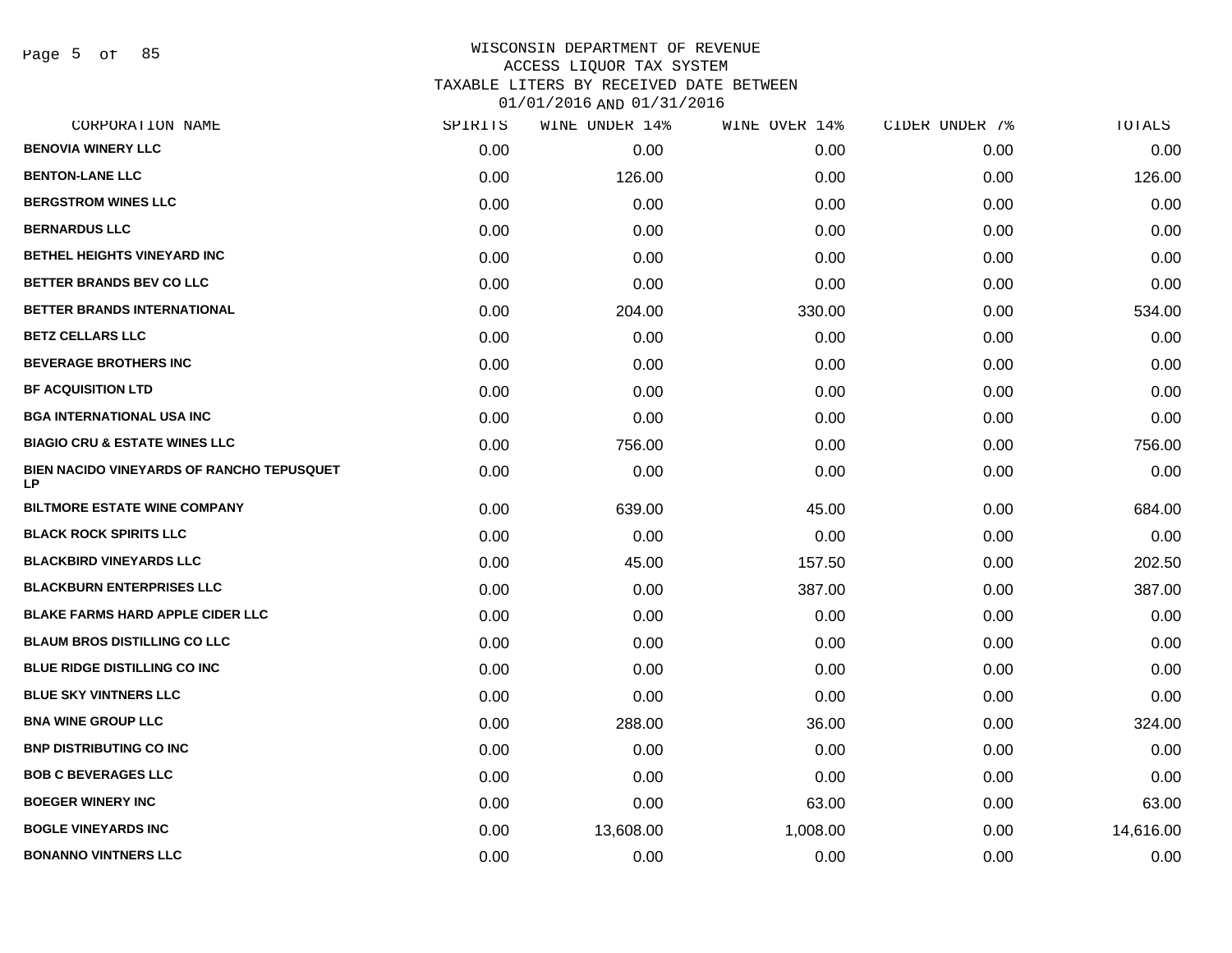Page 6 of 85

| CORPORATION NAME                               | SPIRITS    | WINE UNDER 14% | WINE OVER 14% | CIDER UNDER 7% | <b>TOTALS</b> |
|------------------------------------------------|------------|----------------|---------------|----------------|---------------|
| <b>BONNY DOON WINERY INC</b>                   | 0.00       | 181.00         | 0.00          | 0.00           | 181.00        |
| <b>BOSTON BEER CORPORATION</b>                 | 0.00       | 0.00           | 0.00          | 139,407.86     | 139,407.86    |
| <b>BOUCHAINE VINEYARDS INC</b>                 | 0.00       | 0.00           | 0.00          | 0.00           | 0.00          |
| <b>BOUNDARY BREAKS LLC</b>                     | 0.00       | 0.00           | 0.00          | 0.00           | 0.00          |
| <b>BOUTINOT USA INC</b>                        | 0.00       | 0.00           | 0.00          | 0.00           | 0.00          |
| <b>BRASSFIELD ESTATE WINERY LLC</b>            | 0.00       | 0.00           | 441.00        | 0.00           | 441.00        |
| <b>BRAZOS WINE IMPORTS LLC</b>                 | 0.00       | 567.00         | 819.00        | 0.00           | 1,386.00      |
| <b>BREWER-CLIFTON LLC</b>                      | 0.00       | 0.00           | 0.00          | 0.00           | 0.00          |
| <b>BRIAN PEARSON</b>                           | 0.00       | 0.00           | 0.00          | 0.00           | 0.00          |
| <b>BRIDGEVIEW VINEYARDS INC</b>                | 0.00       | 540.00         | 0.00          | 0.00           | 540.00        |
| <b>BRIGGS HILL INVESTMENTS</b>                 | 0.00       | 0.00           | 0.00          | 0.00           | 0.00          |
| <b>BROADBENT SELECTIONS INC</b>                | 0.00       | 201.00         | 0.00          | 0.00           | 201.00        |
| <b>BRONCO WINE COMPANY</b>                     | 0.00       | 82,551.57      | 1,372.50      | 0.00           | 83,924.07     |
| <b>BROTHERS INTERNATIONAL FOOD CORPORATION</b> | 0.00       | 0.00           | 0.00          | 0.00           | 0.00          |
| <b>BROVO SPIRITS LLC</b>                       | 0.00       | 0.00           | 0.00          | 0.00           | 0.00          |
| <b>BROWN-FORMAN CORPORATION</b>                | 251,851.60 | 28,188.82      | 972.00        | 0.00           | 281,012.42    |
| <b>BRUTOCAO CELLARS LP</b>                     | 0.00       | 0.00           | 0.00          | 0.00           | 0.00          |
| <b>BUEHLER VINEYARDS INC</b>                   | 0.00       | 0.00           | 0.00          | 0.00           | 0.00          |
| <b>BULGARIAN MASTER VINTNERS LLC</b>           | 0.00       | 117.00         | 0.00          | 0.00           | 117.00        |
| <b>BULLY HILL VINEYARDS INC</b>                | 0.00       | 0.00           | 0.00          | 0.00           | 0.00          |
| <b>BUONA VITA LLC</b>                          | 0.00       | 0.00           | 0.00          | 0.00           | 0.00          |
| <b>BUONCRISTIANI WINE CO LLC</b>               | 0.00       | 0.00           | 0.00          | 0.00           | 0.00          |
| <b>BURGESS CELLARS INC</b>                     | 0.00       | 0.00           | 0.00          | 0.00           | 0.00          |
| <b>BUZZBALLZ LLC</b>                           | 0.00       | 0.00           | 0.00          | 0.00           | 0.00          |
| <b>BYRON T DOOLEY</b>                          | 0.00       | 0.00           | 0.00          | 0.00           | 0.00          |
| <b>C &amp; C WINE SERVICES INC</b>             | 0.00       | 0.00           | 0.00          | 0.00           | 0.00          |
| <b>C MONDAVI &amp; SONS</b>                    | 0.00       | 10,881.00      | 468.00        | 0.00           | 11,349.00     |
| <b>CA'MOMI WINERY LLC</b>                      | 0.00       | 0.00           | 0.00          | 0.00           | 0.00          |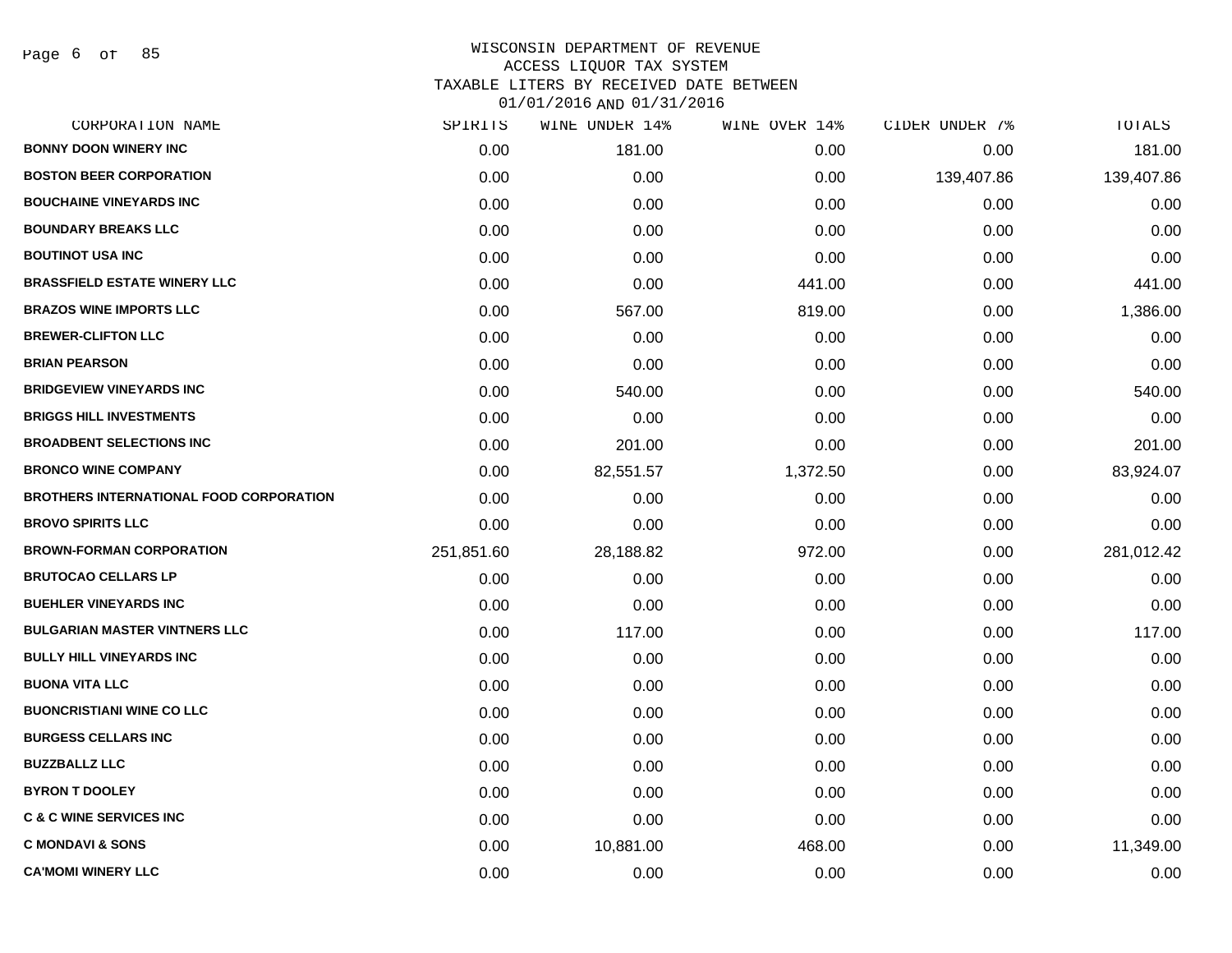Page 7 of 85

# WISCONSIN DEPARTMENT OF REVENUE ACCESS LIQUOR TAX SYSTEM TAXABLE LITERS BY RECEIVED DATE BETWEEN

| CORPORATION NAME                       | SPIRITS   | WINE UNDER 14% | WINE OVER 14% | CIDER UNDER 7% | TOTALS    |
|----------------------------------------|-----------|----------------|---------------|----------------|-----------|
| <b>CABERNET CORP</b>                   | 0.00      | 589.50         | 0.00          | 0.00           | 589.50    |
| <b>CAIN CELLARS INC</b>                | 0.00      | 0.00           | 0.00          | 0.00           | 0.00      |
| <b>CAL VIN ENTERPRISES CORPORATION</b> | 0.00      | 45.00          | 459.00        | 0.00           | 504.00    |
| <b>CALCAREOUS VINEYARD LLC</b>         | 0.00      | 0.00           | 0.00          | 0.00           | 0.00      |
| <b>CALERA WINE COMPANY LP</b>          | 0.00      | 0.00           | 31.50         | 0.00           | 31.50     |
| <b>CALIFORNIA CIDER COMPANY</b>        | 0.00      | 0.00           | 0.00          | 5,273.26       | 5,273.26  |
| <b>CALIFORNIA NATURAL PRODUCTS INC</b> | 0.00      | 0.00           | 0.00          | 0.00           | 0.00      |
| <b>CALIFORNIA VINEYARDS INC</b>        | 0.00      | 0.00           | 0.00          | 0.00           | 0.00      |
| <b>CALISTOGA PARTNERS LP</b>           | 0.00      | 0.00           | 0.00          | 0.00           | 0.00      |
| <b>CALLUNA VINEYARDS LLC</b>           | 0.00      | 0.00           | 0.00          | 0.00           | 0.00      |
| <b>CAMARDA CORP</b>                    | 0.00      | 0.00           | 0.00          | 0.00           | 0.00      |
| <b>CAMPARI AMERICA LLC</b>             | 85,487.40 | 0.00           | 0.00          | 0.00           | 85,487.40 |
| <b>CANNON RIVER WINERY LLC</b>         | 0.00      | 0.00           | 0.00          | 0.00           | 0.00      |
| <b>CANNON WINES LIMITED</b>            | 0.00      | 0.00           | 0.00          | 0.00           | 0.00      |
| <b>CAPE CLASSICS INC</b>               | 0.00      | 900.00         | 306.00        | 0.00           | 1,206.00  |
| <b>CARAVEL GROUP LLC</b>               | 0.00      | 0.00           | 0.00          | 0.00           | 0.00      |
| <b>CARDWELL HILL CELLARS LLC</b>       | 0.00      | 252.00         | 0.00          | 0.00           | 252.00    |
| <b>CARIBBEAN DISTILLERS LLC</b>        | 0.00      | 0.00           | 0.00          | 0.00           | 0.00      |
| <b>CARIBBEAN SPIRITS INC</b>           | 0.00      | 0.00           | 0.00          | 0.00           | 0.00      |
| <b>CARL JEPPSON COMPANY</b>            | 216.00    | 0.00           | 0.00          | 0.00           | 216.00    |
| <b>CARL THOMA</b>                      | 0.00      | 0.00           | 0.00          | 0.00           | 0.00      |
| <b>CARLSON VINEYARDS INC</b>           | 0.00      | 504.00         | 0.00          | 0.00           | 504.00    |
| <b>CAROLE MINOGUE</b>                  | 0.00      | 0.00           | 0.00          | 0.00           | 0.00      |
| <b>CAROLINA DISTRIBUTION LLC</b>       | 0.00      | 0.00           | 0.00          | 0.00           | 0.00      |
| <b>CARRIAGE HOUSE IMPORTS, LTD.</b>    | 540.00    | 0.00           | 0.00          | 0.00           | 540.00    |
| <b>CASTLE BRANDS USA CORP</b>          | 2,965.50  | 0.00           | 0.00          | 0.00           | 2,965.50  |
| <b>CASTORO CELLARS</b>                 | 0.00      | 306.00         | 9.00          | 0.00           | 315.00    |
| <b>CEDAR KNOLL VINEYARDS INC</b>       | 0.00      | 0.00           | 0.00          | 0.00           | 0.00      |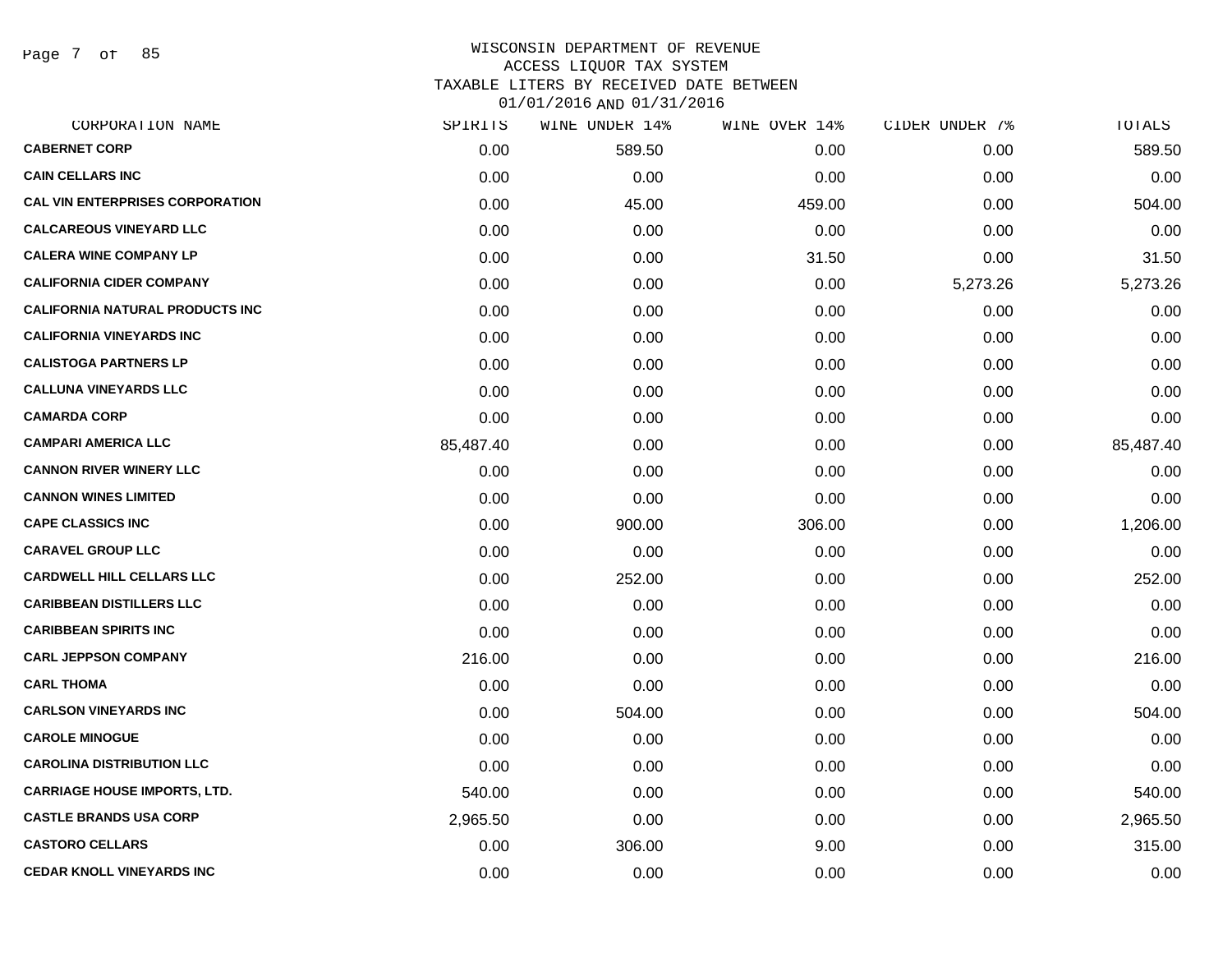Page 8 of 85

| CORPORATION NAME                            | SPIRITS   | WINE UNDER 14% | WINE OVER 14% | CIDER UNDER 7% | TOTALS    |
|---------------------------------------------|-----------|----------------|---------------|----------------|-----------|
| <b>CELEBRATION DISTILLATION CORPORATION</b> | 0.00      | 0.00           | 0.00          | 0.00           | 0.00      |
| <b>CELLAR DOOR SELECTIONS LLC</b>           | 0.00      | 0.00           | 0.00          | 0.00           | 0.00      |
| <b>CELLARS INTERNATIONAL INC</b>            | 0.00      | 0.00           | 0.00          | 0.00           | 0.00      |
| <b>CELLO VIA INC</b>                        | 0.00      | 0.00           | 0.00          | 0.00           | 0.00      |
| <b>CENTER VALLEY ORCHARDS LLC</b>           | 0.00      | 0.00           | 0.00          | 0.00           | 0.00      |
| <b>CHAPPELLET WINERY INC</b>                | 0.00      | 0.00           | 630.00        | 0.00           | 630.00    |
| <b>CHAPTER 24 VINEYARDS LLC</b>             | 0.00      | 0.00           | 0.00          | 0.00           | 0.00      |
| <b>CHARBAUT AMERICA INC</b>                 | 0.00      | 49.50          | 0.00          | 0.00           | 49.50     |
| <b>CHARLES &amp; MARTHA BARRA</b>           | 0.00      | 563.43         | 0.00          | 0.00           | 563.43    |
| <b>CHARLES JACQUIN ET CIE INC</b>           | 30,527.65 | 0.00           | 373.20        | 0.00           | 30,900.85 |
| <b>CHARLES NEAL SELECTIONS INC</b>          | 0.00      | 142.00         | 0.00          | 0.00           | 142.00    |
| <b>CHARLES REININGER LLC</b>                | 0.00      | 0.00           | 0.00          | 0.00           | 0.00      |
| <b>CHATEAU BARNABY LLC</b>                  | 0.00      | 0.00           | 0.00          | 0.00           | 0.00      |
| <b>CHATEAU DIANA LLC</b>                    | 0.00      | 0.00           | 0.00          | 0.00           | 0.00      |
| <b>CHATHAM IMPORTS INC</b>                  | 981.00    | 0.00           | 0.00          | 0.00           | 981.00    |
| <b>CHEHALEM INC</b>                         | 0.00      | 0.00           | 0.00          | 0.00           | 0.00      |
| <b>CHICAGO DISTILLING COMPANY LLC</b>       | 0.00      | 0.00           | 0.00          | 0.00           | 0.00      |
| <b>CHOYA UMESHU USA INC</b>                 | 0.00      | 0.00           | 0.00          | 0.00           | 0.00      |
| <b>CHRISTIAN P SCHAEFER</b>                 | 0.00      | 3,435.00       | 0.00          | 6,132.36       | 9,567.36  |
| <b>CHRISTOPHER FIGGINS</b>                  | 0.00      | 0.00           | 0.00          | 0.00           | 0.00      |
| <b>CHRISTOPHER J FLOOD</b>                  | 0.00      | 0.00           | 0.00          | 0.00           | 0.00      |
| <b>CHRISTOPHER M JAMES</b>                  | 0.00      | 0.00           | 63.00         | 0.00           | 63.00     |
| <b>CHRISTOPHER MICHAEL WINES LLC</b>        | 0.00      | 0.00           | 0.00          | 0.00           | 0.00      |
| <b>CLAAR CELLARS LLC</b>                    | 0.00      | 0.00           | 0.00          | 0.00           | 0.00      |
| <b>CLARA STREET COMPANY</b>                 | 0.00      | 0.00           | 0.00          | 0.00           | 0.00      |
| <b>CLASSIC WINE IMPORTS INC</b>             | 253.95    | 0.00           | 0.00          | 0.00           | 253.95    |
| <b>CLASSICAL WINES FROM SPAIN LTD</b>       | 0.00      | 0.00           | 0.00          | 0.00           | 0.00      |
| <b>CLENDENENLINDQUIST VINTNERS</b>          | 0.00      | 63.00          | 0.00          | 0.00           | 63.00     |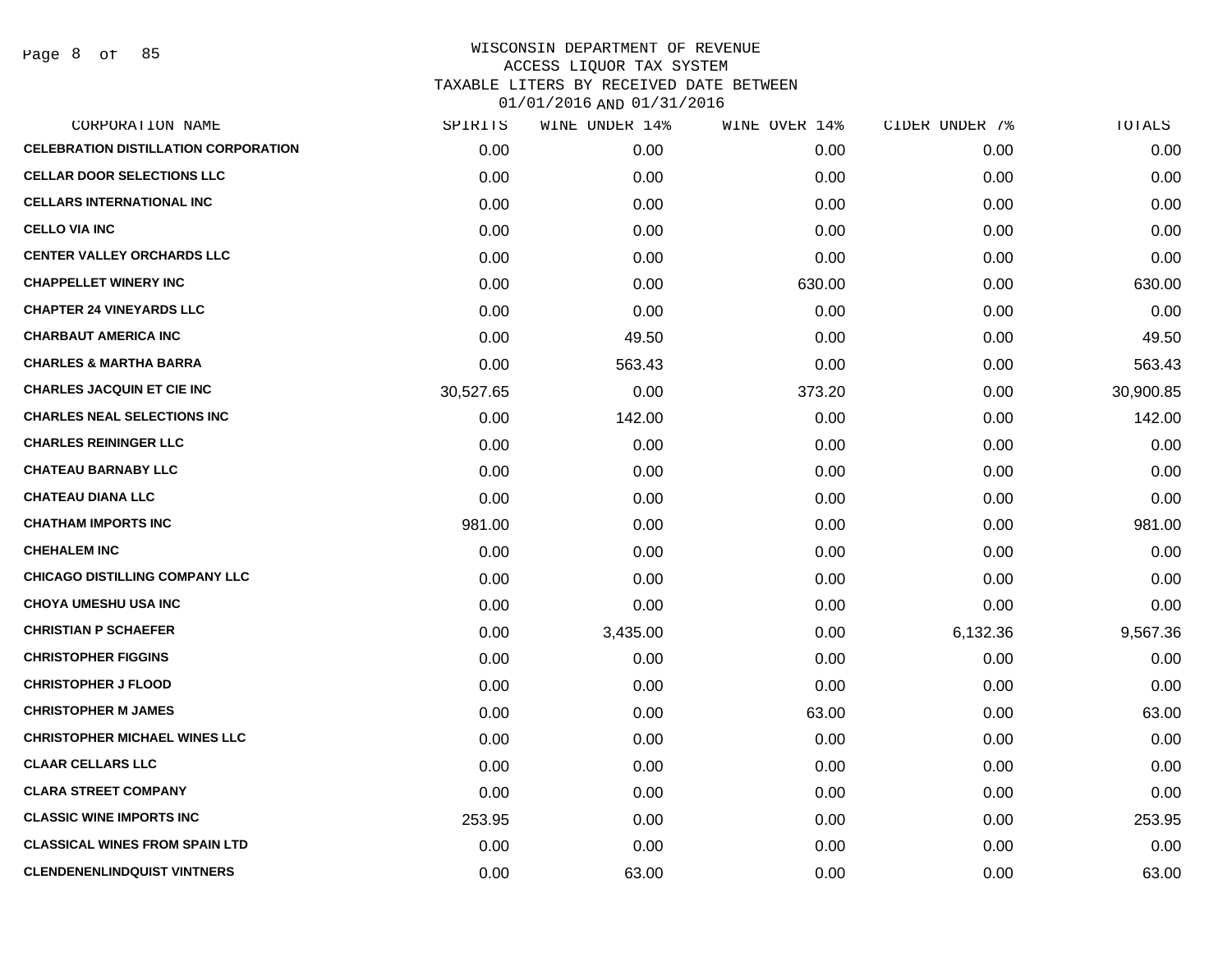Page 9 of 85

# WISCONSIN DEPARTMENT OF REVENUE

ACCESS LIQUOR TAX SYSTEM

TAXABLE LITERS BY RECEIVED DATE BETWEEN

| CORPORATION NAME                             | SPIRITS   | WINE UNDER 14% | WINE OVER 14% | CIDER UNDER 7% | TOTALS     |
|----------------------------------------------|-----------|----------------|---------------|----------------|------------|
| <b>CLINE CELLARS INC</b>                     | 0.00      | 2,268.00       | 1,638.00      | 0.00           | 3,906.00   |
| <b>CLINE SISTERS IMPORTS LLC</b>             | 0.00      | 0.00           | 0.00          | 0.00           | 0.00       |
| <b>CLINT PROPERTIES INC</b>                  | 0.00      | 0.00           | 0.00          | 0.00           | 0.00       |
| <b>CLOS DU VAL WINE CO LTD</b>               | 0.00      | 0.00           | 0.00          | 0.00           | 0.00       |
| <b>COCKTAIL CRAFTERS LLC</b>                 | 0.00      | 0.00           | 0.00          | 0.00           | 0.00       |
| <b>CODY T WRIGHT</b>                         | 0.00      | 0.00           | 0.00          | 0.00           | 0.00       |
| <b>COHO WINES LLC</b>                        | 0.00      | 0.00           | 0.00          | 0.00           | 0.00       |
| <b>COLORADO CIDER COMPANY LLC</b>            | 0.00      | 0.00           | 0.00          | 0.00           | 0.00       |
| <b>CONSTELLATION BRANDS INC</b>              | 90,392.70 | 263,844.84     | 7,873.50      | 0.00           | 362,111.04 |
| <b>CONWAY VINEYARDS INC</b>                  | 0.00      | 0.00           | 0.00          | 0.00           | 0.00       |
| <b>COPA CACHACA CORPORATION</b>              | 0.00      | 0.00           | 0.00          | 0.00           | 0.00       |
| <b>COPAIN WINE CELLARS LLC</b>               | 0.00      | 0.00           | 0.00          | 0.00           | 0.00       |
| <b>COPPER &amp; KINGS AMERICAN BRANDY CO</b> | 178.50    | 0.00           | 0.00          | 0.00           | 178.50     |
| <b>COPPER CANE LLC</b>                       | 0.00      | 90.00          | 414.00        | 0.00           | 504.00     |
| <b>CORA IMPORTS LTD</b>                      | 0.00      | 0.00           | 0.00          | 0.00           | 0.00       |
| <b>CORDELINA WINE COMPANY LLC</b>            | 0.00      | 549.00         | 0.00          | 0.00           | 549.00     |
| <b>CORK ALLIANCE INC</b>                     | 0.00      | 126.00         | 0.00          | 0.00           | 126.00     |
| <b>CORNER CREEK DISTILLERY CO</b>            | 0.00      | 0.00           | 0.00          | 0.00           | 0.00       |
| <b>CORNERSTONE CELLARS INC</b>               | 0.00      | 3.75           | 11.25         | 0.00           | 15.00      |
| <b>COUP DE FOUDRE LLC</b>                    | 0.00      | 0.00           | 0.00          | 0.00           | 0.00       |
| <b>COURAGEOUS INC</b>                        | 0.00      | 0.00           | 0.00          | 0.00           | 0.00       |
| <b>CRACOVIA BRANDS INC</b>                   | 78.00     | 0.00           | 18.00         | 0.00           | 96.00      |
| <b>CRAFTED ARTISAN MEADERY LLC</b>           | 0.00      | 0.00           | 0.00          | 0.00           | 0.00       |
| <b>CRAIG JAFFURS</b>                         | 0.00      | 0.00           | 0.00          | 0.00           | 0.00       |
| <b>CREATIVE WINE CONCEPTS INC</b>            | 0.00      | 9.00           | 57.00         | 0.00           | 66.00      |
| <b>CREW WINE COMPANY LLC</b>                 | 0.00      | 936.19         | 0.00          | 0.00           | 936.19     |
| <b>CRIBARI VINEYARDS INC</b>                 | 0.00      | 0.00           | 0.00          | 0.00           | 0.00       |
| <b>CRIMSON WINE GROUP LTD</b>                | 0.00      | 26.25          | 0.00          | 0.00           | 26.25      |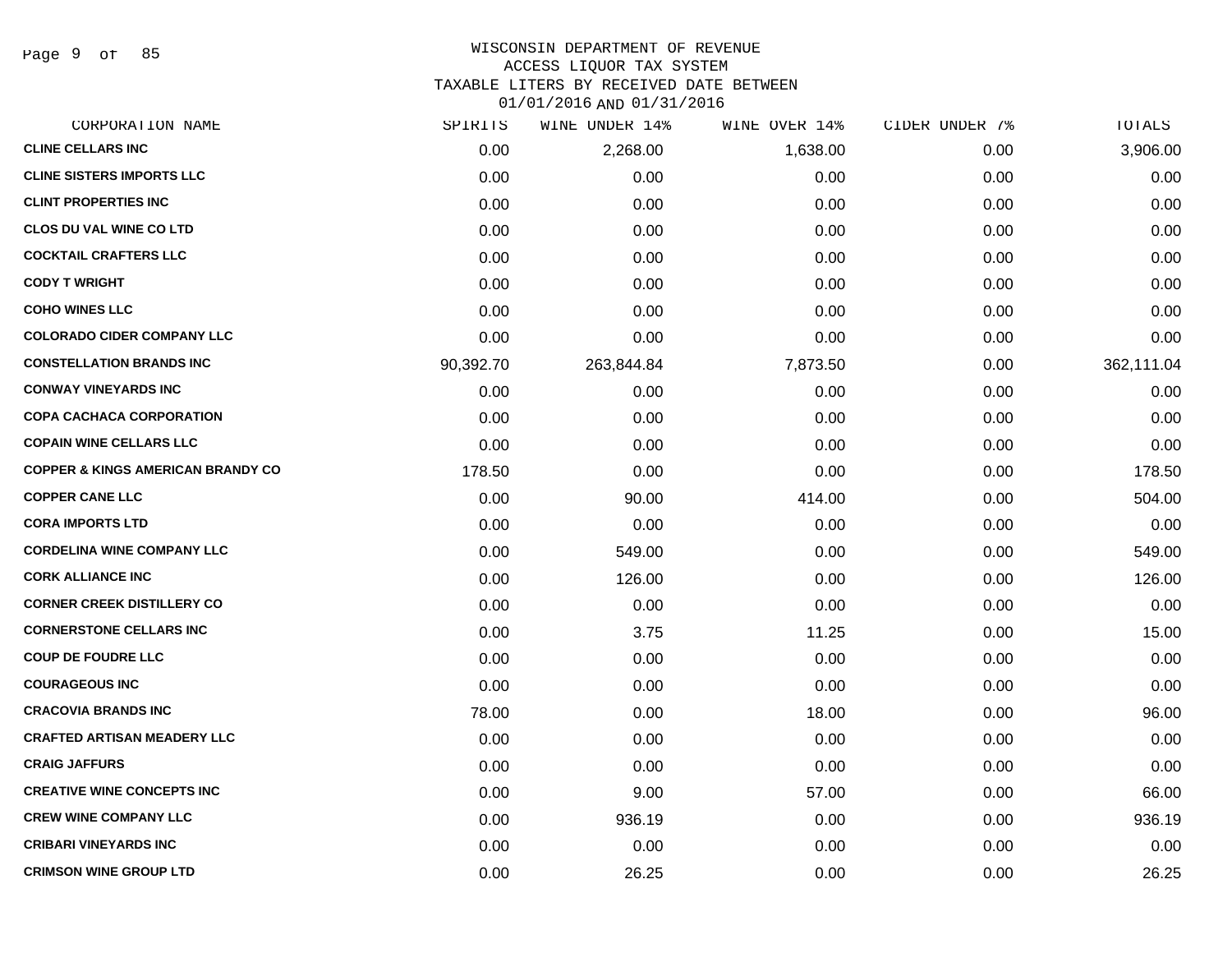Page 10 of 85

# WISCONSIN DEPARTMENT OF REVENUE ACCESS LIQUOR TAX SYSTEM TAXABLE LITERS BY RECEIVED DATE BETWEEN

| CORPORATION NAME                        | SPIRITS | WINE UNDER 14% | WINE OVER 14% | CIDER UNDER 7% | TOTALS    |
|-----------------------------------------|---------|----------------|---------------|----------------|-----------|
| <b>CRISPIN CIDER COMPANY</b>            | 0.00    | 0.00           | 0.00          | 0.00           | 0.00      |
| <b>CRISTOM VINEYARDS INC</b>            | 0.00    | 0.00           | 0.00          | 0.00           | 0.00      |
| <b>CROWLEY WINES LLC</b>                | 0.00    | 0.00           | 0.00          | 0.00           | 0.00      |
| <b>CROWN POINT WINERY LLC</b>           | 0.00    | 0.00           | 292.50        | 0.00           | 292.50    |
| <b>CROWN VALLEY WINERY INC</b>          | 0.00    | 0.00           | 0.00          | 0.00           | 0.00      |
| <b>CULT OF 8</b>                        | 0.00    | 3,654.00       | 0.00          | 0.00           | 3,654.00  |
| <b>CULTIVATE WINES LLC</b>              | 0.00    | 0.00           | 0.00          | 0.00           | 0.00      |
| <b>CURIOUS VINE LLC</b>                 | 0.00    | 0.00           | 0.00          | 0.00           | 0.00      |
| <b>CUSHMAN WINERY CORPORATION</b>       | 0.00    | 0.00           | 0.00          | 0.00           | 0.00      |
| <b>CUTLER'S ARTISAN SPIRITS INC</b>     | 0.00    | 0.00           | 0.00          | 0.00           | 0.00      |
| <b>CUVAISON INC</b>                     | 0.00    | 72.00          | 31.50         | 0.00           | 103.50    |
| <b>D &amp; D VINEYARDS INC</b>          | 0.00    | 0.00           | 0.00          | 0.00           | 0.00      |
| <b>D &amp; J F CELLARS INC</b>          | 0.00    | 0.00           | 0.00          | 0.00           | 0.00      |
| <b>D.G.L. DISTRIBUTORS, INC.</b>        | 45.00   | 99.00          | 0.00          | 0.00           | 144.00    |
| <b>DAEDALUS CELLARS CO</b>              | 0.00    | 0.00           | 0.00          | 0.00           | 0.00      |
| <b>DAN CAREY</b>                        | 0.00    | 0.00           | 0.00          | 0.00           | 0.00      |
| <b>DANCING COYOTE WINES</b>             | 0.00    | 166.00         | 152.00        | 0.00           | 318.00    |
| <b>DANIEL SCHOENFELD</b>                | 0.00    | 0.00           | 0.00          | 0.00           | 0.00      |
| <b>DAOU VINEYARDS LLC</b>               | 0.00    | 0.00           | 0.00          | 0.00           | 0.00      |
| <b>DAQUINO ITALIAN IMPORTING CO INC</b> | 0.00    | 0.00           | 0.00          | 0.00           | 0.00      |
| <b>DARIOUSH KHALEDI WINERY LLC</b>      | 0.00    | 0.00           | 0.00          | 0.00           | 0.00      |
| DAVID ARTHUR VINEYARDS LLC              | 0.00    | 0.00           | 0.00          | 0.00           | 0.00      |
| <b>DAVID B POTTER</b>                   | 0.00    | 0.00           | 0.00          | 0.00           | 0.00      |
| <b>DAVID N RAYNE</b>                    | 350.25  | 9,549.00       | 138.00        | 908.70         | 10,945.95 |
| <b>DAVID PERKINS</b>                    | 0.00    | 0.00           | 0.00          | 0.00           | 0.00      |
| <b>DAVID R BARNES</b>                   | 0.00    | 27.75          | 277.50        | 0.00           | 305.25    |
| <b>DAVIDS PINOT VINEYARDS INC</b>       | 0.00    | 0.00           | 0.00          | 0.00           | 0.00      |
| <b>DAVIN A SHERWOOD</b>                 | 90.00   | 0.00           | 0.00          | 0.00           | 90.00     |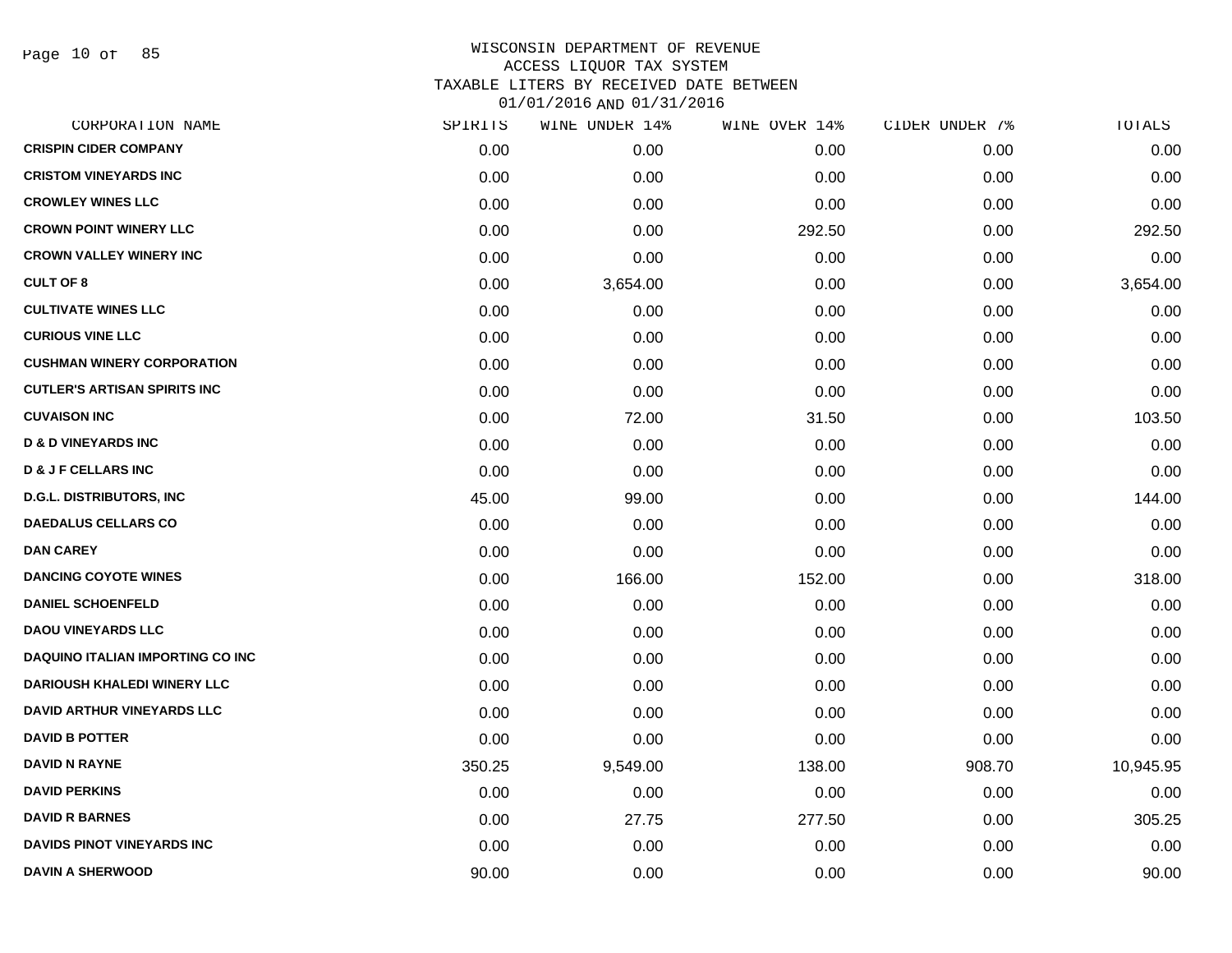# WISCONSIN DEPARTMENT OF REVENUE

### ACCESS LIQUOR TAX SYSTEM

TAXABLE LITERS BY RECEIVED DATE BETWEEN

| CORPORATION NAME                                              | SPIRITS    | WINE UNDER 14% | WINE OVER 14% | CIDER UNDER 7% | TOTALS     |
|---------------------------------------------------------------|------------|----------------|---------------|----------------|------------|
| DE BORTOLI WINES U.S.A., INC.                                 | 0.00       | 0.00           | 0.00          | 0.00           | 0.00       |
| DE MAISON SELECTIONS INC                                      | 60.00      | 206.50         | 76.50         | 0.00           | 343.00     |
| <b>DELEGAT USA INC</b>                                        | 0.00       | 9,720.00       | 0.00          | 0.00           | 9,720.00   |
| <b>DELICATO VINEYARDS INC</b>                                 | 0.00       | 137, 121. 75   | 19,127.25     | 0.00           | 156,249.00 |
| <b>DELILLE CELLARS LLC</b>                                    | 0.00       | 0.00           | 111.22        | 0.00           | 111.22     |
| DEMERARA DISTILLERS (USA) INC                                 | 918.00     | 0.00           | 0.00          | 0.00           | 918.00     |
| <b>DEROSE WINERY INC</b>                                      | 0.00       | 0.00           | 0.00          | 0.00           | 0.00       |
| <b>DERRICK C MANCINI</b>                                      | 0.00       | 0.00           | 0.00          | 0.00           | 0.00       |
| <b>DIAGEO AMERICAS INC</b>                                    | 860,260.05 | 0.00           | 0.00          | 0.00           | 860,260.05 |
| <b>DIAGEO CHATEAU &amp; ESTATE WINES COMPANY</b>              | 0.00       | 0.00           | 0.00          | 0.00           | 0.00       |
| <b>DIAMOND IMPORTERS INC</b>                                  | 0.00       | 0.00           | 0.00          | 0.00           | 0.00       |
| <b>DISARONNO INTERNATIONAL LLC</b>                            | 954.00     | 0.00           | 0.00          | 0.00           | 954.00     |
| DISTILLERY NO. 209 LTD NAPA CALIFORNIA                        | 0.00       | 0.00           | 0.00          | 0.00           | 0.00       |
| <b>DIVOT ENTERPRISES LLC</b>                                  | 0.00       | 0.00           | 63.00         | 0.00           | 63.00      |
| DOMAINE DE LA TERRE ROUGE LTD                                 | 0.00       | 0.00           | 0.00          | 0.00           | 0.00       |
| <b>DOMAINE DE MARIA SOTER LLC</b>                             | 0.00       | 126.00         | 0.00          | 0.00           | 126.00     |
| DOMAINE SELECT WINE & SPIRITS LLC                             | 0.00       | 0.00           | 0.00          | 0.00           | 0.00       |
| DOMAINE SELECT WINE ESTATES LLC                               | 24.00      | 63.00          | 231.00        | 0.00           | 318.00     |
| <b>DOMAINE SERENE VINEYARDS &amp; WINERY INC</b>              | 0.00       | 126.00         | 90.00         | 0.00           | 216.00     |
| <b>DOMAINE ST GEORGE</b>                                      | 0.00       | 585.00         | 0.00          | 0.00           | 585.00     |
| <b>DOMENICO PETRALIA</b>                                      | 0.00       | 0.00           | 0.00          | 0.00           | 0.00       |
| DON SEBASTIANI & SONS INTERNATIONAL WINE<br><b>NEGOCIANTS</b> | 0.00       | 21,060.00      | 1,570.50      | 0.00           | 22,630.50  |
| <b>DOUBLE DIAMOND DISTILLERY LLC</b>                          | 0.00       | 0.00           | 0.00          | 0.00           | 0.00       |
| <b>DOUBLE DOWN SPIRITS LLC</b>                                | 0.00       | 0.00           | 0.00          | 0.00           | 0.00       |
| <b>DOYNA LTD</b>                                              | 0.00       | 0.00           | 0.00          | 0.00           | 0.00       |
| DREYER WINE LLC                                               | 0.00       | 252.00         | 0.00          | 0.00           | 252.00     |
| <b>DREYFUS ASHBY INC</b>                                      | 0.00       | 1,012.50       | 40.50         | 0.00           | 1,053.00   |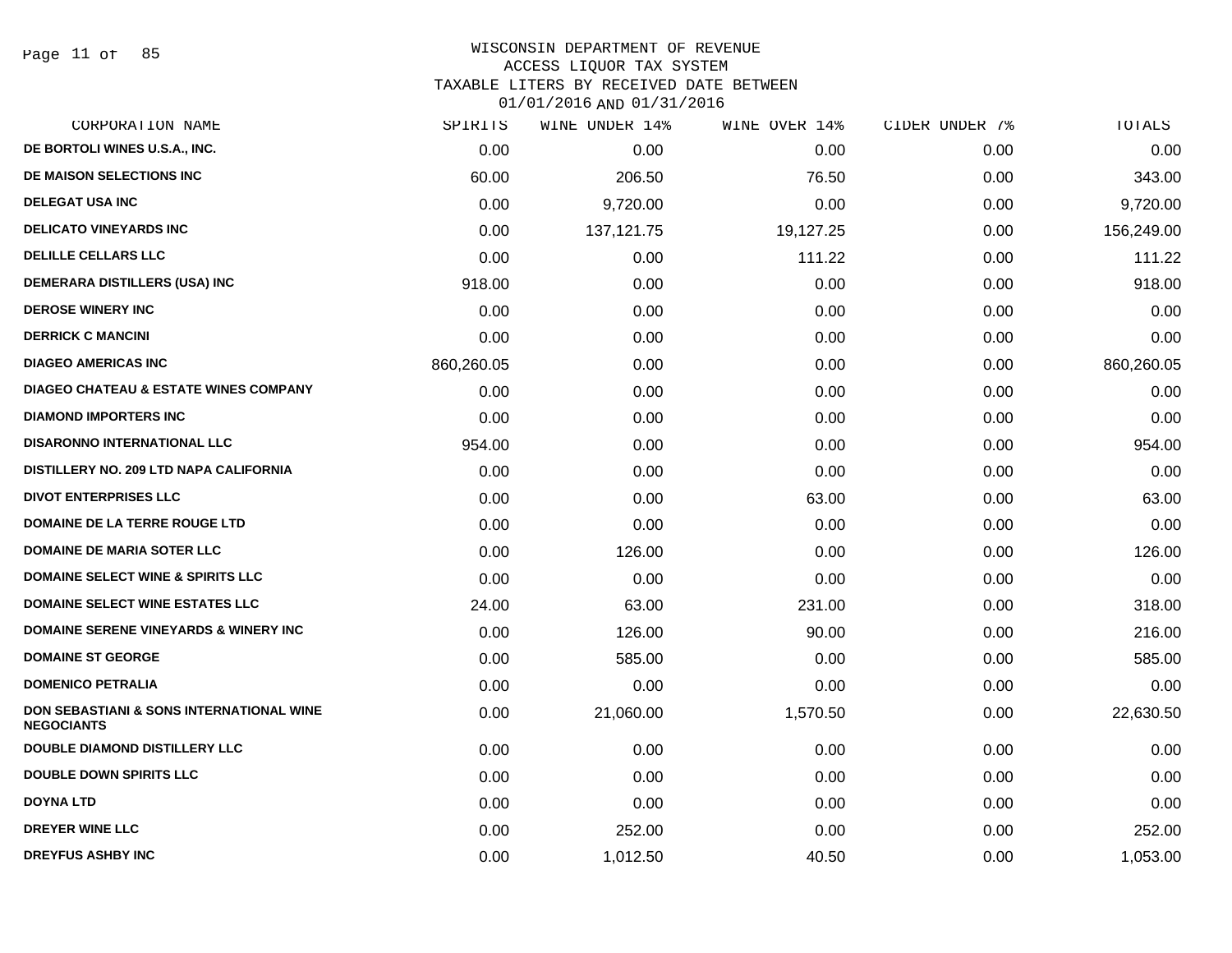Page 12 of 85

# WISCONSIN DEPARTMENT OF REVENUE

### ACCESS LIQUOR TAX SYSTEM

TAXABLE LITERS BY RECEIVED DATE BETWEEN

| CORPORATION NAME                        | SPIRITS    | WINE UNDER 14% | WINE OVER 14% | CIDER UNDER 7% | TOTALS       |
|-----------------------------------------|------------|----------------|---------------|----------------|--------------|
| <b>DRINKS AMERICAS INC</b>              | 0.00       | 0.00           | 0.00          | 0.00           | 0.00         |
| DRY CREEK VINEYARD INC                  | 0.00       | 7,434.00       | 75.60         | 0.00           | 7,509.60     |
| DRY FLY DISTILLING INC                  | 0.00       | 0.00           | 0.00          | 0.00           | 0.00         |
| <b>DUCKHORN WINE COMPANY</b>            | 0.00       | 693.00         | 126.00        | 0.00           | 819.00       |
| DUGGANS DISTILLERS PRODUCTS CORPORATION | 270.00     | 0.00           | 0.00          | 0.00           | 270.00       |
| <b>DUMOL INC</b>                        | 0.00       | 0.00           | 0.00          | 0.00           | 0.00         |
| <b>DUNHAM CELLARS LLC</b>               | 0.00       | 126.00         | 0.00          | 0.00           | 126.00       |
| <b>DUNN VINEYARDS LLC</b>               | 0.00       | 0.00           | 0.00          | 0.00           | 0.00         |
| DUTTON GOLDFIELD WINERY LLC             | 0.00       | 0.00           | 0.00          | 0.00           | 0.00         |
| <b>DV SPIRITS LLC</b>                   | 0.00       | 0.00           | 0.00          | 0.00           | 0.00         |
| <b>E &amp; J GALLO WINERY</b>           | 204,598.20 | 1,338,548.90   | 26,730.00     | 0.00           | 1,569,877.10 |
| <b>EAGLE EYE IMPORTS LLC</b>            | 0.00       | 396.00         | 172.50        | 0.00           | 568.50       |
| <b>EAGLES LANDING WINERY LLC</b>        | 0.00       | 496.50         | 0.00          | 0.00           | 496.50       |
| <b>EASTERN LIQUORS USA INC</b>          | 0.00       | 0.00           | 0.00          | 0.00           | 0.00         |
| <b>EAUX DE VIE INC</b>                  | 0.00       | 0.00           | 0.00          | 0.00           | 0.00         |
| <b>EBERLE WINERY LP</b>                 | 0.00       | 0.00           | 63.00         | 0.00           | 63.00        |
| <b>ECLIPSE ASSETS LLC</b>               | 0.00       | 0.00           | 0.00          | 0.00           | 0.00         |
| <b>ECOSUR GROUP LLC</b>                 | 0.00       | 0.00           | 0.00          | 0.00           | 0.00         |
| <b>EGELHOFF WINES INC</b>               | 0.00       | 0.00           | 0.00          | 0.00           | 0.00         |
| <b>EHREN JORDAN WINE CELLARS LLC</b>    | 0.00       | 0.00           | 0.00          | 0.00           | 0.00         |
| <b>EIGHT BOTTLES LLC</b>                | 0.00       | 207.00         | 0.00          | 0.00           | 207.00       |
| <b>ELK COVE VINEYARDS INC</b>           | 0.00       | 463.50         | 0.00          | 0.00           | 463.50       |
| <b>ELV HOLDINGS INC</b>                 | 0.00       | 0.00           | 0.00          | 0.00           | 0.00         |
| <b>ELV-OREGON LLC</b>                   | 0.00       | 0.00           | 0.00          | 0.00           | 0.00         |
| <b>ELYSE WINERY LLC</b>                 | 0.00       | 0.00           | 0.00          | 0.00           | 0.00         |
| <b>EMCO CHEMICAL DISTRIBUTORS, INC.</b> | 0.00       | 0.00           | 0.00          | 0.00           | 0.00         |
| <b>EMILIO GUGLIELMO WINERY INC</b>      | 0.00       | 0.00           | 0.00          | 0.00           | 0.00         |
| <b>EMPSON USA INC</b>                   | 0.00       | 422.87         | 0.00          | 0.00           | 422.87       |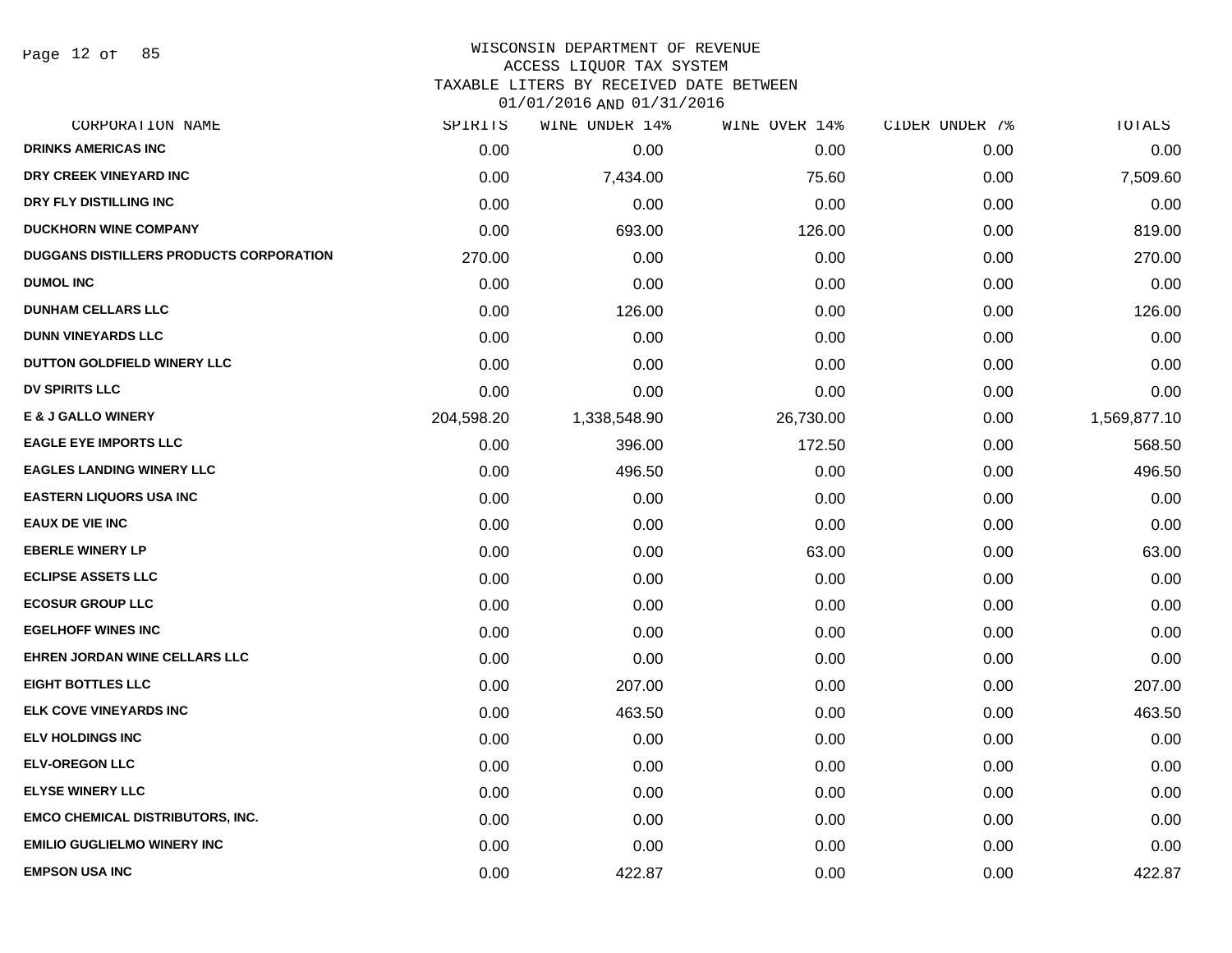Page 13 of 85

### WISCONSIN DEPARTMENT OF REVENUE ACCESS LIQUOR TAX SYSTEM

TAXABLE LITERS BY RECEIVED DATE BETWEEN

| CORPORATION NAME                                 | SPIRITS | WINE UNDER 14% | WINE OVER 14% | CIDER UNDER 7% | TOTALS    |
|--------------------------------------------------|---------|----------------|---------------|----------------|-----------|
| <b>ENOS VINEYARDS INC</b>                        | 0.00    | 0.00           | 0.00          | 0.00           | 0.00      |
| <b>ENOTEC IMPORTS INC</b>                        | 0.00    | 386.98         | 0.00          | 0.00           | 386.98    |
| <b>ENOVATION BRANDS INC</b>                      | 0.00    | 681.75         | 0.00          | 0.00           | 681.75    |
| <b>EPIC VENTURES INC</b>                         | 13.50   | 0.00           | 0.00          | 0.00           | 13.50     |
| <b>EPICUREAN WINES LLC</b>                       | 0.00    | 918.00         | 1,386.00      | 0.00           | 2,304.00  |
| <b>ERIC FLANAGAN</b>                             | 0.00    | 0.00           | 0.00          | 0.00           | 0.00      |
| <b>ERIC TRUMP WINE MANUFACTURING LLC</b>         | 0.00    | 0.00           | 0.00          | 0.00           | 0.00      |
| <b>ERNST A STORM</b>                             | 0.00    | 0.00           | 0.00          | 0.00           | 0.00      |
| <b>ESSER WINES LLC</b>                           | 0.00    | 0.00           | 126.00        | 0.00           | 126.00    |
| <b>EUGENE WINE CELLARS LLC</b>                   | 0.00    | 0.00           | 0.00          | 0.00           | 0.00      |
| <b>EUROBREW INC</b>                              | 0.00    | 0.00           | 0.00          | 1,226.00       | 1,226.00  |
| <b>EUROPEAN IMPORTS &amp; EXPORTS LLC</b>        | 0.00    | 0.00           | 0.00          | 0.00           | 0.00      |
| <b>EUROPEAN WINE IMPORTS INC</b>                 | 0.00    | 396.00         | 0.00          | 0.00           | 396.00    |
| <b>EVAKI INC</b>                                 | 0.00    | 0.00           | 0.00          | 0.00           | 0.00      |
| EVESHAM WOOD VINEYARD AND WINERY LLC             | 0.00    | 0.00           | 0.00          | 0.00           | 0.00      |
| <b>EXCELSIOR WINE COMPANY LLC</b>                | 0.00    | 6,354.00       | 0.00          | 0.00           | 6,354.00  |
| <b>F KORBEL &amp; BROS INC</b>                   | 0.00    | 126.00         | 0.00          | 0.00           | 126.00    |
| <b>F&amp;F FINE WINES INTERNATIONAL INC.</b>     | 0.00    | 214.47         | 0.00          | 0.00           | 214.47    |
| F.X. MAGNER SELECTIONS, INC.                     | 0.00    | 0.00           | 0.00          | 0.00           | 0.00      |
| <b>FANTIS IMPORTS INC</b>                        | 0.00    | 103.50         | 0.00          | 0.00           | 103.50    |
| <b>FASEL SHENSTONE LLC</b>                       | 0.00    | 0.00           | 0.00          | 0.00           | 0.00      |
| <b>FAT GAUCHO WINES LLC</b>                      | 0.00    | 0.00           | 0.00          | 0.00           | 0.00      |
| <b>FERRARI CARANO VINEYARDS &amp; WINERY LLC</b> | 0.00    | 999.00         | 162.00        | 0.00           | 1,161.00  |
| <b>FETZER VINEYARDS</b>                          | 0.00    | 24,462.42      | 1,881.00      | 0.00           | 26,343.42 |
| <b>FIDDLEHEAD CELLARS LP</b>                     | 0.00    | 57.00          | 7.50          | 0.00           | 64.50     |
| FIELD STONE WINERY & VINEYARD INC                | 0.00    | 0.00           | 0.00          | 0.00           | 0.00      |
| <b>FIFTH GENERATION INC</b>                      | 0.00    | 0.00           | 0.00          | 0.00           | 0.00      |
| <b>FIJI WATER COMPANY HOLDINGS LLC</b>           | 0.00    | 0.00           | 468.00        | 0.00           | 468.00    |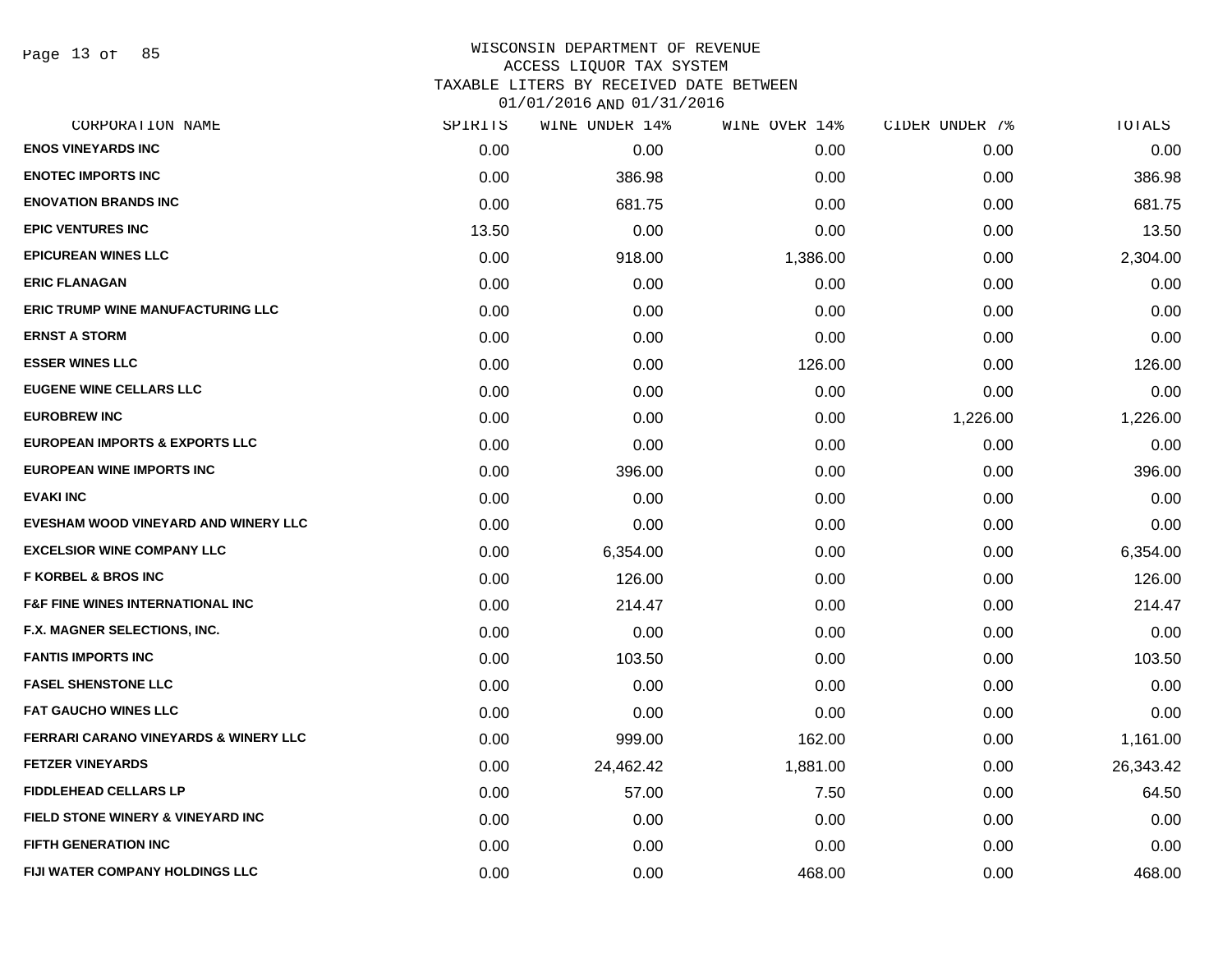Page 14 of 85

### WISCONSIN DEPARTMENT OF REVENUE ACCESS LIQUOR TAX SYSTEM TAXABLE LITERS BY RECEIVED DATE BETWEEN

| CORPORATION NAME                         | SPIRITS  | WINE UNDER 14% | WINE OVER 14% | CIDER UNDER 7% | TOTALS    |
|------------------------------------------|----------|----------------|---------------|----------------|-----------|
| <b>FIRE HOUSE LLC</b>                    | 0.00     | 0.00           | 0.00          | 0.00           | 0.00      |
| <b>FIRESTEED CORPORATION</b>             | 0.00     | 630.00         | 0.00          | 0.00           | 630.00    |
| <b>FISHER VINEYARDS</b>                  | 0.00     | 0.00           | 0.00          | 0.00           | 0.00      |
| <b>FJN FINE WINES LLC</b>                | 0.00     | 0.00           | 0.00          | 0.00           | 0.00      |
| <b>FLAVOR SEEKERS LLC</b>                | 0.00     | 0.00           | 0.00          | 0.00           | 0.00      |
| <b>FLORA SPRINGS WINE COMPANY</b>        | 0.00     | 0.00           | 189.00        | 0.00           | 189.00    |
| <b>FN CELLARS LLC</b>                    | 0.00     | 11.25          | 0.00          | 0.00           | 11.25     |
| FOLEY FAMILY WINES INC                   | 0.00     | 7,416.00       | 2,466.00      | 0.00           | 9,882.00  |
| <b>FOLIO WINE COMPANY LLC</b>            | 0.00     | 1,557.00       | 22.50         | 0.00           | 1,579.50  |
| FORT ROSS VINEYARD & WINERY LLC          | 0.00     | 0.00           | 0.00          | 0.00           | 0.00      |
| <b>FOUR BEARS WINERY LLC</b>             | 0.00     | 783.00         | 126.00        | 0.00           | 909.00    |
| FOUR ROSES DISTILLERY LLC                | 3,468.00 | 0.00           | 0.00          | 0.00           | 3,468.00  |
| <b>FOWLES WINE USA INC</b>               | 0.00     | 0.00           | 0.00          | 0.00           | 0.00      |
| <b>FOXEN VINEYARD INC</b>                | 0.00     | 153.00         | 117.00        | 0.00           | 270.00    |
| <b>FRANCIS COPPOLA WINERY LLC</b>        | 0.00     | 79,972.85      | 1,170.00      | 0.00           | 81,142.85 |
| <b>FRANK FAMILY VINEYARDS LLC</b>        | 0.00     | 0.38           | 441.38        | 0.00           | 441.76    |
| <b>FRANK LIN DISTILLERS PRODUCTS LTD</b> | 5,826.03 | 0.00           | 0.00          | 0.00           | 5,826.03  |
| <b>FRED C SCHERRER</b>                   | 0.00     | 0.00           | 0.00          | 0.00           | 0.00      |
| <b>FREDERICK WILDMAN &amp; SONS LTD</b>  | 960.00   | 13,270.50      | 612.00        | 0.00           | 14,842.50 |
| <b>FREELANCE WINES LLC</b>               | 0.00     | 0.00           | 0.00          | 0.00           | 0.00      |
| <b>FREIXENET USA INC</b>                 | 0.00     | 1,718.80       | 0.00          | 0.00           | 1,718.80  |
| <b>FREY VINEYARDS LTD</b>                | 0.00     | 3,402.00       | 0.00          | 0.00           | 3,402.00  |
| <b>FRIEND WINE MARKETING</b>             | 0.00     | 1,134.00       | 0.00          | 0.00           | 1,134.00  |
| <b>FRIENDS BEVERAGE GROUP LLC</b>        | 0.00     | 0.00           | 0.00          | 0.00           | 0.00      |
| <b>FRITZ CELLARS INC</b>                 | 0.00     | 0.00           | 0.00          | 0.00           | 0.00      |
| <b>FROGS LEAP WINERY</b>                 | 0.00     | 342.00         | 0.00          | 0.00           | 342.00    |
| <b>FRONTIER CORPORATION</b>              | 0.00     | 306.00         | 36.00         | 0.00           | 342.00    |
| <b>FRUIT OF THE VINES INC</b>            | 0.00     | 795.08         | 0.00          | 0.00           | 795.08    |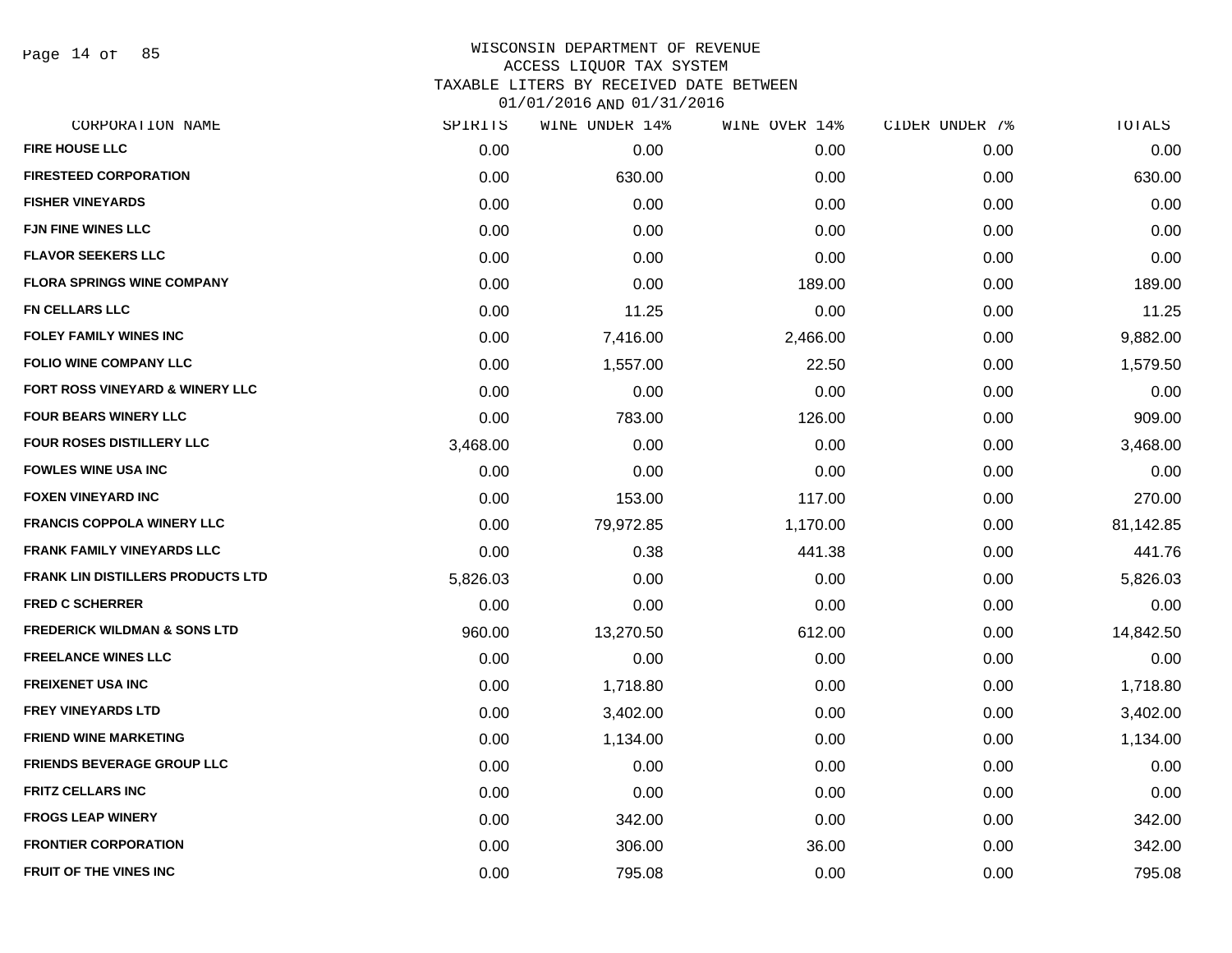### WISCONSIN DEPARTMENT OF REVENUE ACCESS LIQUOR TAX SYSTEM TAXABLE LITERS BY RECEIVED DATE BETWEEN

| CORPORATION NAME                                    | SPIRITS  | WINE UNDER 14% | WINE OVER 14% | CIDER UNDER 7% | TOTALS   |
|-----------------------------------------------------|----------|----------------|---------------|----------------|----------|
| FULL THROTTLE SLOON SHINE LLC                       | 0.00     | 0.00           | 0.00          | 0.00           | 0.00     |
| <b>G K SKAGGS INC</b>                               | 0.00     | 3,780.00       | 0.00          | 0.00           | 3,780.00 |
| G.S.W.C. INC.                                       | 531.00   | 0.00           | 0.00          | 504.00         | 1,035.00 |
| <b>GAMBA VINEYARDS AND WINERY LLC</b>               | 0.00     | 0.00           | 585.00        | 0.00           | 585.00   |
| <b>GAMBLE FAMILY VINEYARDS LLC</b>                  | 0.00     | 0.00           | 0.00          | 0.00           | 0.00     |
| <b>GENERATIONS OF SONOMA LLC</b>                    | 0.00     | 0.00           | 0.00          | 0.00           | 0.00     |
| <b>GENESEO PARTNERS LP</b>                          | 0.00     | 0.00           | 0.00          | 0.00           | 0.00     |
| <b>GEORGE BOZIC JR</b>                              | 1,606.50 | 984.00         | 0.00          | 0.00           | 2,590.50 |
| <b>GERBER, GERBER &amp; GERBER DISCLAIMER TRUST</b> | 0.00     | 198.00         | 0.00          | 0.00           | 198.00   |
| <b>GF WINES LLC</b>                                 | 0.00     | 0.00           | 0.00          | 0.00           | 0.00     |
| <b>GIBSON WINE COMPANY</b>                          | 0.00     | 0.00           | 0.00          | 0.00           | 0.00     |
| <b>GILBERT CELLARS LLC</b>                          | 0.00     | 0.00           | 0.00          | 0.00           | 0.00     |
| <b>GLOBAL SPIRITS USA LLC</b>                       | 1,170.00 | 0.00           | 0.00          | 0.00           | 1,170.00 |
| <b>GLOBAL VINEYARD IMPORTERS INC.</b>               | 0.00     | 270.00         | 63.00         | 0.00           | 333.00   |
| <b>GLUNZ FAMILY WINERY &amp; CELLARS INC</b>        | 0.00     | 1,056.00       | 0.00          | 0.00           | 1,056.00 |
| <b>GMS WINERY LLC</b>                               | 0.00     | 0.00           | 0.00          | 0.00           | 0.00     |
| <b>GNEKOW FAMILY WINERY LLC</b>                     | 0.00     | 0.00           | 0.00          | 0.00           | 0.00     |
| <b>GOAMERICAGO BEVERAGES LLC</b>                    | 0.00     | 0.00           | 0.00          | 0.00           | 0.00     |
| <b>GOLDSCHMIDT VINEYARDS LLC</b>                    | 0.00     | 126.00         | 1,507.50      | 0.00           | 1,633.50 |
| <b>GOOSE RIDGE LLC</b>                              | 0.00     | 504.00         | 0.00          | 0.00           | 504.00   |
| <b>GORDON BROTHERS CELLARS INC</b>                  | 0.00     | 252.00         | 0.00          | 0.00           | 252.00   |
| <b>GOTHIC WINE LLC</b>                              | 0.00     | 0.00           | 0.00          | 0.00           | 0.00     |
| <b>GRAHAM BARNES DISTILLING INC</b>                 | 0.00     | 0.00           | 0.00          | 0.00           | 0.00     |
| <b>GRAPE VISIONS LLC</b>                            | 0.00     | 0.00           | 0.00          | 0.00           | 0.00     |
| <b>GRAPES OF SPAIN INC</b>                          | 0.00     | 504.00         | 0.00          | 0.00           | 504.00   |
| <b>GREAT DOMAINS &amp; ESTATES LLC</b>              | 0.00     | 315.00         | 189.00        | 0.00           | 504.00   |
| <b>GREG &amp; PAM HARRINGTON WINES LLC</b>          | 0.00     | 0.00           | 0.00          | 0.00           | 0.00     |
| <b>GREG SANDERS</b>                                 | 0.00     | 0.00           | 0.00          | 0.00           | 0.00     |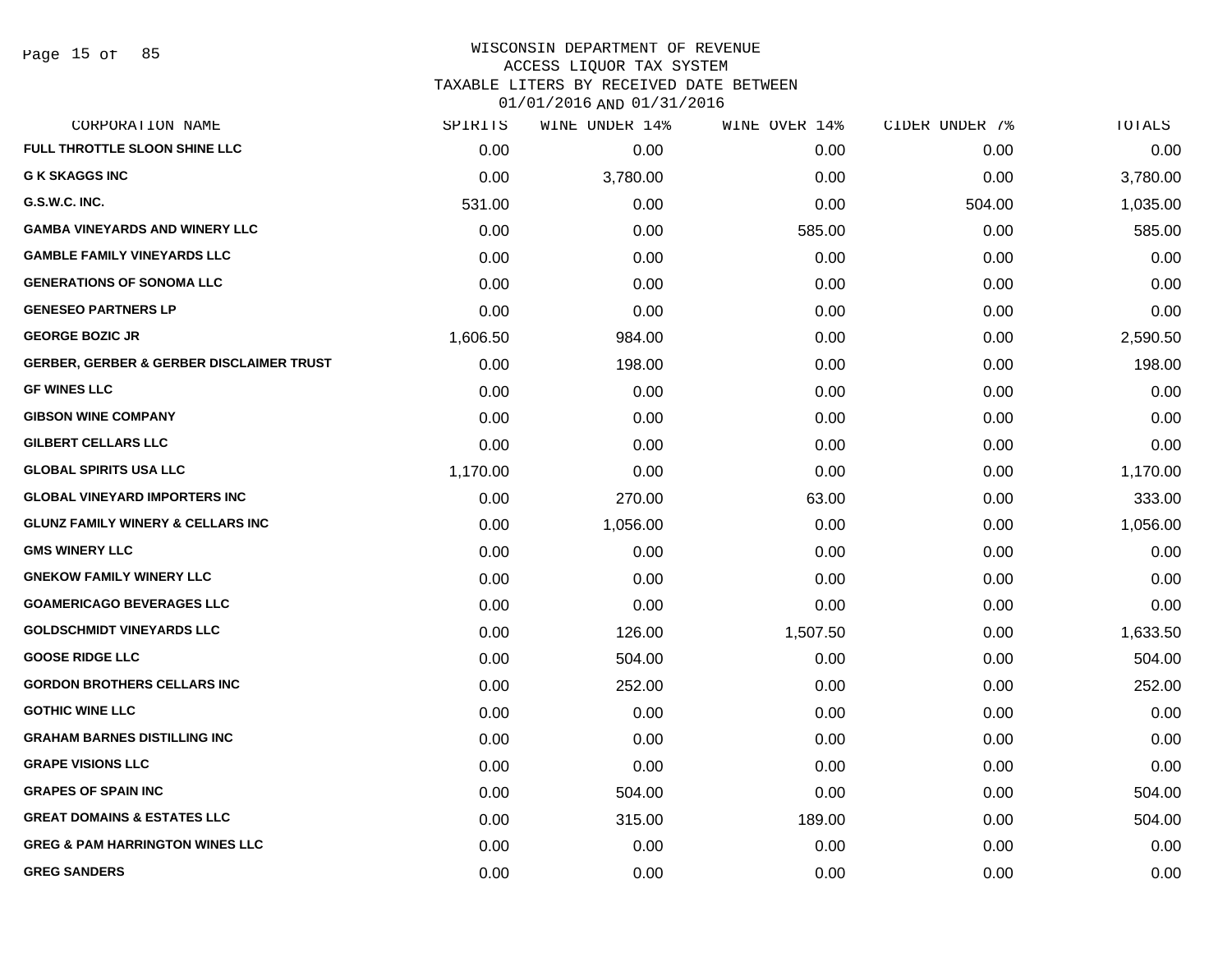Page 16 of 85

|            | WINE UNDER 14% |          |               | TOTALS         |
|------------|----------------|----------|---------------|----------------|
| 0.00       | 0.00           | 0.00     | 0.00          | 0.00           |
| 0.00       | 0.00           | 0.00     | 0.00          | 0.00           |
| 0.00       | 54.00          | 144.00   | 0.00          | 198.00         |
| 0.00       | 0.00           | 504.00   | 0.00          | 504.00         |
| 0.00       | 756.00         | 85.50    | 0.00          | 841.50         |
| 0.00       | 0.00           | 0.00     | 0.00          | 0.00           |
| 0.00       | 45.00          | 0.00     | 0.00          | 45.00          |
| 0.00       | 0.00           | 0.00     | 0.00          | 0.00           |
| 0.00       | 0.00           | 2,466.00 | 0.00          | 2,466.00       |
| 0.00       | 636.00         | 0.00     | 0.00          | 636.00         |
| 0.00       | 0.00           | 189.00   | 0.00          | 189.00         |
| 0.00       | 0.00           | 0.00     | 0.00          | 0.00           |
| 0.00       | 83.21          | 16.64    | 0.00          | 99.85          |
| 2,142.00   | 0.00           | 0.00     | 0.00          | 2,142.00       |
| 0.00       | 0.00           | 0.00     | 0.00          | 0.00           |
| 0.00       | 0.00           | 0.00     | 0.00          | 0.00           |
| 0.00       | 0.00           | 0.00     | 0.00          | 0.00           |
| 0.00       | 0.00           | 0.00     | 0.00          | 0.00           |
| 252,633.30 | 2,016.00       | 1,368.00 | 0.00          | 256,017.30     |
| 0.00       | 0.00           | 0.00     | 21,313.33     | 21,313.33      |
| 0.00       | 126.00         | 0.00     | 0.00          | 126.00         |
| 0.00       | 0.00           | 0.00     | 0.00          | 0.00           |
| 0.00       | 0.00           | 0.00     | 0.00          | 0.00           |
| 0.00       | 895.50         | 0.00     | 0.00          | 895.50         |
| 0.00       | 0.00           | 0.00     | 0.00          | 0.00           |
| 0.00       | 0.00           | 0.00     | 0.00          | 0.00           |
| 0.00       | 2,511.00       | 0.00     | 0.00          | 2,511.00       |
| 0.00       | 0.00           | 0.00     | 0.00          | 0.00           |
|            | SPIRITS        |          | WINE OVER 14% | CIDER UNDER 7% |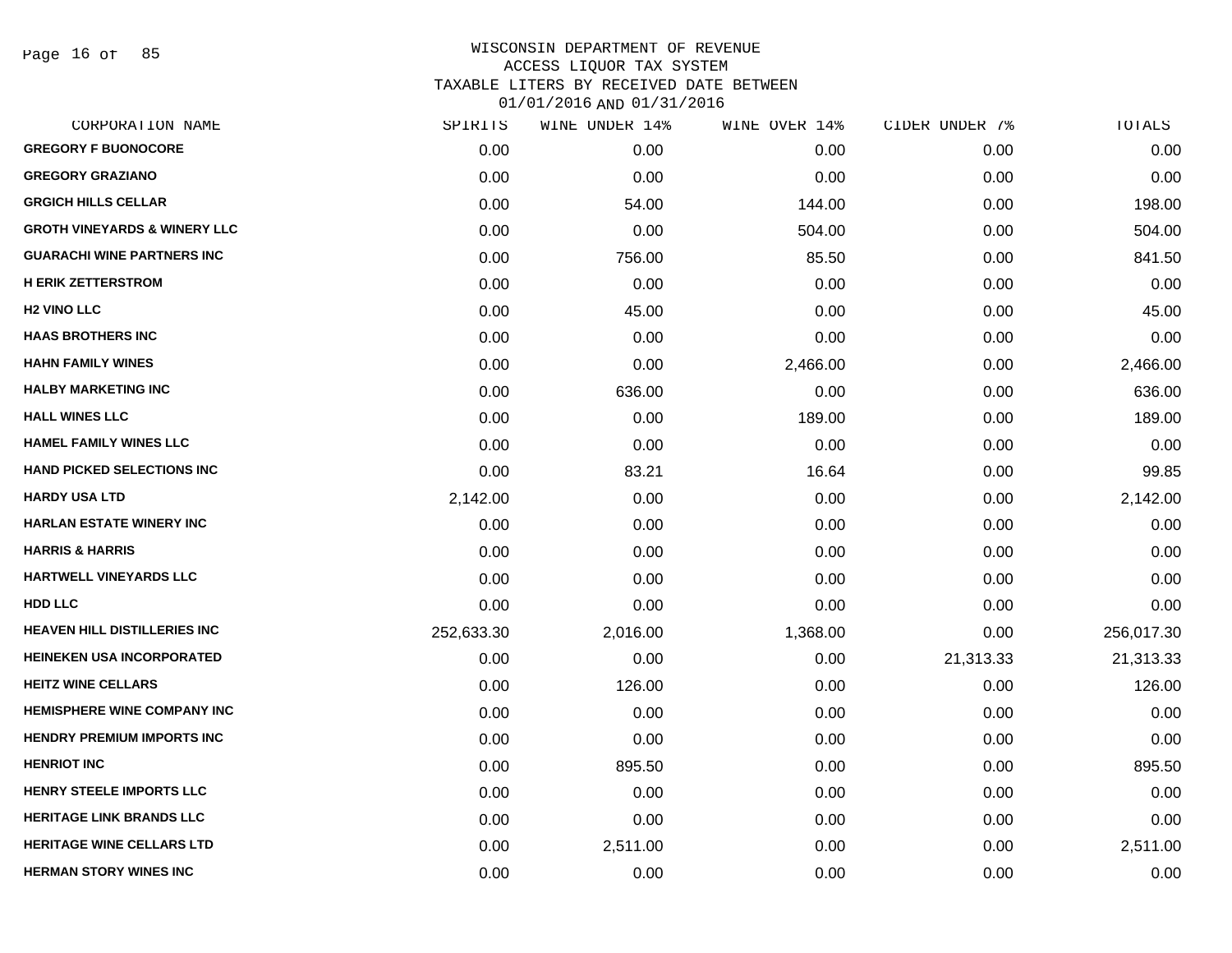Page 17 of 85

### WISCONSIN DEPARTMENT OF REVENUE ACCESS LIQUOR TAX SYSTEM TAXABLE LITERS BY RECEIVED DATE BETWEEN

| CORPORATION NAME                           | SPIRITS  | WINE UNDER 14% | WINE OVER 14% | CIDER UNDER 7% | TOTALS   |
|--------------------------------------------|----------|----------------|---------------|----------------|----------|
| <b>HERON WINES INC</b>                     | 0.00     | 0.00           | 0.00          | 0.00           | 0.00     |
| <b>HEYDAY CORPORATION</b>                  | 0.00     | 243.00         | 0.00          | 0.00           | 243.00   |
| <b>HIDALGO IMPORTS LLC</b>                 | 0.00     | 0.00           | 0.00          | 0.00           | 0.00     |
| <b>HILL ESTATES INC</b>                    | 0.00     | 0.00           | 0.00          | 0.00           | 0.00     |
| <b>HIRSCH WINERY LLC</b>                   | 0.00     | 0.00           | 0.00          | 0.00           | 0.00     |
| HONIG VINEYARD AND WINERY LLC              | 0.00     | 135.00         | 252.00        | 0.00           | 387.00   |
| <b>HOOD RIVER DISTILLERS INC</b>           | 0.00     | 0.00           | 0.00          | 0.00           | 0.00     |
| <b>HOOD RIVER DISTILLERS INC</b>           | 2,757.00 | 0.00           | 0.00          | 0.00           | 2,757.00 |
| <b>HOPE WINE LLC</b>                       | 0.00     | 432.00         | 0.00          | 0.00           | 432.00   |
| <b>HOTCOOP LLC</b>                         | 0.00     | 0.00           | 0.00          | 0.00           | 0.00     |
| <b>HUBER ORCHARDS INC</b>                  | 0.00     | 0.00           | 0.00          | 0.00           | 0.00     |
| <b>HUNEEUS VINTNERS LLC</b>                | 0.00     | 63.00          | 1,260.00      | 0.00           | 1,323.00 |
| <b>HUSCH VINEYARDS INC</b>                 | 0.00     | 0.00           | 0.00          | 0.00           | 0.00     |
| <b>HYATT FARM PARTNERSHIP</b>              | 0.00     | 0.00           | 0.00          | 0.00           | 0.00     |
| <b>IDEAL WINE &amp; SPIRITS CO INC</b>     | 130.50   | 391.50         | 0.00          | 0.00           | 522.00   |
| <b>ILLYRIAN IMPORT INC</b>                 | 120.00   | 0.00           | 0.00          | 0.00           | 120.00   |
| <b>IMPERIAL BRANDS INC</b>                 | 2,868.00 | 0.00           | 0.00          | 0.00           | 2,868.00 |
| <b>IMPEX BEVERAGES INC</b>                 | 0.00     | 0.00           | 0.00          | 0.00           | 0.00     |
| IN AGAVE WE TRUST LLC                      | 0.00     | 0.00           | 0.00          | 0.00           | 0.00     |
| <b>INDIGENOUS SELECTIONS LLC</b>           | 0.00     | 189.00         | 63.00         | 0.00           | 252.00   |
| <b>INDIGO WINE GROUP LLC</b>               | 0.00     | 495.00         | 27.00         | 0.00           | 522.00   |
| <b>INDIO SPIRITS INC</b>                   | 0.00     | 0.00           | 0.00          | 0.00           | 0.00     |
| <b>INTERNATIONAL BEVERAGE COMPANY INC</b>  | 0.00     | 0.00           | 0.00          | 0.00           | 0.00     |
| <b>INTERNATIONAL SPIRITS AND WINES LLC</b> | 0.00     | 0.00           | 0.00          | 0.00           | 0.00     |
| <b>INTERNATIONAL SPIRITS LLC</b>           | 0.00     | 0.00           | 0.00          | 0.00           | 0.00     |
| <b>INTERNATIONAL VINES INC</b>             | 0.00     | 0.00           | 0.00          | 0.00           | 0.00     |
| <b>INTERSECT BEVERAGE LLC</b>              | 0.00     | 0.00           | 0.00          | 0.00           | 0.00     |
| <b>INTERTRADE USA COMPANY</b>              | 0.00     | 0.00           | 0.00          | 0.00           | 0.00     |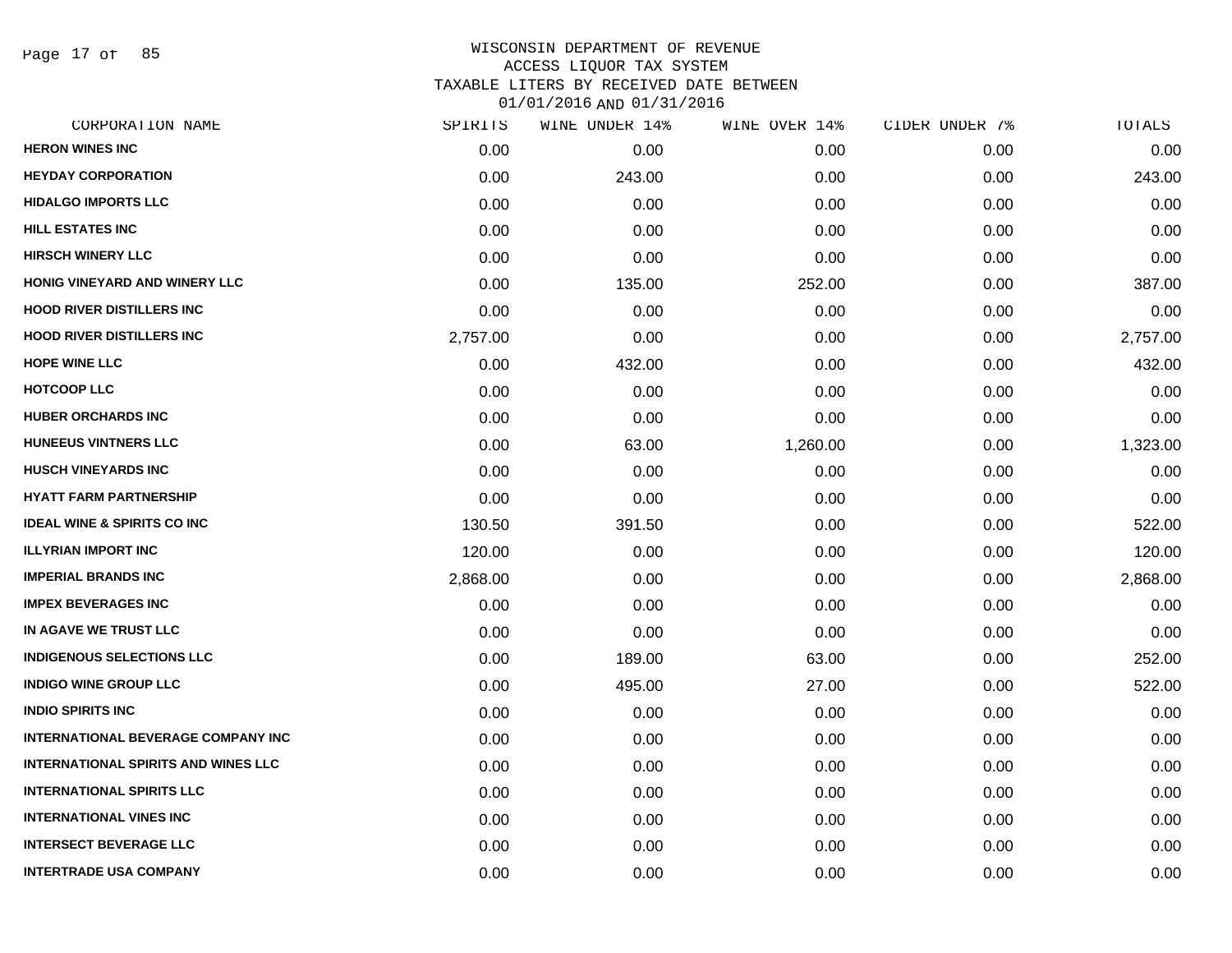Page 18 of 85

## WISCONSIN DEPARTMENT OF REVENUE ACCESS LIQUOR TAX SYSTEM TAXABLE LITERS BY RECEIVED DATE BETWEEN

| CORPORATION NAME                      | SPIRITS | WINE UNDER 14% | WINE OVER 14% | CIDER UNDER 7% | TOTALS    |
|---------------------------------------|---------|----------------|---------------|----------------|-----------|
| <b>INVESTOR'S OF AMERICA LP</b>       | 0.00    | 0.00           | 0.00          | 0.00           | 0.00      |
| <b>ION BEVERAGES LLC</b>              | 0.00    | 0.00           | 0.00          | 0.00           | 0.00      |
| <b>IRON HORSE VINEYARDS LP</b>        | 0.00    | 0.00           | 0.00          | 0.00           | 0.00      |
| <b>J &amp; J IMPORTERS LLC</b>        | 0.00    | 504.00         | 0.00          | 0.00           | 504.00    |
| <b>J K WILLIAMS DISTILLING LLC</b>    | 0.00    | 0.00           | 0.00          | 0.00           | 0.00      |
| <b>J LOHR WINERY CORP</b>             | 0.00    | 9,184.50       | 58.50         | 0.00           | 9,243.00  |
| <b>J PEDRONCELLI WINERY</b>           | 0.00    | 189.00         | 693.00        | 0.00           | 882.00    |
| <b>J-NH WINE GROUP LLC</b>            | 0.00    | 0.00           | 0.00          | 0.00           | 0.00      |
| <b>J3 WINE PARTNERS LLC</b>           | 0.00    | 0.00           | 0.00          | 0.00           | 0.00      |
| <b>JACK POUST &amp; COMPANY INC</b>   | 0.00    | 2,520.00       | 13.50         | 0.00           | 2,533.50  |
| <b>JACKSON FAMILY ENTERPRISES INC</b> | 0.00    | 68,242.50      | 10,536.75     | 0.00           | 78,779.25 |
| JACUZZI FAMILY VINEYARDS LLC          | 0.00    | 0.00           | 45.00         | 0.00           | 45.00     |
| <b>JAM CELLARS INC</b>                | 0.00    | 0.00           | 0.00          | 0.00           | 0.00      |
| <b>JAMES CLARK</b>                    | 0.00    | 0.00           | 0.00          | 0.00           | 0.00      |
| <b>JAMES E COSMA</b>                  | 0.00    | 126.00         | 0.00          | 0.00           | 126.00    |
| <b>JAMES J MOORE</b>                  | 0.00    | 0.00           | 0.00          | 0.00           | 0.00      |
| <b>JAMES L LAMBERT</b>                | 0.00    | 0.00           | 0.00          | 0.00           | 0.00      |
| <b>JAMES MORONEY INC</b>              | 0.00    | 0.00           | 0.00          | 0.00           | 0.00      |
| <b>JAMES RICKER</b>                   | 0.00    | 19,313.25      | 67.50         | 0.00           | 19,380.75 |
| JAPAN PRESTIGE SAKE INTERNATIONAL INC | 0.00    | 25.97          | 374.07        | 0.00           | 400.04    |
| <b>JARED BURNS</b>                    | 0.00    | 0.00           | 0.00          | 0.00           | 0.00      |
| <b>JARVIS</b>                         | 0.00    | 0.00           | 0.00          | 0.00           | 0.00      |
| JASON J AND MOLLY N DREW              | 0.00    | 108.00         | 0.00          | 0.00           | 108.00    |
| <b>JAX VINEYARDS LLC</b>              | 0.00    | 0.00           | 0.00          | 0.00           | 0.00      |
| <b>JAY J HEMINWAY</b>                 | 0.00    | 0.00           | 0.00          | 0.00           | 0.00      |
| <b>JAY MIDWEST INC</b>                | 234.00  | 90.00          | 0.00          | 0.00           | 324.00    |
| <b>JB GEORGE LLC</b>                  | 0.00    | 0.00           | 0.00          | 0.00           | 0.00      |
| <b>JC CELLARS INC</b>                 | 0.00    | 0.00           | 0.00          | 0.00           | 0.00      |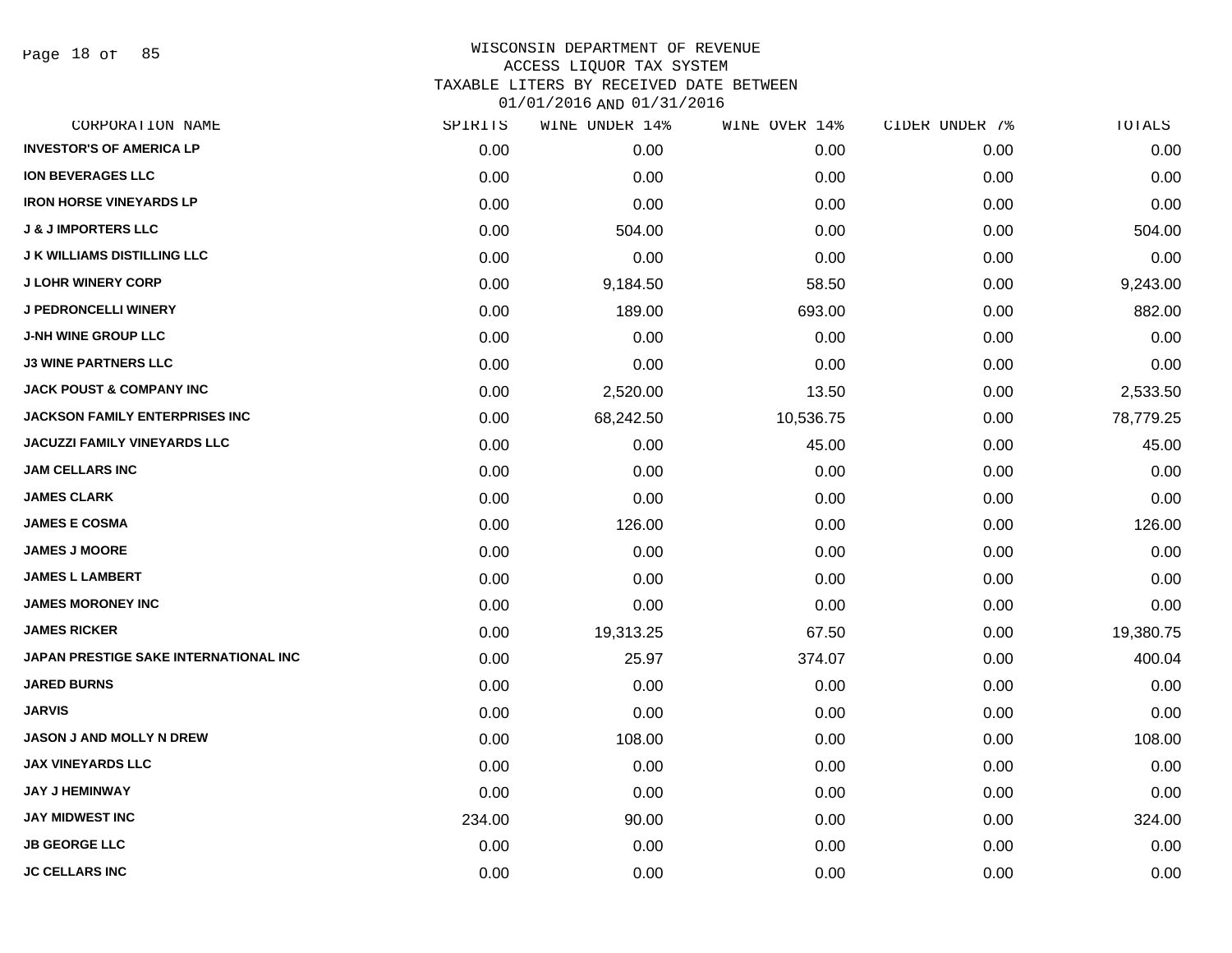Page 19 of 85

### WISCONSIN DEPARTMENT OF REVENUE ACCESS LIQUOR TAX SYSTEM TAXABLE LITERS BY RECEIVED DATE BETWEEN

| CORPORATION NAME                   | SPIRITS    | WINE UNDER 14% | WINE OVER 14% | CIDER UNDER 7% | <b>TOTALS</b> |
|------------------------------------|------------|----------------|---------------|----------------|---------------|
| JEAN CLAUDE BOISSET WINES USA INC  | 0.00       | 1,041.75       | 774.00        | 0.00           | 1,815.75      |
| <b>JEFF QUINT</b>                  | 0.00       | 0.00           | 0.00          | 0.00           | 0.00          |
| <b>JEREMY O SHAPLEY</b>            | 0.00       | 414.00         | 0.00          | 0.00           | 414.00        |
| <b>JESSIES GROVE WINERY INC</b>    | 0.00       | 0.00           | 0.00          | 0.00           | 0.00          |
| <b>JFC INTERNATIONAL INC</b>       | 4.54       | 705.22         | 2,048.67      | 0.00           | 2,758.43      |
| <b>JIM BEAM BRANDS CO</b>          | 324,206.40 | 540.00         | 180.00        | 0.00           | 324,926.40    |
| JNJ INTERNATIONAL INC              | 0.00       | 0.00           | 0.00          | 0.00           | 0.00          |
| <b>JOHAN VINEYARDS LLC</b>         | 0.00       | 0.00           | 0.00          | 0.00           | 0.00          |
| JOHN ANTHONY VINEYARDS LLC         | 0.00       | 0.00           | 306.00        | 0.00           | 306.00        |
| <b>JOHN K GLEASON</b>              | 0.00       | 0.00           | 0.00          | 0.00           | 0.00          |
| <b>JON A GERSTENSCHLAGER</b>       | 0.00       | 0.00           | 0.00          | 0.00           | 0.00          |
| <b>JONATHAN S GRANT</b>            | 0.00       | 0.00           | 0.00          | 0.00           | 0.00          |
| <b>JOSEPH KENT WINES LLC</b>       | 0.00       | 0.00           | 0.00          | 0.00           | 0.00          |
| <b>JOSEPH PHELPS VINEYARDS LLC</b> | 0.00       | 126.00         | 0.00          | 0.00           | 126.00        |
| JOSEPH VICTORI WINES, INC.         | 0.00       | 1,764.00       | 0.00          | 0.00           | 1,764.00      |
| <b>JOSU GALDOS</b>                 | 0.00       | 0.00           | 0.00          | 0.00           | 0.00          |
| <b>JOTO SAKE LLC</b>               | 0.00       | 36.00          | 250.56        | 0.00           | 286.56        |
| <b>JOURNEYMAN DISTILLERY LLC</b>   | 36.45      | 0.00           | 0.00          | 0.00           | 36.45         |
| <b>JPPZ INC</b>                    | 0.00       | 0.00           | 0.00          | 0.00           | 0.00          |
| <b>JUDD FAMILY VINEYARDS LP</b>    | 0.00       | 0.00           | 0.00          | 0.00           | 0.00          |
| <b>JVW CORPORATION</b>             | 0.00       | 0.00           | 0.00          | 0.00           | 0.00          |
| <b>JZ WINE COMPANY</b>             | 0.00       | 504.00         | 0.00          | 0.00           | 504.00        |
| <b>K VINTNERS LLC</b>              | 0.00       | 0.00           | 0.00          | 0.00           | 0.00          |
| <b>KALIN CELLARS INC</b>           | 0.00       | 0.00           | 0.00          | 0.00           | 0.00          |
| <b>KB WINES LLC</b>                | 0.00       | 0.00           | 0.00          | 0.00           | 0.00          |
| <b>KELLER ESTATE LTD</b>           | 0.00       | 0.00           | 0.00          | 0.00           | 0.00          |
| <b>KEN WRIGHT CELLARS CO</b>       | 0.00       | 36.00          | 0.00          | 0.00           | 36.00         |
| <b>KENNETH S LIKITPRAKONG</b>      | 0.00       | 708.32         | 0.00          | 0.00           | 708.32        |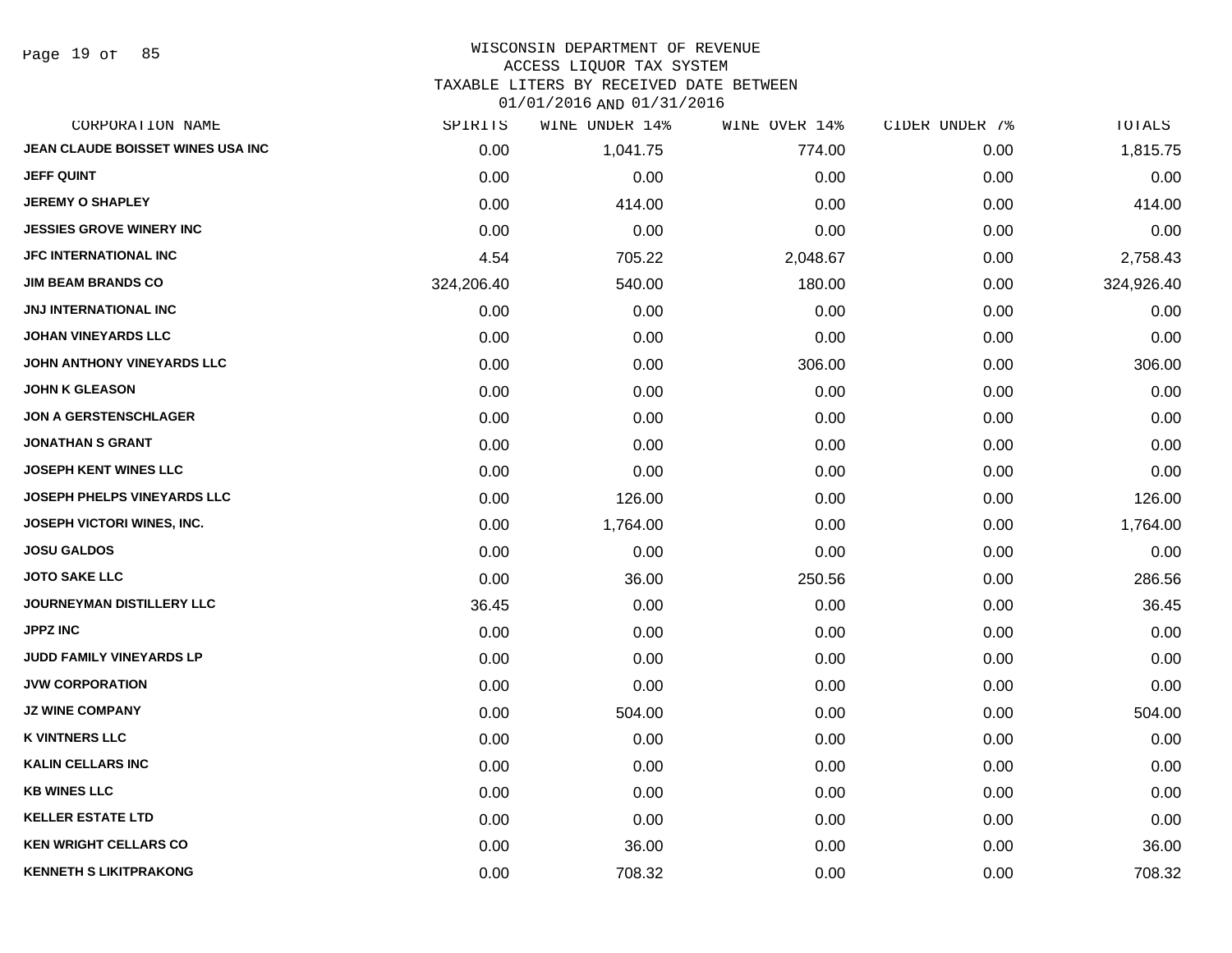Page 20 of 85

# WISCONSIN DEPARTMENT OF REVENUE ACCESS LIQUOR TAX SYSTEM TAXABLE LITERS BY RECEIVED DATE BETWEEN

| CORPORATION NAME                           | SPIRITS | WINE UNDER 14% | WINE OVER 14% | CIDER UNDER 7% | TOTALS   |
|--------------------------------------------|---------|----------------|---------------|----------------|----------|
| <b>KENT HUMPHREY</b>                       | 0.00    | 0.00           | 0.00          | 0.00           | 0.00     |
| <b>KENT RASMUSSEN WINERY</b>               | 0.00    | 63.00          | 0.00          | 0.00           | 63.00    |
| <b>KENTUCKY BOURBON DISTILLERS LTD</b>     | 474.00  | 0.00           | 0.00          | 0.00           | 474.00   |
| <b>KERMIT LYNCH WINE MERCHANTS</b>         | 0.00    | 76.50          | 0.00          | 0.00           | 76.50    |
| KINDRED SPIRITS NORTH AMERICA INC          | 0.00    | 0.00           | 0.00          | 0.00           | 0.00     |
| <b>KING ESTATE WINERY LP</b>               | 0.00    | 2,670.00       | 378.00        | 0.00           | 3,048.00 |
| <b>KIONA VINEYARDS LLC</b>                 | 0.00    | 45.00          | 0.00          | 0.00           | 45.00    |
| <b>KISTLER VINEYARDS, LLC</b>              | 0.00    | 0.00           | 0.00          | 0.00           | 0.00     |
| <b>KITFOX VINEYARDS LLC</b>                | 0.00    | 0.00           | 0.00          | 0.00           | 0.00     |
| <b>KLEIN FOODS INC</b>                     | 0.00    | 6,630.00       | 2,776.50      | 0.00           | 9,406.50 |
| <b>KLIN SPIRITS LLC</b>                    | 0.00    | 0.00           | 0.00          | 0.00           | 0.00     |
| <b>KLINKER BRICK WINERY INC</b>            | 0.00    | 0.00           | 1,008.00      | 0.00           | 1,008.00 |
| <b>KOBRAND CORPORATION</b>                 | 474.00  | 3,024.00       | 1,566.00      | 0.00           | 5,064.00 |
| KOJIMA & INTERNATIONAL ASSOCIATES INC      | 0.00    | 0.00           | 0.00          | 0.00           | 0.00     |
| <b>KONGSGAARD WINE LLC</b>                 | 0.00    | 0.00           | 0.00          | 0.00           | 0.00     |
| <b>KONSTANTIN D FRANK &amp; SONS</b>       | 0.00    | 0.00           | 0.00          | 0.00           | 0.00     |
| <b>KOPRI INC</b>                           | 0.00    | 162.00         | 0.00          | 0.00           | 162.00   |
| <b>KOVAL INC</b>                           | 26.75   | 0.00           | 0.00          | 0.00           | 26.75    |
| <b>KRISTINE ASHE</b>                       | 0.00    | 0.00           | 0.00          | 0.00           | 0.00     |
| <b>KRUPP BROTHERS LLC</b>                  | 0.00    | 0.00           | 0.00          | 0.00           | 0.00     |
| <b>KYSELA PERE ET FILS LTD</b>             | 9.00    | 2,072.25       | 0.00          | 0.00           | 2,081.25 |
| <b>L &amp; L IMPORTS LLC</b>               | 0.00    | 0.00           | 0.00          | 0.00           | 0.00     |
| <b>LCWINE</b>                              | 0.00    | 0.00           | 0.00          | 0.00           | 0.00     |
| L FOPPIANO WINE CO INC                     | 0.00    | 0.00           | 18.00         | 0.00           | 18.00    |
| <b>L&amp;C WINE COUNTRY OPERATIONS LLC</b> | 0.00    | 0.00           | 0.00          | 0.00           | 0.00     |
| <b>LADERA WINERY LLC</b>                   | 0.00    | 0.00           | 240.00        | 0.00           | 240.00   |
| <b>LAETITIA VINEYARD &amp; WINERY INC</b>  | 0.00    | 0.00           | 0.00          | 0.00           | 0.00     |
| <b>LAIRD &amp; COMPANY</b>                 | 0.00    | 0.00           | 0.00          | 0.00           | 0.00     |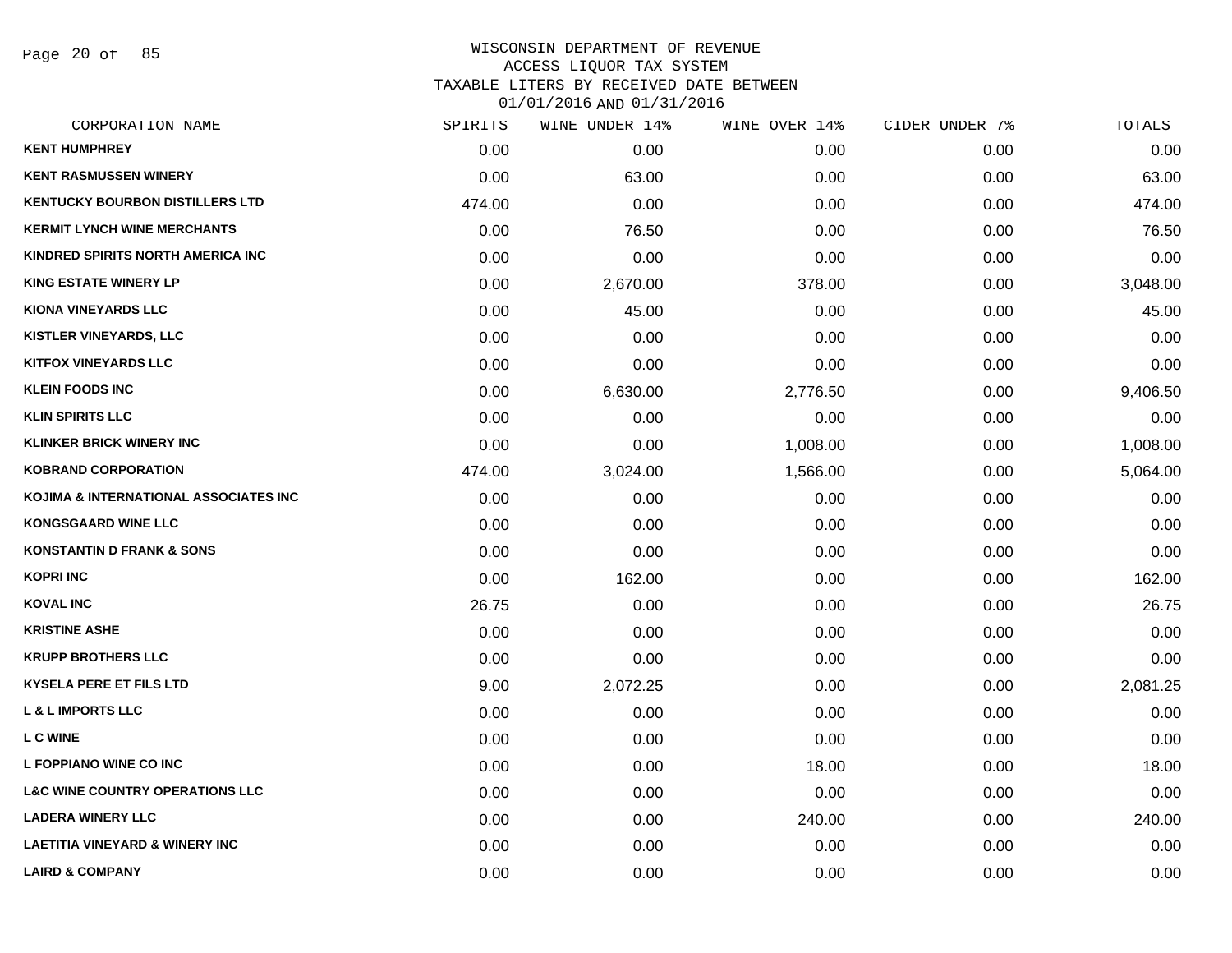Page 21 of 85

### WISCONSIN DEPARTMENT OF REVENUE ACCESS LIQUOR TAX SYSTEM TAXABLE LITERS BY RECEIVED DATE BETWEEN

| CORPORATION NAME                        | SPIRITS   | WINE UNDER 14% | WINE OVER 14% | CIDER UNDER 7% | TOTALS    |
|-----------------------------------------|-----------|----------------|---------------|----------------|-----------|
| <b>LANCE C RANDOLPH</b>                 | 0.00      | 252.00         | 0.00          | 0.00           | 252.00    |
| <b>LANGDON SHIVERICK INC</b>            | 0.00      | 414.00         | 63.00         | 0.00           | 477.00    |
| <b>LANGE WINERY LLC</b>                 | 0.00      | 0.00           | 0.00          | 0.00           | 0.00      |
| <b>LAPHAM SALES &amp; MARKETING INC</b> | 0.00      | 0.00           | 0.00          | 0.00           | 0.00      |
| <b>LAURENT-PERRIER US INC</b>           | 0.00      | 485.83         | 0.00          | 0.00           | 485.83    |
| <b>LAVA SPRINGS INC</b>                 | 0.00      | 0.00           | 0.00          | 0.00           | 0.00      |
| <b>LCF WINE COMPANY LLC</b>             | 0.00      | 126.00         | 0.00          | 0.00           | 126.00    |
| LE CEP II INC                           | 0.00      | 252.00         | 0.00          | 0.00           | 252.00    |
| LE GRAND COURTAGE LLC                   | 0.00      | 8.98           | 0.00          | 0.00           | 8.98      |
| <b>LEAH M SULLBERG</b>                  | 0.00      | 0.00           | 0.00          | 0.00           | 0.00      |
| LEFT COAST CELLARS LLC                  | 0.00      | 0.00           | 0.00          | 0.00           | 0.00      |
| <b>LEMELSON WINERY LLC</b>              | 0.00      | 0.00           | 0.00          | 0.00           | 0.00      |
| <b>LEONARD KREUSCH INC</b>              | 0.00      | 1,000.03       | 0.00          | 0.00           | 1,000.03  |
| <b>LEONARDINI FAMILY WINERY LLC</b>     | 0.00      | 0.00           | 0.00          | 0.00           | 0.00      |
| <b>LEONETTI CELLAR LLC</b>              | 0.00      | 0.00           | 0.00          | 0.00           | 0.00      |
| <b>LEVECKE CORPORATION</b>              | 10,993.50 | 0.00           | 0.00          | 0.00           | 10,993.50 |
| <b>LEVIATHAN WINE COMPANY LLC</b>       | 0.00      | 0.00           | 0.00          | 0.00           | 0.00      |
| <b>LICKUID AWESOME LLC</b>              | 0.00      | 0.00           | 0.00          | 0.00           | 0.00      |
| <b>LIOCO WINE COMPANY LLC</b>           | 0.00      | 0.00           | 0.00          | 0.00           | 0.00      |
| <b>LION NATHAN USA INC</b>              | 0.00      | 1,827.00       | 270.00        | 0.00           | 2,097.00  |
| <b>LIQUID BRANDS LLC</b>                | 0.00      | 0.00           | 0.00          | 0.00           | 0.00      |
| <b>LISA LISA INCORPORATED</b>           | 0.00      | 0.00           | 0.00          | 0.00           | 0.00      |
| <b>LOCAL WINE AND SPIRITS LLC</b>       | 0.00      | 0.00           | 0.00          | 0.00           | 0.00      |
| <b>LOEST &amp; MCNAMEE INC</b>          | 0.00      | 526.50         | 63.00         | 0.00           | 589.50    |
| <b>LOMPIAN WINES LLC</b>                | 0.00      | 1,218.00       | 25.50         | 0.00           | 1,243.50  |
| <b>LONG MEADOW RANCH WINERY INC</b>     | 0.00      | 126.00         | 378.00        | 0.00           | 504.00    |
| <b>LONG SHADOWS VINTNERS LLC</b>        | 0.00      | 0.00           | 0.00          | 0.00           | 0.00      |
| <b>LONGDROP CIDER COMPANY INC</b>       | 0.00      | 0.00           | 0.00          | 0.00           | 0.00      |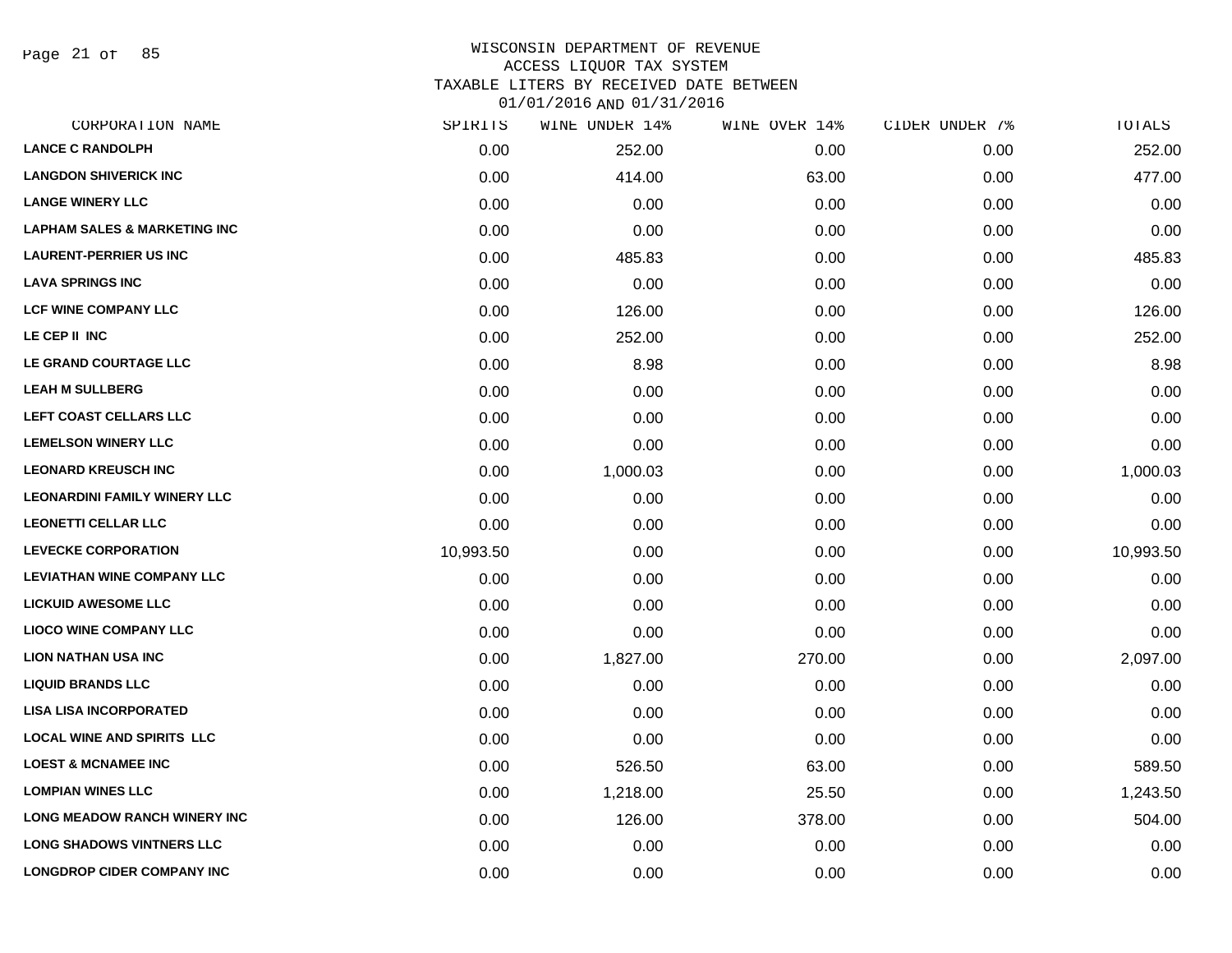Page 22 of 85

# WISCONSIN DEPARTMENT OF REVENUE ACCESS LIQUOR TAX SYSTEM TAXABLE LITERS BY RECEIVED DATE BETWEEN

| CORPORATION NAME                              | SPIRITS   | WINE UNDER 14% | WINE OVER 14% | CIDER UNDER 7% | TOTALS    |
|-----------------------------------------------|-----------|----------------|---------------|----------------|-----------|
| <b>LOOSEN BROS USA LTD</b>                    | 0.00      | 0.00           | 0.00          | 0.00           | 0.00      |
| <b>LORING WINE COMPANY LLC</b>                | 0.00      | 0.00           | 0.00          | 0.00           | 0.00      |
| <b>LOUIDAR LLC</b>                            | 0.00      | 0.00           | 0.00          | 0.00           | 0.00      |
| <b>LOUIS GLUNZ BEER INC</b>                   | 0.00      | 0.00           | 0.00          | 0.00           | 0.00      |
| <b>LOUIS GLUNZ WINE INC</b>                   | 0.00      | 0.00           | 0.00          | 0.00           | 0.00      |
| <b>LOUIS LATOUR INC</b>                       | 0.00      | 414.00         | 0.00          | 0.00           | 414.00    |
| LOUISVILLE DISTILLING COMPANY LLC             | 243.00    | 0.00           | 0.00          | 0.00           | 243.00    |
| LOWDEN SCHOOLHOUSE CORPORATION                | 0.00      | 0.00           | 180.00        | 0.00           | 180.00    |
| <b>LUNA VINEYARDS INC</b>                     | 0.00      | 0.00           | 0.00          | 0.00           | 0.00      |
| <b>LUNEAU USA INC</b>                         | 0.00      | 1,947.00       | 0.00          | 0.00           | 1,947.00  |
| <b>LUXCO INC</b>                              | 52,077.90 | 162.00         | 423.00        | 0.00           | 52,662.90 |
| <b>M.A.C. WINES, LLC</b>                      | 0.00      | 0.00           | 0.00          | 0.00           | 0.00      |
| <b>MACH FLYNT INC</b>                         | 8,568.00  | 13,608.00      | 9,072.00      | 0.00           | 31,248.00 |
| <b>MAD CAR WINE CO LLC</b>                    | 0.00      | 0.00           | 0.00          | 0.00           | 0.00      |
| <b>MADISON VINEYARD HOLDINGS LLC</b>          | 0.00      | 0.00           | 0.00          | 0.00           | 0.00      |
| <b>MADRIGAL FAMILY WINERY LLC</b>             | 0.00      | 0.00           | 0.00          | 0.00           | 0.00      |
| <b>MAGAVE TEQUILA INC</b>                     | 0.00      | 0.00           | 0.00          | 0.00           | 0.00      |
| <b>MAGICAL SPIRITS INC</b>                    | 0.00      | 0.00           | 0.00          | 0.00           | 0.00      |
| <b>MAISONS MARQUES &amp; DOMAINES USA INC</b> | 0.00      | 549.00         | 22.50         | 0.00           | 571.50    |
| <b>MANUEL PULIDO</b>                          | 0.00      | 0.00           | 0.00          | 0.00           | 0.00      |
| <b>MARIETTA CELLARS INC</b>                   | 0.00      | 1,008.00       | 63.00         | 0.00           | 1,071.00  |
| <b>MARIPOSA WINE COMPANY LLC</b>              | 0.00      | 0.00           | 0.00          | 0.00           | 0.00      |
| <b>MARK ADAMS &amp; CIERA ADAMS</b>           | 0.00      | 0.00           | 0.00          | 0.00           | 0.00      |
| <b>MARK ANDERSON</b>                          | 0.00      | 0.00           | 0.00          | 0.00           | 0.00      |
| <b>MARK ANTHONY BRANDS INC</b>                | 0.00      | 0.00           | 0.00          | 0.00           | 0.00      |
| <b>MARKETING GLOBAL BRANDS CORP</b>           | 0.00      | 0.00           | 0.00          | 0.00           | 0.00      |
| <b>MARTIN RAY WINERY INC</b>                  | 0.00      | 1,993.50       | 181.50        | 0.00           | 2,175.00  |
| <b>MARTINELLI WINERY INC</b>                  | 0.00      | 0.00           | 0.00          | 0.00           | 0.00      |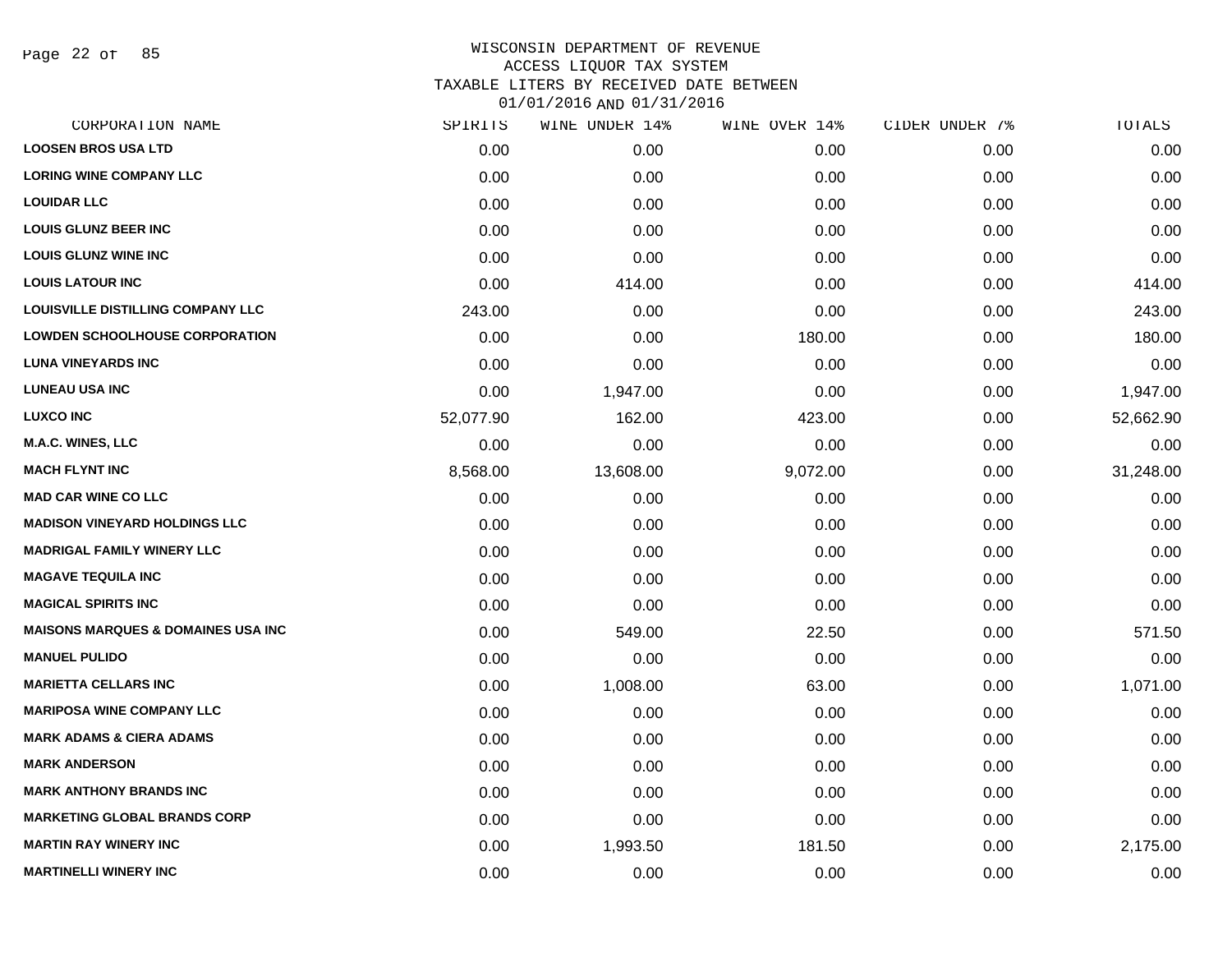Page 23 of 85

# WISCONSIN DEPARTMENT OF REVENUE ACCESS LIQUOR TAX SYSTEM TAXABLE LITERS BY RECEIVED DATE BETWEEN

| CORPORATION NAME                        | SPIRITS   | WINE UNDER 14% | WINE OVER 14% | CIDER UNDER 7% | TOTALS    |
|-----------------------------------------|-----------|----------------|---------------|----------------|-----------|
| <b>MASON &amp; MASON</b>                | 0.00      | 2,772.00       | 0.00          | 0.00           | 2,772.00  |
| <b>MASSANOIS LLC</b>                    | 0.00      | 1,352.25       | 317.25        | 0.00           | 1,669.50  |
| <b>MATHY WINERY LLC</b>                 | 0.00      | 0.00           | 0.00          | 0.00           | 0.00      |
| <b>MATRICK HOLDINGS CORPORATION</b>     | 0.00      | 0.00           | 0.00          | 0.00           | 0.00      |
| <b>MAURICE KANBAR</b>                   | 0.00      | 0.00           | 0.00          | 0.00           | 0.00      |
| <b>MAURITSON FAMILY WINERY</b>          | 0.00      | 0.00           | 0.00          | 0.00           | 0.00      |
| <b>MC CORMICK DISTILLING CO INC</b>     | 29,420.70 | 0.00           | 0.00          | 0.00           | 29,420.70 |
| <b>MCKENZIE'S BEVERAGES INC</b>         | 0.00      | 0.00           | 0.00          | 4,239.00       | 4,239.00  |
| <b>MCMANIS FAMILY VINEYARDS INC</b>     | 0.00      | 1,953.00       | 63.00         | 0.00           | 2,016.00  |
| <b>MCNAB RIDGE WINERY LLC</b>           | 0.00      | 0.00           | 0.00          | 0.00           | 0.00      |
| <b>MEDCO ATLANTIC INC</b>               | 291.00    | 48.00          | 90.00         | 0.00           | 429.00    |
| <b>MEGAWINE INC</b>                     | 0.00      | 0.00           | 0.00          | 0.00           | 0.00      |
| <b>MEIERS WINE CELLARS INC</b>          | 0.00      | 801.00         | 193.50        | 0.00           | 994.50    |
| <b>MENDOCINO WINE GROUP LLC</b>         | 0.00      | 693.00         | 126.00        | 0.00           | 819.00    |
| <b>MERCER WINE ESTATES LLC</b>          | 0.00      | 378.00         | 0.00          | 0.00           | 378.00    |
| <b>MERCHANT DU VIN CORPORATION</b>      | 0.00      | 0.00           | 0.00          | 0.00           | 0.00      |
| <b>MEREDITH VINEYARD ESTATE INC</b>     | 0.00      | 0.00           | 0.00          | 0.00           | 0.00      |
| <b>MERRYVALE VINEYARDS LLC</b>          | 0.00      | 504.00         | 13.50         | 0.00           | 517.50    |
| <b>METEOR VINEYARD LLC</b>              | 0.00      | 0.00           | 0.00          | 0.00           | 0.00      |
| <b>METROWINE DISTRIBUTION CO INC</b>    | 0.00      | 0.00           | 0.00          | 0.00           | 0.00      |
| <b>MEV CORPORATION</b>                  | 0.00      | 0.00           | 0.00          | 0.00           | 0.00      |
| <b>MEXCOR INC</b>                       | 589.50    | 0.00           | 0.00          | 0.00           | 589.50    |
| <b>MEYER CELLARS LLC</b>                | 0.00      | 36.00          | 0.50          | 0.00           | 36.50     |
| <b>MHW LTD</b>                          | 18,018.60 | 7,398.75       | 2,007.00      | 5,734.48       | 33,158.83 |
| <b>MICHAEL C HOWARD</b>                 | 0.00      | 0.00           | 0.00          | 0.00           | 0.00      |
| <b>MICHAEL HOUGH</b>                    | 0.00      | 2,530.60       | 431.70        | 0.00           | 2,962.30  |
| <b>MICHAEL L &amp; YVONNE LANDT LLC</b> | 0.00      | 0.00           | 0.00          | 0.00           | 0.00      |
| <b>MICHAEL SKURNIK WINES INC</b>        | 0.00      | 1,075.50       | 0.00          | 0.00           | 1,075.50  |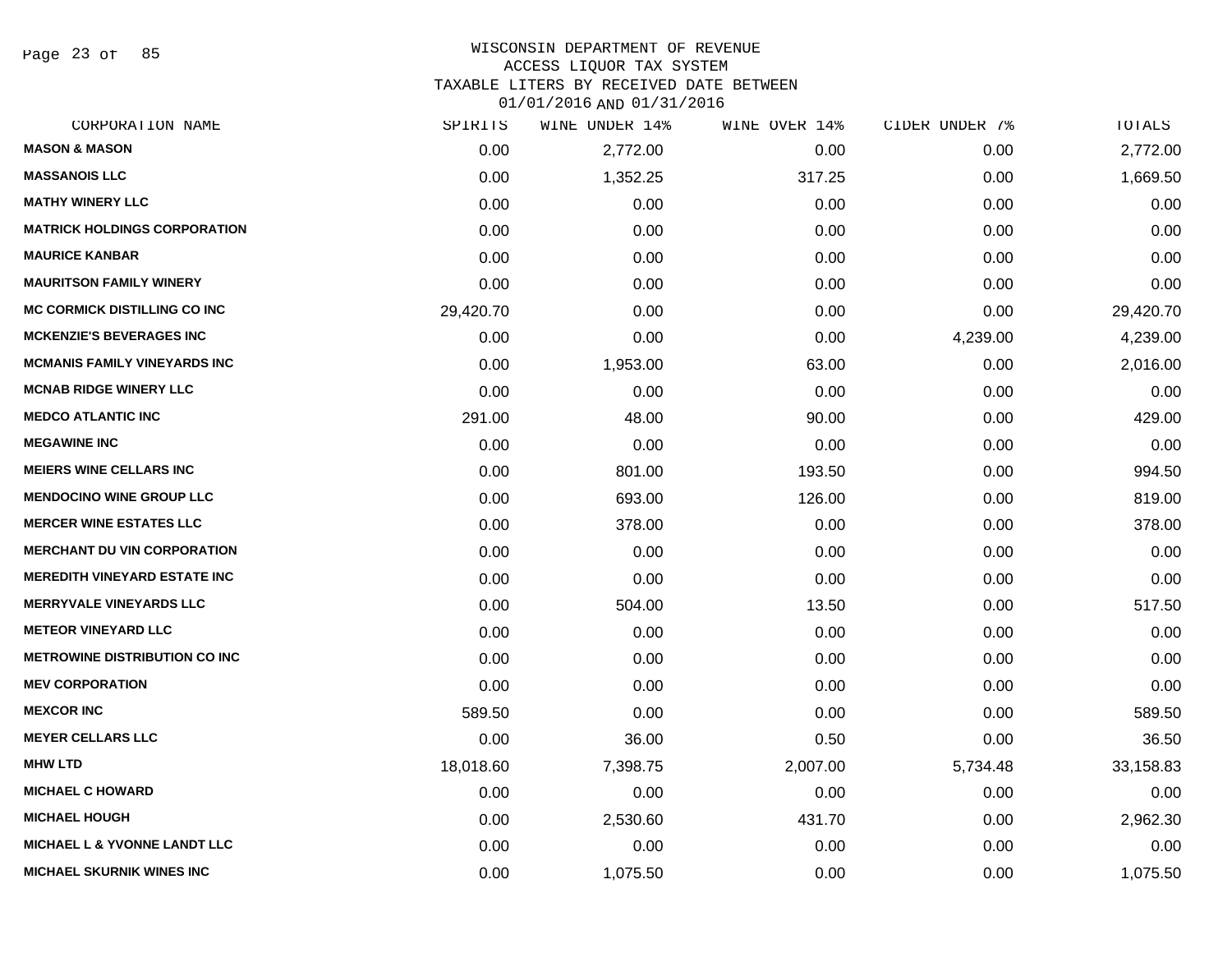Page 24 of 85

# WISCONSIN DEPARTMENT OF REVENUE ACCESS LIQUOR TAX SYSTEM TAXABLE LITERS BY RECEIVED DATE BETWEEN

| CORPORATION NAME                            | SPIRITS  | WINE UNDER 14% | WINE OVER 14% | CIDER UNDER 7% | TOTALS   |
|---------------------------------------------|----------|----------------|---------------|----------------|----------|
| <b>MICHEAL DASHE</b>                        | 0.00     | 0.00           | 0.00          | 0.00           | 0.00     |
| <b>MID-OAK DISTILLERY INC</b>               | 0.00     | 0.00           | 0.00          | 0.00           | 0.00     |
| <b>MIDDLETON FAMILY WINES LLC</b>           | 0.00     | 982.50         | 78.00         | 0.00           | 1,060.50 |
| <b>MILE HIGH SPIRITS LLC</b>                | 0.00     | 0.00           | 0.00          | 0.00           | 0.00     |
| <b>MILL CREEK VINEYARDS</b>                 | 0.00     | 0.00           | 0.00          | 0.00           | 0.00     |
| <b>MILLER SQUARED INC</b>                   | 0.00     | 0.00           | 0.00          | 0.00           | 0.00     |
| <b>MILLERCOORS LLC</b>                      | 0.00     | 0.00           | 0.00          | 0.00           | 0.00     |
| <b>MILORAD &amp; SUSAN J KARAKASEVIC</b>    | 0.00     | 0.00           | 0.00          | 0.00           | 0.00     |
| <b>MILTONS DISTRIBUTING CO INC</b>          | 0.00     | 2,654.95       | 314.00        | 0.00           | 2,968.95 |
| <b>MINER FAMILY WINERY LLC</b>              | 0.00     | 0.00           | 0.00          | 0.00           | 0.00     |
| <b>MINU IMPORT INC</b>                      | 0.00     | 333.00         | 0.00          | 0.00           | 333.00   |
| <b>MIONETTO USA INC</b>                     | 0.00     | 1,228.25       | 0.00          | 0.00           | 1,228.25 |
| <b>MIRA WINERY LLC</b>                      | 0.00     | 0.00           | 0.00          | 0.00           | 0.00     |
| <b>MIRASOL WINE LLC</b>                     | 0.00     | 0.00           | 0.00          | 0.00           | 0.00     |
| <b>MISA IMPORTS INC</b>                     | 3,444.00 | 2,016.00       | 0.00          | 0.00           | 5,460.00 |
| <b>MISSISSIPPI RIVER DISTILLING COMPANY</b> | 292.50   | 0.00           | 0.00          | 0.00           | 292.50   |
| <b>MISTARR WINE IMPORTERS</b>               | 0.00     | 126.00         | 0.00          | 0.00           | 126.00   |
| <b>MIURA VINEYARDS LLC</b>                  | 0.00     | 0.00           | 0.00          | 0.00           | 0.00     |
| <b>MMX IMPORTS LLC</b>                      | 0.00     | 639.00         | 0.00          | 0.00           | 639.00   |
| <b>MODERN DEVELOPMENT COMPANY</b>           | 0.00     | 585.00         | 0.00          | 0.00           | 585.00   |
| <b>MODERN SPIRITS LLC</b>                   | 0.00     | 0.00           | 22.50         | 0.00           | 22.50    |
| <b>MODUS OPERANDI CELLARS LLC</b>           | 0.00     | 0.00           | 0.00          | 0.00           | 0.00     |
| <b>MOET HENNESSY USA, INC.</b>              | 611.10   | 810.00         | 252.00        | 0.00           | 1,673.10 |
| MOLLYDOOKER INTERNATIONAL LLC               | 0.00     | 0.00           | 20.25         | 0.00           | 20.25    |
| <b>MONICA NOGUES</b>                        | 0.00     | 0.00           | 0.00          | 0.00           | 0.00     |
| <b>MONTAGNA LLC</b>                         | 0.00     | 0.00           | 0.00          | 0.00           | 0.00     |
| <b>MONTANERO MEZCAL LLC</b>                 | 0.00     | 0.00           | 0.00          | 0.00           | 0.00     |
| <b>MONTEREY WINE COMPANY LLC</b>            | 0.00     | 756.00         | 0.00          | 0.00           | 756.00   |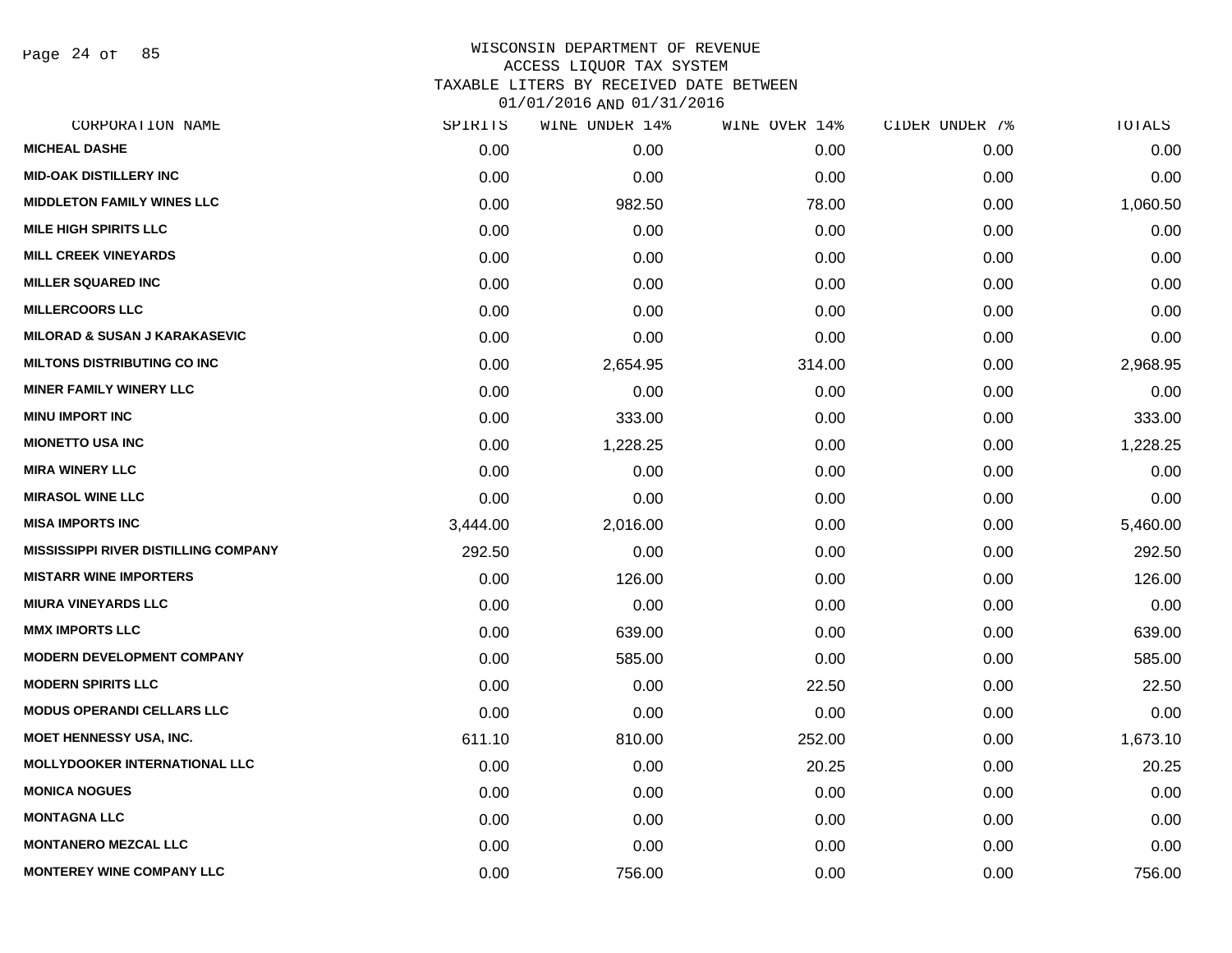Page 25 of 85

# WISCONSIN DEPARTMENT OF REVENUE ACCESS LIQUOR TAX SYSTEM TAXABLE LITERS BY RECEIVED DATE BETWEEN

| CORPORATION NAME                                                                   | SPIRITS  | WINE UNDER 14% | WINE OVER 14% | CIDER UNDER 7% | TOTALS     |
|------------------------------------------------------------------------------------|----------|----------------|---------------|----------------|------------|
| <b>MONTICELLO CELLARS INC</b>                                                      | 0.00     | 0.00           | 126.00        | 0.00           | 126.00     |
| <b>MONTINORE VINEYARDS LIMITED</b>                                                 | 0.00     | 126.00         | 0.00          | 0.00           | 126.00     |
| <b>MORGAN WINERY INC</b>                                                           | 0.00     | 126.00         | 0.00          | 0.00           | 126.00     |
| <b>MOUNT VEEDER FARMS LLC</b>                                                      | 0.00     | 0.00           | 0.00          | 0.00           | 0.00       |
| <b>MOUNTAIN VIEW VINTNERS LLC</b>                                                  | 0.00     | 153.00         | 0.00          | 0.00           | 153.00     |
| <b>MS WALKER INC</b>                                                               | 3,448.50 | 0.00           | 0.00          | 0.00           | 3,448.50   |
| <b>MUSTACHE MENTORS LLC</b>                                                        | 0.00     | 252.00         | 0.00          | 0.00           | 252.00     |
| <b>MUTUAL WHOLESALE LIQUOR INC</b>                                                 | 0.00     | 63.00          | 0.00          | 0.00           | 63.00      |
| <b>NAKED WINES LLC</b>                                                             | 0.00     | 0.00           | 0.00          | 0.00           | 0.00       |
| <b>NAPA VALLEY SPECIALTY WINES INC</b>                                             | 0.00     | 1,440.00       | 252.00        | 0.00           | 1,692.00   |
| <b>NATIONAL CONSUMER CREDIT GUARANTEE</b><br><b>ASSOCIATION OF CONNECTICUT INC</b> | 0.00     | 0.00           | 0.00          | 0.00           | 0.00       |
| <b>NATURAL MERCHANTS INC</b>                                                       | 0.00     | 378.00         | 0.00          | 0.00           | 378.00     |
| <b>NATUREL WEST CORP</b>                                                           | 0.00     | 0.00           | 0.00          | 0.00           | 0.00       |
| <b>NAVARRO VINEYARDS, LLC</b>                                                      | 0.00     | 0.00           | 0.00          | 0.00           | 0.00       |
| <b>NBI ACQUISITION LLC</b>                                                         | 0.00     | 0.00           | 0.00          | 0.00           | 0.00       |
| <b>NDC SYSTEMS LP</b>                                                              | 3,336.00 | 99,049.50      | 3,729.00      | 0.00           | 106,114.50 |
| <b>NEGOCIANTS USA INC</b>                                                          | 0.00     | 263.00         | 184.50        | 0.00           | 447.50     |
| <b>NESTOR IMPORTS INC</b>                                                          | 0.00     | 63.00          | 81.00         | 0.00           | 144.00     |
| <b>NEW HOLLAND BREWING CO LLC</b>                                                  | 0.00     | 0.00           | 0.00          | 0.00           | 0.00       |
| <b>NEW MEXICO WINERIES INC</b>                                                     | 0.00     | 0.00           | 0.00          | 0.00           | 0.00       |
| <b>NEW PARROTT &amp; CO</b>                                                        | 0.00     | 4,032.00       | 252.00        | 0.00           | 4,284.00   |
| <b>NEW VAVIN INC</b>                                                               | 0.00     | 0.00           | 0.00          | 0.00           | 0.00       |
| NEW YORK MUTUAL TRADING CO INC                                                     | 0.00     | 0.00           | 0.00          | 0.00           | 0.00       |
| <b>NEXUS BRANDS LLC</b>                                                            | 0.00     | 0.00           | 0.00          | 0.00           | 0.00       |
| <b>NICHE IMPORT CO</b>                                                             | 222.50   | 0.00           | 0.00          | 0.00           | 222.50     |
| NIEBAUM-COPPOLA ESTATE WINERY LP                                                   | 0.00     | 0.00           | 40.50         | 0.00           | 40.50      |
| NOLET SPIRITS USA INC                                                              | 0.00     | 0.00           | 0.00          | 0.00           | 0.00       |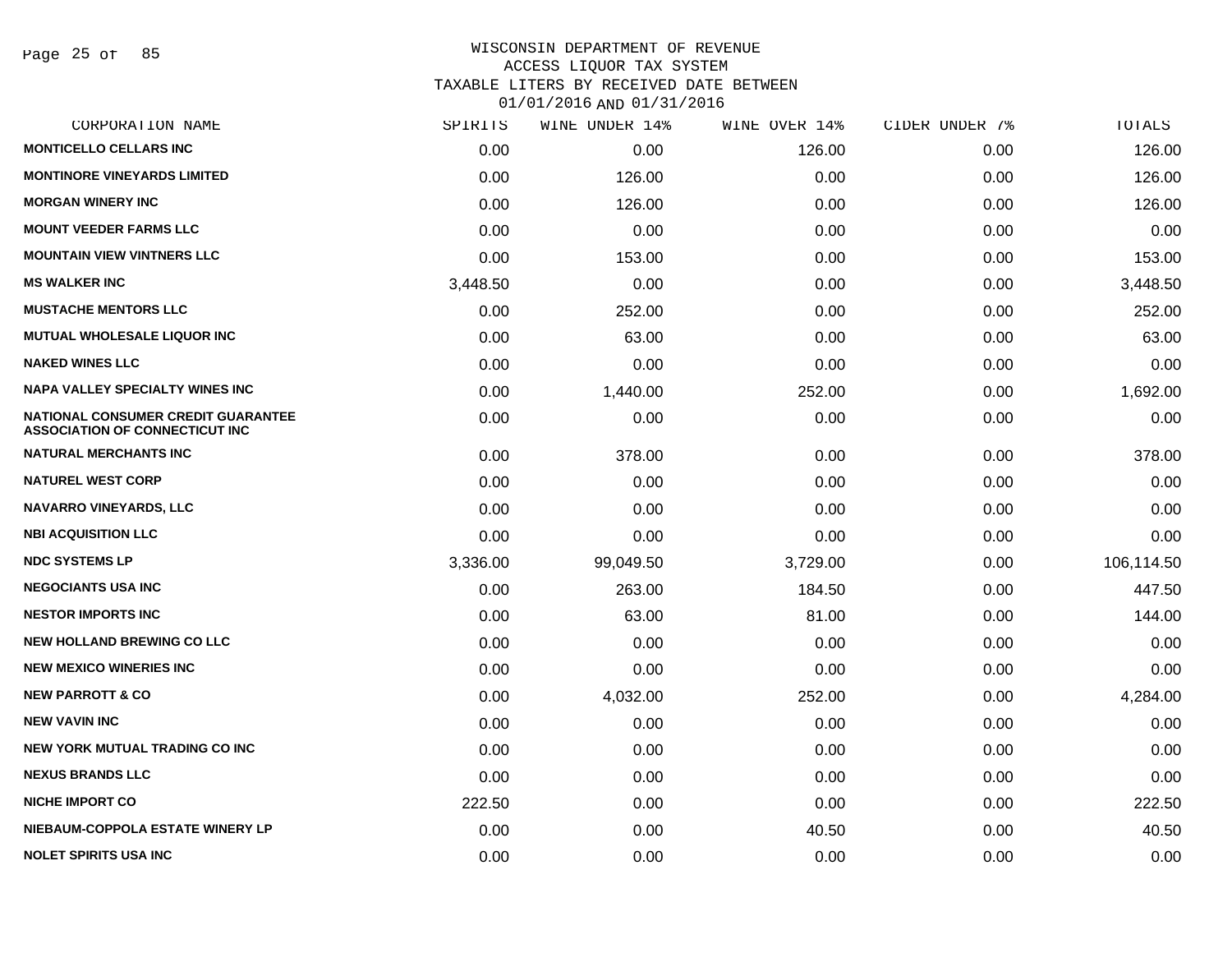### WISCONSIN DEPARTMENT OF REVENUE ACCESS LIQUOR TAX SYSTEM TAXABLE LITERS BY RECEIVED DATE BETWEEN

| CORPORATION NAME                        | SPIRITS | WINE UNDER 14% | WINE OVER 14% | CIDER UNDER 7% | TOTALS    |
|-----------------------------------------|---------|----------------|---------------|----------------|-----------|
| <b>NORTH SHORE DISTILLERY LLC</b>       | 0.00    | 0.00           | 0.00          | 0.00           | 0.00      |
| <b>NOVA WINES, INC.</b>                 | 0.00    | 0.00           | 0.00          | 0.00           | 0.00      |
| <b>NUCCIO &amp; WISE</b>                | 0.00    | 0.00           | 0.00          | 0.00           | 0.00      |
| <b>NV AWG LTD</b>                       | 0.00    | 0.00           | 0.00          | 0.00           | 0.00      |
| O'NEILL BEVERAGES CO LLC                | 0.00    | 2,772.00       | 2,772.00      | 0.00           | 5,544.00  |
| O'SHAUGHNESSY DEL OSO LLC               | 0.00    | 0.00           | 0.00          | 0.00           | 0.00      |
| <b>OAK RIDGE WINERY LLC</b>             | 0.00    | 5,487.75       | 79.60         | 0.00           | 5,567.35  |
| <b>OLD BRIDGE CELLARS</b>               | 0.00    | 1,518.12       | 9.00          | 0.00           | 1,527.12  |
| <b>OLDE WORLD IMPORTS INC</b>           | 0.00    | 0.00           | 0.00          | 0.00           | 0.00      |
| OLE SMOKY DISTILLERY LLC                | 891.00  | 0.00           | 0.00          | 0.00           | 891.00    |
| <b>OLIVER WINE COMPANY INC</b>          | 0.00    | 504.00         | 0.00          | 0.00           | 504.00    |
| ONE TRUE VINE LLC                       | 0.00    | 1,323.00       | 8,820.00      | 0.00           | 10,143.00 |
| <b>OPICI IMPORT COMPANY</b>             | 0.00    | 2,500.50       | 189.00        | 0.00           | 2,689.50  |
| <b>OPOLO WINES LP</b>                   | 0.00    | 0.00           | 0.00          | 0.00           | 0.00      |
| <b>OPUS ONE WINERY LLC</b>              | 0.00    | 0.00           | 0.00          | 0.00           | 0.00      |
| ORCA PROPERTIES LLC                     | 0.00    | 252.00         | 0.00          | 0.00           | 252.00    |
| <b>OREGON BREWING COMPANY INC</b>       | 57.68   | 0.00           | 0.00          | 0.00           | 57.68     |
| <b>ORGANIC VINTNERS INC</b>             | 0.00    | 0.00           | 0.00          | 0.00           | 0.00      |
| <b>ORIGINAL SIN CORPORATION</b>         | 0.00    | 0.00           | 0.00          | 0.00           | 0.00      |
| ORIN SWIFT CELLARS LLC                  | 0.00    | 0.00           | 2,052.00      | 0.00           | 2,052.00  |
| <b>OUTPOST WINES LLC</b>                | 0.00    | 0.00           | 0.00          | 0.00           | 0.00      |
| <b>OWEN ROE LLC</b>                     | 0.00    | 440.99         | 188.99        | 0.00           | 629.98    |
| P R GRISLEY CO INC                      | 0.00    | 0.00           | 0.00          | 0.00           | 0.00      |
| <b>PACIFIC EDGE MARKETING GROUP INC</b> | 673.47  | 0.00           | 0.00          | 0.00           | 673.47    |
| <b>PACIFIC INTERNATIONAL LIQUOR INC</b> | 0.00    | 12.24          | 142.92        | 0.00           | 155.16    |
| <b>PACIFIC PRIME WINES LLC</b>          | 0.00    | 0.00           | 0.00          | 0.00           | 0.00      |
| <b>PAHLMEYER LLC</b>                    | 0.00    | 0.00           | 0.00          | 0.00           | 0.00      |
| PALI WINE COMPANY LP                    | 0.00    | 0.00           | 0.00          | 0.00           | 0.00      |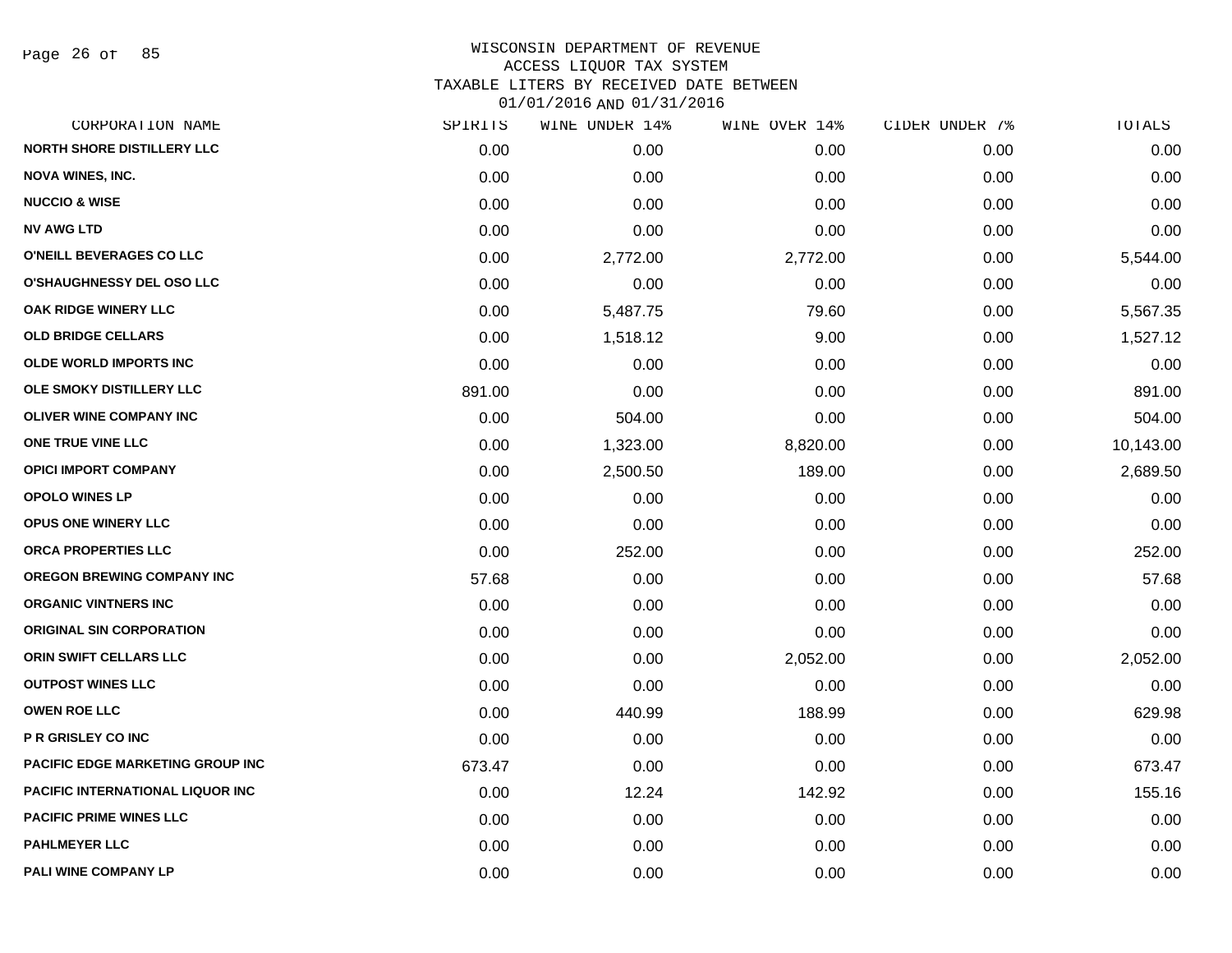### WISCONSIN DEPARTMENT OF REVENUE ACCESS LIQUOR TAX SYSTEM

TAXABLE LITERS BY RECEIVED DATE BETWEEN

| CORPORATION NAME                        | SPIRITS   | WINE UNDER 14% | WINE OVER 14% | CIDER UNDER 7% | TOTALS    |
|-----------------------------------------|-----------|----------------|---------------|----------------|-----------|
| PALM BAY INTERNATIONAL INC              | 45.00     | 16,342.02      | 136.50        | 0.00           | 16,523.52 |
| <b>PAMELA FRYE</b>                      | 0.00      | 0.00           | 0.00          | 0.00           | 0.00      |
| <b>PAMPA BEVERAGES LLC</b>              | 0.00      | 0.00           | 0.00          | 0.00           | 0.00      |
| PANTHER CREEK CELLARS LLC               | 0.00      | 0.00           | 0.00          | 0.00           | 0.00      |
| PARAGON VINEYARD CO INC                 | 0.00      | 353.00         | 203.00        | 0.00           | 556.00    |
| <b>PARK STREET IMPORTS, LLC</b>         | 545.75    | 1,689.00       | 0.00          | 0.00           | 2,234.75  |
| PARK WINE COMPANY INC                   | 0.00      | 0.00           | 0.00          | 0.00           | 0.00      |
| <b>PARKER STATION INC</b>               | 0.00      | 441.00         | 1,368.00      | 0.00           | 1,809.00  |
| <b>PASTERNAK WINE IMPORTS LLC</b>       | 0.00      | 6,736.33       | 315.00        | 0.00           | 7,051.33  |
| <b>PAT WINES LLC</b>                    | 0.00      | 0.00           | 0.00          | 0.00           | 0.00      |
| <b>PATERNO IMPORTS LTD</b>              | 189.00    | 15,527.25      | 192.60        | 0.00           | 15,908.85 |
| <b>PATRICIO C MATA</b>                  | 0.00      | 153.00         | 189.00        | 0.00           | 342.00    |
| <b>PATRICK A RONEY</b>                  | 0.00      | 1,890.00       | 306.00        | 0.00           | 2,196.00  |
| <b>PATRON SPIRITS COMPANY</b>           | 12,354.00 | 0.00           | 0.00          | 0.00           | 12,354.00 |
| <b>PATZ &amp; HALL WINE COMPANY INC</b> | 0.00      | 0.00           | 126.00        | 0.00           | 126.00    |
| <b>PAUL HOBBS IMPORTS INC</b>           | 0.00      | 117.00         | 306.00        | 0.00           | 423.00    |
| <b>PAUL HOBBS WINERY LP</b>             | 0.00      | 0.00           | 0.00          | 0.00           | 0.00      |
| PAUL W QUACKENBUSH                      | 0.00      | 0.00           | 0.00          | 0.00           | 0.00      |
| <b>PAVI WINES LLC</b>                   | 0.00      | 0.00           | 0.00          | 0.00           | 0.00      |
| <b>PAWEL LATO</b>                       | 0.00      | 0.00           | 0.00          | 0.00           | 0.00      |
| <b>PAX MAHLE WINES LLC</b>              | 0.00      | 0.00           | 0.00          | 0.00           | 0.00      |
| PEACH SYSTEMS INC                       | 0.00      | 0.00           | 0.00          | 0.00           | 0.00      |
| PEACHY CANYON WINERY                    | 0.00      | 0.00           | 126.00        | 0.00           | 126.00    |
| PEJU FAMILY OPERATING PARTNERSHIP LP    | 0.00      | 0.00           | 0.00          | 0.00           | 0.00      |
| PELU PARTNERS LLC                       | 0.00      | 0.00           | 0.00          | 0.00           | 0.00      |
| <b>PENNER-ASH LLC</b>                   | 0.00      | 43.98          | 0.00          | 0.00           | 43.98     |
| PEPPER BRIDGE WINERY LLC                | 0.00      | 0.00           | 0.00          | 0.00           | 0.00      |
| PERFECTA CAMERA CORP                    | 0.00      | 135.00         | 9.00          | 0.00           | 144.00    |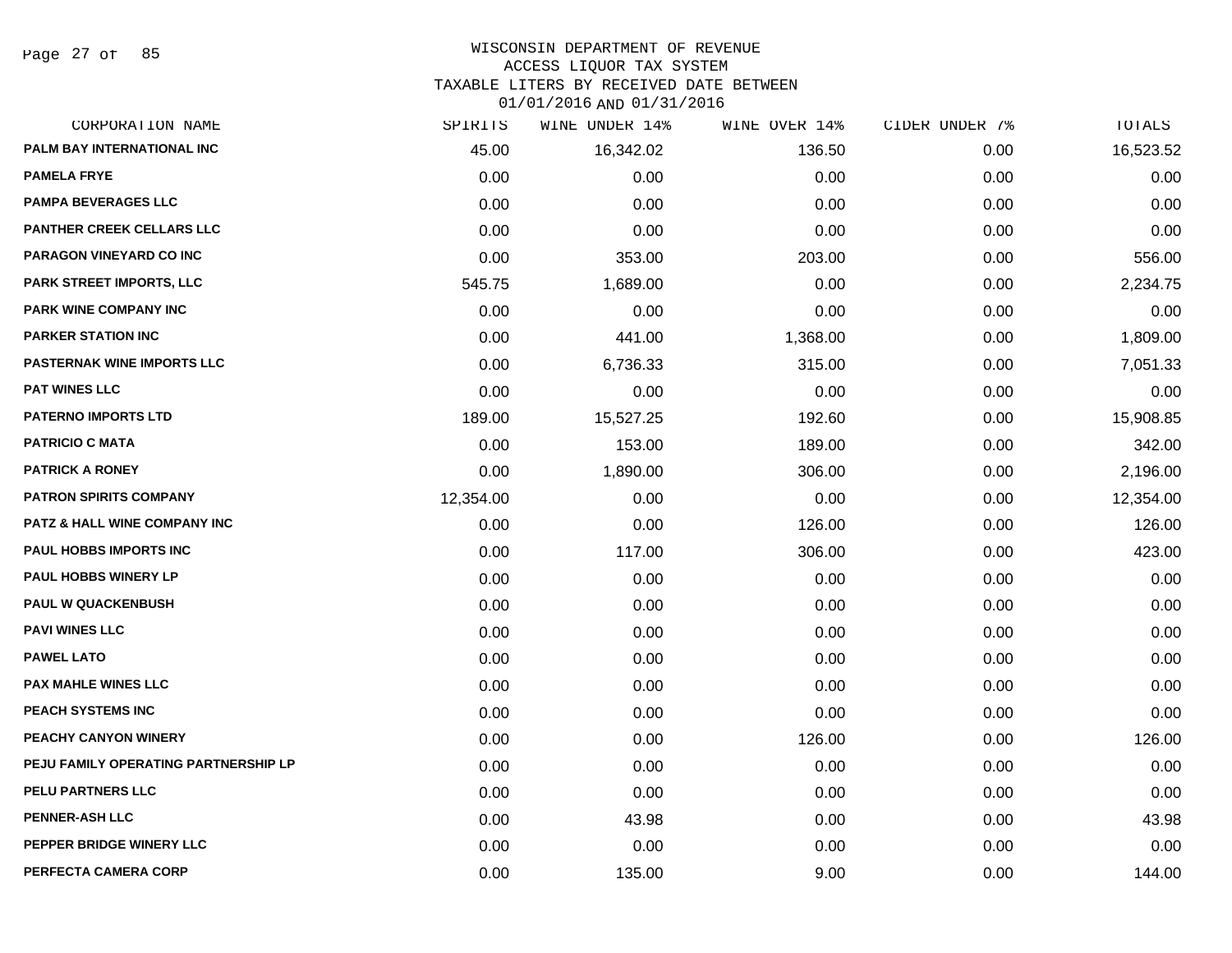Page 28 of 85

#### WISCONSIN DEPARTMENT OF REVENUE

### ACCESS LIQUOR TAX SYSTEM

TAXABLE LITERS BY RECEIVED DATE BETWEEN

| CORPORATION NAME                  | SPIRITS   | WINE UNDER 14% | WINE OVER 14% | CIDER UNDER 7% | TOTALS    |
|-----------------------------------|-----------|----------------|---------------|----------------|-----------|
| PERNOD RICARD USA LLC             | 48,323.25 | 2,816.84       | 1,354.50      | 0.00           | 52,494.59 |
| PETER ANDREW LLC                  | 0.00      | 0.00           | 0.00          | 0.00           | 0.00      |
| <b>PETER M MESROBIAN</b>          | 0.00      | 0.00           | 0.00          | 0.00           | 0.00      |
| <b>PETER ROSBACK</b>              | 0.00      | 207.00         | 81.00         | 0.00           | 288.00    |
| PETERSON WINERY LLC               | 0.00      | 45.00          | 40.00         | 0.00           | 85.00     |
| PETIT HAMEAU LLC                  | 0.00      | 0.00           | 0.00          | 0.00           | 0.00      |
| PHENIX BRANDS LLC                 | 0.00      | 0.00           | 0.00          | 0.00           | 0.00      |
| <b>PHILIP LAROCCA</b>             | 0.00      | 0.00           | 0.00          | 0.00           | 0.00      |
| PHILIP TOGNI VINEYARD LP          | 0.00      | 0.00           | 0.00          | 0.00           | 0.00      |
| PHILLIP STEINSCHREIBER            | 0.00      | 0.00           | 0.00          | 0.00           | 0.00      |
| <b>PHILLIPS FARMS LLC</b>         | 0.00      | 108.00         | 2,916.00      | 0.00           | 3,024.00  |
| PHUSION PROJECTS LLC              | 0.00      | 0.00           | 0.00          | 0.00           | 0.00      |
| PIEDMONT DISTILLERS INC           | 0.00      | 0.00           | 0.00          | 0.00           | 0.00      |
| PINE RIDGE WINERY LLC             | 0.00      | 252.00         | 1,330.50      | 0.00           | 1,582.50  |
| <b>PL BRANDS INC</b>              | 0.00      | 0.00           | 0.00          | 0.00           | 0.00      |
| PLUME RIDGE IRREVOCABLE TRUST     | 0.00      | 26.99          | 0.00          | 0.00           | 26.99     |
| POPCORN SUTTON DISTILLING LLC     | 0.00      | 0.00           | 0.00          | 0.00           | 0.00      |
| <b>POST WINERY INC</b>            | 0.00      | 0.00           | 0.00          | 0.00           | 0.00      |
| PRAGER WINERY & PORT WORKS, INC.  | 0.00      | 0.00           | 0.00          | 0.00           | 0.00      |
| <b>PRECEPT BRANDS LLC</b>         | 0.00      | 13,705.50      | 288.00        | 0.00           | 13,993.50 |
| PREMIERE DISTILLERY LLC           | 0.00      | 0.00           | 0.00          | 0.00           | 0.00      |
| <b>PREMIUM PORT WINES INC</b>     | 0.00      | 0.00           | 765.00        | 0.00           | 765.00    |
| PRESTIGE IMPORTS LLC              | 0.00      | 0.00           | 0.00          | 0.00           | 0.00      |
| <b>PRESTIGE WINE IMPORTS CORP</b> | 0.00      | 14,521.42      | 36.00         | 0.00           | 14,557.42 |
| <b>PRICHARDS DISTILLERY INC</b>   | 0.00      | 0.00           | 0.00          | 0.00           | 0.00      |
| PRIDE MOUNTAIN VINEYARDS LLC      | 0.00      | 0.00           | 0.00          | 0.00           | 0.00      |
| PRINCE MICHEL LLC                 | 0.00      | 9.00           | 0.00          | 0.00           | 9.00      |
| <b>PRO-LIQUITECH LLC</b>          | 0.00      | 0.00           | 0.00          | 0.00           | 0.00      |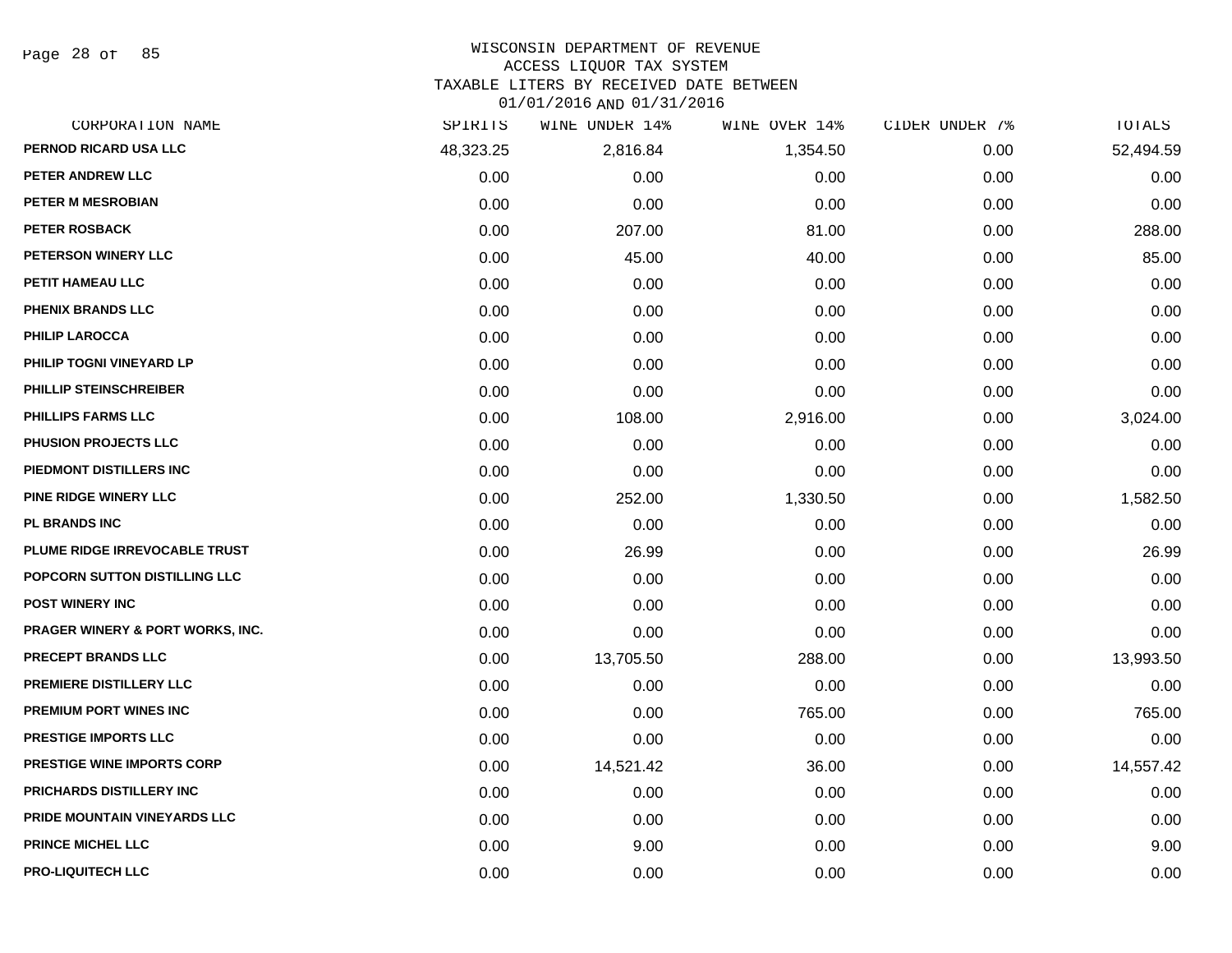Page 29 of 85

### WISCONSIN DEPARTMENT OF REVENUE ACCESS LIQUOR TAX SYSTEM

TAXABLE LITERS BY RECEIVED DATE BETWEEN

| CORPORATION NAME                            | SPIRITS   | WINE UNDER 14% | WINE OVER 14% | CIDER UNDER 7% | TOTALS    |
|---------------------------------------------|-----------|----------------|---------------|----------------|-----------|
| PROST BEVERAGE COMPANY LLC                  | 450.00    | 0.00           | 0.00          | 0.00           | 450.00    |
| <b>PROXIMO SPIRITS INC</b>                  | 57,085.95 | 0.00           | 0.00          | 0.00           | 57,085.95 |
| <b>PRWL PARTNERS LLC</b>                    | 0.00      | 1,197.00       | 0.00          | 0.00           | 1,197.00  |
| <b>PURPLE WINE COMPANY LLC</b>              | 0.00      | 1,152.00       | 378.00        | 0.00           | 1,530.00  |
| <b>QUADY SOUTH WINERY LLC</b>               | 0.00      | 0.00           | 81.00         | 0.00           | 81.00     |
| <b>QUANTUM WINES LLC</b>                    | 0.00      | 0.00           | 0.00          | 0.00           | 0.00      |
| QUILCEDA CREEK VINTNERS INC                 | 0.00      | 0.00           | 0.00          | 0.00           | 0.00      |
| <b>QUINTESSENTIAL LLC</b>                   | 0.00      | 10,809.00      | 2,262.00      | 0.00           | 13,071.00 |
| QUO VINO LLC                                | 0.00      | 0.00           | 0.00          | 0.00           | 0.00      |
| <b>R &amp; B CELLARS INC</b>                | 0.00      | 0.00           | 0.00          | 0.00           | 0.00      |
| R & G SCHATZ FARMS INC                      | 0.00      | 188.89         | 16.64         | 0.00           | 205.53    |
| R & M BRANDS INC                            | 1,240.73  | 947.25         | 171.75        | 0.00           | 2,359.73  |
| <b>R H KEENAN CO</b>                        | 0.00      | 81.00          | 0.00          | 0.00           | 81.00     |
| <b>R LAWSON ENTERPRISES LLC</b>             | 0.00      | 0.00           | 0.00          | 0.00           | 0.00      |
| <b>RACINE WINE CO LLC</b>                   | 0.00      | 0.00           | 0.00          | 0.00           | 0.00      |
| <b>RAINIER WINE LLC</b>                     | 0.00      | 0.00           | 0.00          | 0.00           | 0.00      |
| <b>RAMEY WINE CELLARS INC</b>               | 0.00      | 27.00          | 117.00        | 0.00           | 144.00    |
| <b>RANSOM SPIRITS LLC</b>                   | 0.00      | 0.00           | 0.00          | 0.00           | 0.00      |
| <b>RB WINE ASSOCIATES LLC</b>               | 0.00      | 0.00           | 0.00          | 0.00           | 0.00      |
| <b>RBZ VINEYARDS LLC</b>                    | 0.00      | 0.00           | 0.00          | 0.00           | 0.00      |
| <b>RED CAR WINE COMPANY LLC</b>             | 0.00      | 0.00           | 0.00          | 0.00           | 0.00      |
| <b>REDEMPTION SPIRITS LLC</b>               | 381.60    | 0.00           | 0.00          | 0.00           | 381.60    |
| <b>REGAL WINE IMPORTS INC</b>               | 0.00      | 1,395.00       | 0.00          | 0.00           | 1,395.00  |
| <b>REGUSCI WINERY INC</b>                   | 0.00      | 0.00           | 63.00         | 0.00           | 63.00     |
| <b>REMY COINTREAU AMERIQUE USA</b>          | 5,546.40  | 963.00         | 0.00          | 0.00           | 6,509.40  |
| <b>REN ACQUISITION INC</b>                  | 0.00      | 0.00           | 0.00          | 0.00           | 0.00      |
| <b>RENO G FARINELLI &amp; JOSEF H SHEBL</b> | 0.00      | 0.00           | 234.70        | 0.00           | 234.70    |
| RENT A BBQ                                  | 0.00      | 0.00           | 0.00          | 0.00           | 0.00      |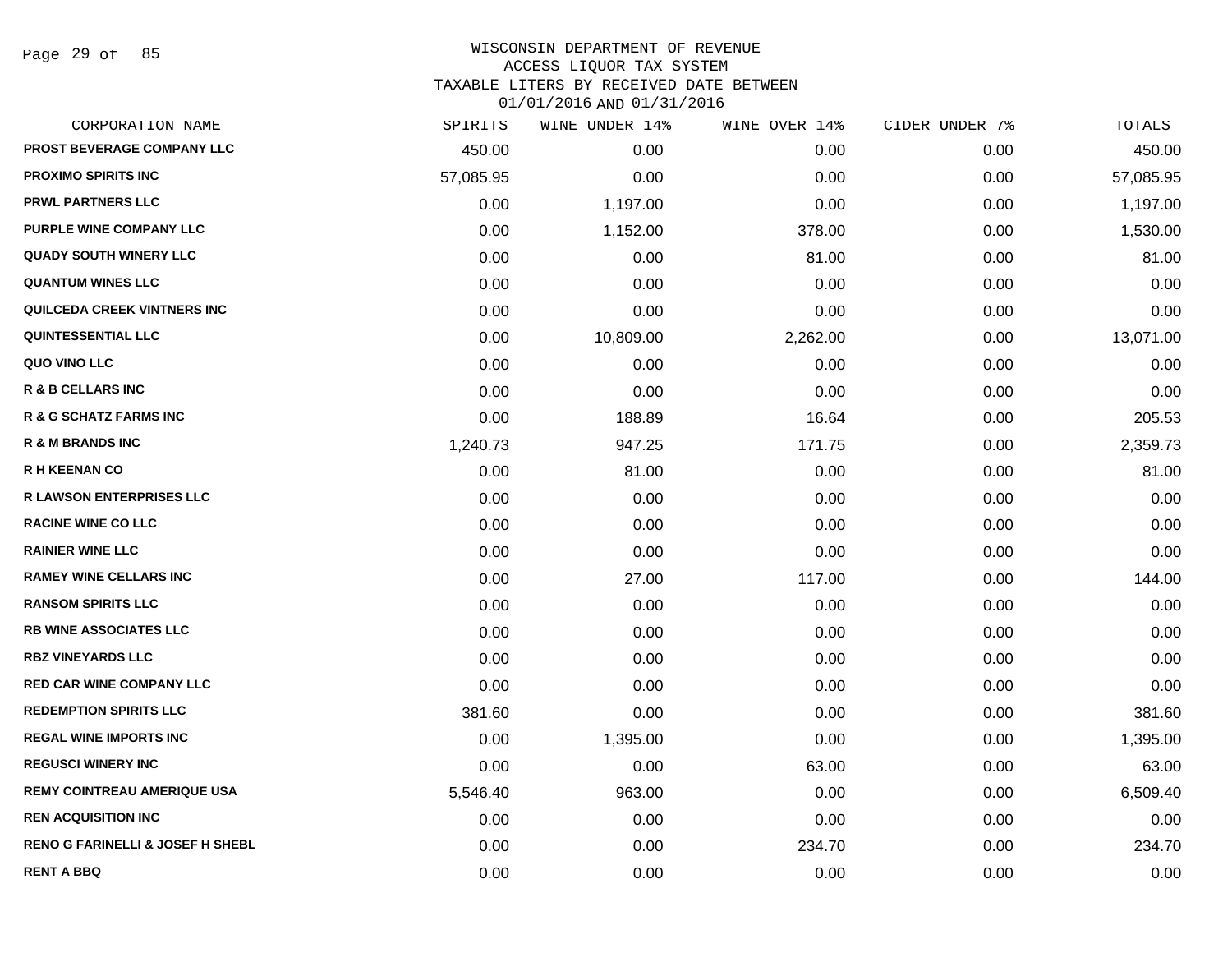Page 30 of 85

| CORPORATION NAME                                 | SPIRITS  | WINE UNDER 14% | WINE OVER 14% | CIDER UNDER 7% | TOTALS   |
|--------------------------------------------------|----------|----------------|---------------|----------------|----------|
| <b>RESERVA WINES LLC</b>                         | 0.00     | 0.00           | 0.00          | 0.00           | 0.00     |
| <b>REULING FAMILY WINES LLC</b>                  | 0.00     | 0.00           | 0.00          | 0.00           | 0.00     |
| <b>REYNOLDS CREATIVE PRODUCTS INC</b>            | 0.00     | 0.00           | 0.00          | 0.00           | 0.00     |
| <b>RGI BRANDS LLC</b>                            | 99.00    | 0.00           | 0.00          | 0.00           | 99.00    |
| <b>RICHARD C POE II</b>                          | 0.00     | 0.00           | 0.00          | 0.00           | 0.00     |
| <b>RICHARD STELTZNER</b>                         | 0.00     | 0.00           | 0.00          | 0.00           | 0.00     |
| <b>RIDGE VINEYARDS INC</b>                       | 0.00     | 0.00           | 252.00        | 0.00           | 252.00   |
| <b>RIONDO USA LLC</b>                            | 0.00     | 17.95          | 0.00          | 0.00           | 17.95    |
| <b>RIVER VIEW WINERY LLC</b>                     | 0.00     | 0.00           | 0.00          | 0.00           | 0.00     |
| <b>RO SALES &amp; DISTRIBUTION SERVICES INC.</b> | 0.00     | 1,683.00       | 0.00          | 0.00           | 1,683.00 |
| <b>ROADSEND FARM LLC</b>                         | 0.00     | 0.00           | 0.00          | 0.00           | 0.00     |
| <b>ROBERT A CUTTER</b>                           | 0.00     | 288.00         | 63.00         | 0.00           | 351.00   |
| <b>ROBERT CRAIG WINERY LP</b>                    | 0.00     | 0.00           | 45.00         | 0.00           | 45.00    |
| <b>ROBERT J COOPER</b>                           | 1,377.00 | 0.00           | 0.00          | 0.00           | 1,377.00 |
| <b>ROBERT J GROSS</b>                            | 0.00     | 63.00          | 0.00          | 0.00           | 63.00    |
| ROBERT KACHER SELECTIONS LLC                     | 45.00    | 450.00         | 0.00          | 0.00           | 495.00   |
| <b>ROBERT L HUDSON</b>                           | 0.00     | 0.00           | 0.00          | 0.00           | 0.00     |
| <b>ROBERT YOUNG ESTATE WINERY LLC</b>            | 0.00     | 0.00           | 0.00          | 0.00           | 0.00     |
| <b>ROCK SAKE LLC</b>                             | 0.00     | 0.00           | 0.00          | 0.00           | 0.00     |
| <b>ROCK WALL WINE COMPANY INC</b>                | 0.00     | 36.00          | 63.00         | 0.00           | 99.00    |
| <b>ROCLAND WINE IMPORTS</b>                      | 0.00     | 0.00           | 0.00          | 0.00           | 0.00     |
| <b>ROMBAUER VINEYARDS INC</b>                    | 0.00     | 0.00           | 0.00          | 0.00           | 0.00     |
| <b>RONALD J WICKER</b>                           | 0.00     | 0.00           | 0.00          | 0.00           | 0.00     |
| <b>ROOTS RUN DEEP LLC</b>                        | 0.00     | 0.00           | 126.00        | 0.00           | 126.00   |
| <b>ROSE IMPORTING &amp; DISTRIBUTING LLC</b>     | 0.00     | 270.00         | 0.00          | 0.00           | 270.00   |
| ROSENTHAL WINE MERCHANT NY LTD                   | 0.00     | 354.00         | 0.00          | 0.00           | 354.00   |
| <b>ROTTA WINERY LLC</b>                          | 0.00     | 0.00           | 9.00          | 0.00           | 9.00     |
| <b>ROUND HILL CELLARS</b>                        | 0.00     | 1,758.00       | 0.00          | 0.00           | 1,758.00 |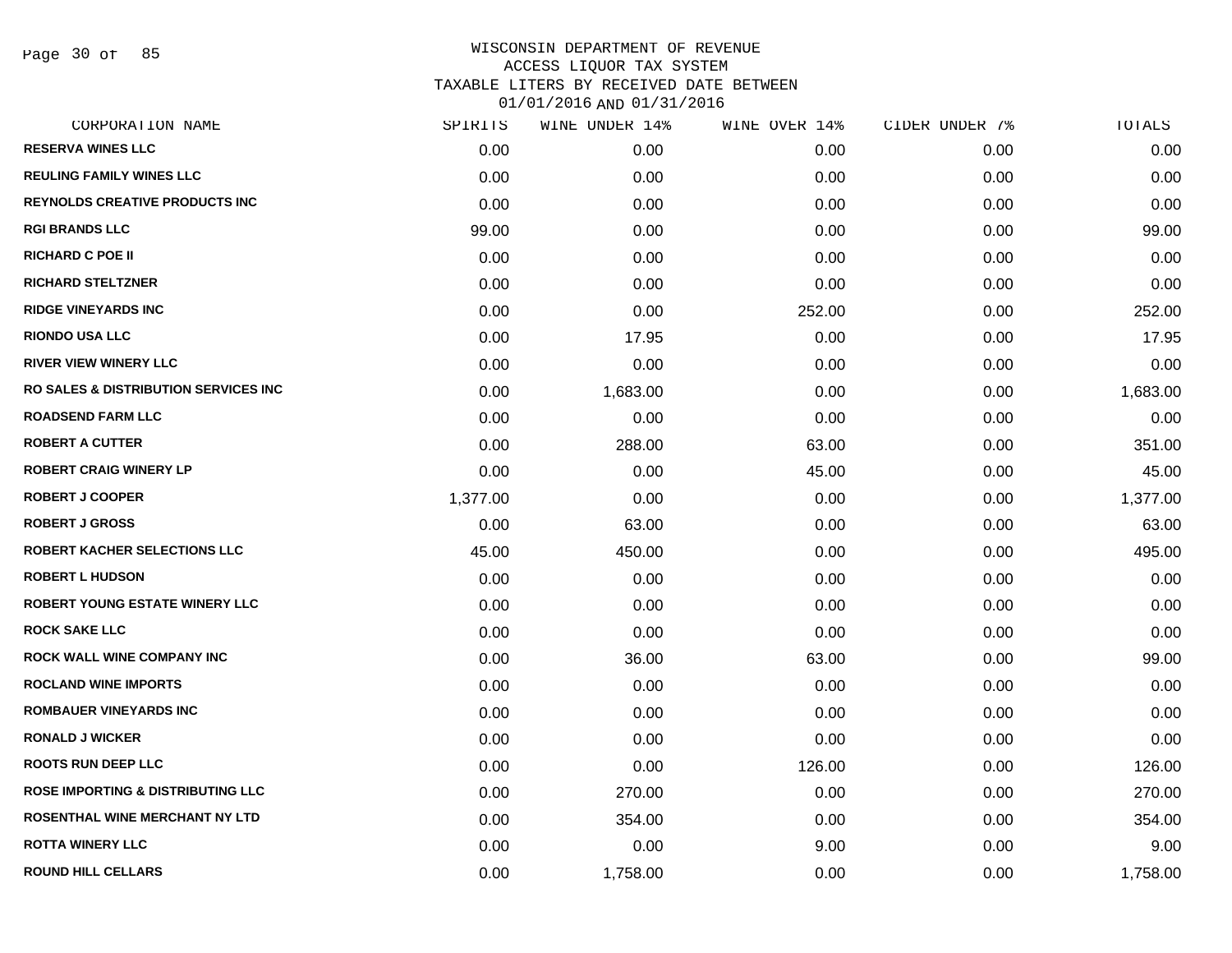### WISCONSIN DEPARTMENT OF REVENUE ACCESS LIQUOR TAX SYSTEM

TAXABLE LITERS BY RECEIVED DATE BETWEEN

| CORPORATION NAME                                      | SPIRITS    | WINE UNDER 14% | WINE OVER 14% | CIDER UNDER 7% | TOTALS     |
|-------------------------------------------------------|------------|----------------|---------------|----------------|------------|
| <b>ROUND POND ESTATE LLC</b>                          | 0.00       | 0.00           | 108.00        | 0.00           | 108.00     |
| <b>ROW ELEVEN WINE CO LLC</b>                         | 0.00       | 0.00           | 0.00          | 0.00           | 0.00       |
| <b>ROYAL WINE CORPORATION</b>                         | 243.00     | 3,685.40       | 9.00          | 0.00           | 3,937.40   |
| <b>RUBISSOW FAMILY WINES LLC</b>                      | 0.00       | 0.00           | 0.00          | 0.00           | 0.00       |
| <b>RUDIUS WINES, LLC</b>                              | 0.00       | 0.00           | 0.00          | 0.00           | 0.00       |
| <b>RUED WINERY INC</b>                                | 0.00       | 0.00           | 0.00          | 0.00           | 0.00       |
| <b>RUSSIAN STANDARD VODKA (USA) INC</b>               | 356.23     | 0.00           | 0.00          | 0.00           | 356.23     |
| <b>SLJGROUPINC</b>                                    | 0.00       | 42,395.30      | 19,552.90     | 0.00           | 61,948.20  |
| <b>SABEMOS BEVERAGES LLC</b>                          | 0.00       | 0.00           | 0.00          | 0.00           | 0.00       |
| <b>SAINTSBURY LLC</b>                                 | 0.00       | 0.00           | 0.00          | 0.00           | 0.00       |
| <b>SAKEONE CORPORATION</b>                            | 0.00       | 180.00         | 271.80        | 0.00           | 451.80     |
| SALT OF THE EARTH LP                                  | 0.00       | 0.00           | 0.00          | 0.00           | 0.00       |
| <b>SAN ANTONIO WINERY INC</b>                         | 0.00       | 10,691.94      | 148.00        | 0.00           | 10,839.94  |
| <b>SAN FRANCISCO WINE EXCHANGE INC</b>                | 0.00       | 0.00           | 189.00        | 0.00           | 189.00     |
| <b>SAN GABRIEL VALLEY WAREHOUSE &amp; STORAGE INC</b> | 0.00       | 0.00           | 0.00          | 0.00           | 0.00       |
| <b>SAN JOAQUIN WINE COMPANY INC</b>                   | 0.00       | 603.00         | 90.00         | 0.00           | 693.00     |
| <b>SAN LUIS SPIRITS INC</b>                           | 591.00     | 0.00           | 0.00          | 0.00           | 591.00     |
| <b>SAN MARTINO IMPORTS INC</b>                        | 0.00       | 0.00           | 0.00          | 0.00           | 0.00       |
| <b>SANGLIER CELLARS LLC</b>                           | 0.00       | 0.00           | 0.00          | 0.00           | 0.00       |
| <b>SANGLIER SELECTIONS LLC</b>                        | 27.00      | 468.00         | 0.00          | 0.00           | 495.00     |
| <b>SANS LIEGE INC</b>                                 | 0.00       | 0.00           | 0.00          | 0.00           | 0.00       |
| <b>SANS WINE &amp; SPIRITS CO</b>                     | 7.13       | 0.00           | 0.00          | 0.00           | 7.13       |
| <b>SANTA MARGHERITA USA INC</b>                       | 0.00       | 504.00         | 0.00          | 0.00           | 504.00     |
| <b>SARACINA VINEYARDS LLC</b>                         | 0.00       | 0.00           | 0.00          | 0.00           | 0.00       |
| <b>SARMENTO'S IMPORTS &amp; EXPORTS INC</b>           | 0.00       | 266.31         | 0.00          | 0.00           | 266.31     |
| <b>SAVIAH ROSE WINERY LLC</b>                         | 0.00       | 0.00           | 0.00          | 0.00           | 0.00       |
| <b>SAVIO SOARES SELECTIONS CORP</b>                   | 0.00       | 0.00           | 0.00          | 0.00           | 0.00       |
| <b>SAZERAC COMPANY INC</b>                            | 231,308.20 | 116.99         | 512.98        | 0.00           | 231,938.17 |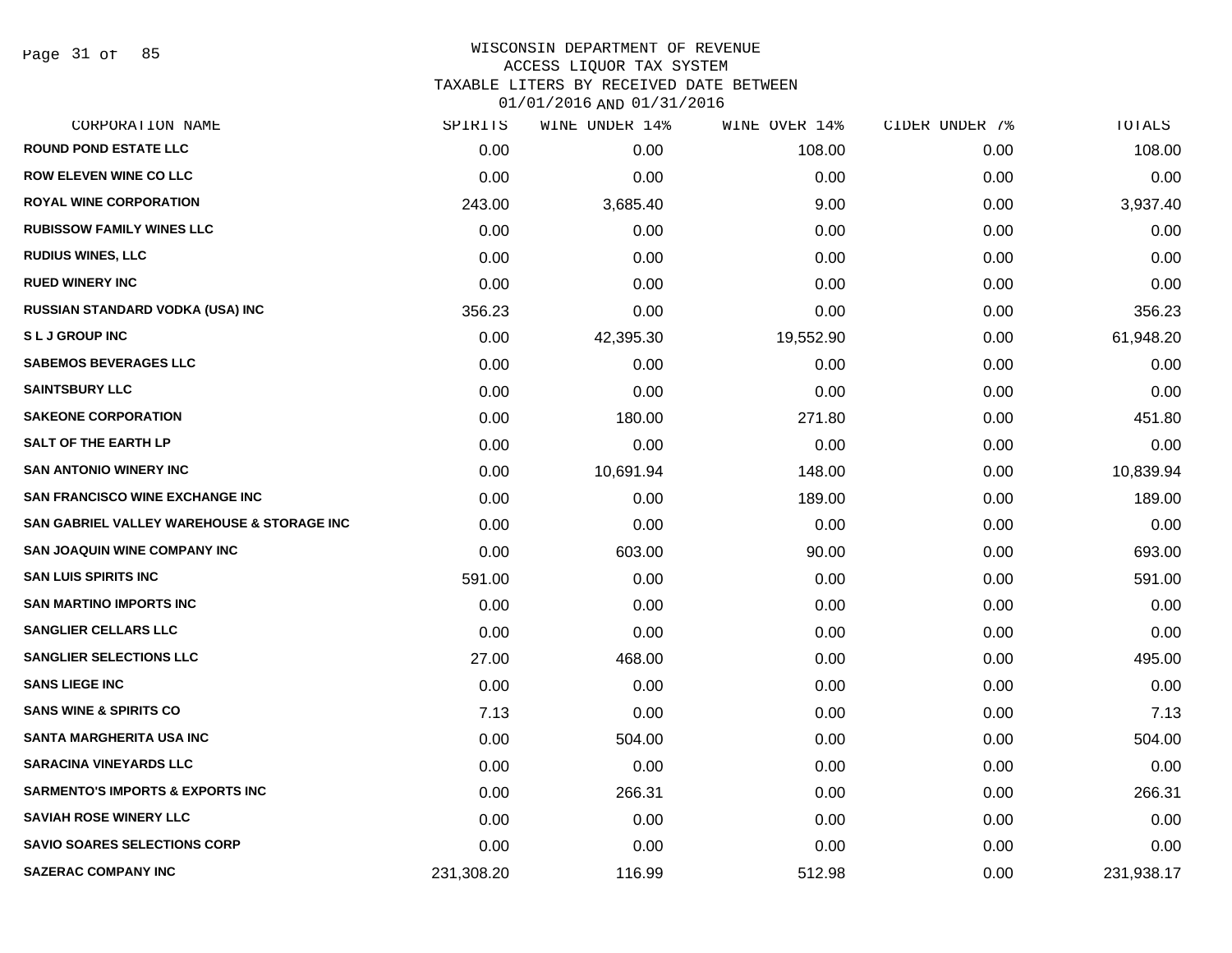### WISCONSIN DEPARTMENT OF REVENUE ACCESS LIQUOR TAX SYSTEM TAXABLE LITERS BY RECEIVED DATE BETWEEN

| CORPORATION NAME                       | SPIRITS    | WINE UNDER 14% | WINE OVER 14% | CIDER UNDER 7% | <b>TOTALS</b> |
|----------------------------------------|------------|----------------|---------------|----------------|---------------|
| <b>SAZERAC NORTH AMERICA INC</b>       | 663,871.35 | 0.00           | 0.00          | 0.00           | 663,871.35    |
| <b>SB WINE CO LLC</b>                  | 0.00       | 0.00           | 0.00          | 0.00           | 0.00          |
| <b>SBRAGIA FAMILY VINEYARDS LLC</b>    | 0.00       | 0.00           | 63.00         | 0.00           | 63.00         |
| <b>SCENIC ROOT WINEGROWERS LLC</b>     | 0.00       | 0.00           | 0.00          | 0.00           | 0.00          |
| <b>SCHEID VINEYARDS CALIFORNIA INC</b> | 0.00       | 675.00         | 144.00        | 0.00           | 819.00        |
| <b>SCHMITT SOHNE INC</b>               | 0.00       | 0.00           | 0.00          | 0.00           | 0.00          |
| <b>SCHUG WINERY LLC</b>                | 0.00       | 315.00         | 63.00         | 0.00           | 378.00        |
| <b>SCHUMACHER IMPORTS INC</b>          | 0.00       | 0.00           | 0.00          | 0.00           | 0.00          |
| <b>SCOPERTA IMPORTING CO INC</b>       | 0.00       | 1,288.50       | 18.00         | 0.00           | 1,306.50      |
| <b>SCOTT PAUL WINES OREGON LLC</b>     | 0.00       | 0.00           | 0.00          | 0.00           | 0.00          |
| <b>SEATTLE CIDER COMPANY LLC</b>       | 0.00       | 0.00           | 0.00          | 36,829.82      | 36,829.82     |
| <b>SEAVEY VINEYARD LP</b>              | 0.00       | 0.00           | 0.00          | 0.00           | 0.00          |
| <b>SELBY ENTERPRISES INC</b>           | 0.00       | 0.00           | 0.00          | 0.00           | 0.00          |
| SELECTIVE WINE ESTATES INC             | 0.00       | 0.00           | 0.00          | 0.00           | 0.00          |
| <b>SERGEY CHISTOV</b>                  | 0.00       | 0.00           | 0.00          | 0.00           | 0.00          |
| <b>SERRALLES USA LLC</b>               | 4,632.75   | 0.00           | 0.00          | 0.00           | 4,632.75      |
| <b>SEVEN HILLS WINERY LLC</b>          | 0.00       | 378.00         | 0.00          | 0.00           | 378.00        |
| <b>SHAFER VINEYARDS INC</b>            | 0.00       | 0.00           | 0.00          | 0.00           | 0.00          |
| <b>SHANE WINE CELLARS LLC</b>          | 0.00       | 0.00           | 0.00          | 0.00           | 0.00          |
| <b>SHANNON RIDGE INC</b>               | 0.00       | 2,439.00       | 0.00          | 0.00           | 2,439.00      |
| <b>SHAW-ROSS HOLDING CO LLC</b>        | 715.50     | 3,483.13       | 99.00         | 0.00           | 4,297.63      |
| SHEA WINE CELLARS LLC                  | 0.00       | 0.00           | 0.00          | 0.00           | 0.00          |
| SHELTON-MACKENZIE WINE COMPANY         | 0.00       | 0.00           | 0.00          | 0.00           | 0.00          |
| SIDNEY FRANK IMPORTING CO INC          | 33.00      | 685.32         | 4,832.46      | 0.00           | 5,550.78      |
| SILVER OAK WINE CELLARS LP             | 0.00       | 252.00         | 0.00          | 0.00           | 252.00        |
| <b>SINSKEY VINEYARDS INC</b>           | 0.00       | 63.00          | 0.00          | 0.00           | 63.00         |
| <b>SIX SIGMA WINERY LLC</b>            | 0.00       | 0.00           | 36.00         | 0.00           | 36.00         |
| <b>SKINNER-DAVENA LLC</b>              | 0.00       | 0.00           | 0.00          | 0.00           | 0.00          |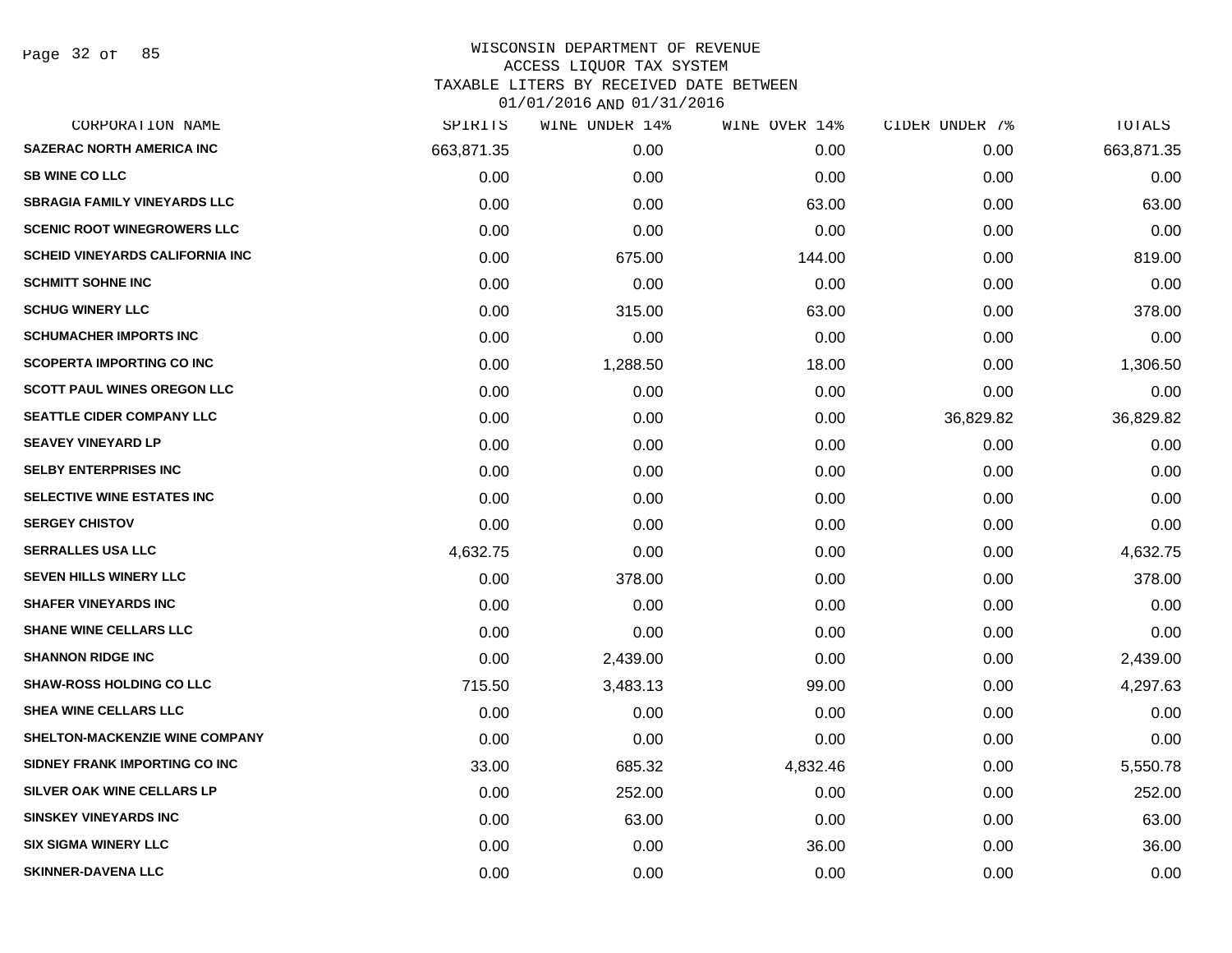Page 33 of 85

| CORPORATION NAME                      | SPIRITS | WINE UNDER 14% | WINE OVER 14% | CIDER UNDER 7% | TOTALS    |
|---------------------------------------|---------|----------------|---------------|----------------|-----------|
| <b>SLO DOWN WINES LLC</b>             | 0.00    | 0.00           | 0.00          | 0.00           | 0.00      |
| <b>SMALL VINES WINES INC</b>          | 0.00    | 4.50           | 0.00          | 0.00           | 4.50      |
| <b>SMART VENDING LLC</b>              | 0.00    | 0.00           | 0.00          | 0.00           | 0.00      |
| <b>SMITH &amp; SMITH</b>              | 0.00    | 0.00           | 126.00        | 0.00           | 126.00    |
| SOGEVINUS FINE WINES USA INC          | 0.00    | 0.00           | 4.50          | 0.00           | 4.50      |
| <b>SOKOL BLOSSER LTD</b>              | 0.00    | 306.00         | 0.00          | 0.00           | 306.00    |
| <b>SOLBERG DISTILLING LLC</b>         | 0.00    | 0.00           | 0.00          | 0.00           | 0.00      |
| <b>SOLENA CELLARS LLC</b>             | 0.00    | 0.00           | 0.00          | 0.00           | 0.00      |
| <b>SOMERSTON WINE COMPANY, LLC</b>    | 0.00    | 0.00           | 0.00          | 0.00           | 0.00      |
| <b>SONOMA BEVERAGE WORKS INC</b>      | 0.00    | 0.00           | 0.00          | 0.00           | 0.00      |
| <b>SONOMA ESTATE VINTNERS LLC</b>     | 0.00    | 432.00         | 0.00          | 0.00           | 432.00    |
| <b>SONOMA WINE COMPANY LLC</b>        | 0.00    | 468.00         | 0.00          | 0.00           | 468.00    |
| <b>SOOS CREEK WINE CELLARS LLC</b>    | 0.00    | 0.00           | 0.00          | 0.00           | 0.00      |
| <b>SORELLE CASA FINE WINES LLC</b>    | 0.00    | 0.00           | 0.00          | 0.00           | 0.00      |
| <b>SOUTH BAY WINE GROUP LLC</b>       | 0.00    | 11,781.00      | 0.00          | 0.00           | 11,781.00 |
| <b>SOUTHERN STARZ INC</b>             | 0.00    | 1,458.00       | 90.00         | 0.00           | 1,548.00  |
| <b>SOUTHERN WINE GROUP LLC</b>        | 0.00    | 117.00         | 0.00          | 0.00           | 117.00    |
| <b>SOVEREIGN BRANDS LLC</b>           | 0.00    | 810.00         | 0.00          | 0.00           | 810.00    |
| <b>SPARKLING OREGON LLC</b>           | 0.00    | 0.00           | 0.00          | 0.00           | 0.00      |
| <b>SPEAKEASY SPIRITS LLC</b>          | 0.00    | 0.00           | 0.00          | 0.00           | 0.00      |
| <b>SPENCER HOOPES</b>                 | 0.00    | 0.00           | 0.00          | 0.00           | 0.00      |
| <b>SPIRIT IMPORTS INC</b>             | 0.00    | 0.00           | 0.00          | 0.00           | 0.00      |
| <b>SPOTTSWOODE WINERY INC</b>         | 0.00    | 0.00           | 0.00          | 0.00           | 0.00      |
| SPRING MOUNTAIN VINEYARD INC          | 0.00    | 0.00           | 0.00          | 0.00           | 0.00      |
| <b>SQUARE ONE ORGANIC SPIRITS LLC</b> | 0.00    | 0.00           | 0.00          | 0.00           | 0.00      |
| <b>SQUARE ONE ORGANIC SPIRITS LLC</b> | 0.00    | 0.00           | 0.00          | 0.00           | 0.00      |
| <b>ST GEORGE SPIRITS INC</b>          | 634.50  | 0.00           | 0.00          | 0.00           | 634.50    |
| <b>ST HELENA ESTATE LLC</b>           | 0.00    | 0.00           | 0.00          | 0.00           | 0.00      |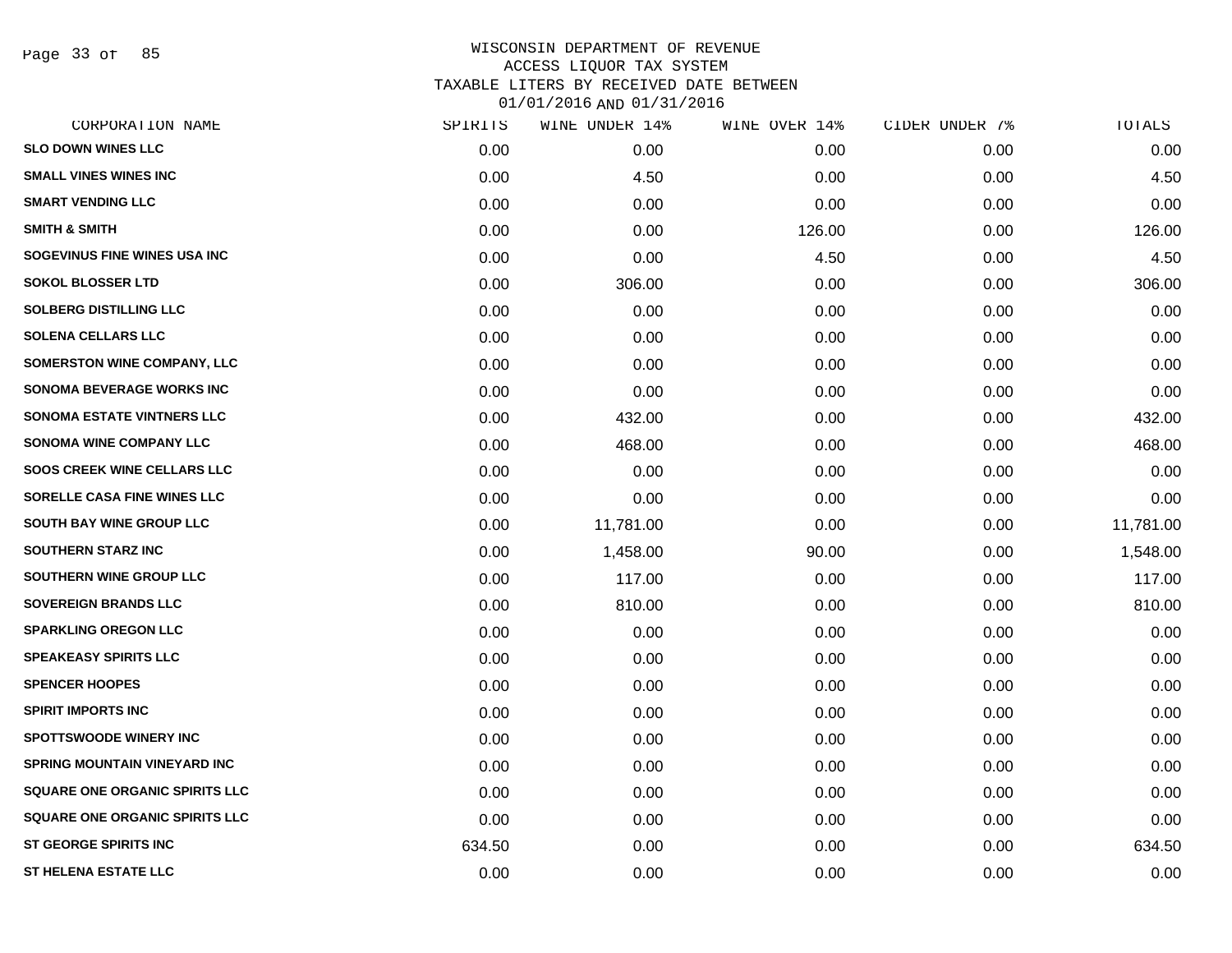Page 34 of 85

### WISCONSIN DEPARTMENT OF REVENUE ACCESS LIQUOR TAX SYSTEM TAXABLE LITERS BY RECEIVED DATE BETWEEN

| CORPORATION NAME                                | SPIRITS | WINE UNDER 14% | WINE OVER 14% | CIDER UNDER 7% | TOTALS     |
|-------------------------------------------------|---------|----------------|---------------|----------------|------------|
| <b>ST INNOCENT LTD</b>                          | 0.00    | 0.00           | 0.00          | 0.00           | 0.00       |
| ST JULIAN WINE COMPANY INC                      | 0.00    | 1,521.00       | 0.00          | 504.00         | 2,025.00   |
| ST KILLIAN IMPORTING CO INC                     | 0.00    | 0.00           | 0.00          | 0.00           | 0.00       |
| <b>ST SUPERY INC</b>                            | 0.00    | 360.00         | 0.00          | 0.00           | 360.00     |
| <b>STACKED WINES LLC</b>                        | 0.00    | 0.00           | 0.00          | 0.00           | 0.00       |
| <b>STACY RYBACKI</b>                            | 0.00    | 135.00         | 0.00          | 0.00           | 135.00     |
| <b>STAGLIN FAMILY VINEYARD LLC</b>              | 0.00    | 0.00           | 0.00          | 0.00           | 0.00       |
| <b>STANLEY STAWSKI DIST CO INC</b>              | 41.99   | 35.99          | 0.00          | 0.00           | 77.98      |
| <b>STAR INDUSTRIES INC</b>                      | 0.00    | 0.00           | 0.00          | 0.00           | 0.00       |
| <b>STARRY NIGHT WINERY LLC</b>                  | 0.00    | 0.00           | 0.00          | 0.00           | 0.00       |
| <b>STE MICHELLE WINE ESTATES LTD</b>            | 72.00   | 92,817.00      | 12,114.00     | 0.00           | 105,003.00 |
| <b>STEELE WINES INC</b>                         | 0.00    | 0.00           | 0.00          | 0.00           | 0.00       |
| <b>STELLAR IMPORTING COMPANY LLC</b>            | 0.00    | 0.00           | 0.00          | 0.00           | 0.00       |
| <b>STEM CIDERS LLC</b>                          | 0.00    | 0.00           | 0.00          | 0.00           | 0.00       |
| <b>STEPHAN VINEYARD INC</b>                     | 0.00    | 0.00           | 0.00          | 0.00           | 0.00       |
| STEPHEN DOOLEY WINE CO INC                      | 0.00    | 0.00           | 0.00          | 0.00           | 0.00       |
| <b>STEVE MILES SELECTIONS INC</b>               | 0.00    | 2,376.00       | 0.00          | 0.00           | 2,376.00   |
| STEVEN EDMUNDS & CORNELIA ST JOHN               | 0.00    | 0.00           | 0.00          | 0.00           | 0.00       |
| <b>STEZ &amp; BOWER</b>                         | 0.00    | 0.00           | 0.00          | 0.00           | 0.00       |
| <b>STOLI GROUP (USA) LLC</b>                    | 194.16  | 0.00           | 0.00          | 0.00           | 194.16     |
| <b>STOLLER VINEYARDS INC</b>                    | 0.00    | 0.00           | 0.00          | 0.00           | 0.00       |
| <b>STOLLER WHOLESALE WINE &amp; SPIRITS INC</b> | 873.00  | 0.00           | 1,320.00      | 0.00           | 2,193.00   |
| <b>STOLPMAN VINEYARDS LLC</b>                   | 0.00    | 0.00           | 0.00          | 0.00           | 0.00       |
| <b>STONEBRAKER-SOLES INC</b>                    | 0.00    | 0.00           | 0.00          | 0.00           | 0.00       |
| <b>STONECUSHION INC</b>                         | 0.00    | 0.00           | 0.00          | 0.00           | 0.00       |
| <b>SUPREX INTERNATIONAL LTD</b>                 | 0.00    | 0.00           | 0.00          | 0.00           | 0.00       |
| <b>SURVILLE ENTERPRISES CORP</b>                | 0.00    | 1,682.25       | 0.00          | 0.00           | 1,682.25   |
| <b>SUTTER HOME WINERY INC</b>                   | 85.50   | 266,007.24     | 2,547.00      | 0.00           | 268,639.74 |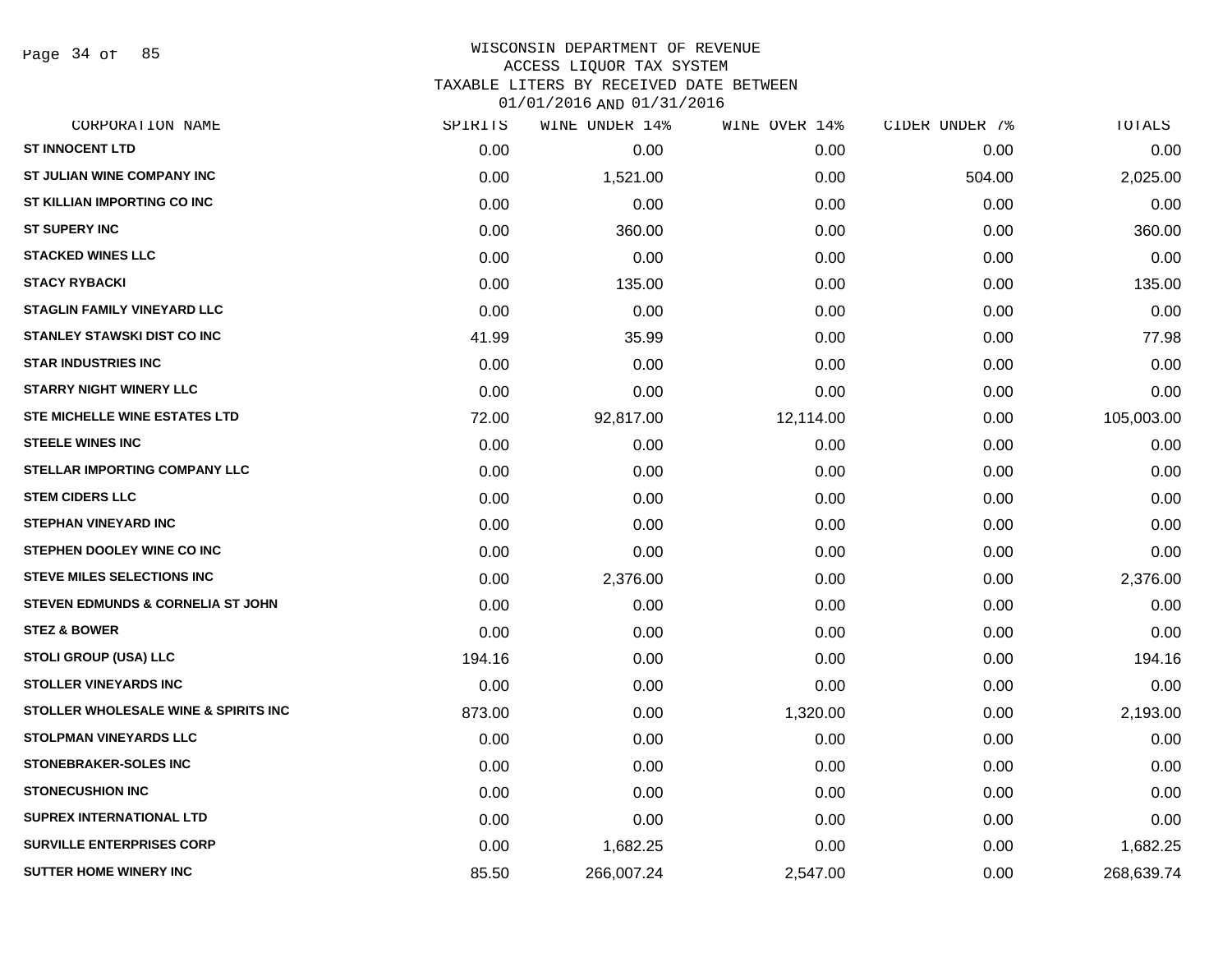| CORPORATION NAME                       | SPIRITS | WINE UNDER 14% | WINE OVER 14% | CIDER UNDER 7% | TOTALS   |
|----------------------------------------|---------|----------------|---------------|----------------|----------|
| <b>SVENSKA FOOD &amp; BEVERAGE LLC</b> | 0.00    | 0.00           | 0.00          | 0.00           | 0.00     |
| <b>SVP WINERY LLC</b>                  | 0.00    | 0.00           | 0.00          | 0.00           | 0.00     |
| <b>SWANSON VINEYARDS &amp; WINERY</b>  | 0.00    | 0.00           | 0.00          | 0.00           | 0.00     |
| <b>SYLVESTER WINERY INC</b>            | 0.00    | 0.00           | 0.00          | 0.00           | 0.00     |
| <b>T ELENTENY HOLDINGS LLC</b>         | 0.00    | 540.00         | 18.00         | 0.00           | 558.00   |
| <b>TAFT STREET INC</b>                 | 0.00    | 0.00           | 0.00          | 0.00           | 0.00     |
| <b>TAKARA SAKE USA INC</b>             | 0.00    | 0.00           | 0.00          | 0.00           | 0.00     |
| <b>TALLEY VINEYARDS INC</b>            | 0.00    | 108.00         | 0.00          | 0.00           | 108.00   |
| <b>TAMBER BEY VINEYARDS LLC</b>        | 0.00    | 0.00           | 0.00          | 0.00           | 0.00     |
| <b>TASTEVINO SELECTIONS LLC</b>        | 0.00    | 0.00           | 0.00          | 0.00           | 0.00     |
| <b>TATOOSH DISTILLERY LLC</b>          | 0.00    | 0.00           | 0.00          | 0.00           | 0.00     |
| <b>TC VINEYARDS INC</b>                | 0.00    | 0.00           | 0.00          | 0.00           | 0.00     |
| <b>TEMPERANCE DISTILLING COMPANY</b>   | 0.00    | 0.00           | 0.00          | 0.00           | 0.00     |
| <b>TEQUILA PARTIDA LLC</b>             | 0.00    | 0.00           | 0.00          | 0.00           | 0.00     |
| <b>TERRA VINUM LLC</b>                 | 0.00    | 0.00           | 0.00          | 0.00           | 0.00     |
| <b>TERRAVANT WINE COMPANY LLC</b>      | 0.00    | 99.00          | 63.00         | 0.00           | 162.00   |
| <b>TERRESSENTIA CORPORATION</b>        | 0.00    | 0.00           | 0.00          | 0.00           | 0.00     |
| <b>TERRIZZI VINO INC</b>               | 0.00    | 0.00           | 0.00          | 0.00           | 0.00     |
| <b>TESTA WINES OF THE WORLD LTD</b>    | 0.00    | 378.00         | 0.00          | 0.00           | 378.00   |
| <b>TGE LLC</b>                         | 0.00    | 0.00           | 0.00          | 0.00           | 0.00     |
| THE AUSTRALIAN WINE CONNECTION INC     | 0.00    | 126.00         | 252.00        | 0.00           | 378.00   |
| THE BIALE ESTATE                       | 0.00    | 0.00           | 0.00          | 0.00           | 0.00     |
| THE BLACK PRINCE DISTILLERY INC        | 0.00    | 0.00           | 0.00          | 0.00           | 0.00     |
| THE BRANDER VINEYARD                   | 0.00    | 0.00           | 0.00          | 0.00           | 0.00     |
| THE BUSINESS CHAIN INC                 | 0.00    | 1,026.00       | 0.00          | 0.00           | 1,026.00 |
| THE HESS COLLECTION WINERY             | 0.00    | 694.27         | 511.17        | 0.00           | 1,205.44 |
| THE HOUSE OF BURGUNDY INC              | 0.00    | 0.00           | 0.00          | 0.00           | 0.00     |
| THE INFINITE MONKEY THEOREM INC        | 0.00    | 0.00           | 0.00          | 0.00           | 0.00     |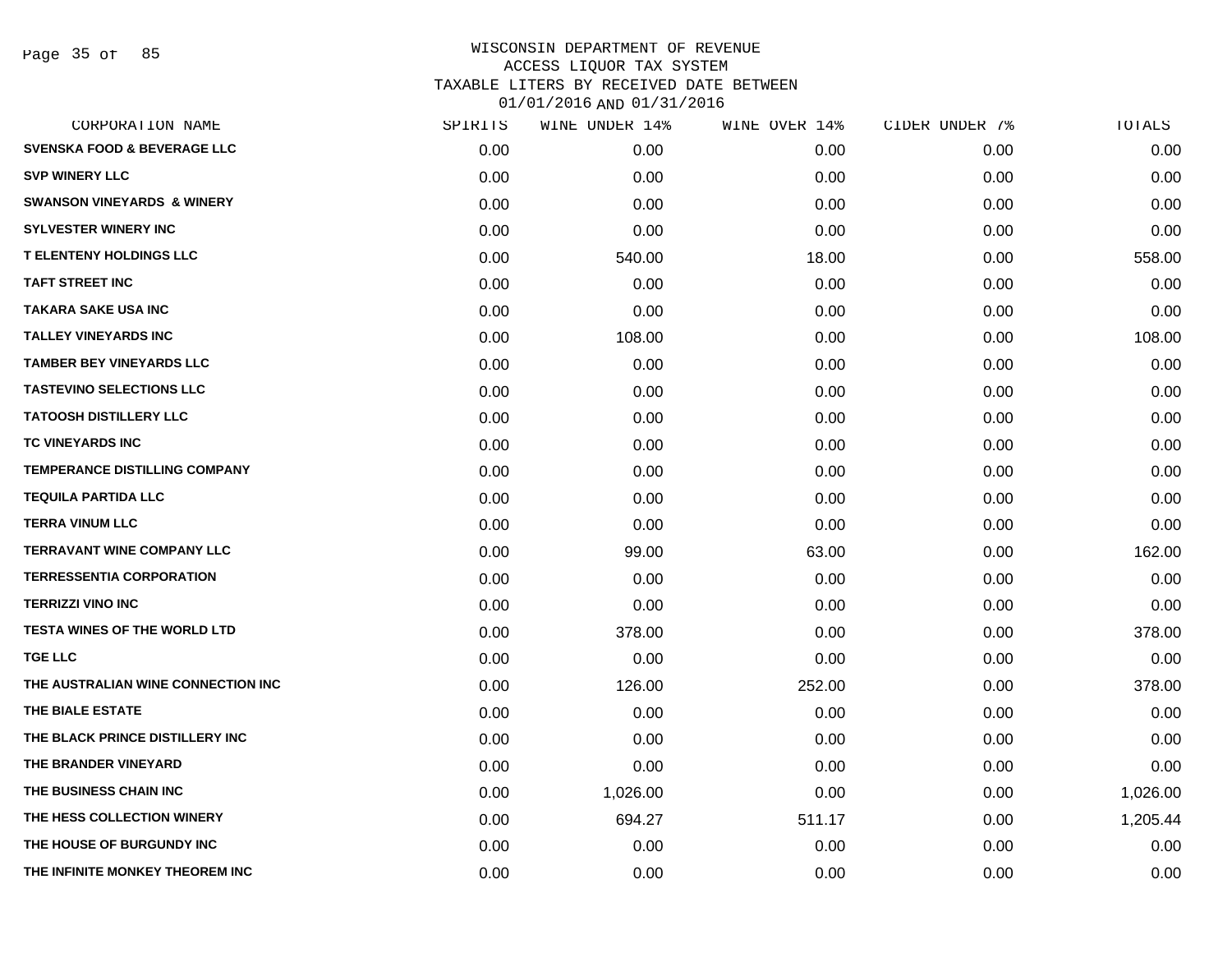Page 36 of 85

| CORPORATION NAME                        | SPIRITS | WINE UNDER 14% | WINE OVER 14% | CIDER UNDER 7% | TOTALS     |
|-----------------------------------------|---------|----------------|---------------|----------------|------------|
| THE MEEKER VINEYARD                     | 0.00    | 0.00           | 0.00          | 0.00           | 0.00       |
| THE MORLET SELECTION INC                | 0.00    | 0.00           | 0.00          | 0.00           | 0.00       |
| THE MORNE WINE COMPANY                  | 0.00    | 0.00           | 0.00          | 0.00           | 0.00       |
| THE R.S. LIPMAN COMPANY                 | 0.00    | 0.00           | 0.00          | 0.00           | 0.00       |
| THE SILVERADO VINEYARDS                 | 0.00    | 0.00           | 0.00          | 0.00           | 0.00       |
| THE SORTING TABLE LLC                   | 0.00    | 621.00         | 54.00         | 0.00           | 675.00     |
| THE WINE GROUP INC                      | 0.00    | 549,921.00     | 12,192.00     | 0.00           | 562,113.00 |
| THE WINE SOURCE INC                     | 0.00    | 540.00         | 0.00          | 0.00           | 540.00     |
| THE WOODMAR GROUP LLC                   | 0.00    | 756.00         | 63.00         | 0.00           | 819.00     |
| THIENOT USA INC                         | 0.00    | 0.00           | 0.00          | 0.00           | 0.00       |
| <b>THOMAS D MORTIMER</b>                | 0.00    | 0.00           | 0.00          | 0.00           | 0.00       |
| THREE FAT GUYS WINE LLC                 | 0.00    | 0.00           | 0.00          | 0.00           | 0.00       |
| THREE RING PRODUCTIONS LLC              | 0.00    | 18.00          | 0.00          | 0.00           | 18.00      |
| <b>TI BEVERAGE GROUP LTD</b>            | 0.00    | 0.00           | 0.00          | 0.00           | 0.00       |
| TIERRA DIVINA VINEYARD LLC              | 0.00    | 349.66         | 0.00          | 0.00           | 349.66     |
| <b>TITUS &amp; TITUS</b>                | 0.00    | 0.00           | 126.00        | 0.00           | 126.00     |
| <b>TMR WINE COMPANY LLC</b>             | 0.00    | 0.00           | 0.00          | 0.00           | 0.00       |
| <b>TOAD HOLLOW VINEYARDS INC</b>        | 0.00    | 2,520.00       | 252.00        | 0.00           | 2,772.00   |
| <b>TOBIN JAMES CELLARS</b>              | 0.00    | 0.00           | 0.00          | 0.00           | 0.00       |
| <b>TOBY BEALL</b>                       | 0.00    | 0.00           | 0.00          | 0.00           | 0.00       |
| <b>TOLLIVER RANCH BRANDS LLC</b>        | 0.00    | 0.00           | 9.00          | 0.00           | 9.00       |
| <b>TOM MEADOWCROFT</b>                  | 0.00    | 0.00           | 0.00          | 0.00           | 0.00       |
| <b>TRADEWINDS SPECIALTY IMPORTS LLC</b> | 0.00    | 0.00           | 0.00          | 0.00           | 0.00       |
| <b>TREANA WINERY LLC</b>                | 0.00    | 4,032.54       | 1,764.00      | 0.00           | 5,796.54   |
| TREASURY WINE ESTATES AMERICAS COMPANY  | 0.00    | 115,584.50     | 4,990.50      | 0.00           | 120,575.00 |
| <b>TREFETHEN VINEYARDS WINERY INC</b>   | 0.00    | 0.00           | 0.00          | 0.00           | 0.00       |
| <b>TREFETHEN VINEYARDS WINERY INC</b>   | 0.00    | 0.00           | 0.00          | 0.00           | 0.00       |
| <b>TRENTADUE WINERY LLC</b>             | 0.00    | 1,602.00       | 0.00          | 0.00           | 1,602.00   |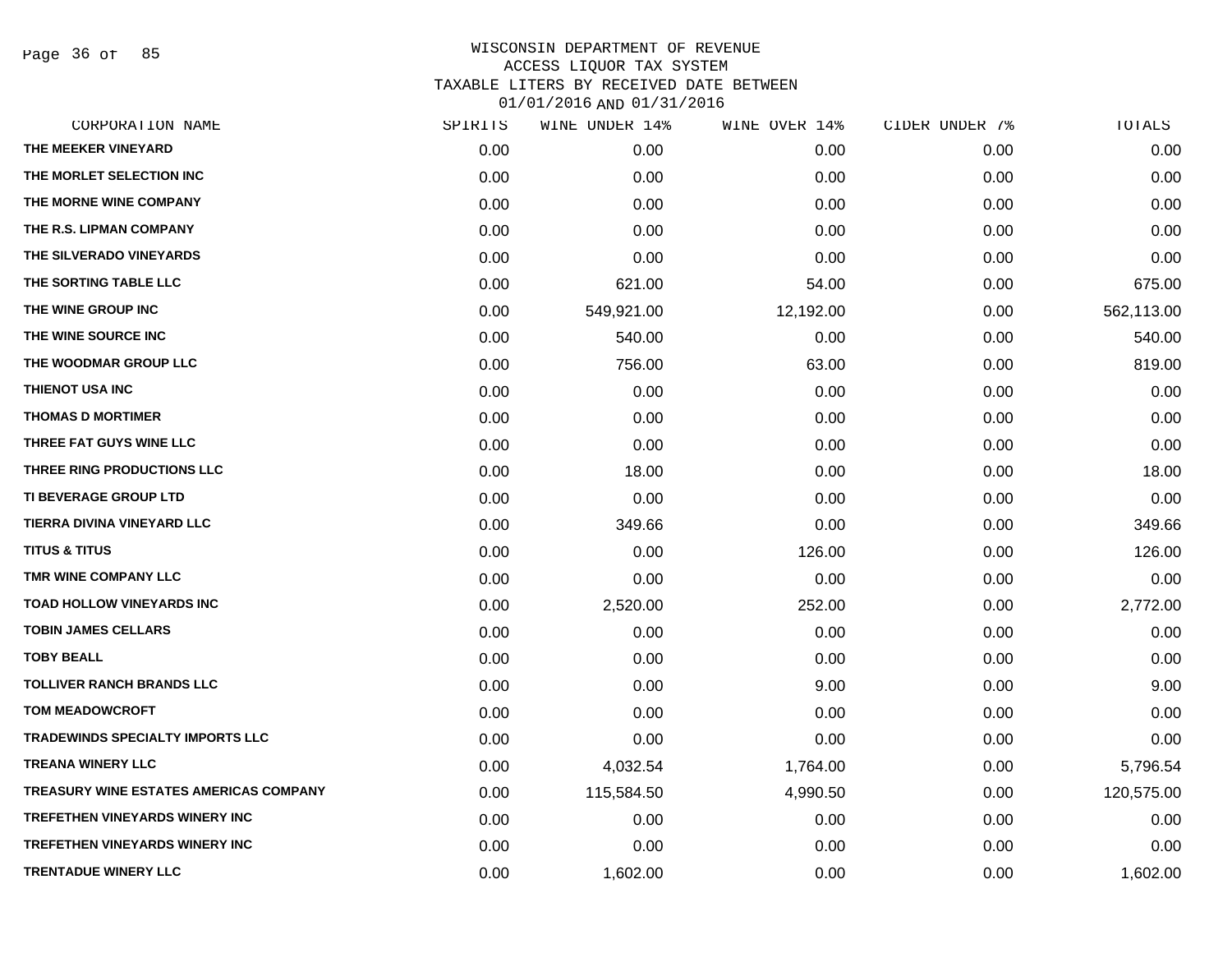Page 37 of 85

# WISCONSIN DEPARTMENT OF REVENUE

## ACCESS LIQUOR TAX SYSTEM

TAXABLE LITERS BY RECEIVED DATE BETWEEN

| CORPORATION NAME                     | SPIRITS    | WINE UNDER 14% | WINE OVER 14% | CIDER UNDER 7% | TOTALS     |
|--------------------------------------|------------|----------------|---------------|----------------|------------|
| TRI VIN IMPORTS INC                  | 0.00       | 9,828.00       | 0.00          | 0.00           | 9,828.00   |
| <b>TRI-STAR MARKETING INC</b>        | 0.00       | 7,002.00       | 441.00        | 0.00           | 7,443.00   |
| <b>TRINITAS CELLARS LLC</b>          | 0.00       | 0.00           | 0.00          | 0.00           | 0.00       |
| <b>TRIONE VINEYARDS LLC</b>          | 0.00       | 0.00           | 31.50         | 0.00           | 31.50      |
| TRIPLE EIGHT DISTILLERY LLC          | 0.00       | 0.00           | 0.00          | 0.00           | 0.00       |
| <b>TURLEY WINE CELLARS INC</b>       | 0.00       | 0.00           | 0.00          | 0.00           | 0.00       |
| TURN KEY WINE BRANDS LLC             | 0.00       | 3,096.00       | 0.00          | 0.00           | 3,096.00   |
| <b>TURNBULL WINE CELLARS</b>         | 0.00       | 0.00           | 0.00          | 0.00           | 0.00       |
| <b>TWIN PEAKS WINERY INC</b>         | 0.00       | 0.00           | 0.00          | 0.00           | 0.00       |
| TY KU, LLC                           | 549.00     | 81.00          | 237.96        | 0.00           | 867.96     |
| UN SOGNO LLC                         | 0.00       | 0.00           | 0.00          | 0.00           | 0.00       |
| UNCLE JOHN'S FRUIT HOUSE WINERY LLC  | 0.00       | 0.00           | 0.00          | 0.00           | 0.00       |
| <b>UNION WINE COMPANY</b>            | 0.00       | 1,160.87       | 0.00          | 0.00           | 1,160.87   |
| UNITED STATES DISTILLED PRODUCTS CO. | 255,081.30 | 64,244.60      | 2,443.50      | 0.00           | 321,769.40 |
| UNTI WINE CO LLC                     | 0.00       | 0.00           | 0.00          | 0.00           | 0.00       |
| <b>USA WINE IMPORTS INC</b>          | 0.00       | 870.00         | 0.00          | 0.00           | 870.00     |
| <b>USA WINE WEST LLC</b>             | 0.00       | 2,117.69       | 94.50         | 0.00           | 2,212.19   |
| <b>UVE ENTERPRISES INC</b>           | 2.25       | 499.50         | 63.00         | 0.00           | 564.75     |
| V & C LLC                            | 0.00       | 0.00           | 0.00          | 0.00           | 0.00       |
| <b>V2 WINE GROUP LLC</b>             | 0.00       | 2,646.00       | 1,323.00      | 0.00           | 3,969.00   |
| <b>VALCKENBERG INTERNATIONAL INC</b> | 0.00       | 0.00           | 0.00          | 0.00           | 0.00       |
| <b>VALOR WINE CO LLC</b>             | 0.00       | 0.00           | 0.00          | 0.00           | 0.00       |
| VAN RUITEN FAMILY WINERY LLC         | 0.00       | 0.00           | 315.00        | 0.00           | 315.00     |
| <b>VANDER MILL LLC</b>               | 0.00       | 0.00           | 0.00          | 0.00           | 0.00       |
| <b>VEEV SPIRITS LLC</b>              | 0.00       | 0.00           | 0.00          | 0.00           | 0.00       |
| <b>VELVET ANTLER WINE LLC</b>        | 0.00       | 0.00           | 0.00          | 0.00           | 0.00       |
| <b>VEN CAL RANCHES LLC</b>           | 0.00       | 0.00           | 0.00          | 0.00           | 0.00       |
| <b>VENGE VINEYARDS INC</b>           | 0.00       | 0.00           | 0.00          | 0.00           | 0.00       |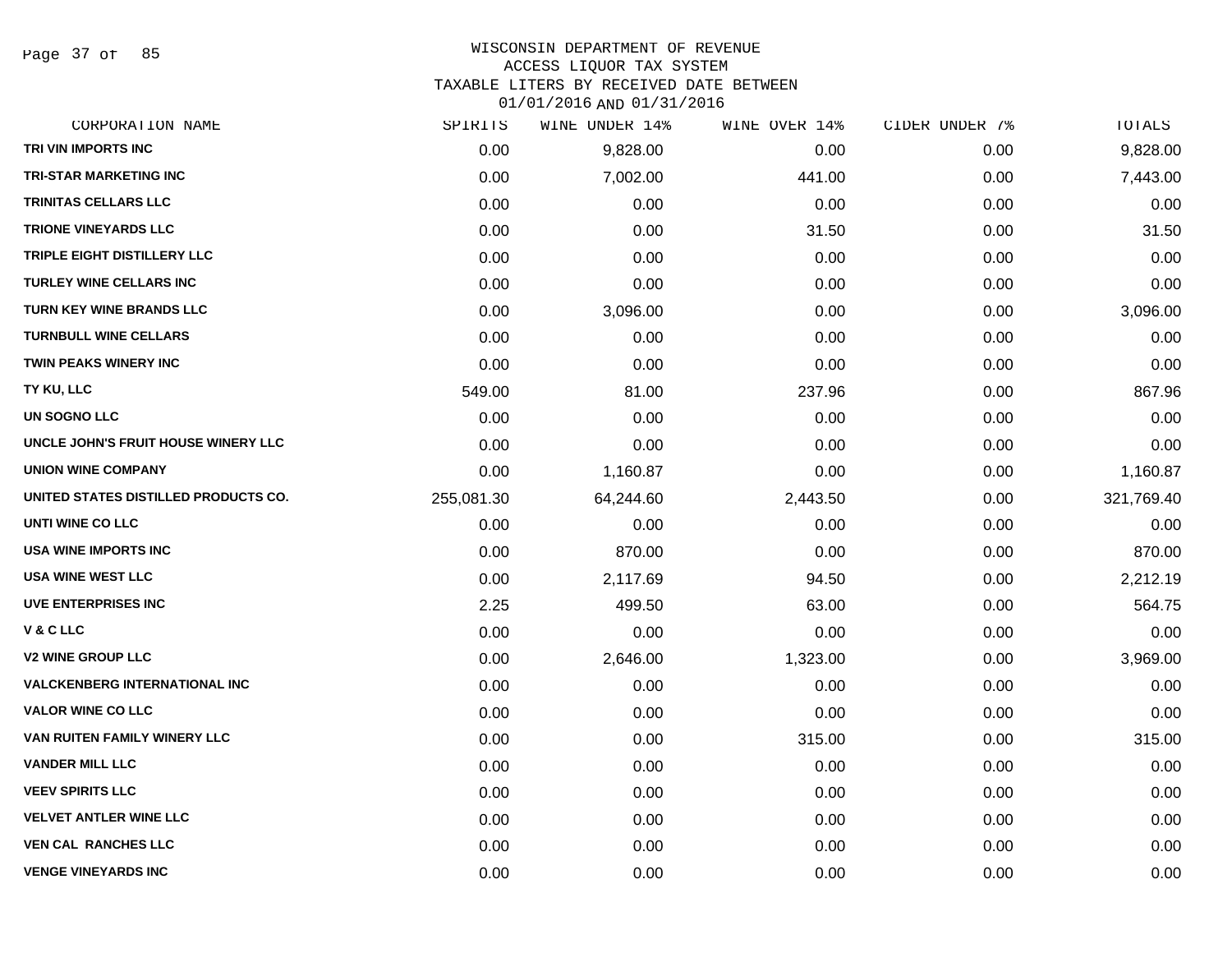Page 38 of 85

#### WISCONSIN DEPARTMENT OF REVENUE ACCESS LIQUOR TAX SYSTEM

TAXABLE LITERS BY RECEIVED DATE BETWEEN

| CORPORATION NAME                                     | SPIRITS | WINE UNDER 14% | WINE OVER 14% | CIDER UNDER 7% | TOTALS    |
|------------------------------------------------------|---------|----------------|---------------|----------------|-----------|
| <b>VERMEIL WINE GROUP LLC</b>                        | 0.00    | 0.00           | 0.00          | 0.00           | 0.00      |
| <b>VERMONT HARD CIDER COMPANY LLC</b>                | 0.00    | 0.00           | 0.00          | 12,747.00      | 12,747.00 |
| VI. SCO. INC                                         | 0.00    | 1,899.00       | 0.00          | 0.00           | 1,899.00  |
| <b>VIAS IMPORTS LTD</b>                              | 0.00    | 909.00         | 0.00          | 0.00           | 909.00    |
| <b>VIATUS</b>                                        | 0.00    | 1,035.00       | 0.00          | 0.00           | 1,035.00  |
| <b>VICTOIRE FRENCH AMERCN WINE &amp; SPIRITS INC</b> | 0.00    | 0.00           | 0.00          | 0.00           | 0.00      |
| <b>VIEUX VINS INC</b>                                | 0.00    | 514.50         | 91.50         | 0.00           | 606.00    |
| <b>VIKRE DISTILLERY LLC</b>                          | 135.00  | 0.00           | 0.00          | 0.00           | 135.00    |
| <b>VILLA CREEK INC</b>                               | 0.00    | 0.00           | 0.00          | 0.00           | 0.00      |
| <b>VILLA ENCINAL PARTNERS LP</b>                     | 0.00    | 0.00           | 126.00        | 0.00           | 126.00    |
| <b>VILLA ITALIA GOURMET FOOD &amp; WINE INC</b>      | 0.00    | 0.00           | 0.00          | 0.00           | 0.00      |
| <b>VILLA SAN JULIETTE INC</b>                        | 0.00    | 0.00           | 0.00          | 0.00           | 0.00      |
| <b>VIN DE ZO LLC</b>                                 | 0.00    | 0.00           | 0.00          | 0.00           | 0.00      |
| <b>VIN DIVINO LTD</b>                                | 0.00    | 0.00           | 0.00          | 0.00           | 0.00      |
| <b>VINA ROBLES INC</b>                               | 0.00    | 0.00           | 0.00          | 0.00           | 0.00      |
| <b>VINAMERICAS INC</b>                               | 0.00    | 306.00         | 0.00          | 0.00           | 306.00    |
| <b>VINCENZO PADULA</b>                               | 0.00    | 0.00           | 0.00          | 0.00           | 0.00      |
| <b>VINE CLIFF WINERY INC</b>                         | 0.00    | 0.00           | 0.00          | 0.00           | 0.00      |
| <b>VINE CONNECTIONS LLC</b>                          | 0.00    | 468.00         | 222.48        | 0.00           | 690.48    |
| <b>VINEBURG LLC</b>                                  | 0.00    | 0.00           | 18.00         | 0.00           | 18.00     |
| <b>VINEDREA WINES LLC</b>                            | 0.00    | 0.00           | 0.00          | 0.00           | 0.00      |
| <b>VINEYARD 29 LLC</b>                               | 0.00    | 0.00           | 0.00          | 0.00           | 0.00      |
| <b>VINEYARD BRANDS LLC</b>                           | 0.00    | 0.00           | 0.00          | 0.00           | 0.00      |
| <b>VINEYARD VARIETIES INC</b>                        | 0.00    | 0.00           | 0.00          | 0.00           | 0.00      |
| <b>VINIFERA IMPORTS LTD</b>                          | 0.00    | 0.00           | 0.00          | 0.00           | 0.00      |
| <b>VINIFERA WINE COMPANY LLC</b>                     | 0.00    | 0.00           | 0.00          | 0.00           | 0.00      |
| <b>VINO DEL SOL INC</b>                              | 0.00    | 967.50         | 0.00          | 0.00           | 967.50    |
| <b>VINO.COM LLC</b>                                  | 0.00    | 2,331.00       | 342.00        | 0.00           | 2,673.00  |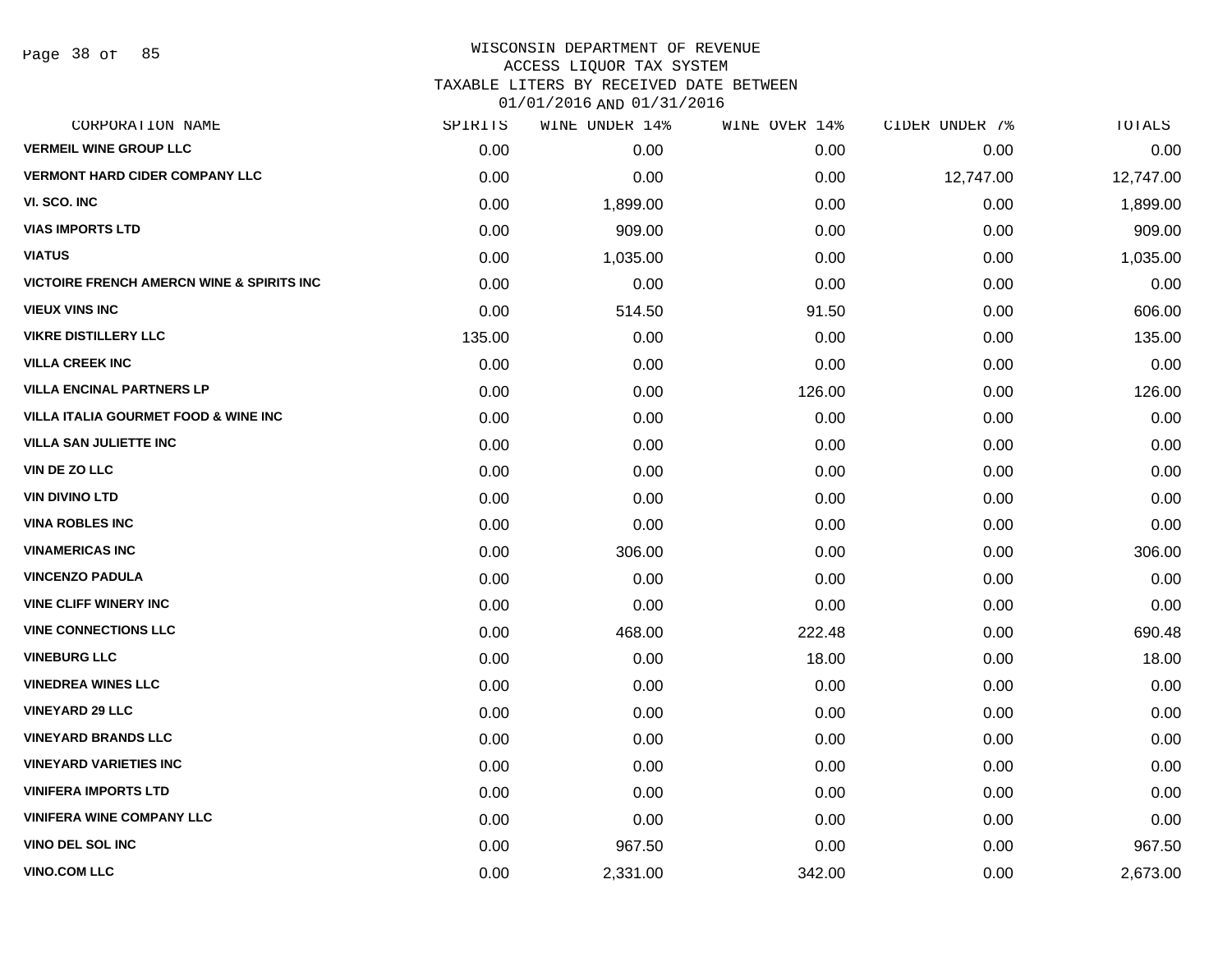Page 39 of 85

## WISCONSIN DEPARTMENT OF REVENUE ACCESS LIQUOR TAX SYSTEM TAXABLE LITERS BY RECEIVED DATE BETWEEN

| CORPORATION NAME                               | SPIRITS   | WINE UNDER 14% | WINE OVER 14% | CIDER UNDER 7% | TOTALS    |
|------------------------------------------------|-----------|----------------|---------------|----------------|-----------|
| <b>VINOVIA WINE GROUP INC</b>                  | 0.00      | 0.00           | 0.00          | 0.00           | 0.00      |
| <b>VINTAGE '59 IMPORTS LLC</b>                 | 0.00      | 0.00           | 0.00          | 0.00           | 0.00      |
| <b>VINTAGE POINT LLC</b>                       | 0.00      | 0.00           | 0.00          | 0.00           | 0.00      |
| <b>VINTURE WINE COMPANY LLC</b>                | 0.00      | 0.00           | 0.00          | 0.00           | 0.00      |
| <b>VINTUS LLC</b>                              | 13.50     | 1,721.25       | 561.75        | 0.00           | 2,296.50  |
| <b>VIRTUE HOLDINGS LLC</b>                     | 0.00      | 0.00           | 0.00          | 0.00           | 0.00      |
| <b>VISION WINE &amp; SPIRITS LLC</b>           | 308.73    | 135.00         | 0.00          | 0.00           | 443.73    |
| <b>VITANI SPIRITS LLC</b>                      | 0.00      | 0.00           | 0.00          | 0.00           | 0.00      |
| <b>VOTTO VINES IMPORTING INC</b>               | 0.00      | 0.00           | 0.00          | 0.00           | 0.00      |
| <b>W J DEUTSCH &amp; SONS LTD</b>              | 1,267.50  | 12,302.93      | 364.50        | 0.00           | 13,934.93 |
| <b>WAGNER WINE COMPANY LLC</b>                 | 0.00      | 1,008.00       | 5,337.00      | 0.00           | 6,345.00  |
| <b>WALLA WALLA VINTNERS LLC</b>                | 0.00      | 0.00           | 0.00          | 0.00           | 0.00      |
| <b>WALTER HANSEL WINERY &amp; VINEYARD LLC</b> | 0.00      | 0.00           | 0.00          | 0.00           | 0.00      |
| <b>WARWICK VALLEY WINE CO INC</b>              | 0.00      | 0.00           | 0.00          | 0.00           | 0.00      |
| <b>WEIBEL INCORPORATED</b>                     | 0.00      | 0.00           | 0.00          | 0.00           | 0.00      |
| <b>WEIN BAUER INC</b>                          | 60.00     | 9,496.20       | 0.00          | 0.00           | 9,556.20  |
| <b>WEST COAST WINE PARTNERS LLC</b>            | 0.00      | 630.00         | 3,303.00      | 0.00           | 3,933.00  |
| <b>WESTERN SPIRITS BEVERAGE LLC</b>            | 2,307.30  | 0.00           | 0.00          | 0.00           | 2,307.30  |
| <b>WEYGANDT-METZLER IMPORTING LTD</b>          | 0.00      | 539.64         | 0.00          | 0.00           | 539.64    |
| WHITE OAK VINEYARDS & WINERY LLC               | 0.00      | 0.00           | 45.00         | 0.00           | 45.00     |
| <b>WHYTE AND MACKAY (AMERICAS) LIMITED LLC</b> | 90.00     | 0.00           | 0.00          | 0.00           | 90.00     |
| <b>WI INC</b>                                  | 0.00      | 0.00           | 0.00          | 0.00           | 0.00      |
| <b>WILD WOOD VINEYARD &amp; WINERY</b>         | 0.00      | 0.00           | 0.00          | 0.00           | 0.00      |
| <b>WILLAKENZIE ESTATE INC</b>                  | 0.00      | 0.00           | 63.00         | 0.00           | 63.00     |
| <b>WILLAMETTE VALLEY VINEYARDS INC</b>         | 0.00      | 0.00           | 0.00          | 0.00           | 0.00      |
| <b>WILLIAM GRANT &amp; SONS INC</b>            | 26,070.75 | 0.00           | 0.00          | 0.00           | 26,070.75 |
| <b>WILLIAM P KNUTTEL</b>                       | 0.00      | 0.00           | 0.00          | 0.00           | 0.00      |
| <b>WILLIAM PRICE III</b>                       | 0.00      | 0.00           | 0.00          | 0.00           | 0.00      |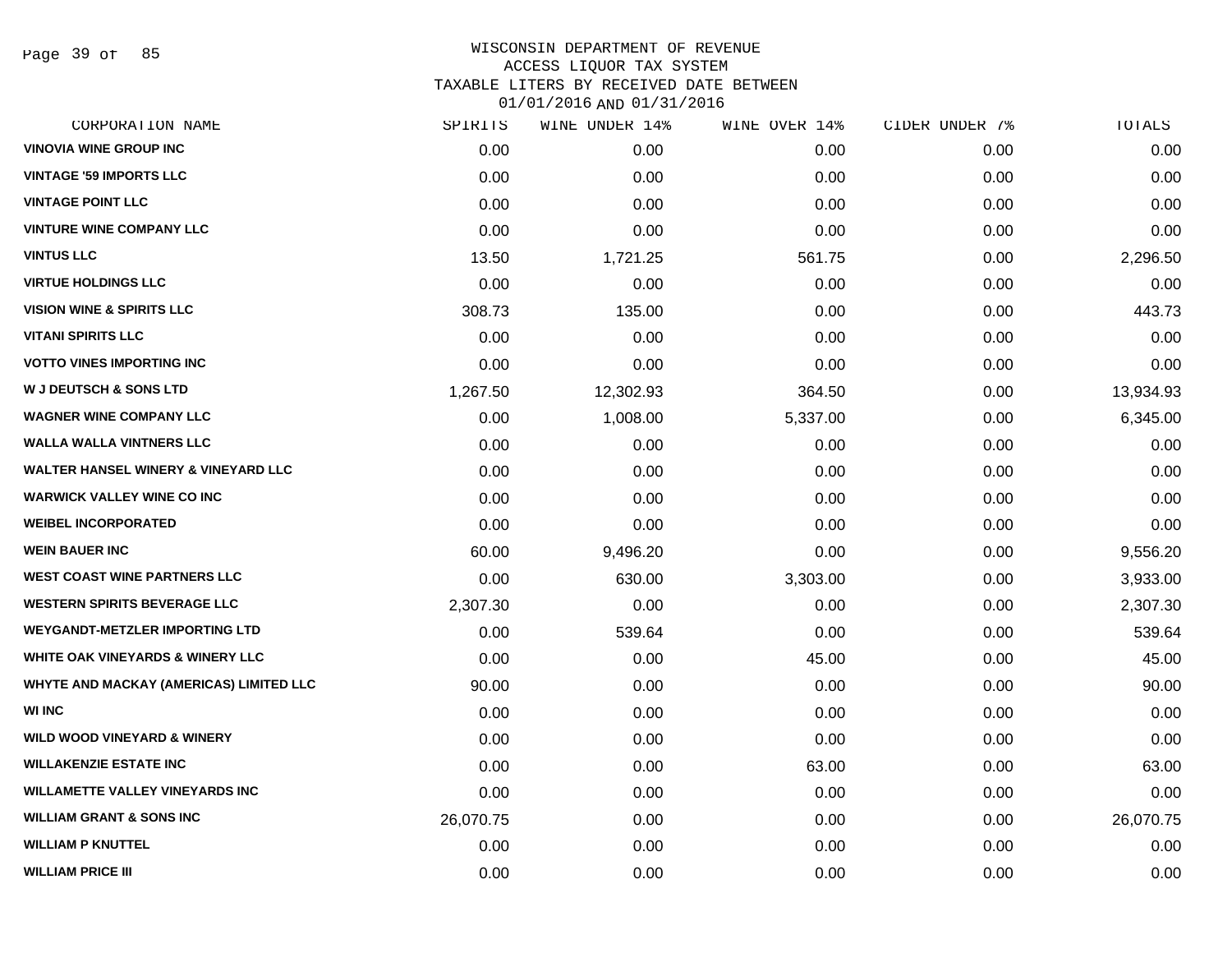Page 40 of 85

| CORPORATION NAME                               | SPIRITS   | WINE UNDER 14% | WINE OVER 14% | CIDER UNDER 7% | TOTALS    |
|------------------------------------------------|-----------|----------------|---------------|----------------|-----------|
| <b>WILLIAM STAVOLA</b>                         | 0.00      | 0.00           | 0.00          | 0.00           | 0.00      |
| <b>WILLIAM WOODRUFF</b>                        | 0.00      | 0.00           | 0.00          | 0.00           | 0.00      |
| <b>WILLIAM-HARRISON IMPORTS INC</b>            | 0.00      | 0.00           | 0.00          | 0.00           | 0.00      |
| <b>WILSON CREEK WINERY &amp; VINEYARDS INC</b> | 0.00      | 0.00           | 0.00          | 0.00           | 0.00      |
| <b>WILSON DANIELS LLC</b>                      | 0.00      | 1,459.50       | 450.00        | 0.00           | 1,909.50  |
| <b>WILSON DANIELS LTD</b>                      | 12,728.70 | 0.00           | 534.00        | 0.00           | 13,262.70 |
| <b>WINDY CITY DISTILLING INC</b>               | 0.00      | 0.00           | 0.00          | 0.00           | 0.00      |
| <b>WINDY HILL SPIRITS INC</b>                  | 0.00      | 0.00           | 0.00          | 0.00           | 0.00      |
| WINE COUNTRY INTERNATIONAL INC                 | 0.00      | 0.00           | 0.00          | 0.00           | 0.00      |
| <b>WINE CREEK LLC</b>                          | 0.00      | 0.00           | 0.00          | 0.00           | 0.00      |
| <b>WINE HOOLIGANS LLC</b>                      | 0.00      | 486.00         | 1,593.00      | 0.00           | 2,079.00  |
| <b>WINE WINE SITUATION LLC</b>                 | 0.00      | 0.00           | 0.00          | 0.00           | 0.00      |
| <b>WINEPLAYGROUND.COM INC</b>                  | 0.00      | 0.00           | 0.00          | 0.00           | 0.00      |
| <b>WINERIES &amp; SELECT PRODUCTS LLC</b>      | 0.00      | 234.00         | 513.00        | 0.00           | 747.00    |
| <b>WINERY AT BLACK STAR FARMS LLC</b>          | 0.00      | 0.00           | 0.00          | 0.00           | 0.00      |
| <b>WINERY EXCHANGE, INC.</b>                   | 0.00      | 3,348.00       | 0.00          | 0.00           | 3,348.00  |
| <b>WINES OF FRANCE INC</b>                     | 0.00      | 0.00           | 0.00          | 0.00           | 0.00      |
| <b>WINES UNLIMITED INC</b>                     | 0.00      | 3,240.00       | 0.00          | 0.00           | 3,240.00  |
| <b>WINESELLERS LTD</b>                         | 0.00      | 5,490.00       | 0.00          | 0.00           | 5,490.00  |
| <b>WOODSHED BEVERAGE LLC</b>                   | 0.00      | 0.00           | 0.00          | 0.00           | 0.00      |
| <b>WOODSON WINES LLC</b>                       | 0.00      | 0.00           | 0.00          | 0.00           | 0.00      |
| <b>WORLD TRAVELER IMPORTS LLC</b>              | 0.00      | 0.00           | 0.00          | 0.00           | 0.00      |
| <b>WYOMING WHISKEY INC</b>                     | 0.00      | 0.00           | 0.00          | 0.00           | 0.00      |
| YAEGAKI CORPORATION OF USA                     | 0.00      | 594.00         | 18.00         | 0.00           | 612.00    |
| <b>ZD WINES LLC</b>                            | 0.00      | 0.00           | 0.00          | 0.00           | 0.00      |
| <b>ZEILER SPIRITS LLC</b>                      | 0.00      | 0.00           | 0.00          | 0.00           | 0.00      |
| <b>ZEPALTAS WINES LLC</b>                      | 0.00      | 0.00           | 0.00          | 0.00           | 0.00      |
| <b>ZONIN USA INC</b>                           | 0.00      | 3,276.00       | 0.00          | 0.00           | 3,276.00  |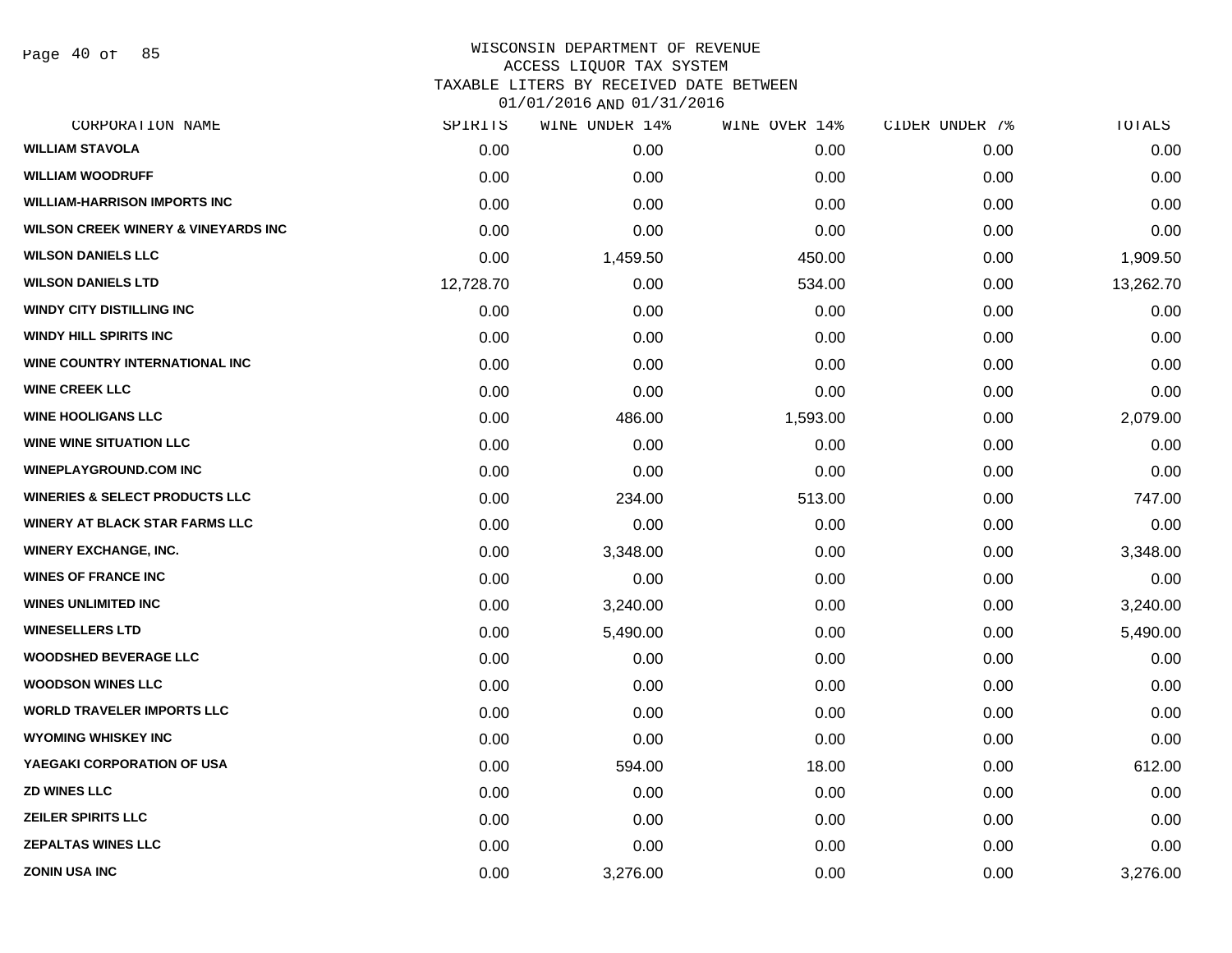Page 41 of 85

| CORPORATION NAME           | SPIRITS      | WINE UNDER 14% | WINE OVER 14% | CIDER UNDER 7% | TOTALS       |
|----------------------------|--------------|----------------|---------------|----------------|--------------|
| TOTAL LITERS FOR 1/31/2016 | 3,685,301.39 | 3,836,936.16   | 242,061.74    | 260,648.33     | 8,024,947.62 |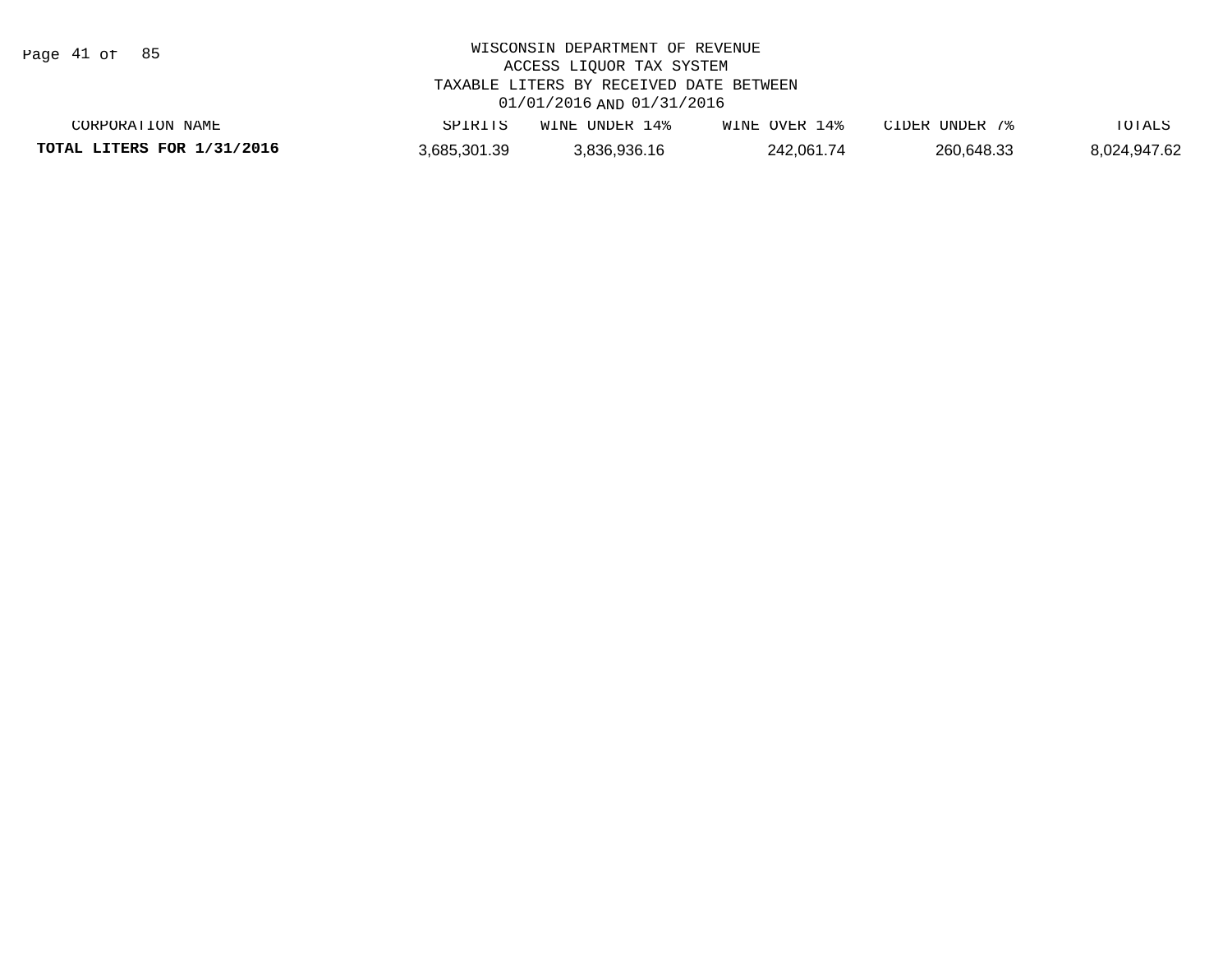Page 42 of 85

#### WISCONSIN DEPARTMENT OF REVENUE ACCESS LIQUOR TAX SYSTEM TAXABLE LITERS BY RECEIVED DATE BETWEEN 01/01/2016 AND 01/31/2016 CORPORATION NAME SPIRITS WINE UNDER 14% WINE OVER 14% CIDER UNDER 7% TOTALS

|                                               |            | IN STATE WHOLESALER (W) |           |      |            |
|-----------------------------------------------|------------|-------------------------|-----------|------|------------|
| ALLSTATE LIQUOR & WINE COMPANY, INC.          | 0.00       | 0.00                    | 0.00      | 0.00 | 0.00       |
| <b>AMPHORAE, LLC</b>                          | 0.00       | 0.00                    | 0.00      | 0.00 | 0.00       |
| <b>ARCADIA BEVERAGE COMPANY</b>               | 0.00       | 0.00                    | 0.00      | 0.00 | 0.00       |
| AVA WINE & SPIRITS LLC                        | 0.00       | 14,115.92               | 0.00      | 0.00 | 14,115.92  |
| <b>BACKDOOR BRANDS LLC</b>                    | 135.00     | 0.00                    | 0.00      | 0.00 | 135.00     |
| <b>BADGER DISTRIBUTING OF MILWAUKEE LLC</b>   | 0.00       | 0.00                    | 0.00      | 0.00 | 0.00       |
| <b>BADGER LIQUOR CO INC</b>                   | 707,120.01 | 57,631.58               | 25,537.50 | 0.00 | 790,289.09 |
| <b>BADGER STATE WINERY COOPERATIVE</b>        | 0.00       | 0.00                    | 0.00      | 0.00 | 0.00       |
| <b>BADGER WINE &amp; SPIRITS LLC</b>          | 0.00       | 0.00                    | 0.00      | 0.00 | 0.00       |
| BEECHWOOD DISTRIBUTORS, INC.                  | 0.00       | 0.00                    | 0.00      | 0.00 | 0.00       |
| BEER CAPITOL DISTRIBUTING, INC.               | 0.00       | 0.00                    | 0.00      | 0.00 | 0.00       |
| <b>BILL'S DISTRIBUTING, LTD.</b>              | 0.00       | 0.00                    | 0.00      | 0.00 | 0.00       |
| <b>BRANT T NEHMER</b>                         | 0.00       | 0.00                    | 0.00      | 0.00 | 0.00       |
| <b>BREAKTHRU BEVERAGE GROUP LLC</b>           | 0.00       | 0.00                    | 0.00      | 0.00 | 0.00       |
| <b>BREAKTHRU BEVERAGE GROUP LLC</b>           | 0.00       | 0.00                    | 0.00      | 0.00 | 0.00       |
| <b>BREAKTHRU BEVERAGE WISCONSIN NORTH LLC</b> | 0.00       | 0.00                    | 0.00      | 0.00 | 0.00       |
| <b>C.J.W., INC.</b>                           | 0.00       | 0.00                    | 0.00      | 0.00 | 0.00       |
| <b>CAPITOL-HUSTING COMPANY, INC.</b>          | 21,352.50  | 16,254.00               | 1,764.00  | 0.00 | 39,370.50  |
| <b>CARMAN MARKETING &amp; SALES LLC</b>       | 0.00       | 0.00                    | 0.00      | 0.00 | 0.00       |
| <b>CATHRINE BENNETT</b>                       | 0.00       | 0.00                    | 0.00      | 0.00 | 0.00       |
| <b>CENTRAL BEER DISTRIBUTORS, INC.</b>        | 0.00       | 0.00                    | 0.00      | 0.00 | 0.00       |
| DE PERE LIQUOR CO LLC                         | 0.00       | 0.00                    | 0.00      | 0.00 | 0.00       |
| <b>DEAN DISTRIBUTING, INC.</b>                | 0.00       | 0.00                    | 0.00      | 0.00 | 0.00       |
| <b>DEAN DISTRIBUTING, INC.</b>                | 0.00       | 0.00                    | 0.00      | 0.00 | 0.00       |
| <b>DEWITT'S CHURCH GOODS INC</b>              | 0.00       | 0.00                    | 0.00      | 0.00 | 0.00       |

**ELIZABETH G KARANDANIS** 0.00 0.00 0.00 0.00 0.00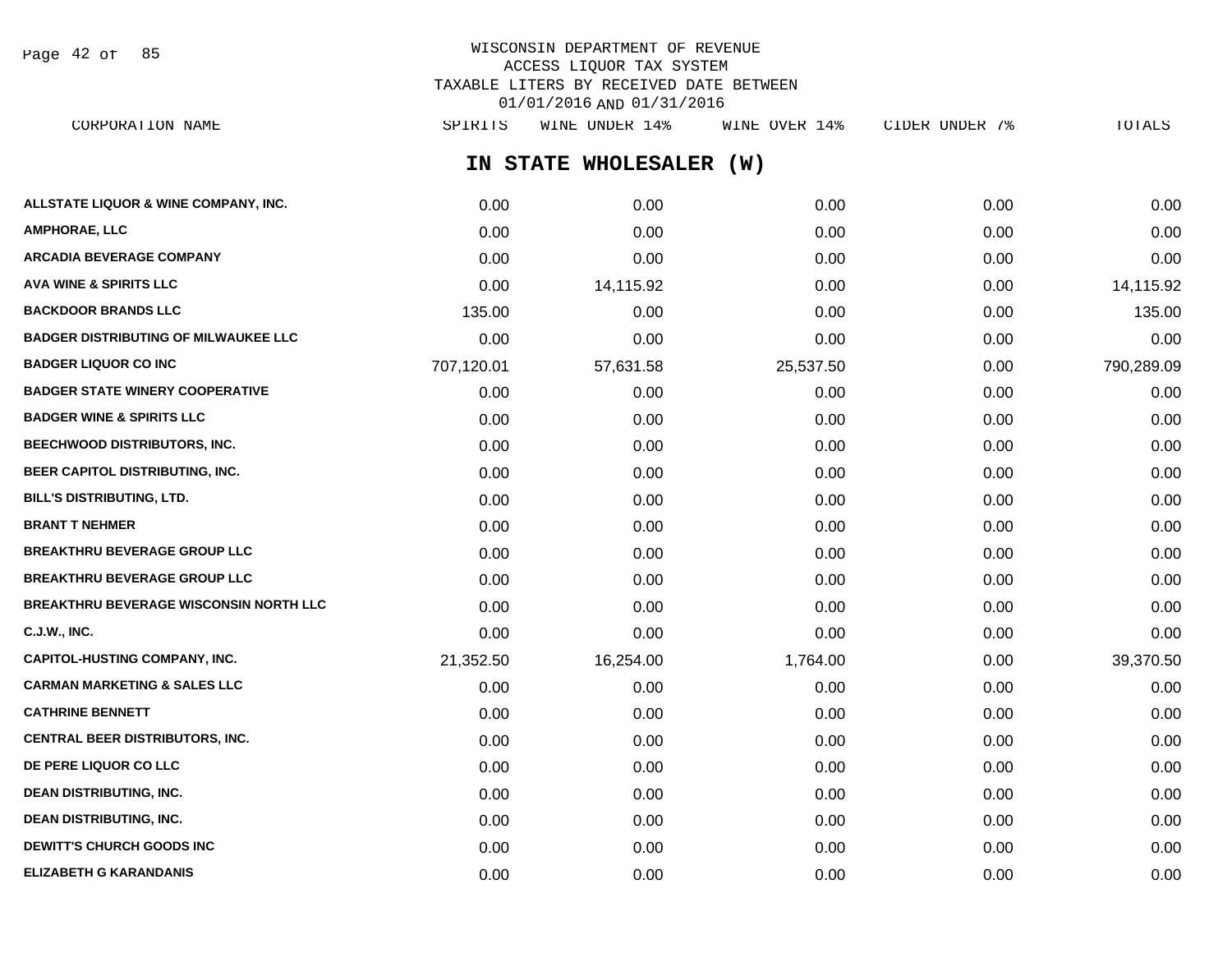| SPIRITS   | WINE UNDER 14% | WINE OVER 14% | CIDER UNDER 7% | TOTALS      |
|-----------|----------------|---------------|----------------|-------------|
| 0.00      | 0.00           | 0.00          | 0.00           | 0.00        |
| 0.00      | 0.00           | 0.00          | 0.00           | 0.00        |
| 0.00      | 0.00           | 0.00          | 0.00           | 0.00        |
| 0.00      | 0.00           | 0.00          | 0.00           | 0.00        |
| 0.00      | 0.00           | 0.00          | 0.00           | 0.00        |
| 52,767.59 | 37,482.68      | 0.00          | 0.00           | 90,250.27   |
| 0.00      | 0.00           | 0.00          | 0.00           | 0.00        |
| 0.00      | 0.00           | 0.00          | 0.00           | 0.00        |
| 0.00      | 0.00           | 0.00          | 0.00           | 0.00        |
| 0.00      | 0.00           | 0.00          | 0.00           | 0.00        |
| 0.00      | 0.00           | 0.00          | 0.00           | 0.00        |
| 0.00      | 0.00           | 0.00          | 0.00           | 0.00        |
| 0.00      | 0.00           | 0.00          | 0.00           | 0.00        |
| 0.00      | 63,387.00      | 0.00          | 0.00           | 63,387.00   |
| 0.00      | 26,577.00      | 3,681.00      | 0.00           | 30,258.00   |
| 0.00      | 41,893.03      | 1,152.00      | 0.00           | 43,045.03   |
| 0.00      | 0.00           | 0.00          | 0.00           | 0.00        |
| 450.00    | 0.00           | 0.00          | 0.00           | 450.00      |
| 0.00      | 0.00           | 0.00          | 0.00           | 0.00        |
| 0.00      | 6,720.00       | 1,411.60      | 0.00           | 8,131.60    |
| 0.00      | 0.00           | 0.00          | 0.00           | 0.00        |
| 0.00      | 0.00           | 0.00          | 0.00           | 0.00        |
| 0.00      | $-564.75$      | $-27.00$      | 0.00           | $-591.75$   |
| 0.00      | 1,575.00       | 1,476.00      | 0.00           | 3,051.00    |
| $-239.10$ | $-360.00$      | 0.00          | 0.00           | $-599.10$   |
| 0.00      | $-760.50$      | $-472.50$     | 0.00           | $-1,233.00$ |
| 11,551.50 | 52,431.00      | 240.00        | 0.00           | 64,222.50   |
| 0.00      | 0.00           | 0.00          | 0.00           | 0.00        |
|           |                |               |                |             |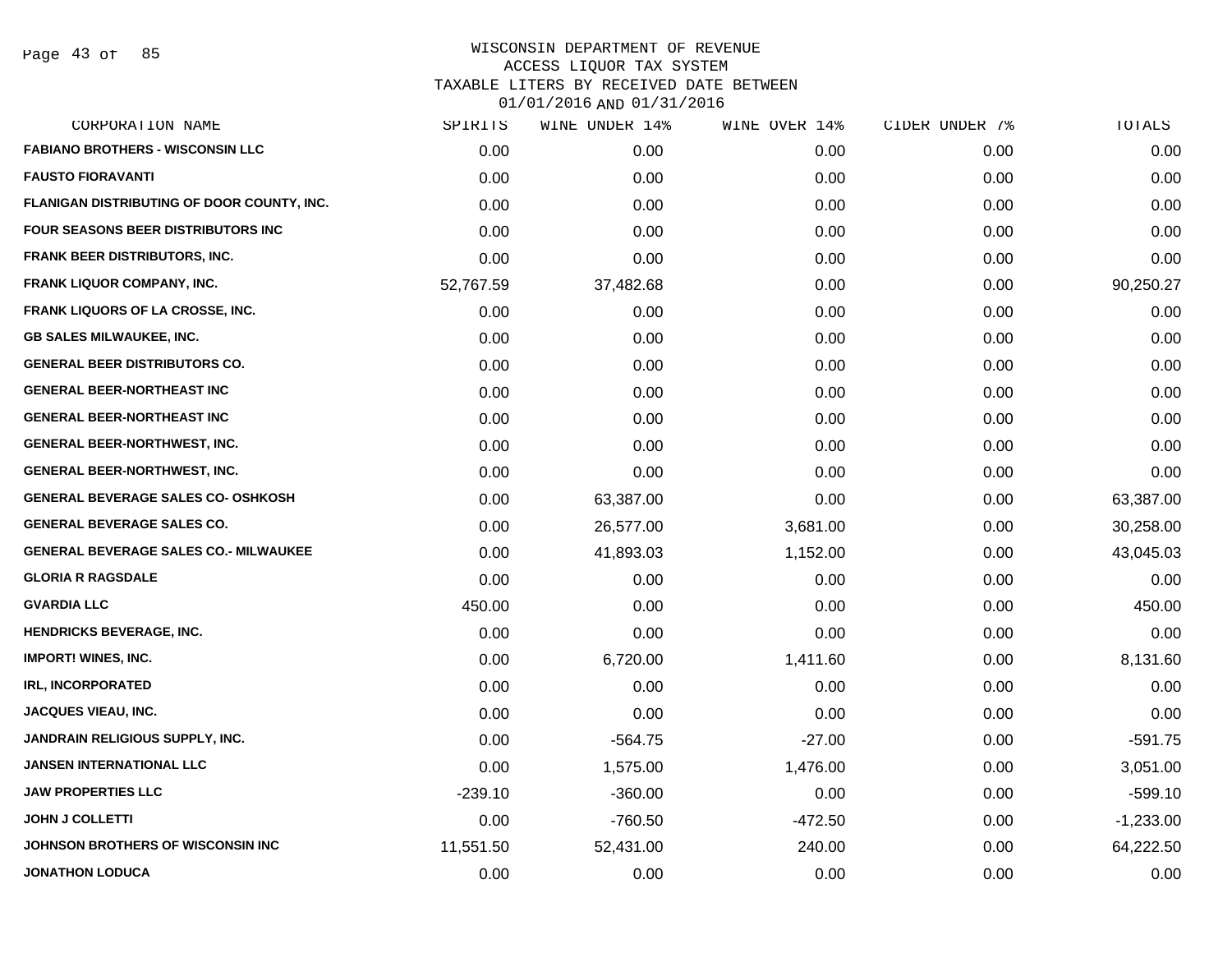Page 44 of 85

## WISCONSIN DEPARTMENT OF REVENUE ACCESS LIQUOR TAX SYSTEM TAXABLE LITERS BY RECEIVED DATE BETWEEN

| CORPORATION NAME                       | SPIRITS   | WINE UNDER 14% | WINE OVER 14% | CIDER UNDER 7% | TOTALS      |
|----------------------------------------|-----------|----------------|---------------|----------------|-------------|
| <b>JOYVINE LLC</b>                     | 0.00      | 0.00           | 0.00          | 0.00           | 0.00        |
| KAY BEER DISTRIBUTING, INC.            | 0.00      | 0.00           | 0.00          | 0.00           | 0.00        |
| <b>L'EFT BANK WINE COMPANY LIMITED</b> | 2,233.50  | 25,938.00      | 1,512.00      | 0.00           | 29,683.50   |
| LA CROSSE BEVERAGE LLC                 | 0.00      | 0.00           | 0.00          | 0.00           | 0.00        |
| LA RIOJA RESTAURANT LLC                | 0.00      | 0.00           | 0.00          | 0.00           | 0.00        |
| <b>LARRY'S DISTRIBUTING CO., INC.</b>  | 0.00      | 0.00           | 0.00          | 0.00           | 0.00        |
| <b>LEAMON MERCANTILE CO. CORP</b>      | 0.00      | 0.00           | 0.00          | 0.00           | 0.00        |
| LEE BEVERAGE OF WISCONSIN LLC          | 0.00      | 0.00           | 0.00          | 0.00           | 0.00        |
| LEE BEVERAGE OF WISCONSIN LLC          | 0.00      | 0.00           | 0.00          | 0.00           | 0.00        |
| <b>LESLIE HUISMAN</b>                  | 0.00      | 0.00           | 0.00          | 0.00           | 0.00        |
| LETRAH INTERNATIONAL CORPORATION       | 0.00      | 0.00           | 0.00          | 0.00           | 0.00        |
| LO DUCA BROS., INC.                    | 0.00      | $-1,403.10$    | 0.00          | 0.00           | $-1,403.10$ |
| <b>LORI SCOTT</b>                      | 0.00      | 0.00           | 0.00          | 0.00           | 0.00        |
| <b>LOS ALTOS AGAVE DISTRIBUTOR INC</b> | 1,359.00  | 0.00           | 0.00          | 0.00           | 1,359.00    |
| <b>M SHIRAZ LLC</b>                    | 0.00      | 0.00           | 0.00          | 0.00           | 0.00        |
| <b>MARCO BRUZZI</b>                    | 0.00      | 0.00           | 0.00          | 0.00           | 0.00        |
| <b>MICCA HUTCHINS</b>                  | 0.00      | 0.00           | 0.00          | 0.00           | 0.00        |
| <b>MICHAEL G ANSAY</b>                 | 0.00      | 0.00           | 0.00          | 0.00           | 0.00        |
| MIDWEST SALES & SERVICE, INC.          | 0.00      | 0.00           | 0.00          | 0.00           | 0.00        |
| MILLER BEER OF THE NORTHWOODS, INC.    | 0.00      | 0.00           | 0.00          | 0.00           | 0.00        |
| <b>NOELKE DISTRIBUTORS, INC.</b>       | 0.00      | 7,542.00       | 0.00          | 0.00           | 7,542.00    |
| <b>NORTHWEST BEVERAGES, INC.</b>       | 0.00      | 0.00           | 0.00          | 0.00           | 0.00        |
| <b>NOUVEAU VENTURES LLC</b>            | $-224.25$ | 2,636.62       | 524.25        | 0.00           | 2,936.62    |
| OTT SCHWEITZER DISTRIBUTORSHIP, INC.   | 0.00      | 0.00           | 0.00          | 0.00           | 0.00        |
| PARK RIDGE DISTRIBUTING, INC.          | 0.00      | 0.00           | 0.00          | 0.00           | 0.00        |
| PEHLER DISTRIBUTING, INC.              | 0.00      | 0.00           | 0.00          | 0.00           | 0.00        |
| PHILLIPS DISTRIBUTING CORPORATION      | 10,090.20 | 0.00           | 0.00          | 0.00           | 10,090.20   |
| PHILLIPS WINE COMPANY                  | 0.00      | 0.00           | 0.00          | 0.00           | 0.00        |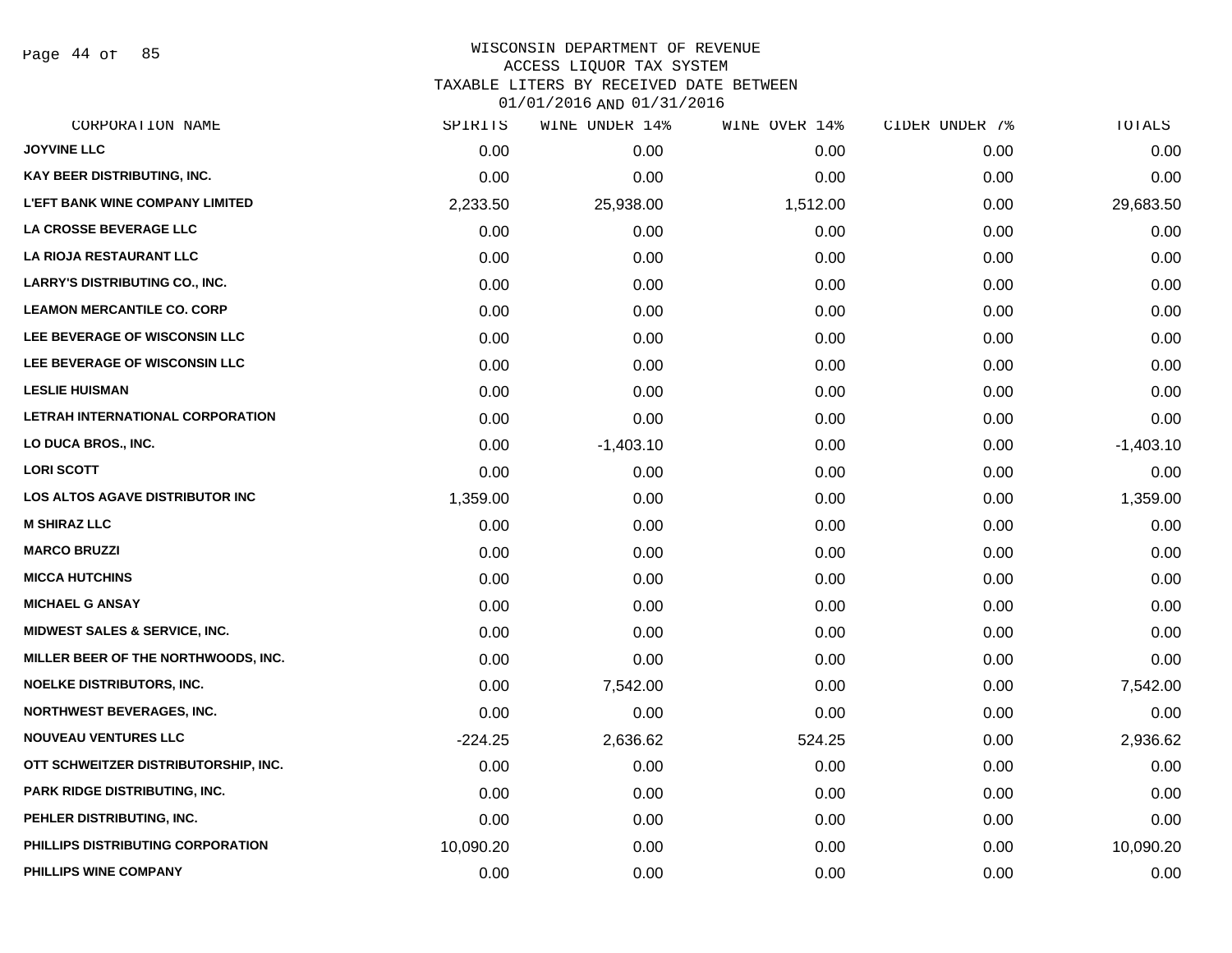Page 45 of 85

### WISCONSIN DEPARTMENT OF REVENUE ACCESS LIQUOR TAX SYSTEM TAXABLE LITERS BY RECEIVED DATE BETWEEN

| CORPORATION NAME                            | SPIRITS    | WINE UNDER 14% | WINE OVER 14% | CIDER UNDER 7% | TOTALS       |
|---------------------------------------------|------------|----------------|---------------|----------------|--------------|
| PHILLY'S PREMIUM BEVERAGES LLC              | $-22.50$   | 0.00           | 0.00          | 0.00           | $-22.50$     |
| PURE WINE WISCONSIN INC                     | 0.00       | 0.00           | 0.00          | 0.00           | 0.00         |
| PURPLE FEET WINES, LLC                      | 0.00       | 12,271.50      | 6,052.50      | 0.00           | 18,324.00    |
| <b>RANGE BEVERAGE, INCORPORATED</b>         | 0.00       | 0.00           | 0.00          | 0.00           | 0.00         |
| <b>RATAS WHOLESALE LIQUOR COMPANY</b>       | 0.00       | 0.00           | 0.00          | 0.00           | 0.00         |
| RIVER CITY DISTRIBUTING CO., INC.           | 0.00       | 0.00           | 0.00          | 0.00           | 0.00         |
| S. & S. DISTRIBUTING, INC.                  | 0.00       | 0.00           | 0.00          | 0.00           | 0.00         |
| S. & S. DISTRIBUTING, INC.                  | 0.00       | 0.00           | 0.00          | 0.00           | 0.00         |
| <b>SALIM M SHAMMO</b>                       | 0.00       | 0.00           | 0.00          | 0.00           | 0.00         |
| <b>SARATOGA LIQUOR CO., INC.</b>            | 0.00       | 20,591.09      | 126.00        | 0.00           | 20,717.09    |
| SCHNEIDER DISTRIBUTING CO., INC.            | 0.00       | 0.00           | 0.00          | 0.00           | 0.00         |
| <b>SQUARE ROOT LLC</b>                      | 0.00       | 0.00           | 0.00          | 0.00           | 0.00         |
| <b>STATE WINE &amp; SPIRITS COMPANY LLC</b> | 0.00       | 0.00           | 0.00          | 0.00           | 0.00         |
| <b>SUPERIOR BEVERAGES LLC</b>               | 0.00       | 0.00           | 0.00          | $-28.05$       | $-28.05$     |
| TJ INTERNATIONAL LTD                        | 0.00       | 0.00           | 0.00          | 0.00           | 0.00         |
| <b>TRI-MART COMPANY LLC</b>                 | 0.00       | 0.00           | 0.00          | 0.00           | 0.00         |
| TRIANGLE DISTRIBUTING COMPANY, INC.         | 0.00       | 0.00           | 0.00          | 0.00           | 0.00         |
| <b>VINCITA TRADING LLC</b>                  | 0.00       | 0.00           | 0.00          | 0.00           | 0.00         |
| <b>VINO VERITAS, LTD.</b>                   | 0.00       | 1,098.00       | 162.00        | 0.00           | 1,260.00     |
| <b>WDI LLC</b>                              | 0.00       | 0.00           | 0.00          | 0.00           | 0.00         |
| <b>WDI LLC</b>                              | 0.00       | 0.00           | 0.00          | 0.00           | 0.00         |
| <b>WISCONSIN DISTRIBUTORS EAST LLC</b>      | 0.00       | 0.00           | 0.00          | 0.00           | 0.00         |
| <b>WISCONSIN DISTRIBUTORS NORTH LLC</b>     | 0.00       | 0.00           | 0.00          | 0.00           | 0.00         |
| <b>WISCONSIN WINERY CO-OP</b>               | 0.00       | 0.00           | 0.00          | 0.00           | 0.00         |
| <b>WOODFIELD DISTRIBUTION LLC</b>           | 0.00       | 0.00           | 0.00          | 0.00           | 0.00         |
| ZASTROW THE BEER MAN, INC.                  | 0.00       | 0.00           | 0.00          | 0.00           | 0.00         |
| TOTAL LITERS FOR 1/31/2016                  | 806,573.45 | 385,056.07     | 43,139.35     | $-28.05$       | 1,234,740.82 |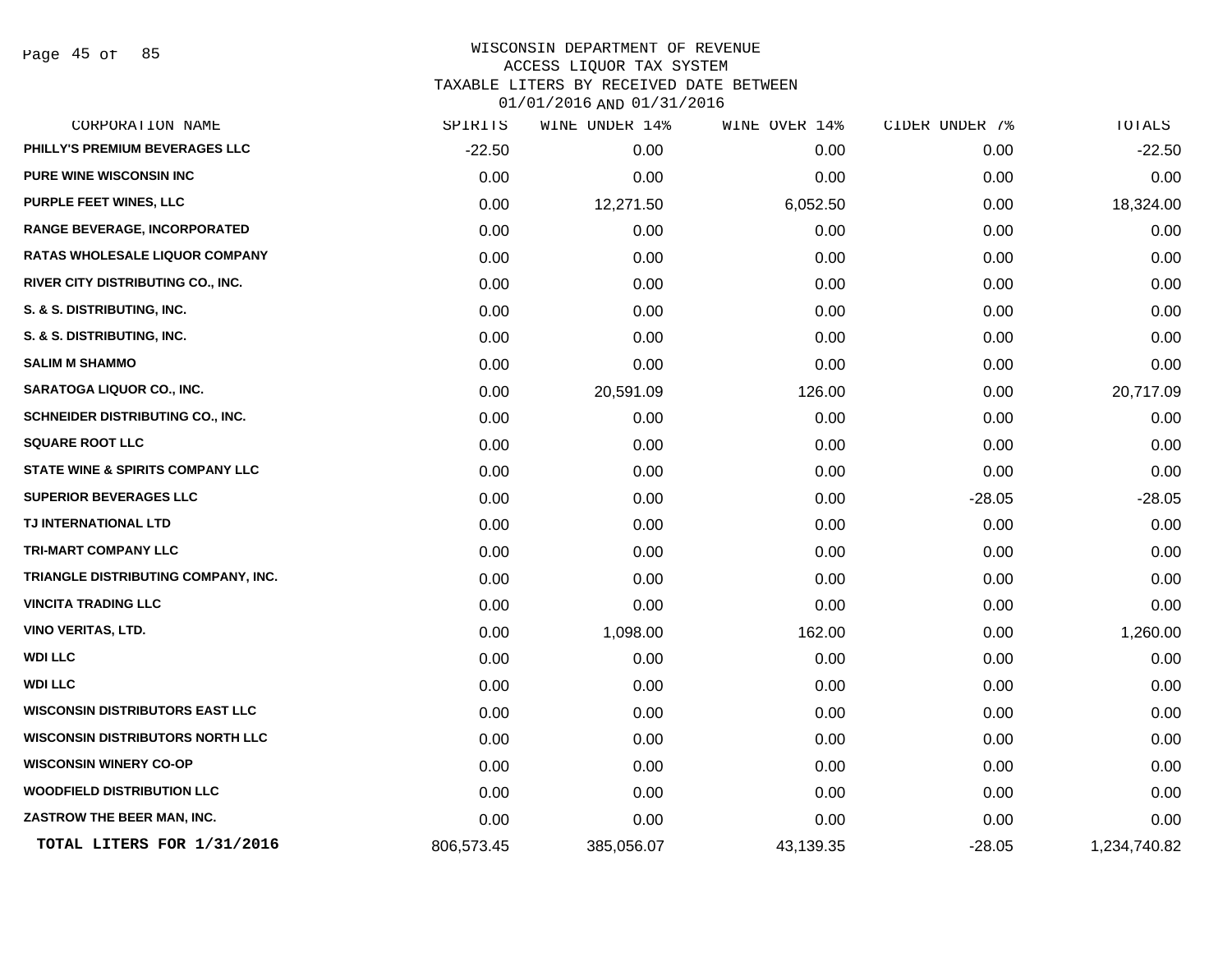WISCONSIN DEPARTMENT OF REVENUE ACCESS LIQUOR TAX SYSTEM TAXABLE LITERS BY RECEIVED DATE BETWEEN 01/01/2016 AND 01/31/2016 CORPORATION NAME SPIRITS WINE UNDER 14% WINE OVER 14% CIDER UNDER 7% TOTALS Page 46 of 85

**IN STATE MANUFACTURER (WM)**

| 45TH PARALLEL SPIRITS, LLC                | 0.00     | 0.00      | 0.00  | 0.00      | 0.00      |
|-------------------------------------------|----------|-----------|-------|-----------|-----------|
| <b>ACE ETHANOL LLC</b>                    | 0.00     | 0.00      | 0.00  | 0.00      | 0.00      |
| <b>AEPPELTREOW INC</b>                    | 58.48    | 0.00      | 0.00  | 0.00      | 58.48     |
| <b>B &amp; E DISTILLERY INC.</b>          | 0.00     | 0.00      | 0.00  | 0.00      | 0.00      |
| <b>BRIAN SAMMONS</b>                      | 395.20   | 0.00      | 0.00  | 0.00      | 395.20    |
| <b>C &amp; N CORPORATION</b>              | 2,134.47 | 0.00      | 0.00  | 0.00      | 2,134.47  |
| <b>CENTRAL STANDARD LLC</b>               | 1,200.88 | 0.00      | 0.00  | 0.00      | 1,200.88  |
| CHIPPEWA RIVER DISTILLERY AND BREWERY LLC | 0.00     | 0.00      | 0.00  | 0.00      | 0.00      |
| <b>CLOVER MEADOW LLC</b>                  | 143.85   | 0.00      | 0.00  | 0.00      | 143.85    |
| DEATH'S DOOR DISTILLERY LLC               | 8,343.50 | 0.00      | 0.00  | 0.00      | 8,343.50  |
| <b>DISTILLERY PARTNERS, LLC</b>           | 1,467.75 | 0.00      | 0.00  | 0.00      | 1,467.75  |
| DRIFTLESS GLEN DISTILLERY LLC             | 280.49   | 0.00      | 0.00  | 0.00      | 280.49    |
| <b>EMCO CHEMICAL DISTRIBUTORS, INC.</b>   | 0.00     | 0.00      | 0.00  | 0.00      | 0.00      |
| <b>GLOBAL DISTILLERS SRL LLC</b>          | 7,805.09 | 0.00      | 0.00  | 0.00      | 7,805.09  |
| <b>GRANT J VAN DRIEST</b>                 | 0.00     | 0.00      | 0.00  | 0.00      | 0.00      |
| <b>GREAT LAKES DISTILLERY LLC</b>         | 1,673.25 | 0.00      | 0.00  | 0.00      | 1,673.25  |
| <b>HENDRICKS FAMILY DISTILLERY LLC</b>    | 446.26   | 0.00      | 0.00  | 0.00      | 446.26    |
| <b>MATTHEW RICK</b>                       | 91.34    | 1,772.25  | 58.48 | 0.00      | 1,922.07  |
| <b>MILLERCOORS LLC</b>                    | 0.00     | 14,272.17 | 0.00  | 54,211.61 | 68,483.78 |
| <b>NATHAN G GREENAWALT</b>                | 1,786.88 | 0.00      | 0.00  | 0.00      | 1,786.88  |
| <b>NORTHERN WATERS DISTILLERY LLC</b>     | 378.12   | 0.00      | 0.00  | 0.00      | 378.12    |
| <b>PERLICK FARMS LLC</b>                  | 380.05   | 0.00      | 0.00  | 0.00      | 380.05    |
| PO CHOUA LO                               | 0.00     | 0.00      | 0.00  | 0.00      | 0.00      |
| <b>SENSIENT FLAVORS LLC</b>               | 0.00     | 0.00      | 0.00  | 0.00      | 0.00      |
| <b>ST CROIX SPIRITS LLC</b>               | 0.00     | 0.00      | 0.00  | 0.00      | 0.00      |
| THE NORTH WOODS DISTILLERY LLC            | 1,133.99 | 0.00      | 0.00  | 0.00      | 1,133.99  |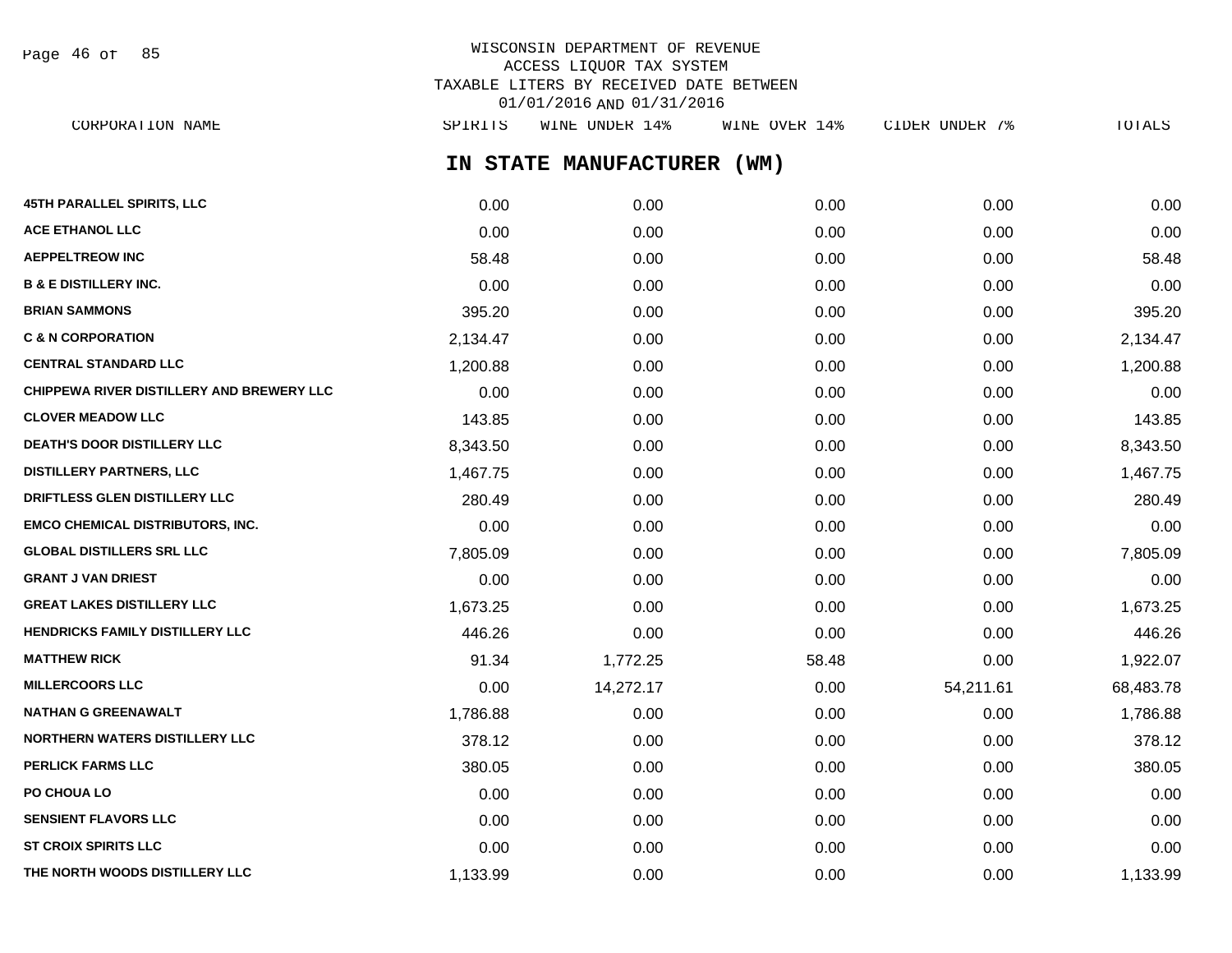| Page | 47 of |  | 85 |
|------|-------|--|----|
|------|-------|--|----|

| CORPORATION NAME                | SPIRITS   | UNDER 14%<br>WINE | WINE OVER 14% | CIDER UNDER 7% | TOTALS     |
|---------------------------------|-----------|-------------------|---------------|----------------|------------|
| WHITE WINTER WINERY INC         | 0.00      | 0.00              | 0.00          | 0.00           | 0.00       |
| <b>WOLLERSHEIM WINERY, INC.</b> | 445.50    | 0.00              | 0.00          | 0.00           | 445.50     |
| YAHARA BAY DISTILLERS, INC.     | 10.667.09 | 0.00              | 0.00          | 0.00           | 10,667.09  |
| TOTAL LITERS FOR 1/31/2016      | 38,832.19 | 16,044.42         | 58.48         | 54,211.61      | 109,146.70 |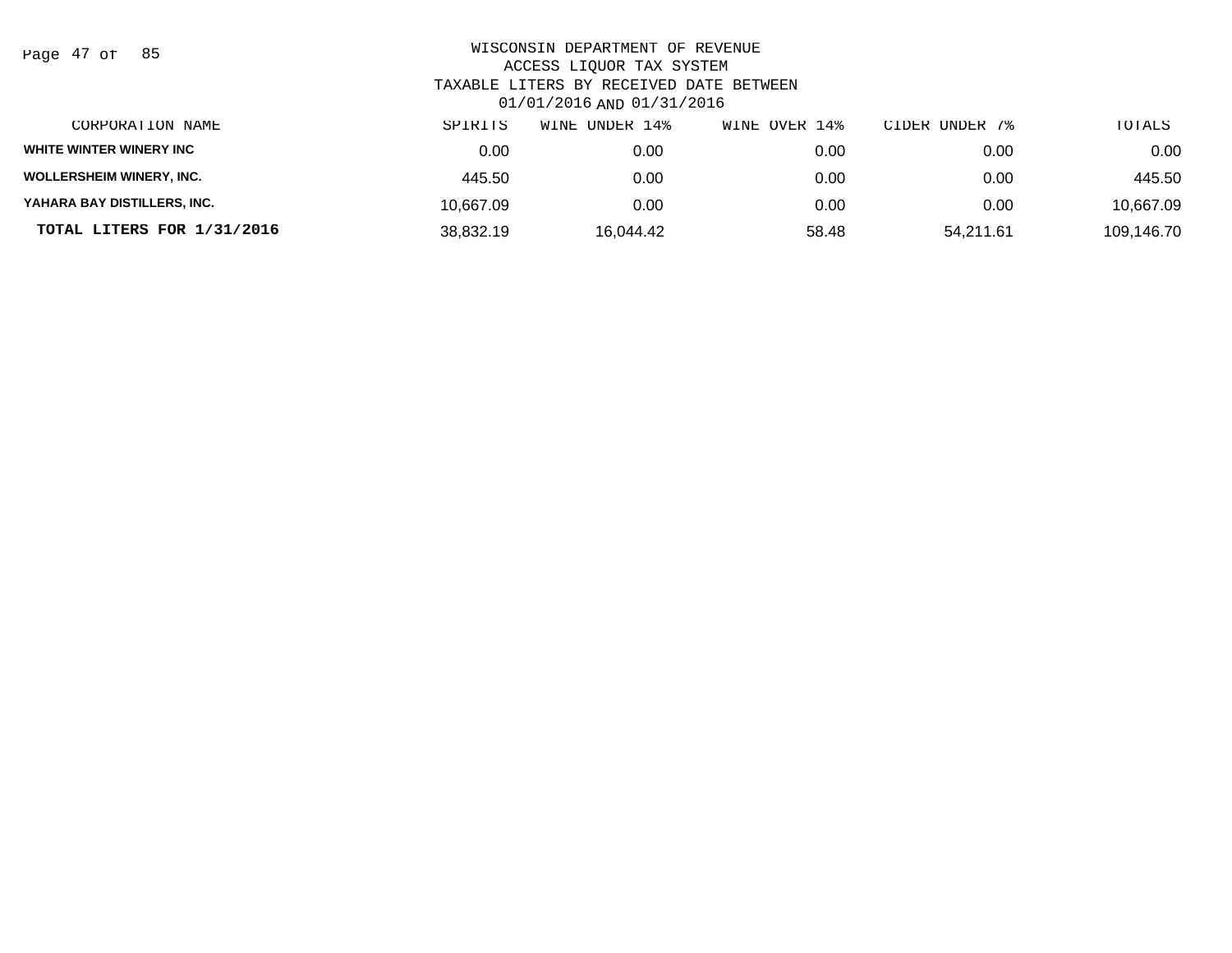| Page | 48 of |  | 85 |
|------|-------|--|----|
|------|-------|--|----|

# WISCONSIN DEPARTMENT OF REVENUE ACCESS LIQUOR TAX SYSTEM TAXABLE LITERS BY RECEIVED DATE BETWEEN 01/01/2016 AND 01/31/2016

CORPORATION NAME SPIRITS WINE UNDER 14% WINE OVER 14% CIDER UNDER 7% TOTALS

# **IN STATE RECTIFIER (WR)**

| <b>45TH PARALLEL SPIRITS, LLC</b>      | 1,865.00    | 0.00         | 0.00 | 0.00 | 1,865.00     |
|----------------------------------------|-------------|--------------|------|------|--------------|
| <b>ARTYS</b>                           | 0.00        | 0.00         | 0.00 | 0.00 | 0.00         |
| <b>CITY BREWING COMPANY, LLC</b>       | $-6,799.41$ | 0.00         | 0.00 | 0.00 | $-6,799.41$  |
| <b>DISTILLERY PARTNERS, LLC</b>        | 0.00        | 0.00         | 0.00 | 0.00 | 0.00         |
| <b>GALLOWAY COMPANY</b>                | 0.00        | 0.00         | 0.00 | 0.00 | 0.00         |
| <b>GREAT LAKES DISTILLERY LLC</b>      | 3,279.38    | 0.00         | 0.00 | 0.00 | 3,279.38     |
| <b>HENRY FARMS PRAIRIE SPIRITS LLC</b> | 0.00        | 0.00         | 0.00 | 0.00 | 0.00         |
| <b>MIDWEST CUSTOM BOTTLING LLC</b>     | 18,816.08   | $-44,853.00$ | 0.00 | 0.00 | $-26,036.92$ |
| <b>NATHAN G GREENAWALT</b>             | 0.00        | 0.00         | 0.00 | 0.00 | 0.00         |
| <b>PO CHOUA LO</b>                     | 0.00        | 0.00         | 0.00 | 0.00 | 0.00         |
| YAHARA BAY DISTILLERS, INC.            | 0.00        | 0.00         | 0.00 | 0.00 | 0.00         |
| TOTAL LITERS FOR 1/31/2016             | 17,161.05   | -44,853.00   | 0.00 | 0.00 | $-27,691.95$ |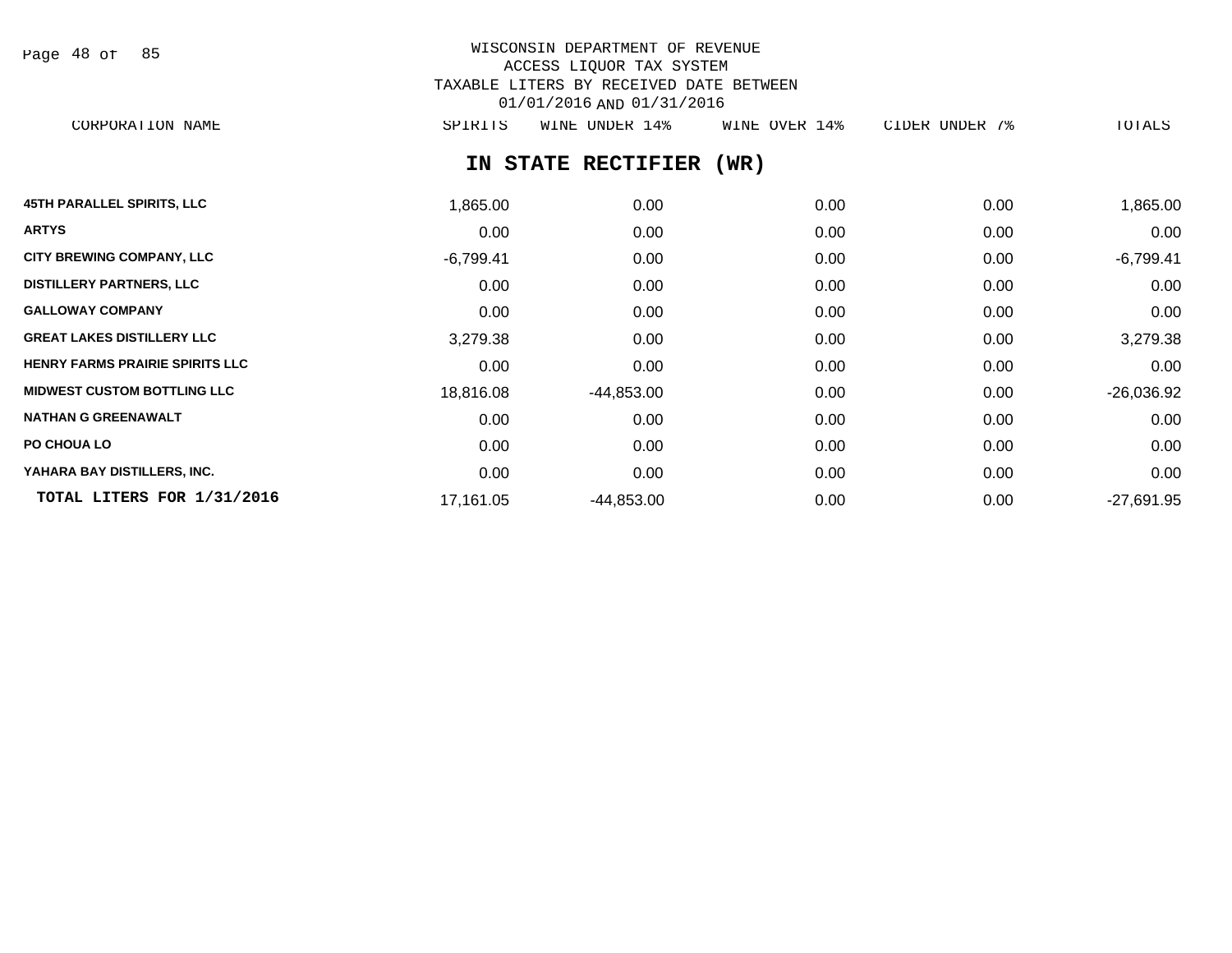Page 49 of 85

# WISCONSIN DEPARTMENT OF REVENUE ACCESS LIQUOR TAX SYSTEM TAXABLE LITERS BY RECEIVED DATE BETWEEN 01/01/2016 AND 01/31/2016

**IN STATE WINERY (WWI) AEPPELTREOW INC** 1,074.17 18.17 1.53 1,074.17 **ALL SISTERS WINERY INC** 0.00 0.00 0.00 0.00 0.00 **AMANDA STEFL** 0.00 0.00 0.00 0.00 0.00 **BARABOO BLUFF WINERY, LLC** 0.00 634.05 0.00 0.00 634.05 **BAUER-KEARNS WINERY LLC** 0.00 0.00 0.00 0.00 0.00 **BAYFIELD WINERY, LTD.** 0.00 0.00 0.00 0.00 0.00 **BELLEVINEZ LLC** 0.00 581.44 0.00 0.00 581.44 **BLIND HORSE WINERY LLC** 0.00 0.00 0.00 0.00 0.00 **BOTHAM VINEYARDS, INC.** 0.00 1,938.12 0.00 0.00 1,938.12 **BRANCHES WINERY LLC** 2,574.07 **0.00** 2,574.07 0.00 0.00 0.00 0.00 0.00 0.00 0.574.07 **BRIGADOON FARM & WINERY LLC** 0.00 150.73 0.00 0.00 150.73 **BUZZ & BREW SHOP LLC** 0.00 45.75 0.00 0.00 45.75 **C & N CORPORATION** 0.00 0.00 0.00 0.00 0.00 **C & N CORPORATION** 0.00 31,806.62 499.48 0.00 32,306.10 **CHATEAU ST CROIX WINERY & VINEYARD LLC** 0.00 771.73 452.63 0.00 1,224.36 **CIDER HOUSE OF WISCONSIN LLC** 0.00 0.00 0.00 0.00 0.00 **CLAY JAR HOLDINGS LLC** 0.00 731.20 395.29 0.00 1,126.49 **CLINTON CLINGERMAN** 0.00 57.77 0.00 0.00 57.77 **CLOVER MEADOW LLC** 0.00 0.00 0.00 0.00 0.00 **COLDSPRING OF WISCONSIN LLC** 0.00 0.00 0.00 0.00 0.00 **COLLEEN M BOS** 0.00 1,198.04 0.00 0.00 1,198.04 **CRAIG FLETCHER** 0.00 1,385.46 0.00 0.00 1,385.46 **DANIEL J KOEPKE** 0.00 0.00 0.00 0.00 0.00 **DANZINGER VINEYARDS LLC** 0.00 0.00 0.00 0.00 0.00 **DIANA HOBSON** 0.00 841.49 0.00 0.00 841.49 CORPORATION NAME SPIRITS WINE UNDER 14% WINE OVER 14% CIDER UNDER 7% TOTALS

**EDWARD J RINK** 0.00 36.00 0.00 0.00 36.00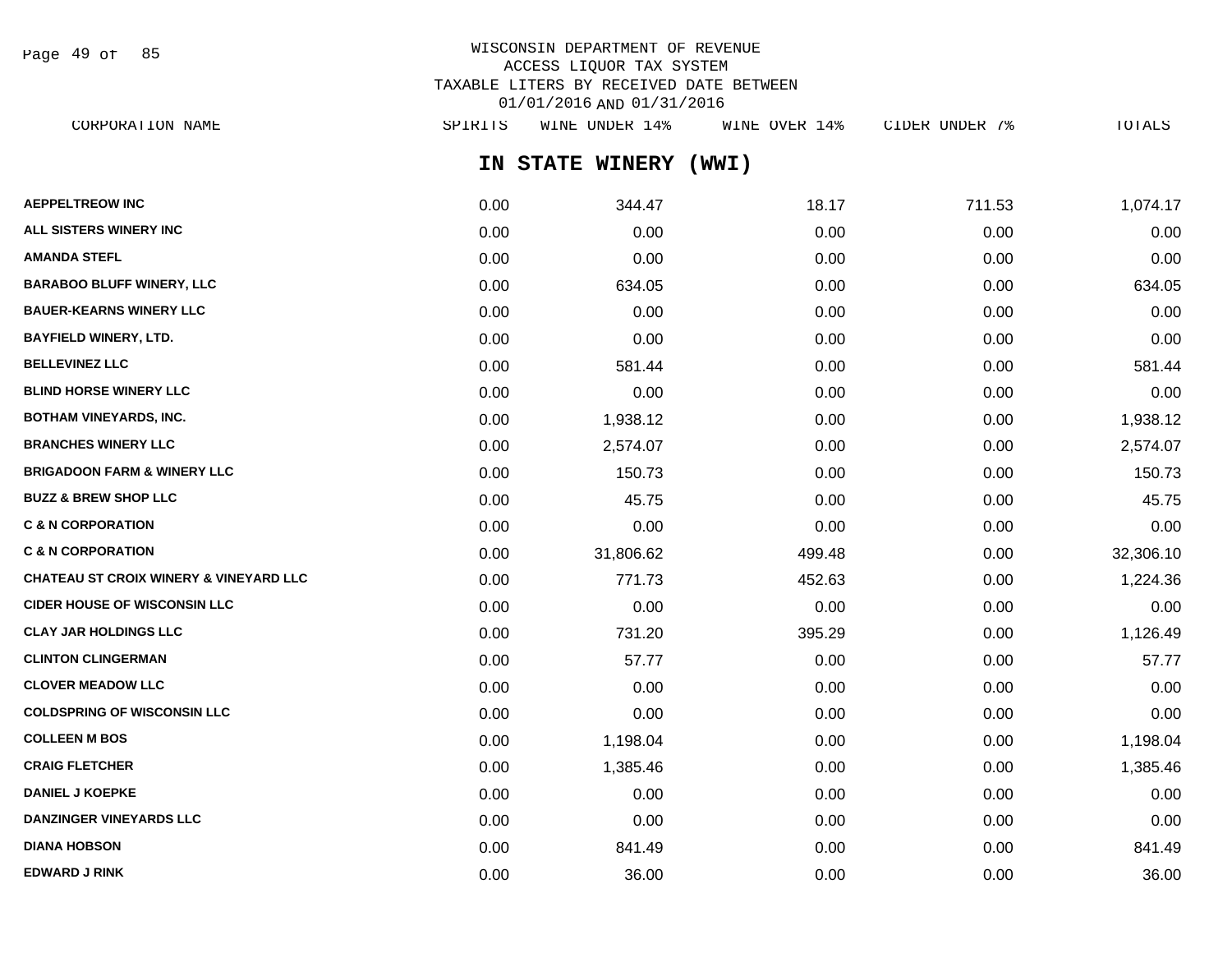Page 50 of 85

#### WISCONSIN DEPARTMENT OF REVENUE ACCESS LIQUOR TAX SYSTEM

TAXABLE LITERS BY RECEIVED DATE BETWEEN

| CORPORATION NAME                        | SPIRITS | WINE UNDER 14% | WINE OVER 14% | CIDER UNDER 7% | TOTALS    |
|-----------------------------------------|---------|----------------|---------------|----------------|-----------|
| <b>ELISABETH W KLEIN</b>                | 0.00    | 0.00           | 0.00          | 0.00           | 0.00      |
| <b>FAWN CREEK WINERY LLC</b>            | 0.00    | 7,262.21       | 0.00          | 0.00           | 7,262.21  |
| <b>FERMENTING CELLARS LLC</b>           | 0.00    | 222.91         | 0.00          | 0.00           | 222.91    |
| <b>FISHER KING WINERY, LLC</b>          | 0.00    | 0.00           | 0.00          | 0.00           | 0.00      |
| <b>FRESAR INC</b>                       | 0.00    | 90.85          | 0.00          | 0.00           | 90.85     |
| FRUIT OF THE WOODS WINE CELLAR, INC.    | 0.00    | 14,615.25      | 0.00          | 0.00           | 14,615.25 |
| <b>HALF KRAKT LLC</b>                   | 0.00    | 0.00           | 0.00          | 0.00           | 0.00      |
| <b>HARALD TOMESCH</b>                   | 0.00    | 0.00           | 0.00          | 0.00           | 0.00      |
| <b>HARBOR RIDGE WINERY INC.</b>         | 0.00    | 2,520.47       | 0.00          | 0.00           | 2,520.47  |
| <b>HERDIE BAISDEN</b>                   | 0.00    | 0.00           | 0.00          | 1,948.17       | 1,948.17  |
| <b>HOOKSTONE INC.</b>                   | 0.00    | 0.00           | 0.00          | 0.00           | 0.00      |
| <b>ISLAND ORCHARD CIDER LLC</b>         | 0.00    | 0.00           | 0.00          | 1,400.24       | 1,400.24  |
| <b>JACKSON WINE LLC</b>                 | 0.00    | 528.78         | 24.00         | 0.00           | 552.78    |
| <b>JAMES PLOETZ</b>                     | 0.00    | 232.80         | 0.00          | 0.00           | 232.80    |
| <b>JEFFREY L STOEGER</b>                | 0.00    | 0.00           | 0.00          | 0.00           | 0.00      |
| <b>JORNY'S END LLC</b>                  | 0.00    | 1,665.58       | 0.00          | 0.00           | 1,665.58  |
| <b>JOSEPH CALLOW</b>                    | 0.00    | 7,820.64       | 0.00          | 0.00           | 7,820.64  |
| <b>JOSEPH CALLOW</b>                    | 0.00    | 0.00           | 0.00          | 0.00           | 0.00      |
| <b>JOSEPH STALLER</b>                   | 0.00    | 0.00           | 0.00          | 0.00           | 0.00      |
| <b>JOSEPH WYNIMKO</b>                   | 0.00    | 278.11         | 0.00          | 0.00           | 278.11    |
| <b>JULIE A ANDRZEJCZAK</b>              | 0.00    | 395.95         | 3.79          | 0.00           | 399.74    |
| <b>KEVIN BEHNKE</b>                     | 0.00    | 0.00           | 0.00          | 0.00           | 0.00      |
| <b>LAKE NOKOMIS CRANBERRIES INC</b>     | 0.00    | 0.00           | 0.00          | 0.00           | 0.00      |
| <b>LANDTA WINES LLC</b>                 | 0.00    | 567.81         | 0.00          | 0.00           | 567.81    |
| <b>LARSON &amp; LARSON</b>              | 0.00    | 1,132.02       | 0.00          | 0.00           | 1,132.02  |
| <b>LAUTENBACH'S ORCHARD COUNTRY INC</b> | 0.00    | 4,049.96       | 0.00          | 0.00           | 4,049.96  |
| <b>LEDGE STONE VINEYARDS LLC</b>        | 0.00    | 42.02          | 3.41          | 0.00           | 45.43     |
| <b>LOST ISLAND WINE LLC</b>             | 0.00    | 535.48         | 0.00          | 0.00           | 535.48    |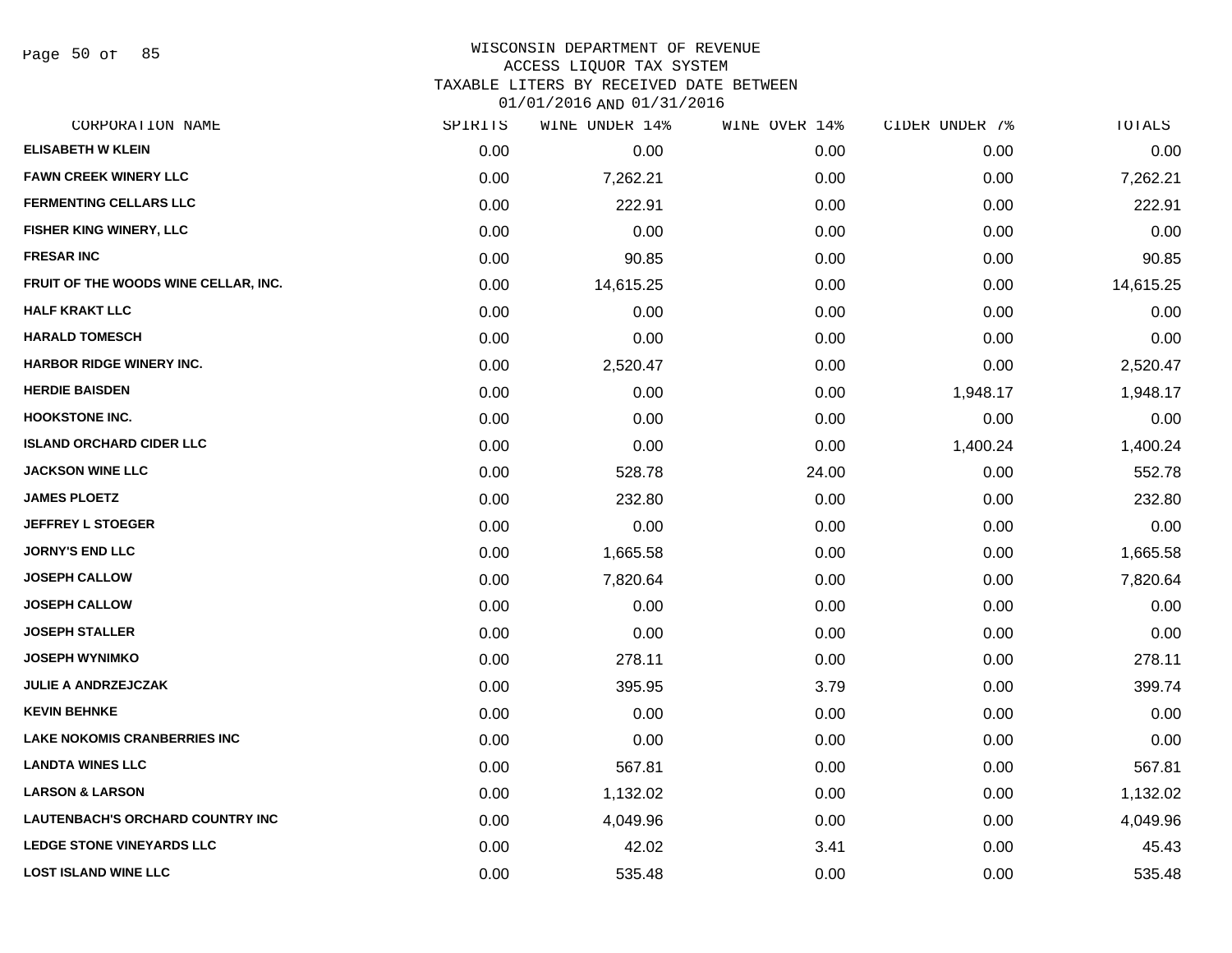Page 51 of 85

# WISCONSIN DEPARTMENT OF REVENUE

## ACCESS LIQUOR TAX SYSTEM

TAXABLE LITERS BY RECEIVED DATE BETWEEN

| CORPORATION NAME                                 | SPIRITS | WINE UNDER 14% | WINE OVER 14% | CIDER UNDER 7% | TOTALS   |
|--------------------------------------------------|---------|----------------|---------------|----------------|----------|
| <b>LUNCH CREEK VINEYARDS LLC</b>                 | 0.00    | 987.99         | 0.00          | 0.00           | 987.99   |
| <b>MARTIN E SELL</b>                             | 0.00    | 129.84         | 0.00          | 0.00           | 129.84   |
| <b>MARY BELLAZZINI</b>                           | 0.00    | 0.00           | 0.00          | 0.00           | 0.00     |
| <b>MATENAER CORPORATION</b>                      | 0.00    | 0.00           | 0.00          | 0.00           | 0.00     |
| <b>MATTHEW RICK</b>                              | 0.00    | 0.00           | 0.00          | 0.00           | 0.00     |
| <b>MCILQUHAM LLC</b>                             | 0.00    | 889.57         | 0.00          | 2,123.61       | 3,013.18 |
| <b>MERSHONIAN CIDERY LLC</b>                     | 0.00    | 58.67          | 0.00          | 821.43         | 880.10   |
| <b>MUNSON BRIDGE WINERY INC</b>                  | 0.00    | 1,211.33       | 0.00          | 0.00           | 1,211.33 |
| <b>MUSETTA WINERY, LLC</b>                       | 0.00    | 3,386.98       | 1,002.74      | 0.00           | 4,389.72 |
| <b>NORTHLEAF WINERY, LLC</b>                     | 0.00    | 2,292.00       | 49.89         | 0.00           | 2,341.89 |
| PARALLEL 44 VINEYARD & WINERY, INC.              | 0.00    | 9,656.97       | 274.52        | 0.00           | 9,931.49 |
| PARALLEL 44 VINEYARD & WINERY, INC.              | 0.00    | 270.01         | 0.00          | 0.00           | 270.01   |
| <b>PATRICK ARNDT</b>                             | 0.00    | 113.56         | 0.00          | 0.00           | 113.56   |
| <b>PAUL D ASPER</b>                              | 0.00    | 0.00           | 0.00          | 0.00           | 0.00     |
| <b>PAUL G BLOMMEL</b>                            | 0.00    | 0.00           | 0.00          | 0.00           | 0.00     |
| <b>PAUL J FRANZEN</b>                            | 0.00    | 0.00           | 73.11         | 0.00           | 73.11    |
| <b>PIEPERTK LLC</b>                              | 0.00    | 1,352.98       | 14.61         | 0.00           | 1,367.59 |
| <b>RED OAK VINEYARD INC</b>                      | 0.00    | 0.00           | 0.00          | 0.00           | 0.00     |
| <b>RIVER BEND VINEYARD &amp; WINERY LLC</b>      | 0.00    | 0.00           | 0.00          | 0.00           | 0.00     |
| <b>ROBERT BORUCKI</b>                            | 0.00    | 0.00           | 0.00          | 0.00           | 0.00     |
| <b>ROBERT BORUCKI</b>                            | 0.00    | 826.20         | 0.00          | 0.00           | 826.20   |
| <b>ROCK N WOOL WINERY LLC</b>                    | 0.00    | 0.00           | 0.00          | 0.00           | 0.00     |
| <b>RUSH RIVER BREWING LLC</b>                    | 0.00    | 0.00           | 0.00          | 2,387.77       | 2,387.77 |
| <b>RUSHFORD MEADERY AND WINERY LLC</b>           | 0.00    | 0.00           | 0.00          | 0.00           | 0.00     |
| <b>RYAN PRELLWITZ</b>                            | 0.00    | 0.00           | 0.00          | 0.00           | 0.00     |
| S & J WINERY, LLC                                | 0.00    | 0.00           | 0.00          | 0.00           | 0.00     |
| <b>SANDSTONE RIDGE VINEYARD &amp; WINERY LLC</b> | 0.00    | 846.23         | 44.07         | 0.00           | 890.30   |
| <b>SANTA FE FUTURES, INC.</b>                    | 0.00    | 2,015.99       | 0.00          | 0.00           | 2,015.99 |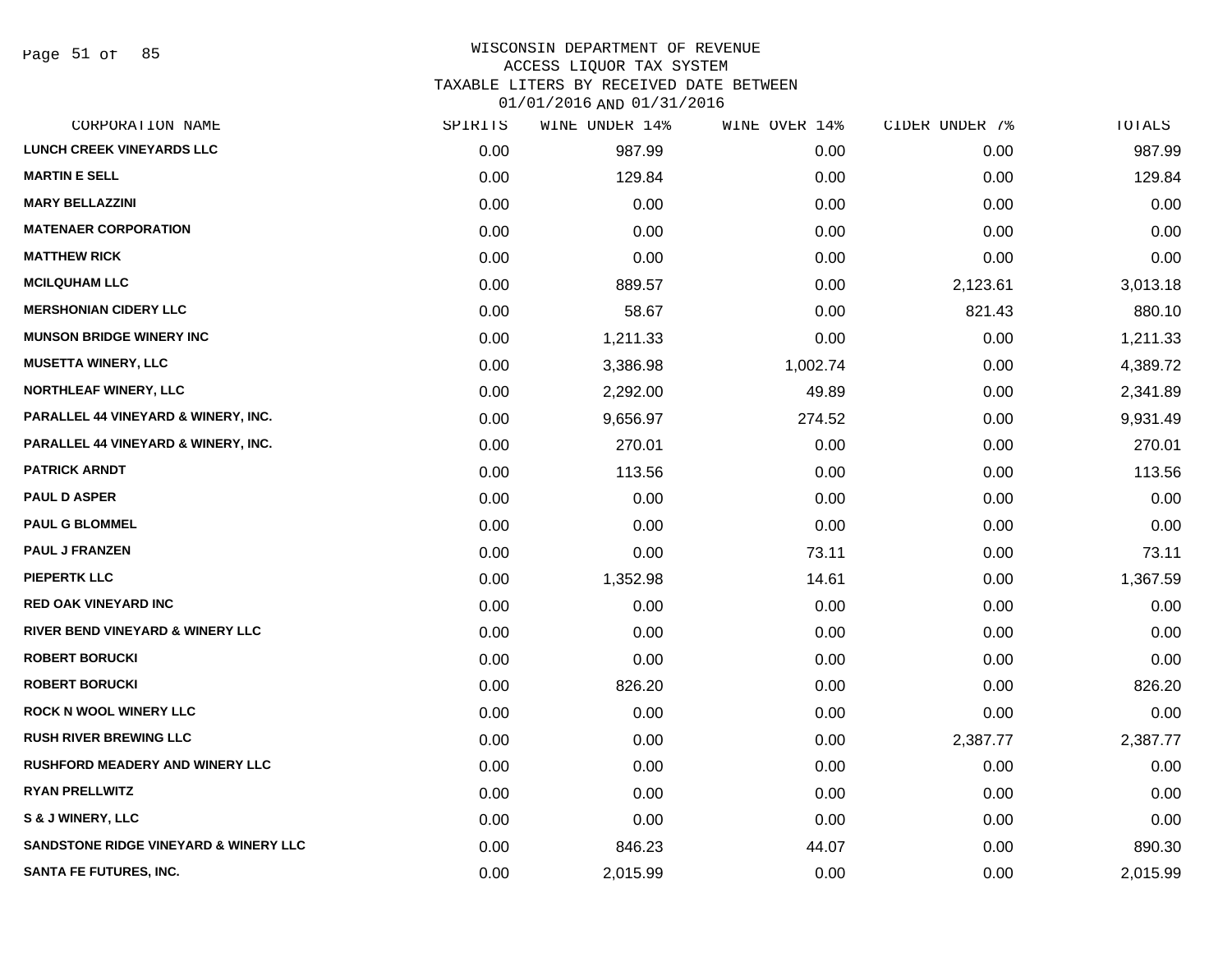#### WISCONSIN DEPARTMENT OF REVENUE ACCESS LIQUOR TAX SYSTEM TAXABLE LITERS BY RECEIVED DATE BETWEEN

| CORPORATION NAME                           | SPIRITS | WINE UNDER 14% | WINE OVER 14% | CIDER UNDER 7% | TOTALS    |
|--------------------------------------------|---------|----------------|---------------|----------------|-----------|
| <b>SEVEN HAWKS VINEYARDS LLC</b>           | 0.00    | 0.00           | 0.00          | 0.00           | 0.00      |
| <b>SEVEN HAWKS VINEYARDS LLC</b>           | 0.00    | 0.00           | 0.00          | 0.00           | 0.00      |
| <b>SHARON L PINGEL</b>                     | 0.00    | 0.00           | 0.00          | 0.00           | 0.00      |
| <b>SHERRY HARDIE</b>                       | 0.00    | 187.50         | 0.00          | 0.00           | 187.50    |
| <b>SIMON CREEK VINEYARD LLC</b>            | 0.00    | 1,225.26       | 41.87         | 0.00           | 1,267.13  |
| SINNIPEE VALLEY VINEYARD LLC               | 0.00    | 774.00         | 0.00          | 0.00           | 774.00    |
| <b>SPB LLC</b>                             | 0.00    | 0.00           | 0.00          | 30,098.42      | 30,098.42 |
| SPRECHER BREWING COMPANY, INC.             | 0.00    | 0.00           | 0.00          | 6,341.94       | 6,341.94  |
| <b>SPURGEON VINEYARDS &amp; WINERY LLC</b> | 0.00    | 3,079.00       | 26.88         | 0.00           | 3,105.88  |
| <b>STEPHEN M KENNEDY</b>                   | 0.00    | 950.14         | 0.00          | 0.00           | 950.14    |
| <b>STEVEN J DEBAKER</b>                    | 0.00    | 333.00         | 40.50         | 0.00           | 373.50    |
| STEVEN M & JUDITH A JACOBSON LLC           | 0.00    | 724.56         | 0.00          | 0.00           | 724.56    |
| <b>SUNSET POINT WINERY LLC</b>             | 0.00    | 889.19         | 58.67         | 0.00           | 947.86    |
| <b>TENBA RIDGE WINERY LLC</b>              | 0.00    | 0.00           | 0.00          | 0.00           | 0.00      |
| THE CHISELLED GRAPE WINERY LLC             | 0.00    | 832.79         | 0.00          | 0.00           | 832.79    |
| THE RUM TREE, INC.                         | 0.00    | 50.54          | 0.00          | 0.00           | 50.54     |
| THE WINE VINEYARD LLC                      | 0.00    | 0.00           | 0.00          | 0.00           | 0.00      |
| THE WOODLAND TRAIL BEVERAGE COMPANY, INC.  | 0.00    | 866.10         | 0.00          | 0.00           | 866.10    |
| <b>TROY LANDWEHR</b>                       | 0.00    | 1,709.25       | 156.75        | 0.00           | 1,866.00  |
| <b>TWO BROTHERS WINES LLC</b>              | 0.00    | 802.47         | 0.00          | 0.00           | 802.47    |
| VAN WYCHEN WINES INC.                      | 0.00    | 0.00           | 0.00          | 0.00           | 0.00      |
| <b>VERNON VINEYARDS LTD</b>                | 0.00    | 238.86         | 0.00          | 0.00           | 238.86    |
| <b>VETRO WINERY LLC</b>                    | 0.00    | 411.74         | 0.00          | 0.00           | 411.74    |
| <b>VINES TO CELLAR, INC.</b>               | 0.00    | 446.26         | 0.00          | 0.00           | 446.26    |
| <b>VON STIEHL WINERY LTD.</b>              | 0.00    | 0.00           | 0.00          | 0.00           | 0.00      |
| VON STIEHL WINERY LTD.                     | 0.00    | 0.00           | 0.00          | 0.00           | 0.00      |
| VON STIEHL WINERY LTD.                     | 0.00    | 18,125.63      | 467.88        | 0.00           | 18,593.51 |
| <b>WEGLARZ &amp; BOCK</b>                  | 0.00    | 944.10         | 0.00          | 0.00           | 944.10    |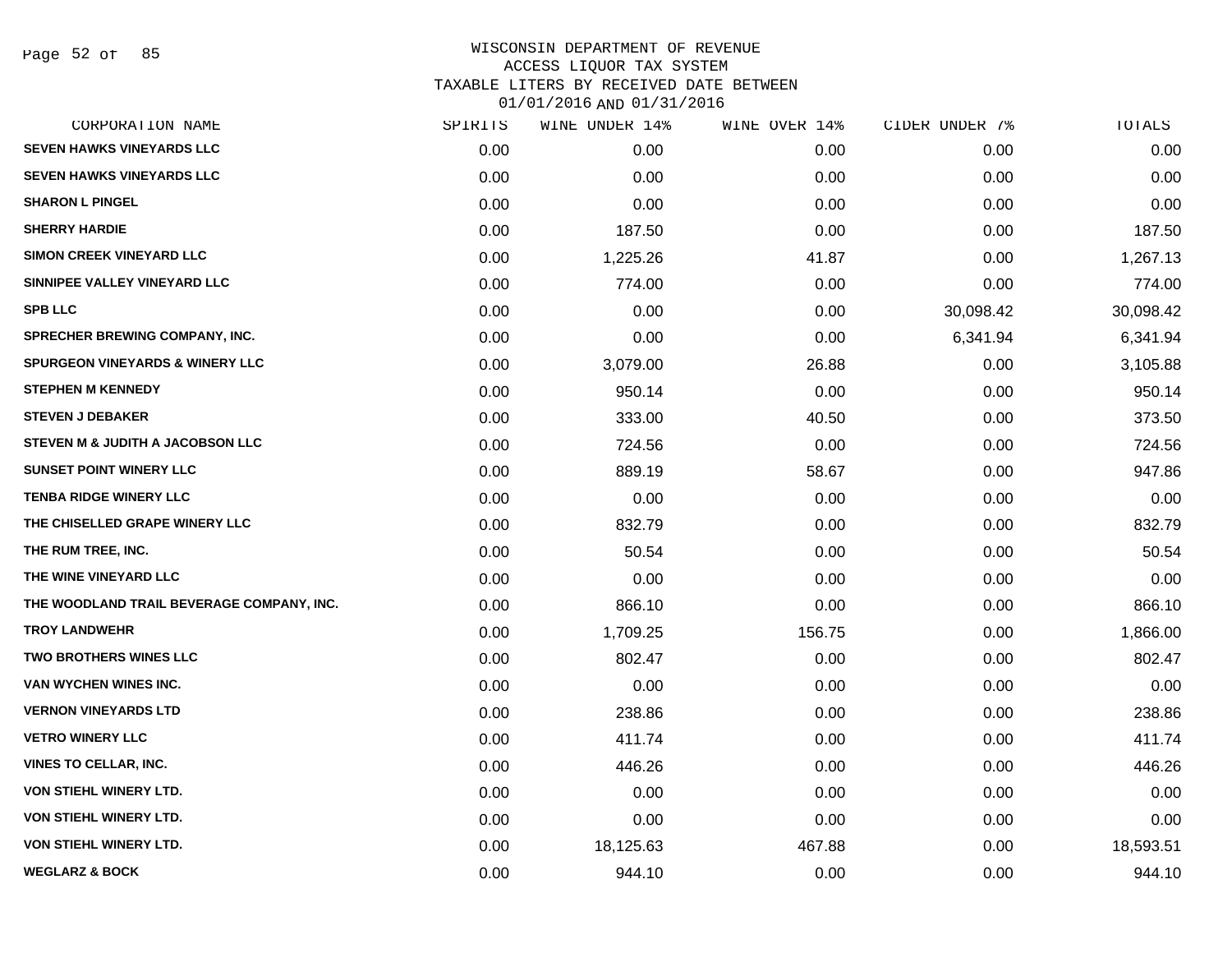Page 53 of 85

#### WISCONSIN DEPARTMENT OF REVENUE ACCESS LIQUOR TAX SYSTEM

### TAXABLE LITERS BY RECEIVED DATE BETWEEN

| CORPORATION NAME                        | SPIRITS           | UNDER 14%<br>WINE | WINE OVER 14% | CIDER UNDER 7% | TOTALS     |
|-----------------------------------------|-------------------|-------------------|---------------|----------------|------------|
| <b>WEST PRAIRIE WINERY LLC</b>          | 0.00              | 5,086.63          | 0.00          | 0.00           | 5,086.63   |
| WHISPERING BLUFFS VINEYARD & WINERY LTD | 0.00              | 0.00              | 0.00          | 0.00           | 0.00       |
| <b>WHISPERING WINDS WINERY LLC</b>      | 0.00              | 0.00              | 0.00          | 0.00           | 0.00       |
| <b>WHITE BEAR SPIRITS LLC</b>           | 0.00              | 0.00              | 0.00          | 0.00           | 0.00       |
| WHITE WINTER WINERY INC                 | 0.00              | 6,160.70          | 0.00          | 457.46         | 6,618.16   |
| <b>WILLIAM F BLUHM</b>                  | 0.00              | 326.79            | 65.64         | 0.00           | 392.43     |
| <b>WINE STATION HUDSON LLC</b>          | 0.00              | 0.00              | 0.00          | 0.00           | 0.00       |
| <b>WINEMAKER'S DAUGHTER LLC</b>         | 0.00              | 140.06            | 0.00          | 0.00           | 140.06     |
| <b>WINESITTER BREWHOUSE LLC</b>         | 0.00              | 243.74            | 0.00          | 0.00           | 243.74     |
| <b>WOLLERSHEIM WINERY, INC.</b>         | 0.00 <sub>1</sub> | 36,752.57         | 351.89        | 0.00           | 37,104.46  |
| <b>WOLLERSHEIM WINERY, INC.</b>         | 0.00              | 10,448.13         | 777.74        | 0.00           | 11,225.87  |
| TOTAL LITERS FOR 1/31/2016              | 0.00              | 200,845.11        | 4,843.53      | 46,290.57      | 251,979.21 |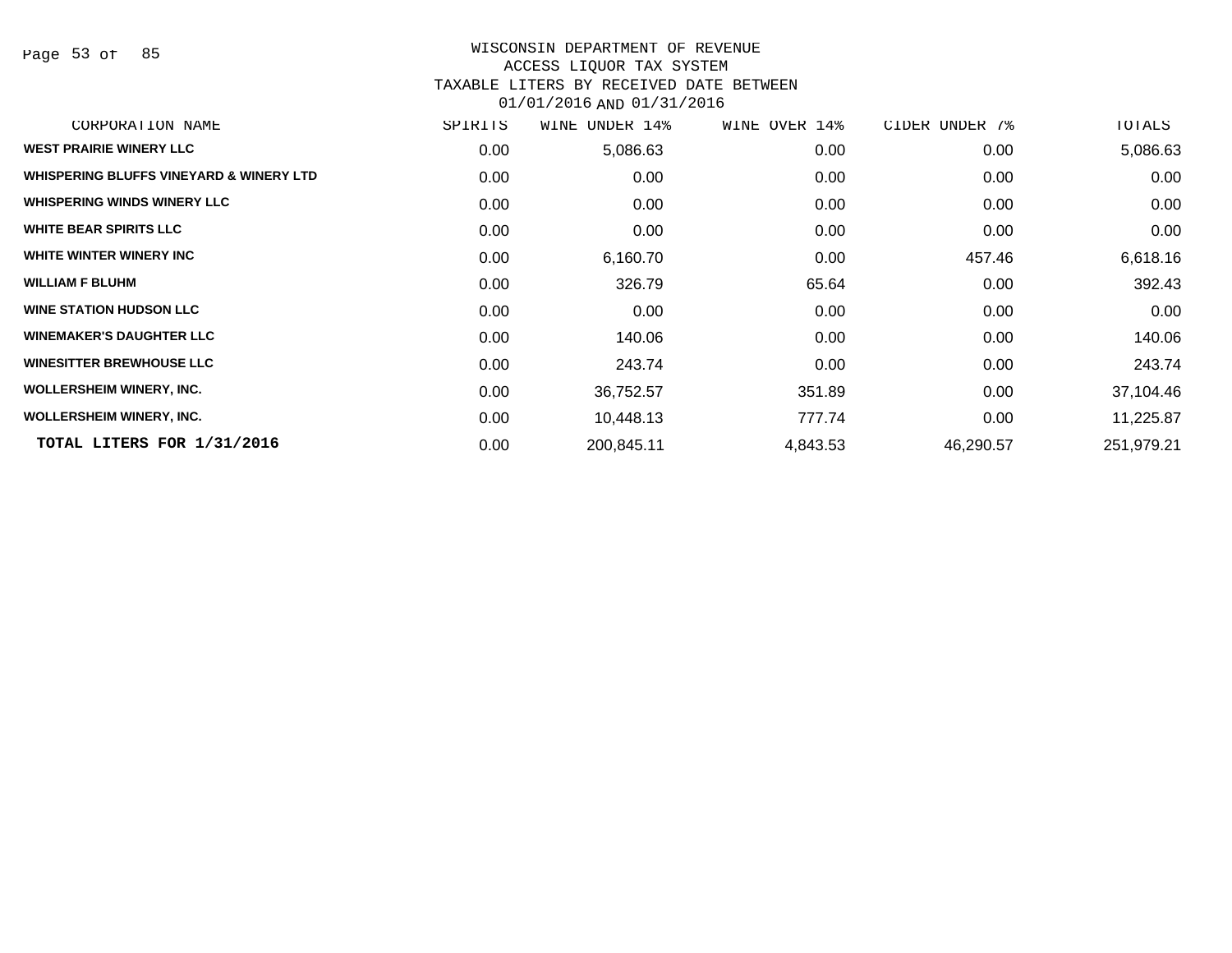Page 54 of 85

# WISCONSIN DEPARTMENT OF REVENUE ACCESS LIQUOR TAX SYSTEM TAXABLE LITERS BY RECEIVED DATE BETWEEN 01/01/2016 AND 01/31/2016

**WINE DIRECT SHIPPER (WDS)** CORPORATION NAME SPIRITS WINE UNDER 14% WINE OVER 14% CIDER UNDER 7% TOTALS

| 1-800 WINESHOP.COM INC                      | 0.00 | 1,827.00 | 222.00   | 0.00 | 2,049.00 |
|---------------------------------------------|------|----------|----------|------|----------|
| <b>7 &amp; 8 LLC</b>                        | 0.00 | 0.00     | 18.00    | 0.00 | 18.00    |
| A TO Z WINEWORKS LLC                        | 0.00 | 42.00    | 0.00     | 0.00 | 42.00    |
| <b>AARON POTT AND CLAIRE POTT</b>           | 0.00 | 0.00     | 39.75    | 0.00 | 39.75    |
| <b>ABACELA VINEYARDS &amp; WINERY INC</b>   | 0.00 | 11.25    | 2.25     | 0.00 | 13.50    |
| <b>ABEJA LLC</b>                            | 0.00 | 0.00     | 0.00     | 0.00 | 0.00     |
| <b>ABERNATHY HOFFMAN, LLC</b>               | 0.00 | 0.75     | 0.00     | 0.00 | 0.75     |
| <b>ABREU VINEYARDS INC</b>                  | 0.00 | 0.00     | 60.75    | 0.00 | 60.75    |
| <b>AC VIN CO LLC</b>                        | 0.00 | 103.50   | 65.25    | 0.00 | 168.75   |
| <b>ACCOLADE WINES NORTH AMERICA INC</b>     | 0.00 | 18.75    | 6.75     | 0.00 | 25.50    |
| <b>ADAMS WINERY LLC</b>                     | 0.00 | 114.00   | 329.25   | 0.00 | 443.25   |
| <b>ADELAIDA CELLARS INC</b>                 | 0.00 | 54.75    | 48.00    | 0.00 | 102.75   |
| <b>ADELSHEIM VINEYARD LLC</b>               | 0.00 | 62.25    | 0.00     | 0.00 | 62.25    |
| <b>AGATE RIDGE VINEYARD LLC</b>             | 0.00 | 0.00     | 2.25     | 0.00 | 2.25     |
| <b>ALEXANDER P OXMAN</b>                    | 0.00 | 4,945.50 | 1,791.00 | 0.00 | 6,736.50 |
| ALEXANDRIA NICOLE CELLARS LLC               | 0.00 | 0.00     | 0.00     | 0.00 | 0.00     |
| ALL SISTERS WINERY INC                      | 0.00 | 0.00     | 0.00     | 0.00 | 0.00     |
| <b>ALPHA &amp; OMEGA WINERY LLC</b>         | 0.00 | 4.50     | 162.75   | 0.00 | 167.25   |
| <b>ALTAMURA WINERY INC</b>                  | 0.00 | 0.00     | 99.00    | 0.00 | 99.00    |
| <b>ALVAREZ VINEYARDS LLC</b>                | 0.00 | 0.00     | 0.00     | 0.00 | 0.00     |
| <b>AMAPOLA CREEK VINEYARDS &amp; WINERY</b> | 0.00 | 0.00     | 1.18     | 0.00 | 1.18     |
| <b>AMAVI CELLARS LLC</b>                    | 0.00 | 0.75     | 0.00     | 0.00 | 0.75     |
| <b>AMPELOS CELLARS INC</b>                  | 0.00 | 0.00     | 18.00    | 0.00 | 18.00    |
| <b>AMUSE BOUCHE LLC</b>                     | 0.00 | 11.25    | 13.50    | 0.00 | 24.75    |
| <b>ANCIENT PEAK INC</b>                     | 0.00 | 29.25    | 18.00    | 0.00 | 47.25    |
| ANDERSONS CONN VALLEY WINERY INC            | 0.00 | 0.75     | 120.00   | 0.00 | 120.75   |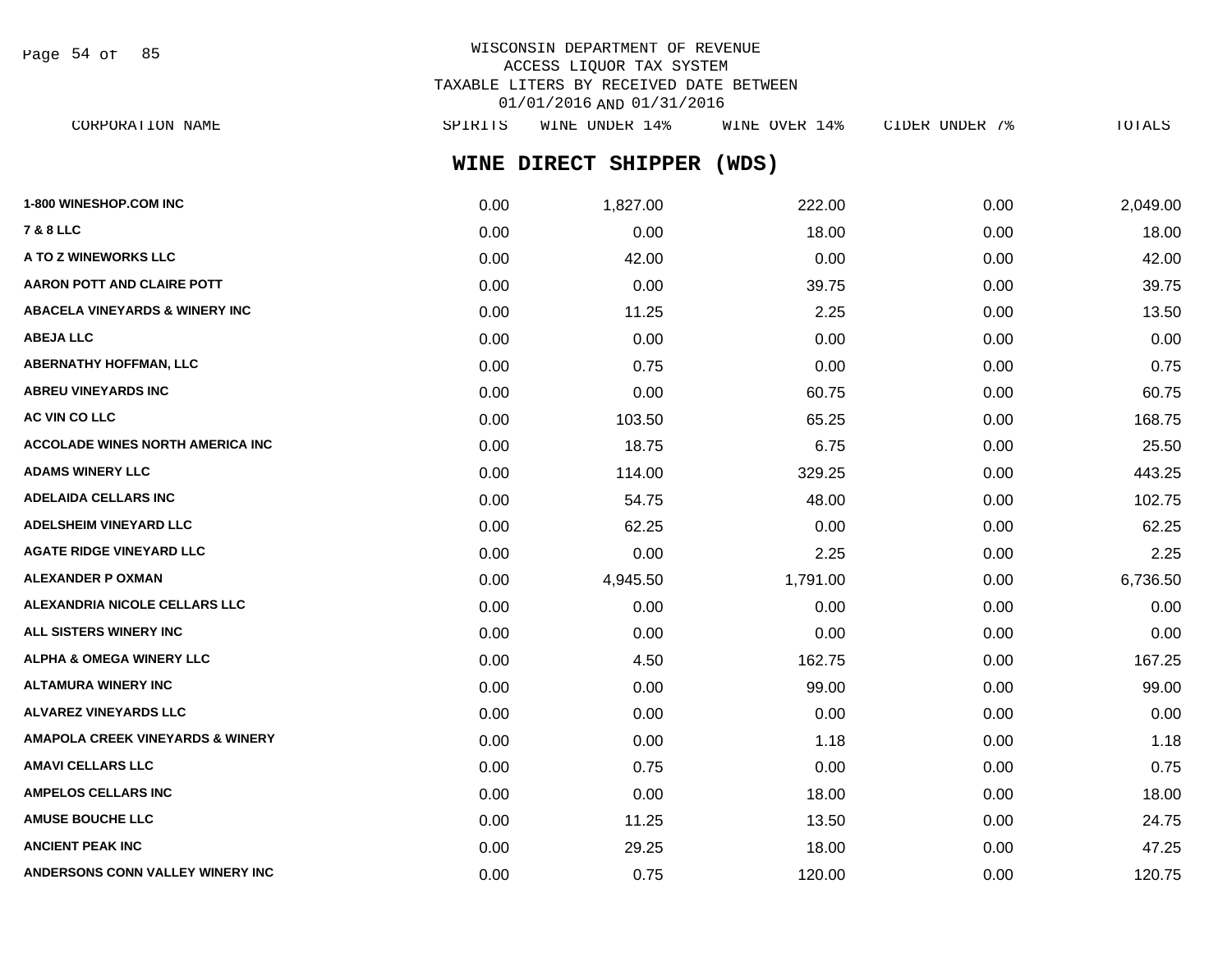Page 55 of 85

### WISCONSIN DEPARTMENT OF REVENUE ACCESS LIQUOR TAX SYSTEM TAXABLE LITERS BY RECEIVED DATE BETWEEN

| CORPORATION NAME                       | SPIRITS | WINE UNDER 14% | WINE OVER 14% | CIDER UNDER 7% | TOTALS |
|----------------------------------------|---------|----------------|---------------|----------------|--------|
| <b>ANIMO LP</b>                        | 0.00    | 13.50          | 19.50         | 0.00           | 33.00  |
| <b>ANOMALY VINEYARDS LLC</b>           | 0.00    | 0.00           | 18.00         | 0.00           | 18.00  |
| <b>ANTHILL FARMS LLC</b>               | 0.00    | 91.50          | 0.00          | 0.00           | 91.50  |
| <b>ANTHONY M TRUCHARD</b>              | 0.00    | 1.50           | 162.00        | 0.00           | 163.50 |
| <b>AQUA PUMPKIN INC</b>                | 0.00    | 15.75          | 11.25         | 0.00           | 27.00  |
| <b>ARCHANGEL INVESTMENTS LLC</b>       | 0.00    | 0.00           | 0.00          | 0.00           | 0.00   |
| <b>ARETE WINES LLC</b>                 | 0.00    | 0.00           | 0.00          | 0.00           | 0.00   |
| <b>ARIETTA INC</b>                     | 0.00    | 0.00           | 40.50         | 0.00           | 40.50  |
| <b>ARISTA WINES LLC</b>                | 0.00    | 0.00           | 111.75        | 0.00           | 111.75 |
| ARIZONA STRONGHOLD VINEYARDS LLC       | 0.00    | 0.00           | 0.00          | 0.00           | 0.00   |
| <b>ARKENSTONE VINEYARDS LLC</b>        | 0.00    | 0.00           | 29.25         | 0.00           | 29.25  |
| <b>ARMIDA WINERY INC</b>               | 0.00    | 2.25           | 90.75         | 0.00           | 93.00  |
| <b>ARMSTRONG FAMILY WINERY LLC</b>     | 0.00    | 4.50           | 31.50         | 0.00           | 36.00  |
| <b>ARMSTRONG VINEYARDS INC</b>         | 0.00    | 0.00           | 110.25        | 0.00           | 110.25 |
| <b>ARRINGTON VINEYARDS LLC</b>         | 0.00    | 58.52          | 81.00         | 0.00           | 139.52 |
| <b>ARTISTE MANAGEMENT CO LLC</b>       | 0.00    | 0.00           | 13.50         | 0.00           | 13.50  |
| <b>AU BON CLIMAT LLC</b>               | 0.00    | 15.75          | 0.00          | 0.00           | 15.75  |
| <b>AUBERT WINEGROWING INC</b>          | 0.00    | 0.00           | 130.50        | 0.00           | 130.50 |
| <b>AUGUST BRIGGS JR INC</b>            | 0.00    | 13.50          | 33.75         | 0.00           | 47.25  |
| AVV WINERY CO LLC                      | 0.00    | 10.50          | 60.38         | 0.00           | 70.88  |
| AW DIRECT INC                          | 0.00    | 71.25          | 10.50         | 0.00           | 81.75  |
| <b>B R COHN WINERY INC</b>             | 0.00    | 12.37          | 381.00        | 0.00           | 393.37 |
| <b>BALTIMORE BEND VINEYARD LLC</b>     | 0.00    | 27.00          | 0.00          | 0.00           | 27.00  |
| <b>BANSHEE WINES LLC</b>               | 0.00    | 6.00           | 8.25          | 0.00           | 14.25  |
| <b>BARABOO BLUFF WINERY, LLC</b>       | 0.00    | 0.00           | 0.00          | 0.00           | 0.00   |
| <b>BARGETTOS SANTA CRUZ WINERY INC</b> | 0.00    | 45.25          | 19.25         | 0.00           | 64.50  |
| <b>BARNARD GRIFFIN INC</b>             | 0.00    | 11.25          | 3.75          | 0.00           | 15.00  |
| <b>BARNETT VINEYARDS LP</b>            | 0.00    | 10.50          | 105.75        | 0.00           | 116.25 |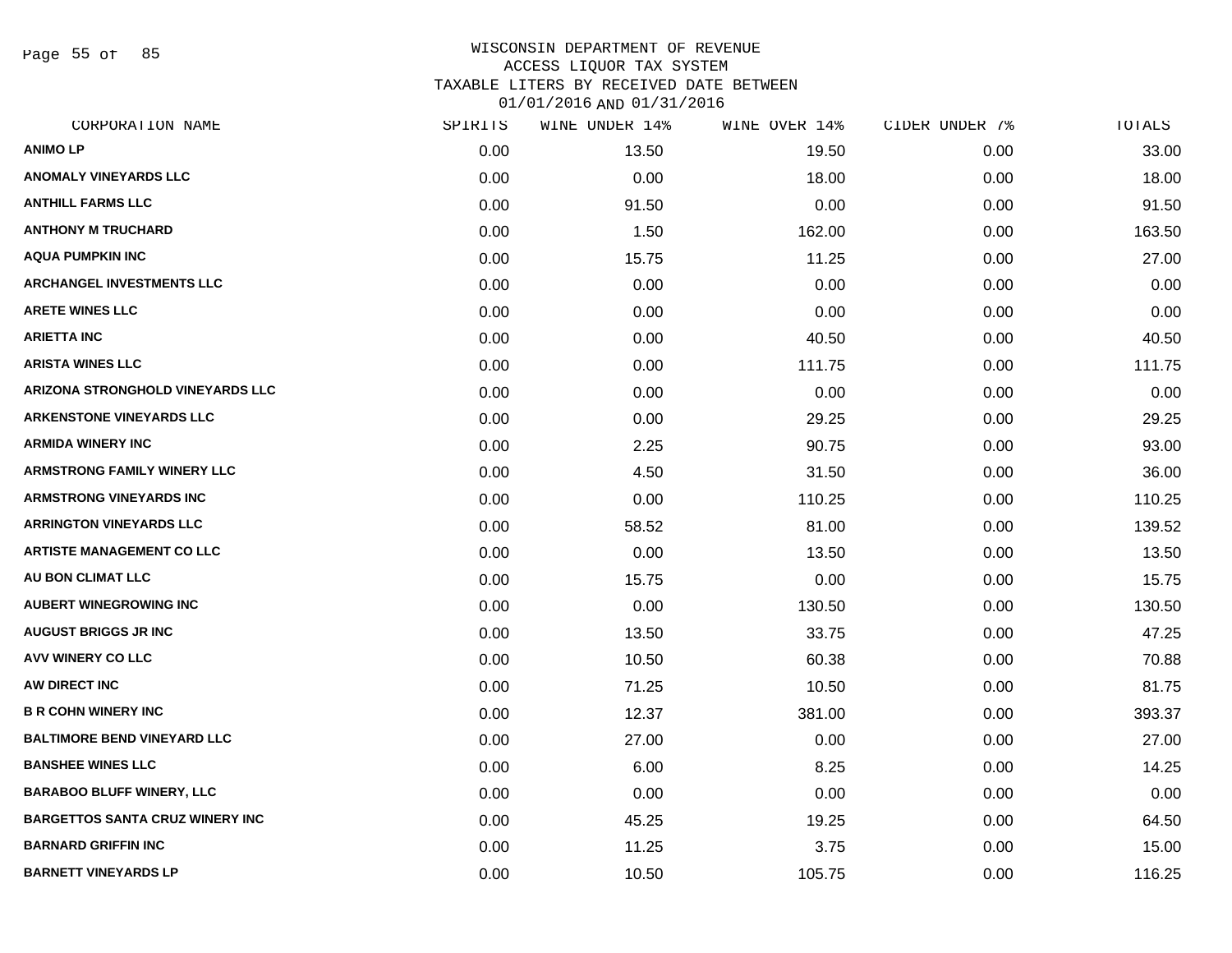Page 56 of 85

| CORPORATION NAME                       | SPIRITS | WINE UNDER 14% | WINE OVER 14% | CIDER UNDER 7% | TOTALS   |
|----------------------------------------|---------|----------------|---------------|----------------|----------|
| <b>BAUER-KEARNS WINERY LLC</b>         | 0.00    | 0.00           | 0.00          | 0.00           | 0.00     |
| <b>BAW INC</b>                         | 0.00    | 0.00           | 0.00          | 0.00           | 0.00     |
| <b>BAYFIELD WINERY, LTD.</b>           | 0.00    | 0.00           | 0.00          | 0.00           | 0.00     |
| <b>BEHRENS AND DRINKWARD</b>           | 0.00    | 2.25           | 95.25         | 0.00           | 97.50    |
| <b>BEL VINO LLC</b>                    | 0.00    | 6.00           | 0.75          | 0.00           | 6.75     |
| <b>BELLEVINEZ LLC</b>                  | 0.00    | 0.00           | 0.00          | 0.00           | 0.00     |
| <b>BENESSERE VINEYARDS LTD</b>         | 0.00    | 0.00           | 0.00          | 0.00           | 0.00     |
| <b>BENNETT LANE WINERY LLC</b>         | 0.00    | 0.00           | 200.29        | 0.00           | 200.29   |
| <b>BENOVIA WINERY LLC</b>              | 0.00    | 0.00           | 99.00         | 0.00           | 99.00    |
| <b>BENT CREEK WINERY LLC</b>           | 0.00    | 0.00           | 9.00          | 0.00           | 9.00     |
| <b>BENTON-LANE LLC</b>                 | 0.00    | 36.00          | 0.75          | 0.00           | 36.75    |
| <b>BENZIGER FAMILY WINERY LLC</b>      | 0.00    | 312.00         | 1,520.13      | 0.00           | 1,832.13 |
| <b>BERGSTROM WINES LLC</b>             | 0.00    | 147.00         | 0.00          | 0.00           | 147.00   |
| <b>BERNARDUS LLC</b>                   | 0.00    | 10.50          | 47.26         | 0.00           | 57.76    |
| <b>BETHEL HEIGHTS VINEYARD INC</b>     | 0.00    | 29.25          | 3.00          | 0.00           | 32.25    |
| BETTER BRANDS INTERNATIONAL            | 0.00    | 0.00           | 0.00          | 0.00           | 0.00     |
| <b>BETZ CELLARS LLC</b>                | 0.00    | 0.00           | 0.00          | 0.00           | 0.00     |
| <b>BIG BASIN VINEYARDS LLC</b>         | 0.00    | 4.50           | 9.00          | 0.00           | 13.50    |
| <b>BILTMORE ESTATE WINE COMPANY</b>    | 0.00    | 172.50         | 31.50         | 0.00           | 204.00   |
| <b>BLACKBIRD VINEYARDS LLC</b>         | 0.00    | 7.50           | 60.00         | 0.00           | 67.50    |
| <b>BLACKBURN ENTERPRISES LLC</b>       | 0.00    | 10.50          | 3.00          | 0.00           | 13.50    |
| <b>BLANKIET ESTATE LLC</b>             | 0.00    | 6.75           | 38.94         | 0.00           | 45.69    |
| <b>BLIND HORSE WINERY LLC</b>          | 0.00    | 0.00           | 0.00          | 0.00           | 0.00     |
| <b>BLUE MOUNTAIN CIDER COMPANY LLC</b> | 0.00    | 0.00           | 0.00          | 3.90           | 3.90     |
| <b>BLUE SKY VINTNERS LLC</b>           | 0.00    | 7.50           | 37.50         | 0.00           | 45.00    |
| <b>BNA WINE GROUP LLC</b>              | 0.00    | 13.50          | 4.50          | 0.00           | 18.00    |
| <b>BOEGER WINERY INC</b>               | 0.00    | 15.75          | 33.75         | 0.00           | 49.50    |
| <b>BOGLE VINEYARDS INC</b>             | 0.00    | 4.50           | 9.00          | 0.00           | 13.50    |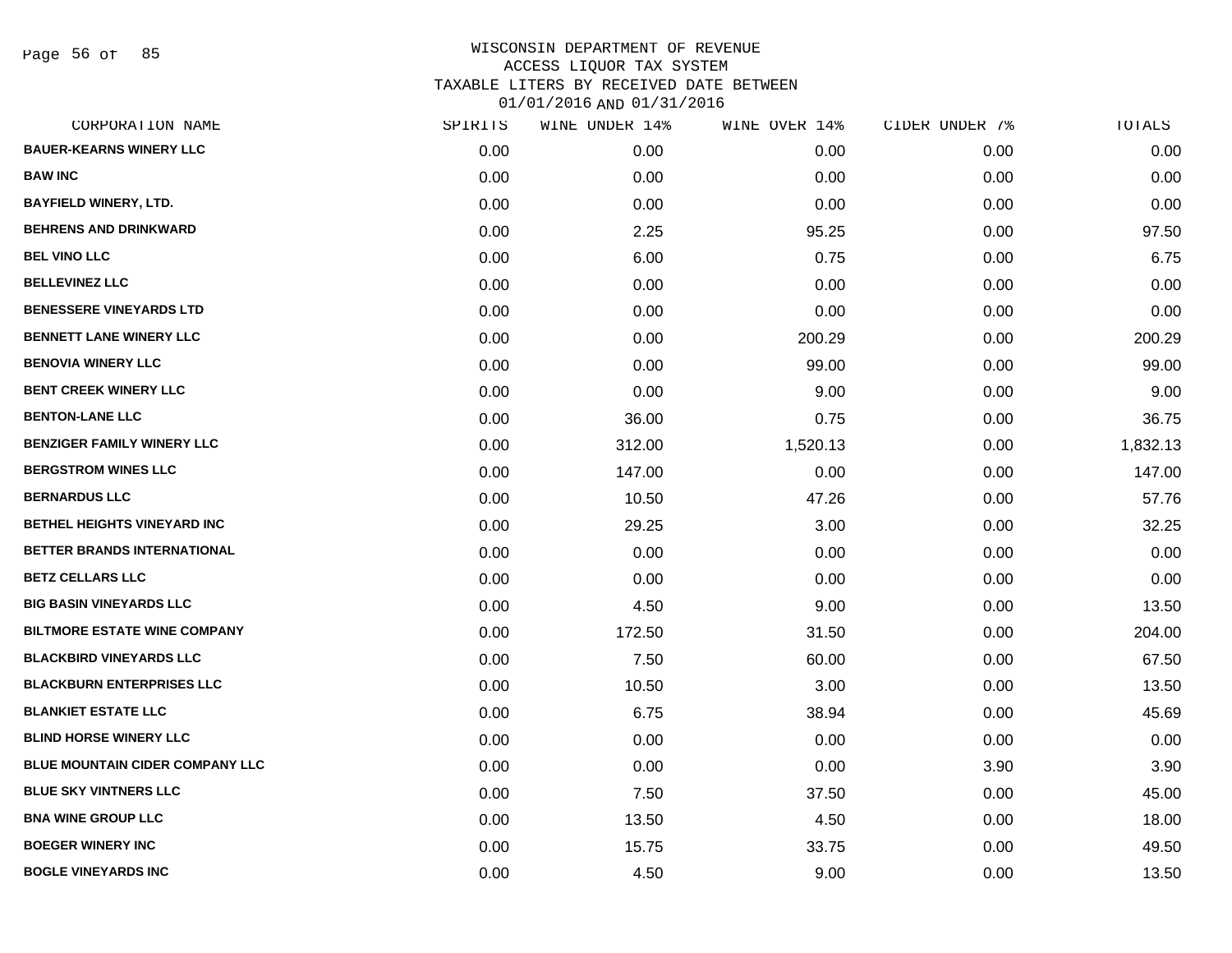Page 57 of 85

| CORPORATION NAME                             | SPIRITS | WINE UNDER 14% | WINE OVER 14% | CIDER UNDER 7% | TOTALS   |
|----------------------------------------------|---------|----------------|---------------|----------------|----------|
| <b>BON AFFAIR INC</b>                        | 0.00    | 48.00          | 0.00          | 0.00           | 48.00    |
| <b>BONNY DOON WINERY INC</b>                 | 0.00    | 100.51         | 59.25         | 0.00           | 159.76   |
| <b>BOOKWALTER WINERY LLC</b>                 | 0.00    | 0.00           | 1.50          | 0.00           | 1.50     |
| <b>BOTHAM VINEYARDS, INC.</b>                | 0.00    | 0.00           | 0.00          | 0.00           | 0.00     |
| <b>BOUCHAINE VINEYARDS INC</b>               | 0.00    | 69.25          | 26.25         | 0.00           | 95.50    |
| <b>BRANCHES WINERY LLC</b>                   | 0.00    | 0.00           | 0.00          | 0.00           | 0.00     |
| <b>BRASSFIELD ESTATE WINERY LLC</b>          | 0.00    | 0.75           | 14.25         | 0.00           | 15.00    |
| <b>BRESSLER VINEYARDS LLC</b>                | 0.00    | 0.00           | 9.00          | 0.00           | 9.00     |
| <b>BRET LOPEZ</b>                            | 0.00    | 0.00           | 64.50         | 0.00           | 64.50    |
| <b>BREWER-CLIFTON LLC</b>                    | 0.00    | 0.00           | 0.00          | 0.00           | 0.00     |
| <b>BRIAN CARTER CELLARS LLC</b>              | 0.00    | 0.00           | 0.00          | 0.00           | 0.00     |
| <b>BRIGADOON FARM &amp; WINERY LLC</b>       | 0.00    | 0.00           | 0.00          | 0.00           | 0.00     |
| <b>BROWN ESTATE VINEYARDS LLC</b>            | 0.00    | 30.00          | 183.75        | 0.00           | 213.75   |
| <b>BRUTOCAO CELLARS LP</b>                   | 0.00    | 21.75          | 86.25         | 0.00           | 108.00   |
| <b>BRYANT VINEYARDS INC</b>                  | 0.00    | 0.00           | 14.25         | 0.00           | 14.25    |
| <b>BUCKLER FAMILY VINEYARDS LLC</b>          | 0.00    | 0.00           | 37.50         | 0.00           | 37.50    |
| <b>BULLY HILL VINEYARDS INC</b>              | 0.00    | 182.25         | 0.00          | 0.00           | 182.25   |
| <b>BURGESS CELLARS INC</b>                   | 0.00    | 10.50          | 10.50         | 0.00           | 21.00    |
| <b>BURRELL SCHOOL VINEYARDS INC</b>          | 0.00    | 0.00           | 58.50         | 0.00           | 58.50    |
| <b>BUTTONWOOD FARM WINERY INC</b>            | 0.00    | 13.50          | 0.00          | 0.00           | 13.50    |
| <b>C &amp; C WINE SERVICES INC</b>           | 0.00    | 30.00          | 69.00         | 0.00           | 99.00    |
| <b>C &amp; N CORPORATION</b>                 | 0.00    | $-94.50$       | 0.00          | 0.00           | $-94.50$ |
| <b>C G DI ARIE VINEYARD &amp; WINERY LLC</b> | 0.00    | 15.00          | 25.50         | 0.00           | 40.50    |
| <b>C MONDAVI &amp; SONS</b>                  | 0.00    | 8.25           | 162.38        | 0.00           | 170.63   |
| <b>CAIN CELLARS INC</b>                      | 0.00    | 63.75          | 17.63         | 0.00           | 81.38    |
| <b>CAIRDEAN VINEYARDS LLC</b>                | 0.00    | 2.25           | 3.00          | 0.00           | 5.25     |
| <b>CAKEBREAD CELLARS</b>                     | 0.00    | 45.00          | 1,020.00      | 0.00           | 1,065.00 |
| <b>CALCAREOUS VINEYARD LLC</b>               | 0.00    | 5.25           | 75.75         | 0.00           | 81.00    |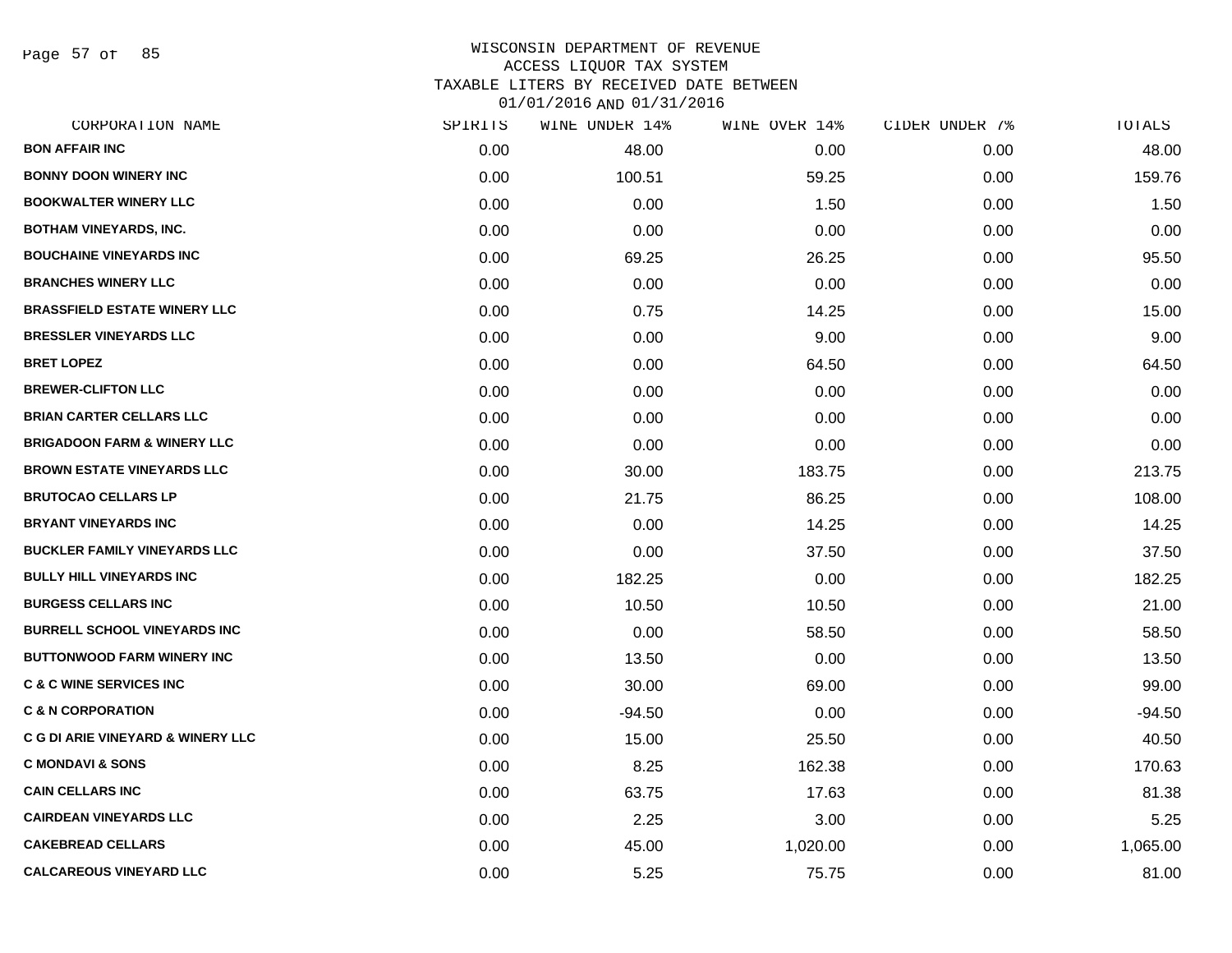Page 58 of 85

# WISCONSIN DEPARTMENT OF REVENUE ACCESS LIQUOR TAX SYSTEM

TAXABLE LITERS BY RECEIVED DATE BETWEEN

| CORPORATION NAME                                  | SPIRITS | WINE UNDER 14% | WINE OVER 14% | CIDER UNDER 7% | TOTALS |
|---------------------------------------------------|---------|----------------|---------------|----------------|--------|
| <b>CALDWELL WINERY LLC</b>                        | 0.00    | 111.75         | 40.50         | 0.00           | 152.25 |
| <b>CALERA WINE COMPANY LP</b>                     | 0.00    | 0.00           | 27.00         | 0.00           | 27.00  |
| <b>CARACCIOLI CELLARS INC</b>                     | 0.00    | 6.00           | 0.00          | 0.00           | 6.00   |
| <b>CARL THOMA</b>                                 | 0.00    | 12.75          | 16.50         | 0.00           | 29.25  |
| <b>CARLISLE WINERY &amp; VINEYARDS LLC</b>        | 0.00    | 0.00           | 462.00        | 0.00           | 462.00 |
| <b>CASTORO CELLARS</b>                            | 0.00    | 377.25         | 18.75         | 0.00           | 396.00 |
| <b>CAYMUS VINEYARDS INC</b>                       | 0.00    | 0.00           | 383.25        | 0.00           | 383.25 |
| <b>CECIL A ZERBA</b>                              | 0.00    | 0.00           | 0.00          | 0.00           | 0.00   |
| <b>CEDAR KNOLL VINEYARDS INC</b>                  | 0.00    | 1.50           | 124.50        | 0.00           | 126.00 |
| <b>CEJA VINEYARDS INC</b>                         | 0.00    | 12.38          | 0.00          | 0.00           | 12.38  |
| <b>CELLAR RAT CELLARS LLC</b>                     | 0.00    | 221.00         | 0.00          | 0.00           | 221.00 |
| <b>CHACEWATER LLC</b>                             | 0.00    | 108.90         | 158.48        | 0.00           | 267.38 |
| <b>CHAPPELLET WINERY INC</b>                      | 0.00    | 0.00           | 533.25        | 0.00           | 533.25 |
| <b>CHARLES &amp; MARTHA BARRA</b>                 | 0.00    | 4.50           | 4.50          | 0.00           | 9.00   |
| <b>CHARLES REININGER LLC</b>                      | 0.00    | 6.00           | 20.25         | 0.00           | 26.25  |
| <b>CHATEAU BIANCA INC</b>                         | 0.00    | 0.00           | 0.00          | 0.00           | 0.00   |
| <b>CHATEAU DIANA LLC</b>                          | 0.00    | 16.50          | 8.25          | 0.00           | 24.75  |
| <b>CHATEAU GRAND TRAVERSE LTD</b>                 | 0.00    | 130.50         | 3.00          | 0.00           | 133.50 |
| <b>CHATEAU MORRISETTE INC</b>                     | 0.00    | 63.00          | 0.00          | 0.00           | 63.00  |
| <b>CHATEAU OPERATIONS, LTD.</b>                   | 0.00    | 36.39          | 13.75         | 0.00           | 50.14  |
| <b>CHATEAU POTELLE HOLDINGS LLC</b>               | 0.00    | 0.00           | 0.00          | 0.00           | 0.00   |
| <b>CHATEAU ST CROIX WINERY &amp; VINEYARD LLC</b> | 0.00    | 0.00           | 0.00          | 0.00           | 0.00   |
| <b>CHATOM CELLARS INC</b>                         | 0.00    | 0.00           | 0.00          | 0.00           | 0.00   |
| <b>CHERRY HILL LLC</b>                            | 0.00    | 19.50          | 6.00          | 0.00           | 25.50  |
| <b>CHIARELLO FAMILY VINEYARDS LLC</b>             | 0.00    | 0.00           | 40.50         | 0.00           | 40.50  |
| <b>CHIMNEY ROCK WINERY LLC</b>                    | 0.00    | 12.75          | 295.50        | 0.00           | 308.25 |
| <b>CHRISTOPHE BARON</b>                           | 0.00    | 159.75         | 0.00          | 0.00           | 159.75 |
| <b>CHRISTOPHER FIGGINS</b>                        | 0.00    | 0.00           | 22.50         | 0.00           | 22.50  |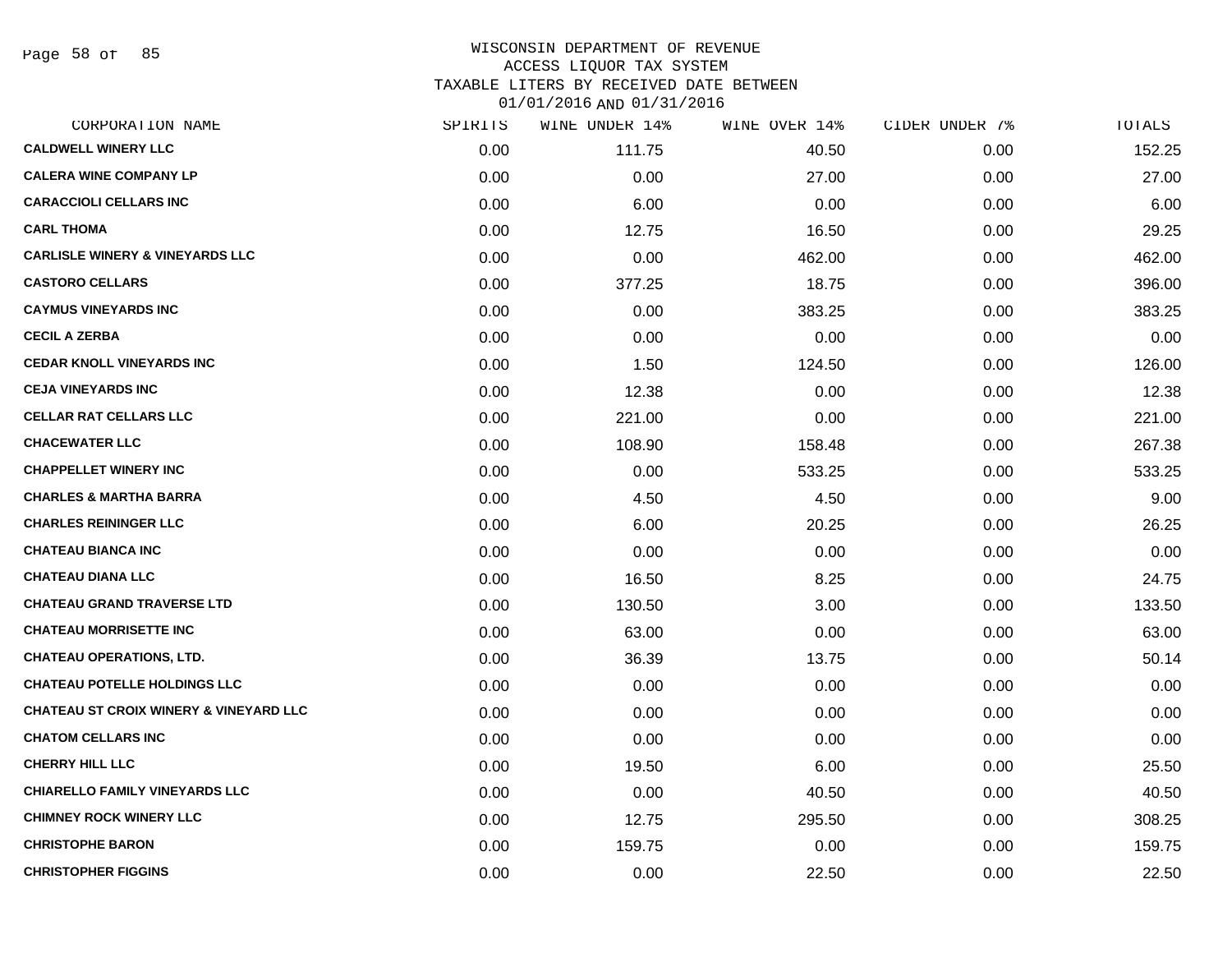## WISCONSIN DEPARTMENT OF REVENUE ACCESS LIQUOR TAX SYSTEM TAXABLE LITERS BY RECEIVED DATE BETWEEN

| CORPORATION NAME                                | SPIRITS | WINE UNDER 14% | WINE OVER 14% | CIDER UNDER 7% | TOTALS   |
|-------------------------------------------------|---------|----------------|---------------|----------------|----------|
| <b>CIDER HOUSE OF WISCONSIN LLC</b>             | 0.00    | 0.00           | 0.00          | 0.00           | 0.00     |
| <b>CINNABAR WINERY LLC</b>                      | 0.00    | 3.00           | 9.00          | 0.00           | 12.00    |
| CITY VINTNERS SAN FRANCISCO WINERY LLC          | 0.00    | 0.00           | 0.00          | 0.00           | 0.00     |
| <b>CLARA STREET COMPANY</b>                     | 0.00    | 921.75         | 1,463.25      | 0.00           | 2,385.00 |
| <b>CLAY JAR HOLDINGS LLC</b>                    | 0.00    | 0.00           | 0.00          | 0.00           | 0.00     |
| <b>CLIF BAR FAMILY WINERY &amp; FARM LLC</b>    | 0.00    | 12.00          | 68.25         | 0.00           | 80.25    |
| <b>CLINE CELLARS INC</b>                        | 0.00    | 67.50          | 135.00        | 0.00           | 202.50   |
| <b>CLOS DU VAL WINE CO LTD</b>                  | 0.00    | 53.25          | 72.00         | 0.00           | 125.25   |
| <b>CLOS LACHANCE WINES LLC</b>                  | 0.00    | 28.50          | 41.25         | 0.00           | 69.75    |
| <b>COCKERELL WINE CONSULTING LLC</b>            | 0.00    | 0.00           | 0.00          | 0.00           | 0.00     |
| <b>CODORNIU NAPA INC</b>                        | 0.00    | 39.00          | 318.75        | 0.00           | 357.75   |
| <b>COL SOLARE, LLP</b>                          | 0.00    | 0.00           | 3.00          | 0.00           | 3.00     |
| <b>COLGIN PARTNERS LLC</b>                      | 0.00    | 0.00           | 51.75         | 0.00           | 51.75    |
| <b>COLLEEN M BOS</b>                            | 0.00    | 0.00           | 0.00          | 0.00           | 0.00     |
| <b>COLUMBIA RIVER WINERY INC</b>                | 0.00    | 32.25          | 3.00          | 0.00           | 35.25    |
| <b>CONSTELLATION BRANDS U.S. OPERATIONS INC</b> | 0.00    | 320.34         | 588.75        | 0.00           | 909.09   |
| <b>CONUNDRUM WINERY LLC</b>                     | 0.00    | 35.25          | 0.00          | 0.00           | 35.25    |
| <b>CONWAY VINEYARDS INC</b>                     | 0.00    | 7.50           | 6.00          | 0.00           | 13.50    |
| <b>COOL HAND VINEYARDS LLC</b>                  | 0.00    | 2.00           | 223.50        | 0.00           | 225.50   |
| <b>COPAIN WINE CELLARS LLC</b>                  | 0.00    | 132.75         | 0.00          | 0.00           | 132.75   |
| <b>COPPER CANE LLC</b>                          | 0.00    | 0.00           | 9.00          | 0.00           | 9.00     |
| <b>CORNERSTONE CELLARS INC</b>                  | 0.00    | 4.50           | 20.25         | 0.00           | 24.75    |
| <b>COURAGEOUS INC</b>                           | 0.00    | 4.50           | 4.50          | 0.00           | 9.00     |
| <b>CRAIG FLETCHER</b>                           | 0.00    | 0.00           | 0.00          | 0.00           | 0.00     |
| <b>CREATIVE WINE CONCEPTS INC</b>               | 0.00    | 4.50           | 28.50         | 0.00           | 33.00    |
| <b>CREW WINE COMPANY LLC</b>                    | 0.00    | 48.75          | 5.25          | 0.00           | 54.00    |
| <b>CRIMSON WINE GROUP LTD</b>                   | 0.00    | 20.25          | 22.50         | 0.00           | 42.75    |
| <b>CRISTOM VINEYARDS INC</b>                    | 0.00    | 53.25          | 0.00          | 0.00           | 53.25    |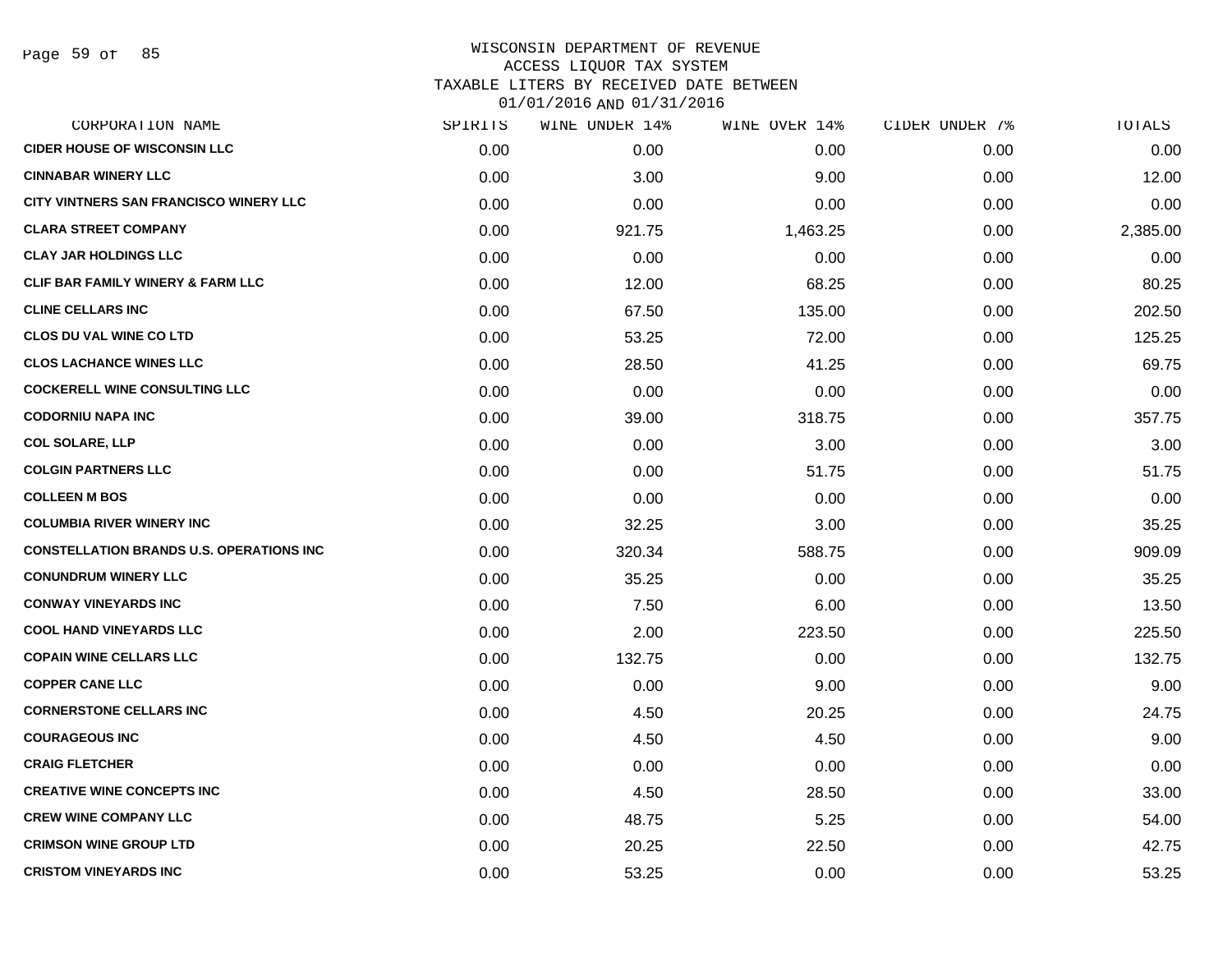Page 60 of 85

# WISCONSIN DEPARTMENT OF REVENUE ACCESS LIQUOR TAX SYSTEM TAXABLE LITERS BY RECEIVED DATE BETWEEN

| CORPORATION NAME                                 | SPIRITS | WINE UNDER 14% | WINE OVER 14% | CIDER UNDER 7% | TOTALS   |
|--------------------------------------------------|---------|----------------|---------------|----------------|----------|
| <b>CULTIVATE WINES LLC</b>                       | 0.00    | 0.00           | 0.00          | 0.00           | 0.00     |
| <b>CUNAT PREMIUM VINEYARDS LLC</b>               | 0.00    | 10.50          | 27.75         | 0.00           | 38.25    |
| <b>CUSHMAN WINERY CORPORATION</b>                | 0.00    | 63.00          | 65.25         | 0.00           | 128.25   |
| <b>CUVAISON INC</b>                              | 0.00    | 38.25          | 97.50         | 0.00           | 135.75   |
| <b>D &amp; J F CELLARS INC</b>                   | 0.00    | 6.75           | 37.50         | 0.00           | 44.25    |
| <b>D MYERS LLC</b>                               | 0.00    | 2.25           | 0.00          | 0.00           | 2.25     |
| <b>DANA ESTATES INC</b>                          | 0.00    | 0.00           | 31.50         | 0.00           | 31.50    |
| <b>DANCING HARES VINEYARD LLC</b>                | 0.00    | 0.00           | 0.00          | 0.00           | 0.00     |
| DANZA DEL SOL WINERY INC                         | 0.00    | 34.50          | 20.25         | 0.00           | 54.75    |
| <b>DANZINGER VINEYARDS LLC</b>                   | 0.00    | 0.00           | 0.00          | 0.00           | 0.00     |
| <b>DAOU VINEYARDS LLC</b>                        | 0.00    | 0.00           | 34.50         | 0.00           | 34.50    |
| <b>DARIOUSH KHALEDI WINERY LLC</b>               | 0.00    | 0.00           | 275.26        | 0.00           | 275.26   |
| <b>DAVID BRUCE WINERY INC</b>                    | 0.00    | 80.00          | 574.00        | 0.00           | 654.00   |
| <b>DAVID COFFARO</b>                             | 0.00    | 18.00          | 96.00         | 0.00           | 114.00   |
| <b>DAVID J MATTHEWS</b>                          | 0.00    | 38.25          | 0.00          | 0.00           | 38.25    |
| <b>DAVID JAMES LLC</b>                           | 0.00    | 0.00           | 33.75         | 0.00           | 33.75    |
| DAVIDS PINOT VINEYARDS INC                       | 0.00    | 30.75          | 837.00        | 0.00           | 867.75   |
| DE LA MONTANYA WINERY INC                        | 0.00    | 4.50           | 81.00         | 0.00           | 85.50    |
| DEERFIELD RANCH WINERY LLC                       | 0.00    | 52.50          | 47.25         | 0.00           | 99.75    |
| <b>DEL DOTTO VINEYARDS INC</b>                   | 0.00    | 0.00           | 0.00          | 0.00           | 0.00     |
| <b>DELICATO VINEYARDS INC</b>                    | 0.00    | 18.75          | 129.25        | 0.00           | 148.00   |
| <b>DELILLE CELLARS LLC</b>                       | 0.00    | 8.25           | 18.00         | 0.00           | 26.25    |
| <b>DENNER WINERY INC</b>                         | 0.00    | 16.50          | 14.25         | 0.00           | 30.75    |
| <b>DENNIS R ONEIL</b>                            | 0.00    | 2.25           | 6.00          | 0.00           | 8.25     |
| <b>DEREK ROHLFFS</b>                             | 0.00    | 12.00          | 16.50         | 0.00           | 28.50    |
| DH GUSTAFSON FAMILY VINEYARDS LLC                | 0.00    | 21.75          | 90.50         | 0.00           | 112.25   |
| <b>DIAGEO CHATEAU &amp; ESTATE WINES COMPANY</b> | 0.00    | 695.26         | 1,479.75      | 0.00           | 2,175.01 |
| <b>DIAMOND MOUNTAIN VINEYARD</b>                 | 0.00    | 0.00           | 11.25         | 0.00           | 11.25    |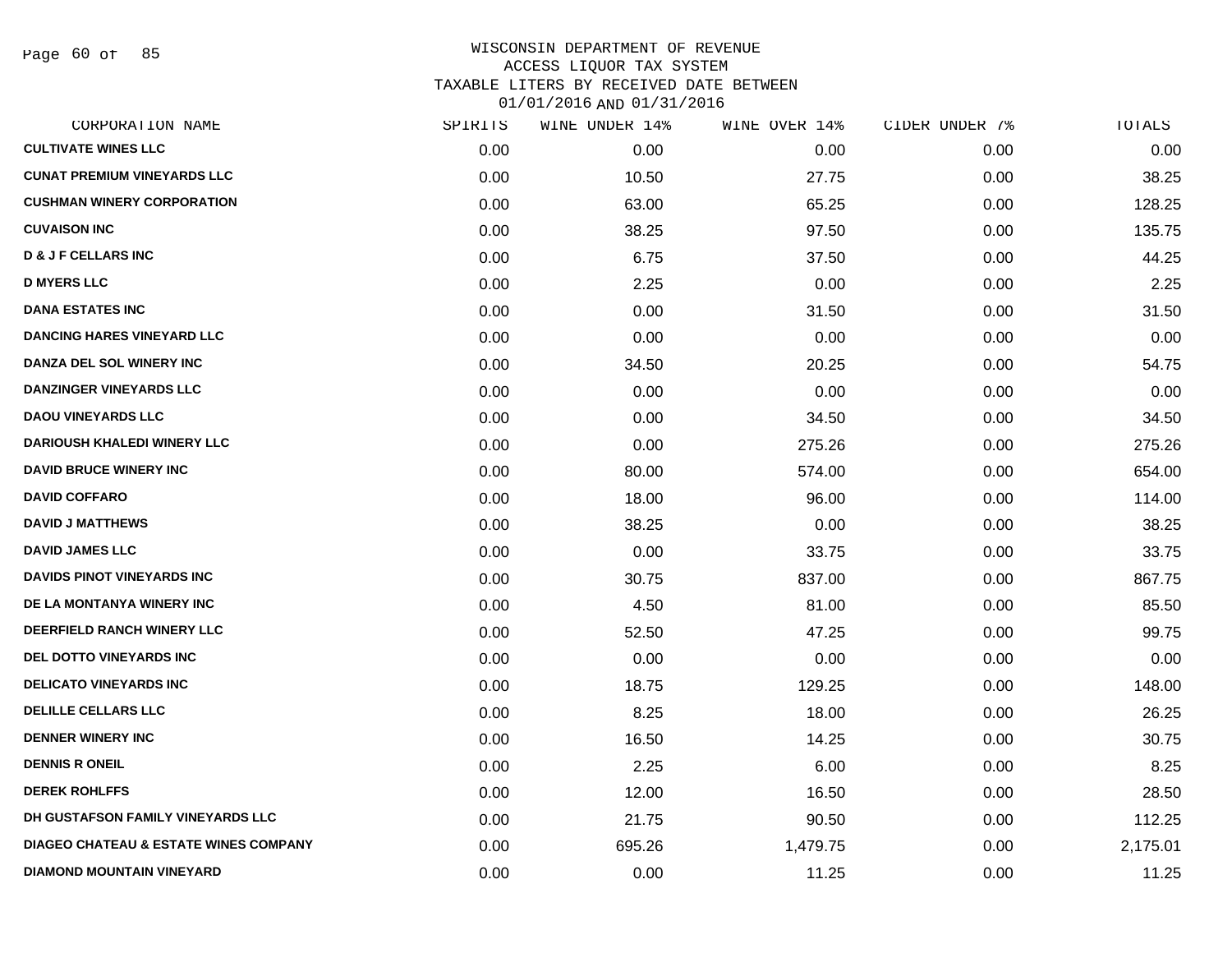Page 61 of 85

### WISCONSIN DEPARTMENT OF REVENUE ACCESS LIQUOR TAX SYSTEM TAXABLE LITERS BY RECEIVED DATE BETWEEN

| CORPORATION NAME                                                         | SPIRITS | WINE UNDER 14% | WINE OVER 14% | CIDER UNDER 7% | TOTALS    |
|--------------------------------------------------------------------------|---------|----------------|---------------|----------------|-----------|
| <b>DIANA HOBSON</b>                                                      | 0.00    | 0.00           | 0.00          | 0.00           | 0.00      |
| <b>DOMAINE CARNEROS LTD</b>                                              | 0.00    | 405.75         | 174.00        | 0.00           | 579.75    |
| <b>DOMAINE CHANDON INC</b>                                               | 0.00    | 768.74         | 117.00        | 0.00           | 885.74    |
| <b>DOMAINE DE MARIA SOTER LLC</b>                                        | 0.00    | 148.50         | 38.25         | 0.00           | 186.75    |
| <b>DOMAINE DROUHIN OREGON LLC</b>                                        | 0.00    | 12.75          | 30.75         | 0.00           | 43.50     |
| <b>DOMAINE MB LLC</b>                                                    | 0.00    | 0.00           | 0.00          | 0.00           | 0.00      |
| <b>DOMAINE SERENE VINEYARDS &amp; WINERY INC</b>                         | 0.00    | 156.75         | 117.75        | 0.00           | 274.50    |
| <b>DOMINICK CHIRICHILLO</b>                                              | 0.00    | 0.00           | 3.00          | 0.00           | 3.00      |
| <b>DON SEBASTIANI &amp; SONS INTERNATIONAL WINE</b><br><b>NEGOCIANTS</b> | 0.00    | 20.25          | 0.00          | 0.00           | 20.25     |
| <b>DONATI FAMILY VINEYARD INC</b>                                        | 0.00    | 24.75          | 6.00          | 0.00           | 30.75     |
| DONELAN FAMILY WINE CELLARS LLC                                          | 0.00    | 51.00          | 27.00         | 0.00           | 78.00     |
| <b>DOUBLE CANYON VINEYARDS LLC</b>                                       | 0.00    | 0.00           | 0.00          | 0.00           | 0.00      |
| <b>DRINKS LICENSING LLC</b>                                              | 0.00    | 12,926.25      | 54.75         | 0.00           | 12,981.00 |
| DRY CREEK VINEYARD INC                                                   | 0.00    | 192.00         | 378.76        | 0.00           | 570.76    |
| <b>DSC INVESTORS INC</b>                                                 | 0.00    | 0.00           | 0.00          | 0.00           | 0.00      |
| <b>DUCKHORN WINE COMPANY</b>                                             | 0.00    | 144.02         | 778.16        | 0.00           | 922.18    |
| <b>DUNHAM CELLARS LLC</b>                                                | 0.00    | 12.75          | 17.25         | 0.00           | 30.00     |
| <b>DUNN VINEYARDS LLC</b>                                                | 0.00    | 58.50          | 0.00          | 0.00           | 58.50     |
| DUPLIN WINE CELLARS INC                                                  | 0.00    | 443.25         | 0.00          | 0.00           | 443.25    |
| DUTTON GOLDFIELD WINERY LLC                                              | 0.00    | 129.75         | 41.25         | 0.00           | 171.00    |
| <b>E &amp; J GALLO WINERY</b>                                            | 0.00    | 341.25         | 706.88        | 0.00           | 1,048.13  |
| <b>EAGLES LANDING WINERY LLC</b>                                         | 0.00    | 62.25          | 0.00          | 0.00           | 62.25     |
| <b>EARL E BROWN &amp; SONS INC</b>                                       | 0.00    | 0.00           | 3.00          | 0.00           | 3.00      |
| <b>EBERLE WINERY LP</b>                                                  | 0.00    | 21.00          | 73.50         | 0.00           | 94.50     |
| <b>EDWARD J RINK</b>                                                     | 0.00    | 0.00           | 0.00          | 0.00           | 0.00      |
| <b>EHREN JORDAN WINE CELLARS LLC</b>                                     | 0.00    | 174.75         | 90.75         | 0.00           | 265.50    |
| <b>ELISABETH W KLEIN</b>                                                 | 0.00    | 0.00           | 0.00          | 0.00           | 0.00      |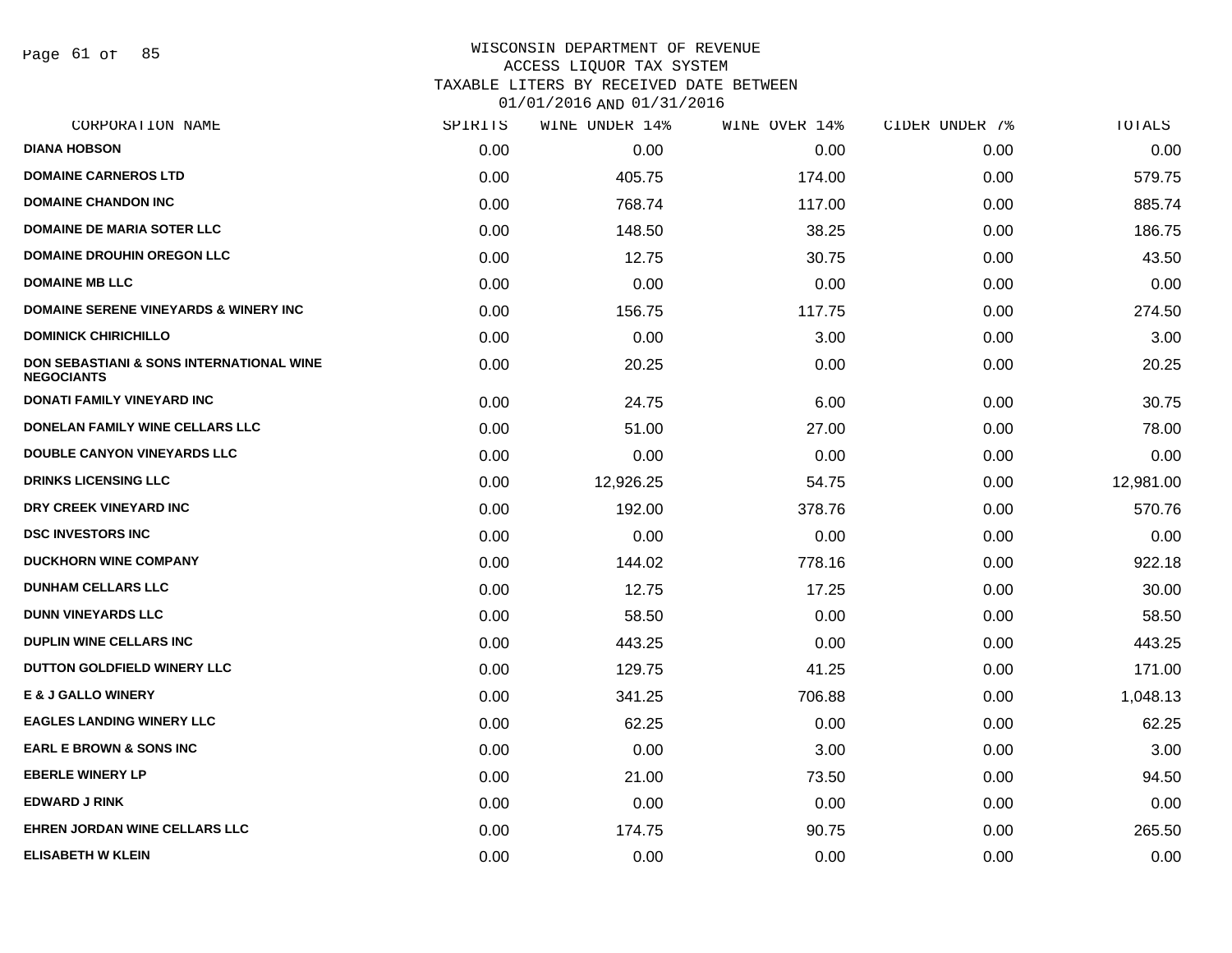Page 62 of 85

## WISCONSIN DEPARTMENT OF REVENUE ACCESS LIQUOR TAX SYSTEM TAXABLE LITERS BY RECEIVED DATE BETWEEN

| CORPORATION NAME                             | SPIRITS | WINE UNDER 14% | WINE OVER 14% | CIDER UNDER 7% | TOTALS |
|----------------------------------------------|---------|----------------|---------------|----------------|--------|
| ELK COVE VINEYARDS INC                       | 0.00    | 85.57          | 0.00          | 0.00           | 85.57  |
| <b>ELV HOLDINGS INC</b>                      | 0.00    | 41.25          | 0.00          | 0.00           | 41.25  |
| <b>ELV-OREGON LLC</b>                        | 0.00    | 0.00           | 0.00          | 0.00           | 0.00   |
| <b>ELYSE WINERY LLC</b>                      | 0.00    | 8.25           | 113.26        | 0.00           | 121.51 |
| <b>EMILIO GUGLIELMO WINERY INC</b>           | 0.00    | 9.75           | 0.75          | 0.00           | 10.50  |
| <b>ENTOURAGE WINE GROUP INC</b>              | 0.00    | 0.00           | 18.00         | 0.00           | 18.00  |
| <b>ERIC J KEATING</b>                        | 0.00    | 0.00           | 9.00          | 0.00           | 9.00   |
| <b>ERNEST VINEYARDS LLC</b>                  | 0.00    | 0.00           | 0.00          | 0.00           | 0.00   |
| <b>ESCALERA-BOULET LLC</b>                   | 0.00    | 3.00           | 3.75          | 0.00           | 6.75   |
| <b>ESTERLINA VINEYARDS &amp; WINERY LLC</b>  | 0.00    | 9.00           | 43.50         | 0.00           | 52.50  |
| <b>F KORBEL &amp; BROS INC</b>               | 0.00    | 475.40         | 93.50         | 0.00           | 568.90 |
| <b>FANTESCA LLC</b>                          | 0.00    | 0.00           | 93.00         | 0.00           | 93.00  |
| <b>FAT BOYS INC</b>                          | 0.00    | 24.00          | 28.50         | 0.00           | 52.50  |
| <b>FAWN CREEK WINERY LLC</b>                 | 0.00    | 0.00           | 0.00          | 0.00           | 0.00   |
| <b>FENESTRA WINERY INC</b>                   | 0.00    | 24.00          | 22.50         | 0.00           | 46.50  |
| <b>FERMENTING CELLARS LLC</b>                | 0.00    | 0.00           | 0.00          | 0.00           | 0.00   |
| FERRARI CARANO VINEYARDS & WINERY LLC        | 0.00    | 55.53          | 479.26        | 0.00           | 534.79 |
| <b>FETZER VINEYARDS</b>                      | 0.00    | 9.00           | 18.75         | 0.00           | 27.75  |
| <b>FIDDLEHEAD CELLARS LP</b>                 | 0.00    | 0.00           | 9.00          | 0.00           | 9.00   |
| <b>FIDELITAS WINES LLC</b>                   | 0.00    | 0.00           | 0.00          | 0.00           | 0.00   |
| <b>FIELD STONE WINERY &amp; VINEYARD INC</b> | 0.00    | 57.75          | 124.50        | 0.00           | 182.25 |
| <b>FIESTA VINEYARD &amp; WINERY LLC</b>      | 0.00    | 3.00           | 0.00          | 0.00           | 3.00   |
| FIJI WATER COMPANY HOLDINGS LLC              | 0.00    | 3.00           | 684.00        | 0.00           | 687.00 |
| <b>FINKELSTEIN VINEYARDS INC</b>             | 0.00    | 19.50          | 31.89         | 0.00           | 51.39  |
| <b>FIRESTEED CORPORATION</b>                 | 0.00    | 24.00          | 0.00          | 0.00           | 24.00  |
| <b>FISHER KING WINERY, LLC</b>               | 0.00    | 0.00           | 0.00          | 0.00           | 0.00   |
| <b>FISHER VINEYARDS</b>                      | 0.00    | 0.00           | 60.75         | 0.00           | 60.75  |
| <b>FIVE VINES LLC</b>                        | 0.00    | 0.00           | 12.75         | 0.00           | 12.75  |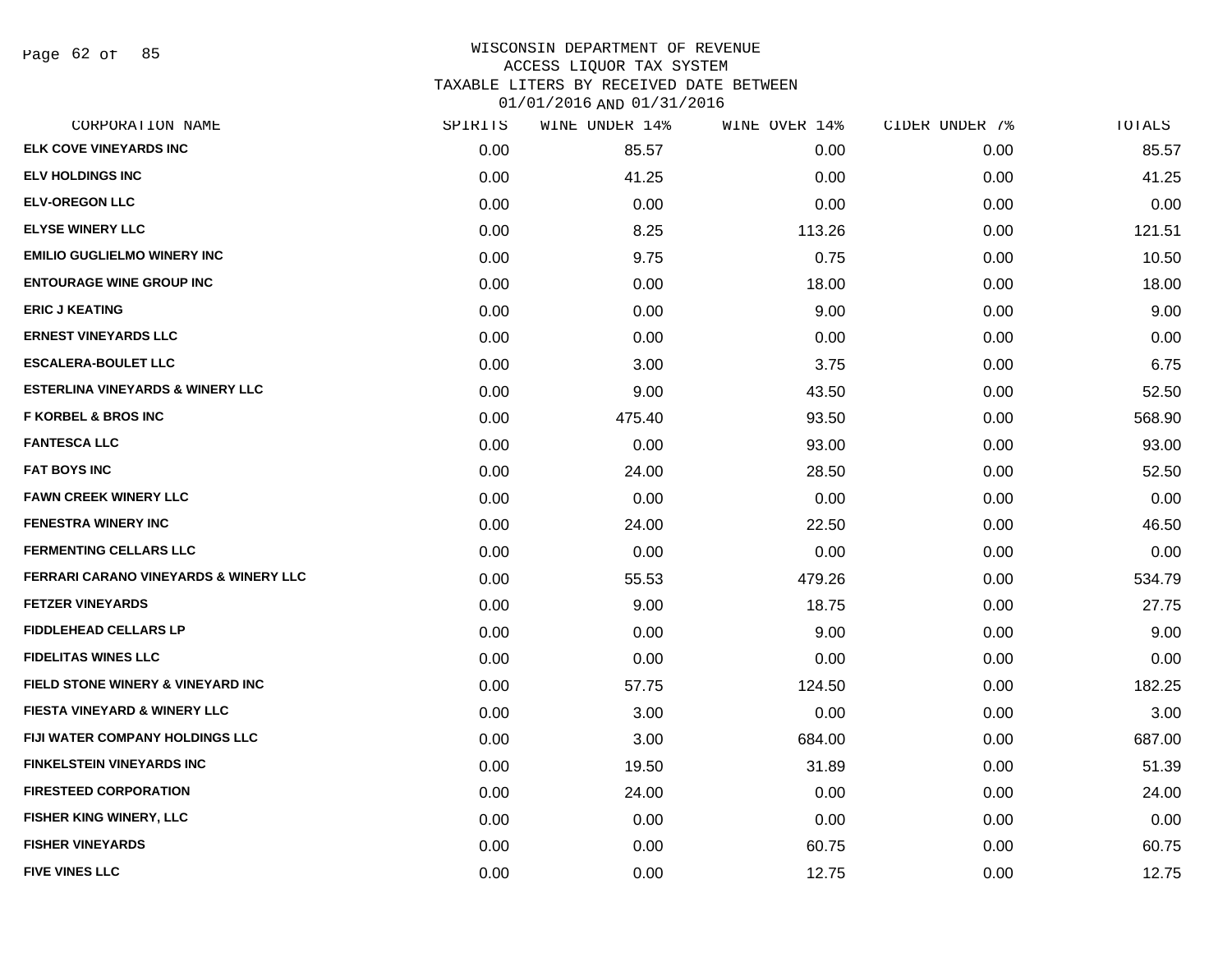#### WISCONSIN DEPARTMENT OF REVENUE ACCESS LIQUOR TAX SYSTEM TAXABLE LITERS BY RECEIVED DATE BETWEEN

| CORPORATION NAME                               | SPIRITS | WINE UNDER 14% | WINE OVER 14% | CIDER UNDER 7% | TOTALS |
|------------------------------------------------|---------|----------------|---------------|----------------|--------|
| <b>FLORA SPRINGS WINE COMPANY</b>              | 0.00    | 20.25          | 283.50        | 0.00           | 303.75 |
| FLOWERS VINEYARD AND WINERY, LLC               | 0.00    | 117.75         | 4.50          | 0.00           | 122.25 |
| <b>FLYING B VINEYARD LP</b>                    | 0.00    | 0.00           | 35.25         | 0.00           | 35.25  |
| <b>FN CELLARS LLC</b>                          | 0.00    | 49.92          | 750.75        | 0.00           | 800.67 |
| <b>FOLEY ESTATES VINEYARD &amp; WINERY LLC</b> | 0.00    | 10.50          | 53.25         | 0.00           | 63.75  |
| <b>FOLEY FAMILY WINES INC</b>                  | 0.00    | 152.25         | 306.37        | 0.00           | 458.62 |
| <b>FOLIO WINE COMPANY LLC</b>                  | 0.00    | 74.25          | 0.00          | 0.00           | 74.25  |
| <b>FORENZO WINE COMPANY INC</b>                | 0.00    | 0.00           | 0.00          | 0.00           | 0.00   |
| FORT ROSS VINEYARD & WINERY LLC                | 0.00    | 3.75           | 9.75          | 0.00           | 13.50  |
| <b>FOXEN VINEYARD INC</b>                      | 0.00    | 75.00          | 102.00        | 0.00           | 177.00 |
| <b>FRANCIS COPPOLA WINERY LLC</b>              | 0.00    | 472.50         | 392.75        | 0.00           | 865.25 |
| FRANCISCAN VINEYARDS INC                       | 0.00    | 345.01         | 487.51        | 0.00           | 832.52 |
| <b>FRANK FAMILY VINEYARDS LLC</b>              | 0.00    | 76.89          | 511.53        | 0.00           | 588.42 |
| <b>FRED C SCHERRER</b>                         | 0.00    | 2.25           | 39.75         | 0.00           | 42.00  |
| <b>FREIXENET SONOMA CAVES INC</b>              | 0.00    | 162.00         | 3.00          | 0.00           | 165.00 |
| <b>FREY VINEYARDS LTD</b>                      | 0.00    | 38.25          | 0.75          | 0.00           | 39.00  |
| <b>FROGS LEAP WINERY</b>                       | 0.00    | 256.50         | 0.00          | 0.00           | 256.50 |
| <b>FROGTOWN CELLARS LLP</b>                    | 0.00    | 2.50           | 0.00          | 0.00           | 2.50   |
| FRUIT OF THE WOODS WINE CELLAR, INC.           | 0.00    | 0.00           | 0.00          | 0.00           | 0.00   |
| <b>FULCRUM WINES LLC</b>                       | 0.00    | 0.00           | 189.00        | 0.00           | 189.00 |
| <b>FURTHERMORE LLC</b>                         | 0.00    | 0.75           | 1.88          | 0.00           | 2.63   |
| <b>G GRAHAM WINES INC</b>                      | 0.00    | 0.00           | 2.25          | 0.00           | 2.25   |
| <b>GALENA CELLARS INC</b>                      | 0.00    | 70.50          | 0.00          | 0.00           | 70.50  |
| <b>GAMBLE FAMILY VINEYARDS LLC</b>             | 0.00    | 7.50           | 15.75         | 0.00           | 23.25  |
| <b>GARROD TRUST</b>                            | 0.00    | 29.25          | 6.00          | 0.00           | 35.25  |
| <b>GARVIN HEIGHTS VINEYARDS, LLC</b>           | 0.00    | 0.00           | 0.00          | 0.00           | 0.00   |
| <b>GEARY MARKET INVESTMENT COMPANY LTD</b>     | 0.00    | 22.50          | 89.25         | 0.00           | 111.75 |
| <b>GEMSTONE VINEYARDS LLC</b>                  | 0.00    | 0.00           | 4.50          | 0.00           | 4.50   |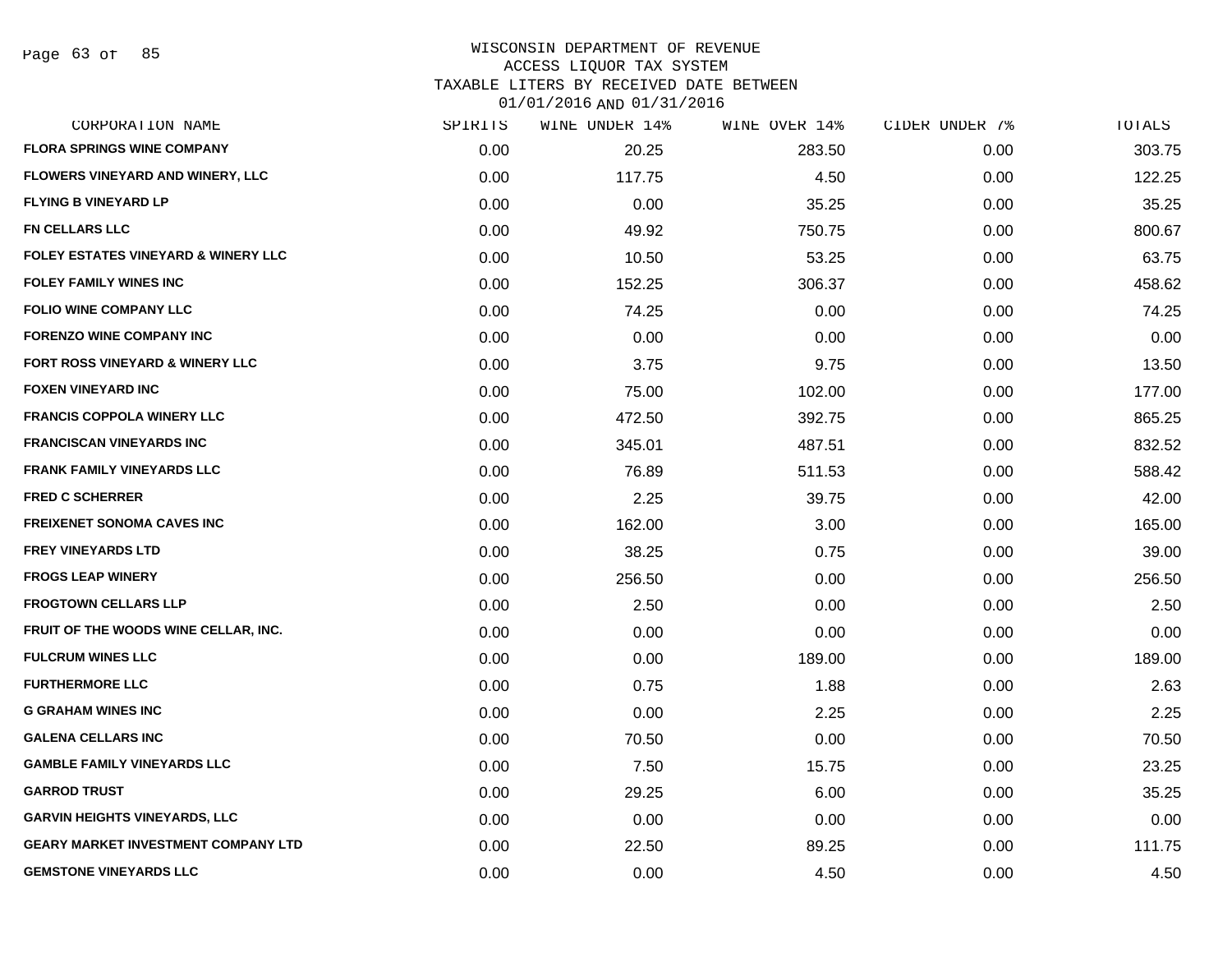#### WISCONSIN DEPARTMENT OF REVENUE ACCESS LIQUOR TAX SYSTEM

TAXABLE LITERS BY RECEIVED DATE BETWEEN

| CORPORATION NAME                                    | SPIRITS | WINE UNDER 14% | WINE OVER 14% | CIDER UNDER 7% | TOTALS |
|-----------------------------------------------------|---------|----------------|---------------|----------------|--------|
| <b>GENERATIONS OF SONOMA LLC</b>                    | 0.00    | 2.25           | 20.25         | 0.00           | 22.50  |
| <b>GENESEO PARTNERS LP</b>                          | 0.00    | 0.00           | 45.00         | 0.00           | 45.00  |
| <b>GEORGE O HENDRY</b>                              | 0.00    | 0.00           | 21.00         | 0.00           | 21.00  |
| <b>GERBER, GERBER &amp; GERBER DISCLAIMER TRUST</b> | 0.00    | 17.25          | 0.00          | 0.00           | 17.25  |
| <b>GF WINES LLC</b>                                 | 0.00    | 14.25          | 51.00         | 0.00           | 65.25  |
| <b>GIFT SERVICES INC</b>                            | 0.00    | 0.00           | 0.00          | 0.00           | 0.00   |
| <b>GOLDIN INVESTMENT II INC</b>                     | 0.00    | 0.00           | 0.00          | 0.00           | 0.00   |
| <b>GOLDRIDGEPINOT.COM LLC</b>                       | 0.00    | 16.50          | 31.25         | 0.00           | 47.75  |
| <b>GOOD FOUNDATIONS INC</b>                         | 0.00    | 45.00          | 0.00          | 0.00           | 45.00  |
| <b>GOOSE RIDGE LLC</b>                              | 0.00    | 1.50           | 10.50         | 0.00           | 12.00  |
| <b>GRAPE VISIONS LLC</b>                            | 0.00    | 0.00           | 74.25         | 0.00           | 74.25  |
| <b>GRAPESEED WINE FUND LLC</b>                      | 0.00    | 0.00           | 9.75          | 0.00           | 9.75   |
| <b>GRASSINI FAMILY VINEYARDS LLC</b>                | 0.00    | 22.50          | 2.25          | 0.00           | 24.75  |
| <b>GREEN FAMILY WINERY LLC</b>                      | 0.00    | 0.00           | 0.00          | 0.00           | 0.00   |
| <b>GRGICH HILLS CELLAR</b>                          | 0.00    | 80.25          | 360.00        | 0.00           | 440.25 |
| <b>GRIEB OPTIMAL WINECRAFTING LLC</b>               | 0.00    | 0.00           | 0.00          | 0.00           | 0.00   |
| <b>GROTH VINEYARDS &amp; WINERY LLC</b>             | 0.00    | 0.00           | 45.00         | 0.00           | 45.00  |
| <b>GULLETT &amp; GULLETT</b>                        | 0.00    | 63.00          | 7.50          | 0.00           | 70.50  |
| H DE V LLC                                          | 0.00    | 0.00           | 0.00          | 0.00           | 0.00   |
| <b>HAFNER VINEYARD LLC</b>                          | 0.00    | 251.25         | 0.00          | 0.00           | 251.25 |
| <b>HAGAFEN CELLARS INC</b>                          | 0.00    | 62.25          | 0.00          | 0.00           | 62.25  |
| <b>HALF KRAKT LLC</b>                               | 0.00    | 0.00           | 0.00          | 0.00           | 0.00   |
| <b>HALL WINES LLC</b>                               | 0.00    | 15.75          | 771.75        | 0.00           | 787.50 |
| <b>HALTER WINERY LLC</b>                            | 0.00    | 1.50           | 66.00         | 0.00           | 67.50  |
| <b>HAMEL FAMILY WINES LLC</b>                       | 0.00    | 4.50           | 1.50          | 0.00           | 6.00   |
| <b>HANNA WINERY INC</b>                             | 0.00    | 39.75          | 134.25        | 0.00           | 174.00 |
| <b>HARALD TOMESCH</b>                               | 0.00    | 0.00           | 0.00          | 0.00           | 0.00   |
| <b>HARBOR HILL FRUIT FARMS INC</b>                  | 0.00    | 0.00           | 0.00          | 0.00           | 0.00   |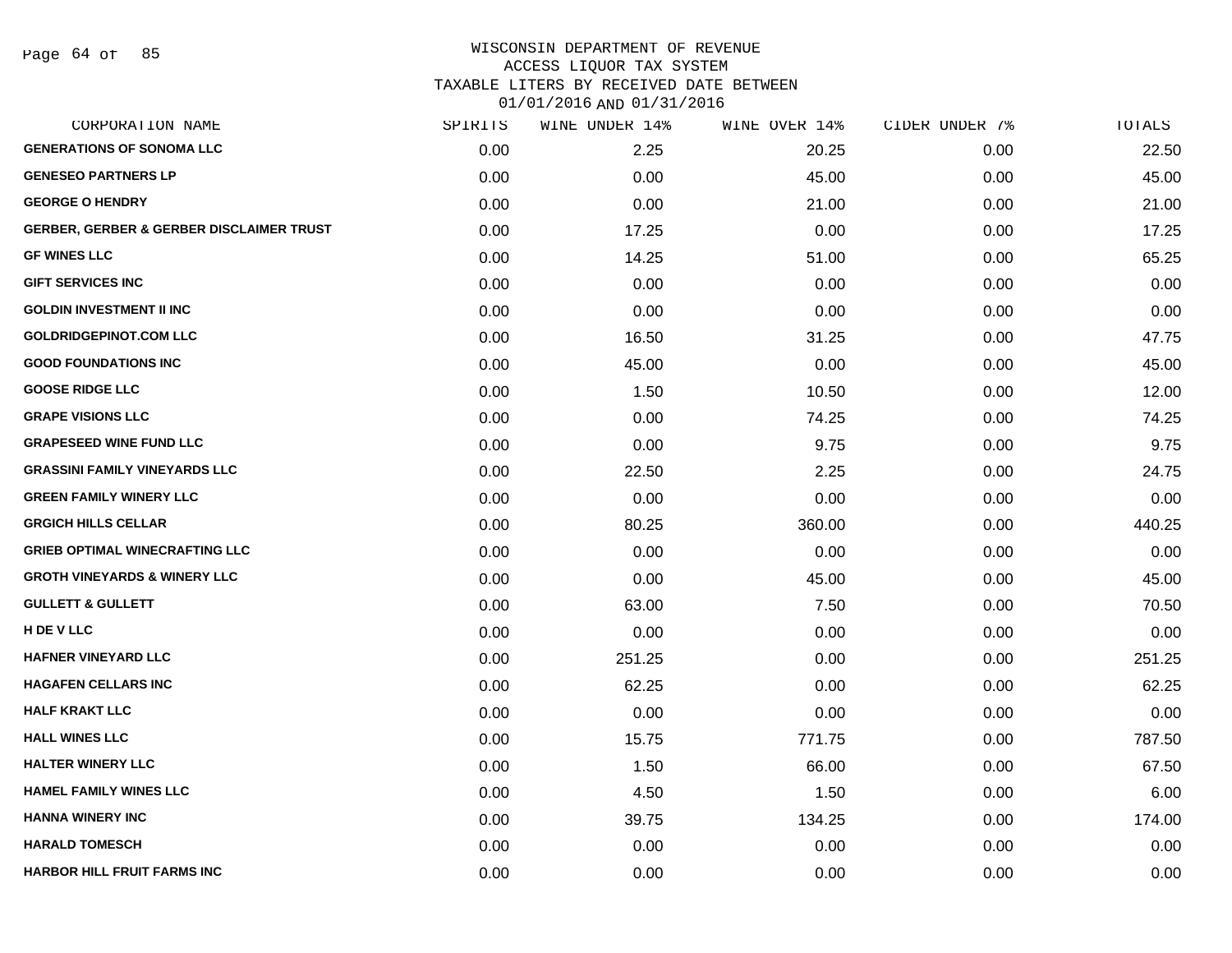Page 65 of 85

| CORPORATION NAME                      | SPIRITS | WINE UNDER 14% | WINE OVER 14% | CIDER UNDER 7% | TOTALS    |
|---------------------------------------|---------|----------------|---------------|----------------|-----------|
| HARBOR RIDGE WINERY INC.              | 0.00    | 0.00           | 0.00          | 0.00           | 0.00      |
| <b>HARLAN ESTATE WINERY INC</b>       | 0.00    | 0.00           | 30.00         | 0.00           | 30.00     |
| <b>HARRIS &amp; HARRIS</b>            | 0.00    | 3.00           | 32.00         | 0.00           | 35.00     |
| <b>HARRY &amp; DAVID HOLDINGS INC</b> | 0.00    | 597.75         | 221.00        | 0.00           | 818.75    |
| <b>HARTWELL VINEYARDS LLC</b>         | 0.00    | 0.00           | 0.00          | 0.00           | 0.00      |
| <b>HAWKES LLC</b>                     | 0.00    | 2.25           | 93.75         | 0.00           | 96.00     |
| <b>HAYWOOD WINE COMPANY</b>           | 0.00    | 0.00           | 0.00          | 0.00           | 0.00      |
| <b>HDD LLC</b>                        | 0.00    | 384.00         | 185.25        | 0.00           | 569.25    |
| <b>HEITZ WINE CELLARS</b>             | 0.00    | 29.25          | 40.50         | 0.00           | 69.75     |
| <b>HEMISPHERE WINE COMPANY INC</b>    | 0.00    | 10.50          | 117.75        | 0.00           | 128.25    |
| <b>HERB LAMB VINEYARDS, LLC</b>       | 0.00    | 1.50           | 4.50          | 0.00           | 6.00      |
| <b>HERDIE BAISDEN</b>                 | 0.00    | 0.00           | 0.00          | 0.00           | 0.00      |
| <b>HERRERA &amp; HERRERA</b>          | 0.00    | 0.00           | 70.50         | 0.00           | 70.50     |
| <b>HESTAN VINEYARDS LLC</b>           | 0.00    | 3.00           | 9.00          | 0.00           | 12.00     |
| <b>HILL ESTATES INC</b>               | 0.00    | 1.50           | 77.25         | 0.00           | 78.75     |
| <b>HIRSCH WINERY LLC</b>              | 0.00    | 37.50          | 0.00          | 0.00           | 37.50     |
| <b>HOFFMAN AND HOFFMAN</b>            | 0.00    | 19.50          | 0.00          | 0.00           | 19.50     |
| <b>HOLLYS HILL VINEYARDS LLC</b>      | 0.00    | 0.00           | 13.50         | 0.00           | 13.50     |
| HONIG VINEYARD AND WINERY LLC         | 0.00    | 15.38          | 118.91        | 0.00           | 134.29    |
| <b>HOOKSTONE INC.</b>                 | 0.00    | 0.00           | 0.00          | 0.00           | 0.00      |
| <b>HOPE WINE LLC</b>                  | 0.00    | 594.00         | 3.00          | 0.00           | 597.00    |
| <b>HOUDINI INC</b>                    | 0.00    | 8,724.00       | 2,045.25      | 0.00           | 10,769.25 |
| <b>HOURGLASS WINE COMPANY INC</b>     | 0.00    | 0.00           | 104.22        | 0.00           | 104.22    |
| <b>HUNEEUS VINTNERS LLC</b>           | 0.00    | 6.00           | 246.75        | 0.00           | 252.75    |
| HUNT COUNTRY VINEYARDS LLC            | 0.00    | 56.26          | 0.00          | 0.00           | 56.26     |
| <b>HUSCH VINEYARDS INC</b>            | 0.00    | 162.75         | 72.00         | 0.00           | 234.75    |
| <b>INCEPTION WINES LLC</b>            | 0.00    | 0.00           | 0.00          | 0.00           | 0.00      |
| <b>INMAN FAMILY WINES LLC</b>         | 0.00    | 80.25          | 12.75         | 0.00           | 93.00     |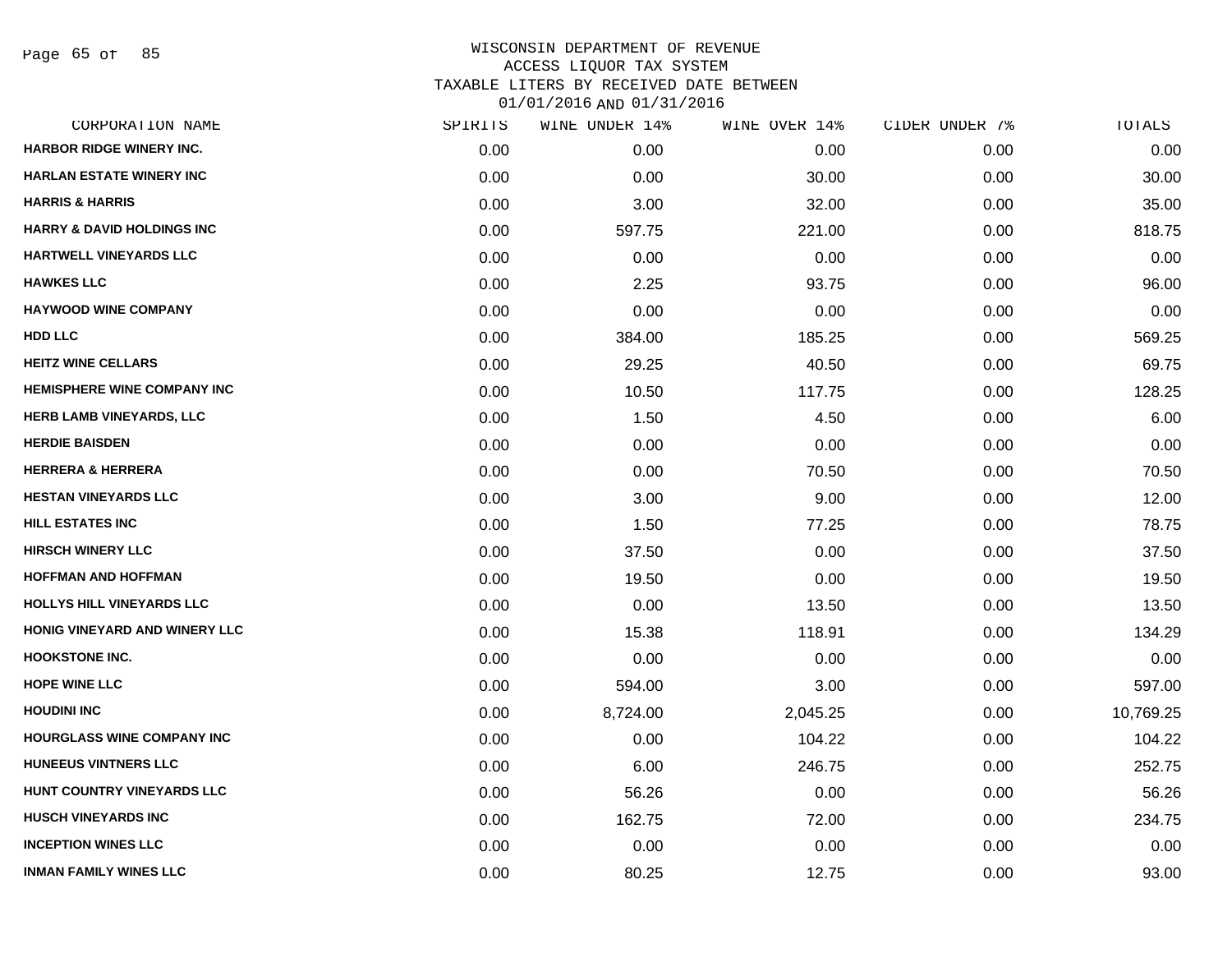Page 66 of 85

| CORPORATION NAME                      | SPIRITS | WINE UNDER 14% | WINE OVER 14% | CIDER UNDER 7% | <b>TOTALS</b> |
|---------------------------------------|---------|----------------|---------------|----------------|---------------|
| <b>INVESTOR'S OF AMERICA LP</b>       | 0.00    | 7.50           | 31.50         | 0.00           | 39.00         |
| <b>IRON HORSE VINEYARDS LP</b>        | 0.00    | 0.00           | 0.00          | 0.00           | 0.00          |
| <b>ISENHOWER CELLARS LLC</b>          | 0.00    | 3.00           | 17.25         | 0.00           | 20.25         |
| <b>ISLAND ORCHARD CIDER LLC</b>       | 0.00    | 0.00           | 0.00          | 0.00           | 0.00          |
| <b>ISR VINEYARDS ASSOCIATION</b>      | 0.00    | 0.00           | 40.50         | 0.00           | 40.50         |
| <b>J LOHR WINERY CORP</b>             | 0.00    | 63.00          | 22.50         | 0.00           | 85.50         |
| <b>J PEDRONCELLI WINERY</b>           | 0.00    | 51.00          | 78.25         | 0.00           | 129.25        |
| <b>J RICKARDS WINERY LLC</b>          | 0.00    | 0.00           | 132.37        | 0.00           | 132.37        |
| <b>J-NH WINE GROUP LLC</b>            | 0.00    | 2.25           | 41.25         | 0.00           | 43.50         |
| <b>J3 WINE PARTNERS LLC</b>           | 0.00    | 4.50           | 20.25         | 0.00           | 24.75         |
| <b>JACK JOHN INVESTMENTS INC</b>      | 0.00    | 0.00           | 3.00          | 0.00           | 3.00          |
| <b>JACKSON FAMILY WINES INC</b>       | 0.00    | 475.90         | 1,743.39      | 0.00           | 2,219.29      |
| <b>JACKSON WINE LLC</b>               | 0.00    | 0.00           | 0.00          | 0.00           | 0.00          |
| <b>JACKSON WINERY &amp; VINEYARDS</b> | 0.00    | 0.00           | 0.00          | 0.00           | 0.00          |
| <b>JACUZZI FAMILY VINEYARDS LLC</b>   | 0.00    | 124.50         | 148.88        | 0.00           | 273.38        |
| <b>JAM CELLARS INC</b>                | 0.00    | 0.00           | 13.50         | 0.00           | 13.50         |
| <b>JAMES L LAMBERT</b>                | 0.00    | 9.00           | 42.75         | 0.00           | 51.75         |
| <b>JAMES P PROSSER</b>                | 0.00    | 25.50          | 0.00          | 0.00           | 25.50         |
| <b>JAZMIN ENTERPRISES</b>             | 0.00    | 6.00           | 71.25         | 0.00           | 77.25         |
| <b>JB GEORGE LLC</b>                  | 0.00    | 1.77           | 0.00          | 0.00           | 1.77          |
| <b>JC CELLARS INC</b>                 | 0.00    | 4.50           | 15.75         | 0.00           | 20.25         |
| <b>JEFFERY M GORDON</b>               | 0.00    | 0.75           | 11.25         | 0.00           | 12.00         |
| <b>JEFFREY L STOEGER</b>              | 0.00    | 0.00           | 0.00          | 0.00           | 0.00          |
| JENNIFER L JACKSON-HARTFORD           | 0.00    | 1.50           | 209.25        | 0.00           | 210.75        |
| <b>JESSIES GROVE WINERY INC</b>       | 0.00    | 0.00           | 0.00          | 0.00           | 0.00          |
| <b>JESSUP CELLARS HOLDING CO LLC</b>  | 0.00    | 0.00           | 194.63        | 0.00           | 194.63        |
| <b>JM CELLARS COMPANY</b>             | 0.00    | 0.00           | 30.75         | 0.00           | 30.75         |
| JOHN ANTHONY VINEYARDS LLC            | 0.00    | 0.00           | 30.00         | 0.00           | 30.00         |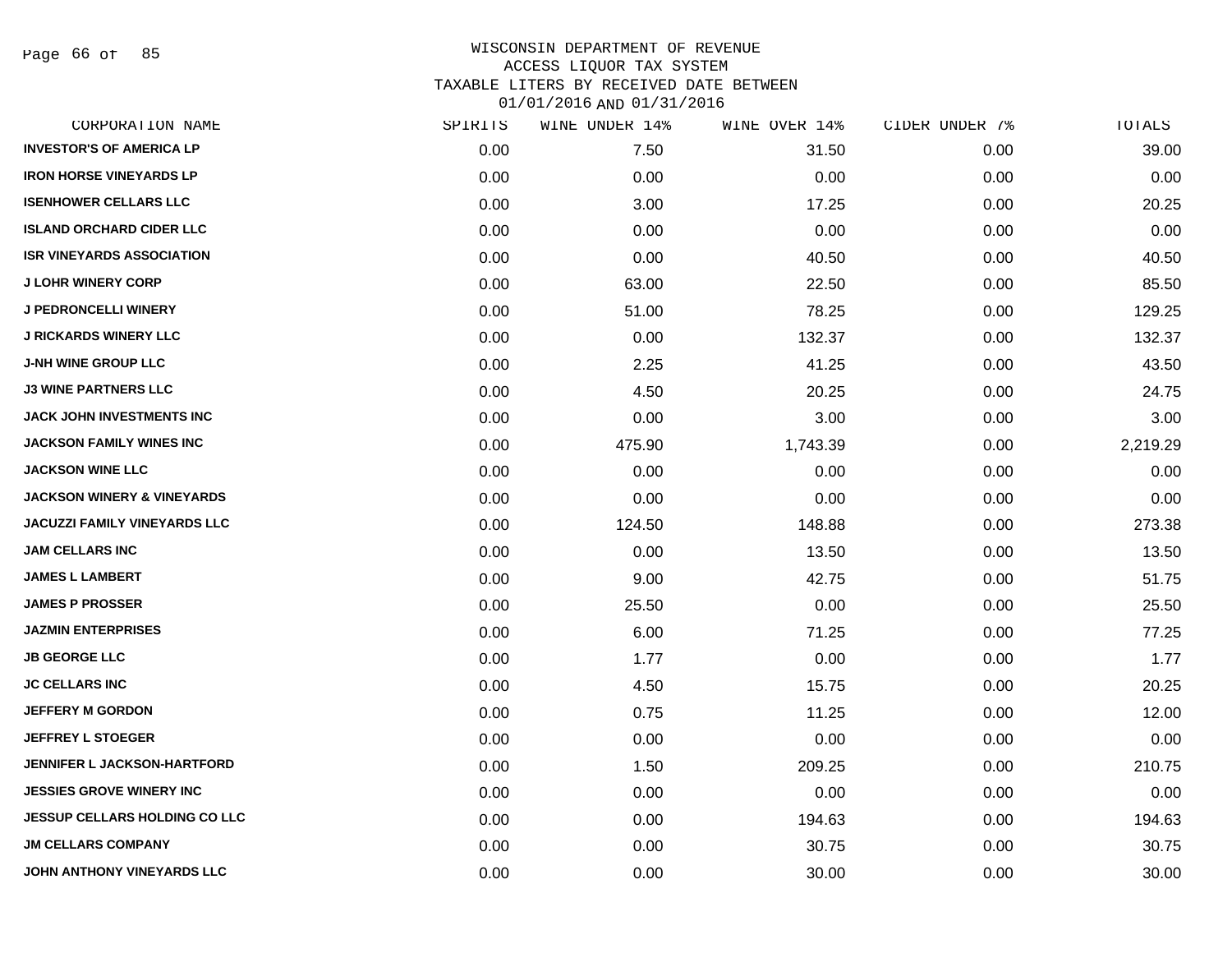Page 67 of 85

#### WISCONSIN DEPARTMENT OF REVENUE ACCESS LIQUOR TAX SYSTEM

TAXABLE LITERS BY RECEIVED DATE BETWEEN

| CORPORATION NAME                         | SPIRITS | WINE UNDER 14% | WINE OVER 14% | CIDER UNDER 7% | TOTALS   |
|------------------------------------------|---------|----------------|---------------|----------------|----------|
| <b>JOHN E NICOLOZAKES</b>                | 0.00    | 84.75          | 0.00          | 0.00           | 84.75    |
| <b>JONES FAMILY WINERY LLC</b>           | 0.00    | 0.00           | 0.00          | 0.00           | 0.00     |
| <b>JORNY'S END LLC</b>                   | 0.00    | 0.00           | 0.00          | 0.00           | 0.00     |
| <b>JOSEPH CALLOW</b>                     | 0.00    | 0.00           | 0.00          | 0.00           | 0.00     |
| <b>JOSEPH CALLOW</b>                     | 0.00    | 0.00           | 0.00          | 0.00           | 0.00     |
| <b>JOSEPH PHELPS VINEYARDS LLC</b>       | 0.00    | 192.49         | 524.25        | 0.00           | 716.74   |
| <b>JOSEPH STALLER</b>                    | 0.00    | 0.00           | 0.00          | 0.00           | 0.00     |
| <b>JOSEPH WYNIMKO</b>                    | 0.00    | 0.00           | 0.00          | 0.00           | 0.00     |
| <b>JOULLIAN VINEYARDS LTD</b>            | 0.00    | 0.00           | 0.00          | 0.00           | 0.00     |
| JUDD FAMILY VINEYARDS LP                 | 0.00    | 0.00           | 0.00          | 0.00           | 0.00     |
| <b>JULIE A ANDRZEJCZAK</b>               | 0.00    | 0.00           | 0.00          | 0.00           | 0.00     |
| <b>JUSTIN VINEYARDS &amp; WINERY LLC</b> | 0.00    | 0.00           | 151.50        | 0.00           | 151.50   |
| <b>JVW CORPORATION</b>                   | 0.00    | 159.75         | 0.00          | 0.00           | 159.75   |
| <b>K VINTNERS LLC</b>                    | 0.00    | 14.25          | 126.75        | 0.00           | 141.00   |
| <b>KACHINA CELLARS LLC</b>               | 0.00    | 829.87         | 1,867.50      | 0.00           | 2,697.37 |
| <b>KAMEN WINES LLC</b>                   | 0.00    | 11.25          | 116.25        | 0.00           | 127.50   |
| <b>KANGARU ENTERPRISES LLC</b>           | 0.00    | 0.00           | 41.25         | 0.00           | 41.25    |
| <b>KB WINES LLC</b>                      | 0.00    | 3.00           | 355.50        | 0.00           | 358.50   |
| <b>KEEVER VINEYARDS LLC</b>              | 0.00    | 0.00           | 0.00          | 0.00           | 0.00     |
| <b>KEN BROWN WINES LLC</b>               | 0.00    | 0.00           | 6.75          | 0.00           | 6.75     |
| <b>KENEFICK RANCHES WINERY LLC</b>       | 0.00    | 0.00           | 11.25         | 0.00           | 11.25    |
| <b>KENT HUMPHREY</b>                     | 0.00    | 0.00           | 72.75         | 0.00           | 72.75    |
| <b>KENWARD FAMILY VINEYARDS, LLC</b>     | 0.00    | 3.75           | 17.25         | 0.00           | 21.00    |
| <b>KERWIN ESTATE LLC</b>                 | 0.00    | 0.00           | 43.13         | 0.00           | 43.13    |
| <b>KESTREL PROPERTIES LLC</b>            | 0.00    | 0.00           | 0.00          | 0.00           | 0.00     |
| <b>KING ESTATE WINERY LP</b>             | 0.00    | 46.50          | 0.00          | 0.00           | 46.50    |
| <b>KISTLER VINEYARDS, LLC</b>            | 0.00    | 0.00           | 93.00         | 0.00           | 93.00    |
| <b>KLEIN FOODS INC</b>                   | 0.00    | 97.50          | 273.00        | 0.00           | 370.50   |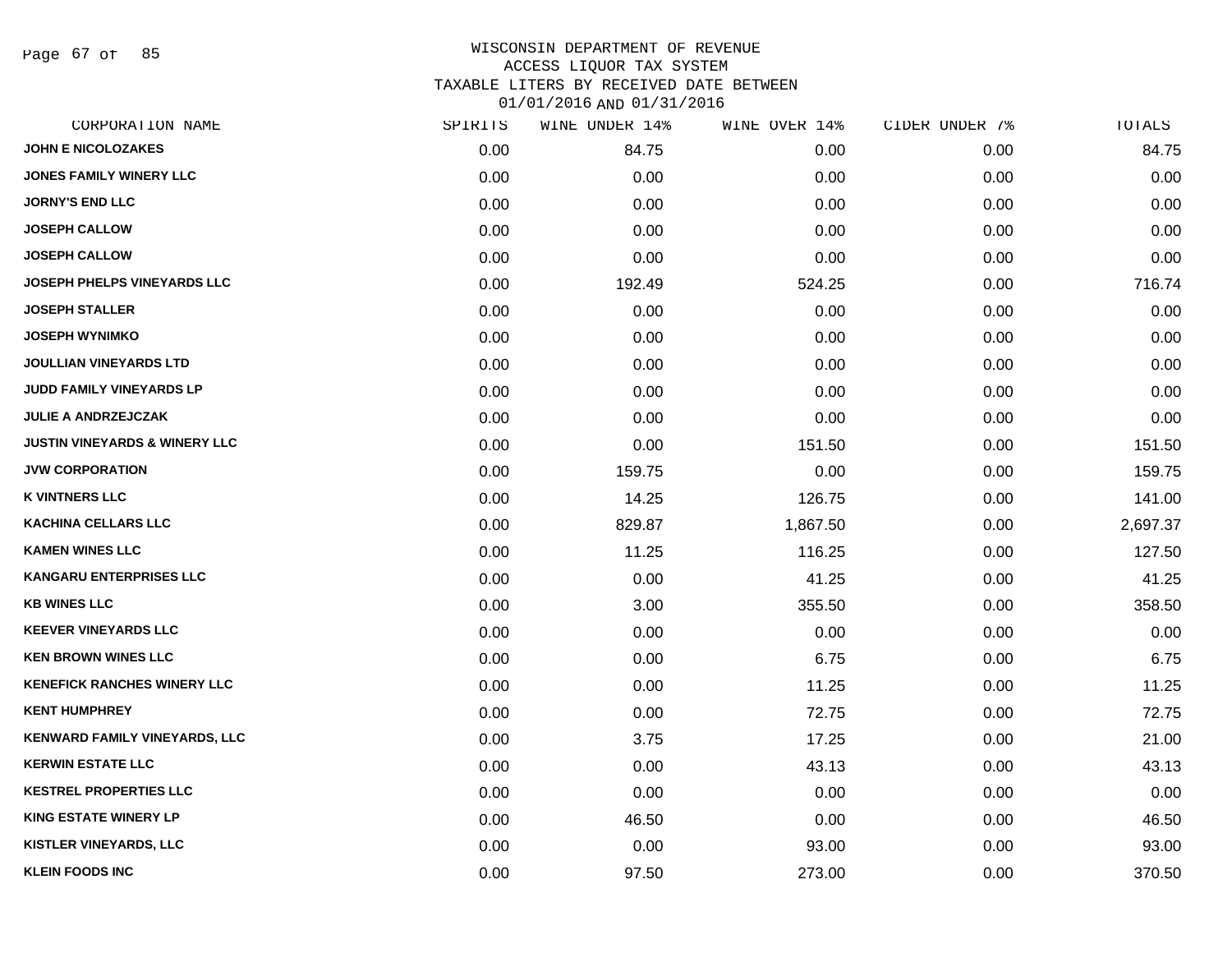#### WISCONSIN DEPARTMENT OF REVENUE ACCESS LIQUOR TAX SYSTEM

TAXABLE LITERS BY RECEIVED DATE BETWEEN

| CORPORATION NAME                                  | SPIRITS | WINE UNDER 14% | WINE OVER 14% | CIDER UNDER 7% | TOTALS |
|---------------------------------------------------|---------|----------------|---------------|----------------|--------|
| <b>KNIGHTS BRIDGE WINERY LLC</b>                  | 0.00    | 0.00           | 9.00          | 0.00           | 9.00   |
| <b>KOEHLER WINERY LLC</b>                         | 0.00    | 15.75          | 15.75         | 0.00           | 31.50  |
| <b>KONSTANTIN D FRANK &amp; SONS</b>              | 0.00    | 212.25         | 0.00          | 0.00           | 212.25 |
| <b>KOPRI INC</b>                                  | 0.00    | 6.75           | 1.50          | 0.00           | 8.25   |
| <b>KRUPP BROTHERS LLC</b>                         | 0.00    | 0.00           | 23.25         | 0.00           | 23.25  |
| <b>KSSM LLC</b>                                   | 0.00    | 25.50          | 237.00        | 0.00           | 262.50 |
| <b>KT WINECO LLC</b>                              | 0.00    | 0.00           | 6.75          | 0.00           | 6.75   |
| <b>KULETO VILLA LLC</b>                           | 0.00    | 17.25          | 58.50         | 0.00           | 75.75  |
| <b>KUNDE ENTERPRISES INC</b>                      | 0.00    | 47.25          | 313.86        | 0.00           | 361.11 |
| <b>L C WINE</b>                                   | 0.00    | 0.00           | 45.75         | 0.00           | 45.75  |
| L FOPPIANO WINE CO INC                            | 0.00    | 3.75           | 7.50          | 0.00           | 11.25  |
| <b>LADERA WINERY LLC</b>                          | 0.00    | 21.75          | 87.75         | 0.00           | 109.50 |
| <b>LAETITIA VINEYARD &amp; WINERY INC</b>         | 0.00    | 83.25          | 88.13         | 0.00           | 171.38 |
| <b>LAGUNA OAKS VINEYARD &amp; WINERY INC</b>      | 0.00    | 73.50          | $-0.75$       | 0.00           | 72.75  |
| <b>LAIL VINEYARDS LLC</b>                         | 0.00    | 0.00           | 13.50         | 0.00           | 13.50  |
| <b>LAIRD FAMILY ESTATE LLC</b>                    | 0.00    | 0.00           | 62.25         | 0.00           | 62.25  |
| <b>LAKE NOKOMIS CRANBERRIES INC</b>               | 0.00    | 0.00           | 0.00          | 0.00           | 0.00   |
| <b>LAMBERT BRIDGE WINERY INC</b>                  | 0.00    | 0.00           | 174.00        | 0.00           | 174.00 |
| <b>LANCASTER ESTATE VINEYARD &amp; WINERY LLC</b> | 0.00    | 2.25           | 108.75        | 0.00           | 111.00 |
| <b>LANCASTER VINEYARDS INC</b>                    | 0.00    | 0.00           | 0.00          | 0.00           | 0.00   |
| <b>LANGE WINERY LLC</b>                           | 0.00    | 90.75          | 0.00          | 0.00           | 90.75  |
| <b>LANGETWINS WINE CO INC</b>                     | 0.00    | 51.00          | 18.75         | 0.00           | 69.75  |
| <b>LARKMEAD VINEYARDS INC</b>                     | 0.00    | 0.00           | 103.50        | 0.00           | 103.50 |
| <b>LARSON &amp; LARSON</b>                        | 0.00    | 0.00           | 0.00          | 0.00           | 0.00   |
| <b>LARSON FAMILY WINERY INC</b>                   | 0.00    | 43.50          | 122.25        | 0.00           | 165.75 |
| <b>LATITUDE BEVERAGE COMPANY</b>                  | 0.00    | 36.00          | 37.50         | 0.00           | 73.50  |
| <b>LAUTENBACH'S ORCHARD COUNTRY INC</b>           | 0.00    | 0.00           | 0.00          | 0.00           | 0.00   |
| <b>LAVA SPRINGS INC</b>                           | 0.00    | 0.00           | 74.25         | 0.00           | 74.25  |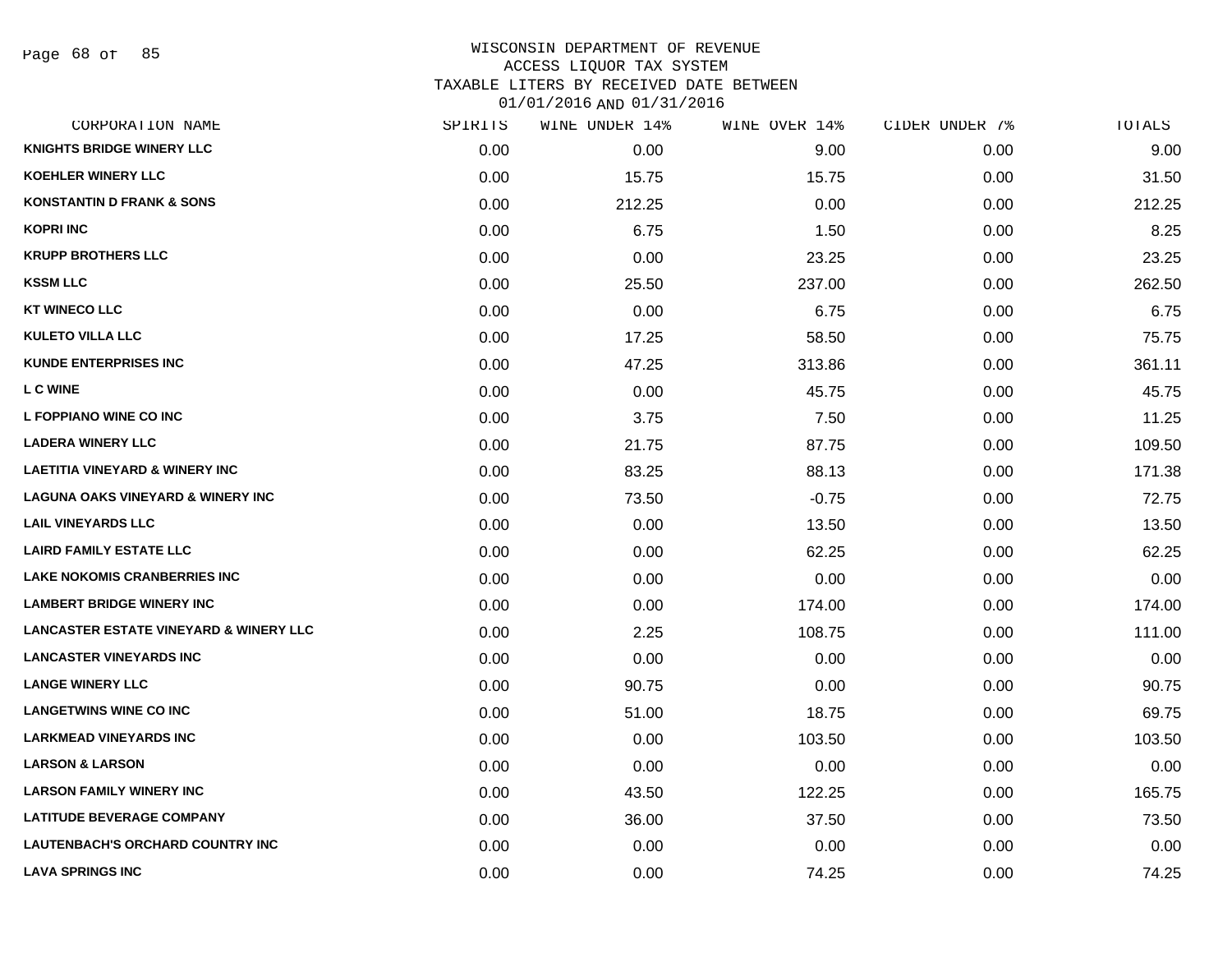Page 69 of 85

#### WISCONSIN DEPARTMENT OF REVENUE ACCESS LIQUOR TAX SYSTEM TAXABLE LITERS BY RECEIVED DATE BETWEEN

| CORPORATION NAME                          | SPIRITS | WINE UNDER 14% | WINE OVER 14% | CIDER UNDER 7% | <b>TOTALS</b> |
|-------------------------------------------|---------|----------------|---------------|----------------|---------------|
| <b>LAWER FAMILY WINERY INC</b>            | 0.00    | 0.00           | 0.00          | 0.00           | 0.00          |
| LE CEP II INC                             | 0.00    | 1,165.00       | 0.00          | 0.00           | 1,165.00      |
| <b>LEDGE STONE VINEYARDS LLC</b>          | 0.00    | 0.00           | 0.00          | 0.00           | 0.00          |
| LEFT COAST CELLARS LLC                    | 0.00    | 0.00           | 0.00          | 0.00           | 0.00          |
| <b>LEMELSON WINERY LLC</b>                | 0.00    | 9.00           | 0.00          | 0.00           | 9.00          |
| <b>LEONARDINI FAMILY WINERY LLC</b>       | 0.00    | 4.50           | 150.77        | 0.00           | 155.27        |
| <b>LEONESSE CELLARS LLC</b>               | 0.00    | 33.75          | 57.75         | 0.00           | 91.50         |
| <b>LEVIATHAN WINE COMPANY LLC</b>         | 0.00    | 18.00          | 4.50          | 0.00           | 22.50         |
| LIFE IS SHORT! LLC                        | 0.00    | 0.00           | 3.00          | 0.00           | 3.00          |
| <b>LION NATHAN USA INC</b>                | 0.00    | 274.50         | 61.13         | 0.00           | 335.63        |
| <b>LIONS PEAK</b>                         | 0.00    | 0.00           | 0.00          | 0.00           | 0.00          |
| <b>LOBO WINES LLC</b>                     | 0.00    | 0.00           | 0.00          | 0.00           | 0.00          |
| <b>LONG MEADOW RANCH WINERY INC</b>       | 0.00    | 32.25          | 5.25          | 0.00           | 37.50         |
| <b>LONG SHADOWS VINTNERS LLC</b>          | 0.00    | 2.63           | 45.75         | 0.00           | 48.38         |
| <b>LONGBOARD VINEYARDS LLC</b>            | 0.00    | 0.75           | 1.50          | 0.00           | 2.25          |
| <b>LONGORIA &amp; LONGORIA</b>            | 0.00    | 14.25          | 28.50         | 0.00           | 42.75         |
| <b>LORIMAR WINERY INC</b>                 | 0.00    | 11.25          | 0.00          | 0.00           | 11.25         |
| <b>LOST ISLAND WINE LLC</b>               | 0.00    | 0.00           | 0.00          | 0.00           | 0.00          |
| <b>LOUIDAR LLC</b>                        | 0.00    | 177.60         | 377.70        | 0.00           | 555.30        |
| <b>LOWDEN SCHOOLHOUSE CORPORATION</b>     | 0.00    | 0.00           | 75.00         | 0.00           | 75.00         |
| <b>LUCAS &amp; LEWELLEN VINEYARDS INC</b> | 0.00    | 24.75          | 129.00        | 0.00           | 153.75        |
| <b>LUNA VINEYARDS INC</b>                 | 0.00    | 5.25           | 89.25         | 0.00           | 94.50         |
| <b>LYNFRED WINERY INC</b>                 | 0.00    | 49.50          | 0.00          | 0.00           | 49.50         |
| <b>LYNMAR WINERY LLC</b>                  | 0.00    | 1.50           | 144.75        | 0.00           | 146.25        |
| <b>M.A.C. WINES, LLC</b>                  | 0.00    | 7.50           | 3.00          | 0.00           | 10.50         |
| <b>MADISON VINEYARD HOLDINGS LLC</b>      | 0.00    | 9.00           | 9.75          | 0.00           | 18.75         |
| <b>MADRIGAL FAMILY WINERY LLC</b>         | 0.00    | 97.50          | 33.75         | 0.00           | 131.25        |
| <b>MADRONA VINEYARDS LP</b>               | 0.00    | 13.50          | 46.50         | 0.00           | 60.00         |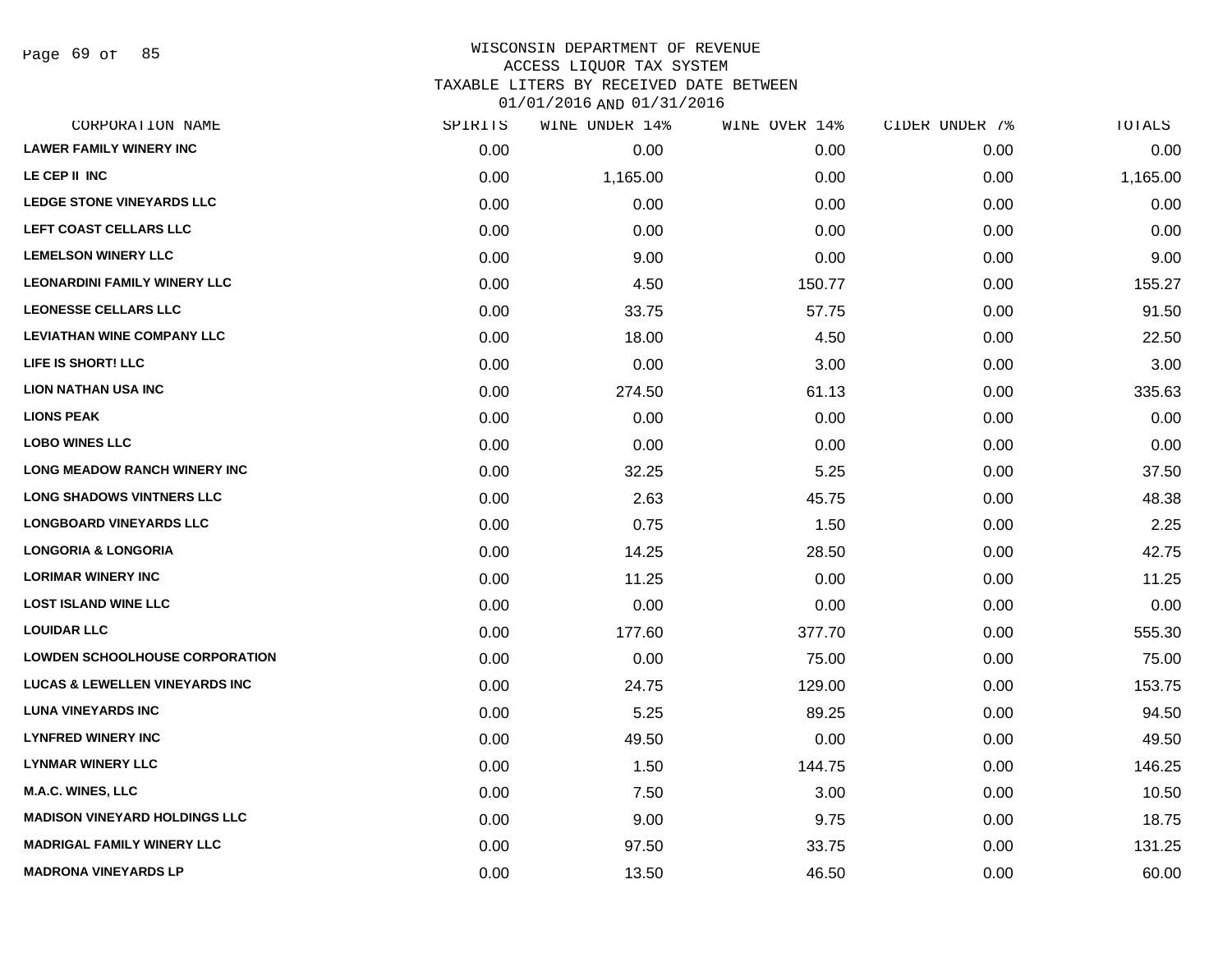Page 70 of 85

# WISCONSIN DEPARTMENT OF REVENUE ACCESS LIQUOR TAX SYSTEM TAXABLE LITERS BY RECEIVED DATE BETWEEN

| CORPORATION NAME                              | SPIRITS | WINE UNDER 14% | WINE OVER 14% | CIDER UNDER 7% | TOTALS   |
|-----------------------------------------------|---------|----------------|---------------|----------------|----------|
| <b>MAKK WINE LLC</b>                          | 0.00    | 6.75           | 0.00          | 0.00           | 6.75     |
| <b>MANO'S INC</b>                             | 0.00    | 0.00           | 0.00          | 0.00           | 0.00     |
| <b>MARGERUM WINE COMPANY INC</b>              | 0.00    | 0.00           | 0.00          | 0.00           | 0.00     |
| <b>MARIA A KLEIN</b>                          | 0.00    | 0.00           | 0.00          | 0.00           | 0.00     |
| <b>MARIETTA CELLARS INC</b>                   | 0.00    | 0.00           | 75.75         | 0.00           | 75.75    |
| <b>MARKHAM VINEYARDS</b>                      | 0.00    | 34.88          | 83.25         | 0.00           | 118.13   |
| <b>MARTIN E SELL</b>                          | 0.00    | 0.00           | 0.00          | 0.00           | 0.00     |
| <b>MARTIN RAY WINERY INC</b>                  | 0.00    | 23.25          | 19.50         | 0.00           | 42.75    |
| <b>MARTINELLI WINERY INC</b>                  | 0.00    | 0.00           | 308.25        | 0.00           | 308.25   |
| <b>MATHY WINERY LLC</b>                       | 0.00    | 1,218.00       | 16.52         | 0.00           | 1,234.52 |
| <b>MATTHEW RICK</b>                           | 0.00    | 0.00           | 0.00          | 0.00           | 0.00     |
| <b>MATTHIAS A PIPPIG &amp; JAMIE M KINSER</b> | 0.00    | 0.00           | 6.75          | 0.00           | 6.75     |
| <b>MAUI WINE LTD</b>                          | 0.00    | 107.25         | 25.16         | 0.00           | 132.41   |
| <b>MAURITSON FAMILY WINERY</b>                | 0.00    | 0.75           | 247.50        | 0.00           | 248.25   |
| <b>MAYACAMAS VINEYARDS</b>                    | 0.00    | 36.00          | 9.00          | 0.00           | 45.00    |
| <b>MAYNARD J KEENAN</b>                       | 0.00    | 0.00           | 0.00          | 0.00           | 0.00     |
| <b>MCILQUHAM LLC</b>                          | 0.00    | 0.00           | 0.00          | 0.00           | 0.00     |
| <b>MCNAB RIDGE WINERY LLC</b>                 | 0.00    | 17.25          | 12.75         | 0.00           | 30.00    |
| <b>MELROSE CELLARS LLC</b>                    | 0.00    | 0.00           | 0.00          | 0.00           | 0.00     |
| <b>MELVILLE VINEYARDS SOUTH LLC</b>           | 0.00    | 46.50          | 33.00         | 0.00           | 79.50    |
| <b>MENDOCINO WINE GROUP LLC</b>               | 0.00    | 385.50         | 84.00         | 0.00           | 469.50   |
| <b>MER ET SOLEIL LLC</b>                      | 0.00    | 0.75           | 23.25         | 0.00           | 24.00    |
| <b>MERCER WINE ESTATES LLC</b>                | 0.00    | 12.00          | 3.75          | 0.00           | 15.75    |
| <b>MEREDITH VINEYARD ESTATE INC</b>           | 0.00    | 0.00           | 395.62        | 0.00           | 395.62   |
| <b>MERRYVALE VINEYARDS LLC</b>                | 0.00    | 60.75          | 218.25        | 0.00           | 279.00   |
| <b>MERSHONIAN CIDERY LLC</b>                  | 0.00    | 0.00           | 0.00          | 0.00           | 0.00     |
| <b>METROPOLITAN WINES LLC</b>                 | 0.00    | 0.00           | 37.50         | 0.00           | 37.50    |
| <b>MEV CORPORATION</b>                        | 0.00    | 4.50           | 8.25          | 0.00           | 12.75    |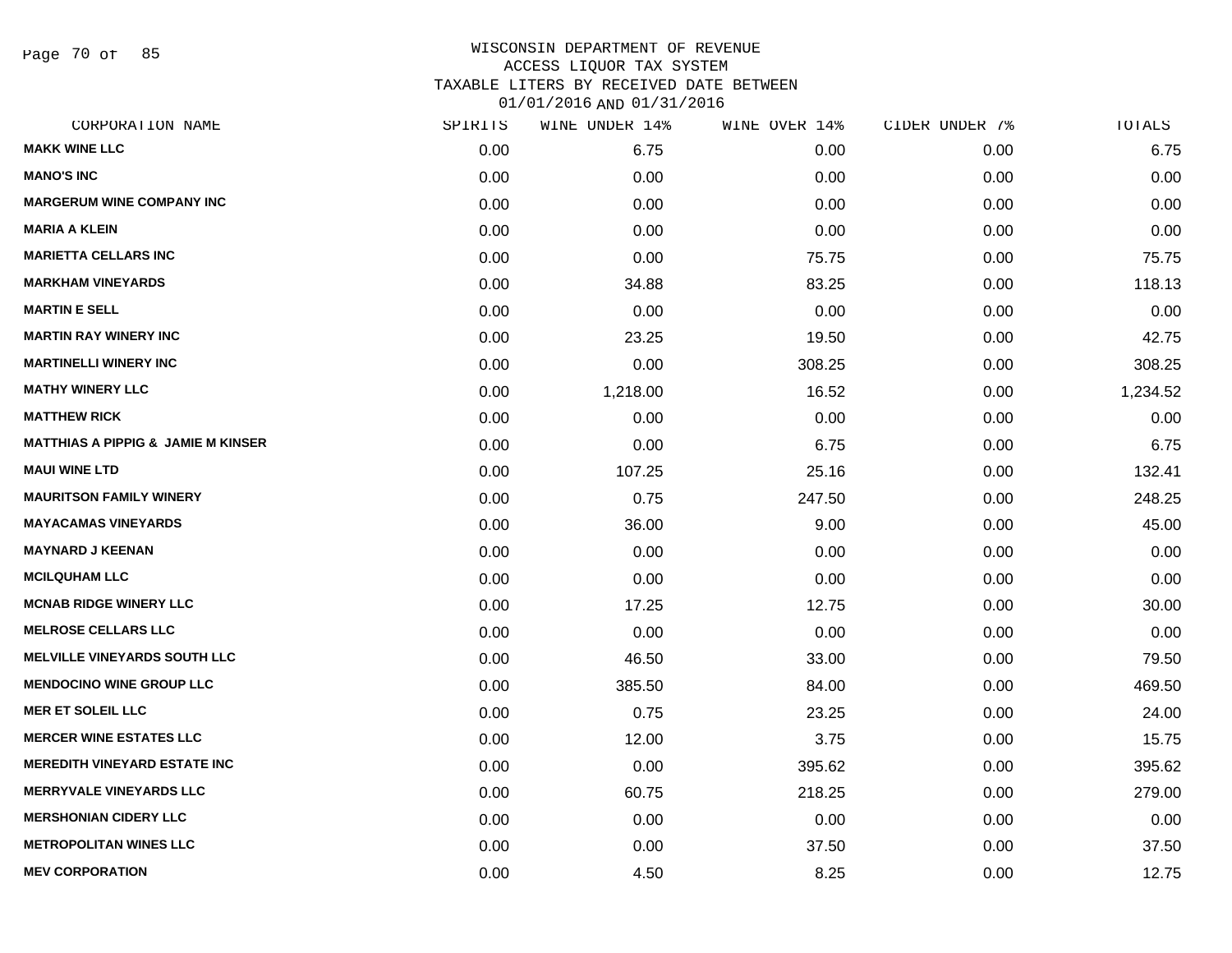Page 71 of 85

# WISCONSIN DEPARTMENT OF REVENUE

## ACCESS LIQUOR TAX SYSTEM

TAXABLE LITERS BY RECEIVED DATE BETWEEN

| CORPORATION NAME                            | SPIRITS | WINE UNDER 14% | WINE OVER 14% | CIDER UNDER 7% | TOTALS    |
|---------------------------------------------|---------|----------------|---------------|----------------|-----------|
| <b>MEYER CELLARS LLC</b>                    | 0.00    | 41.25          | 0.50          | 0.00           | 41.75     |
| <b>MICHEAL DASHE</b>                        | 0.00    | 0.00           | 0.00          | 0.00           | 0.00      |
| <b>MIDDLETON FAMILY WINES LLC</b>           | 0.00    | 31.50          | 23.25         | 0.00           | 54.75     |
| <b>MIDNIGHT CELLARS INC</b>                 | 0.00    | 1.50           | 18.75         | 0.00           | 20.25     |
| <b>MILDARA BLASS INC</b>                    | 0.00    | 8,346.97       | 1,340.88      | 0.00           | 9,687.85  |
| <b>MILLBROOK WINERY INC</b>                 | 0.00    | 188.25         | 0.00          | 0.00           | 188.25    |
| <b>MINER FAMILY WINERY LLC</b>              | 0.00    | 45.75          | 133.50        | 0.00           | 179.25    |
| <b>MINNESOTAS FINEST FERMENTED PRODUCTS</b> | 0.00    | 0.00           | 0.00          | 546.62         | 546.62    |
| <b>MIRA WINERY LLC</b>                      | 0.00    | 20.25          | 4.50          | 0.00           | 24.75     |
| <b>MIRASOL WINE LLC</b>                     | 0.00    | 12.00          | 9.75          | 0.00           | 21.75     |
| <b>MIXOLOSEUM LLC</b>                       | 0.00    | 0.00           | 0.00          | 0.00           | 0.00      |
| <b>MODERN DEVELOPMENT COMPANY</b>           | 0.00    | 0.00           | 79.75         | 0.00           | 79.75     |
| <b>MOLLYDOOKER INTERNATIONAL LLC</b>        | 0.00    | 27.00          | 55.50         | 0.00           | 82.50     |
| <b>MONTICELLO CELLARS INC</b>               | 0.00    | 8.25           | 54.00         | 0.00           | 62.25     |
| <b>MONTINORE VINEYARDS LIMITED</b>          | 0.00    | 0.00           | 0.00          | 0.00           | 0.00      |
| <b>MORCHELLA WINE CELLARS LLC</b>           | 0.00    | 17.25          | 36.00         | 0.00           | 53.25     |
| <b>MOSHIN VINEYARDS INC</b>                 | 0.00    | 65.25          | 63.37         | 0.00           | 128.62    |
| <b>MULLIGAN &amp; MULLIGAN</b>              | 0.00    | 18.00          | 0.00          | 0.00           | 18.00     |
| <b>MUNCH &amp; FOX</b>                      | 0.00    | 0.00           | 13.50         | 0.00           | 13.50     |
| <b>MUNSON BRIDGE WINERY INC</b>             | 0.00    | 0.00           | 0.00          | 0.00           | 0.00      |
| <b>MUSETTA WINERY, LLC</b>                  | 0.00    | 0.00           | 0.00          | 0.00           | 0.00      |
| <b>NCWGINC</b>                              | 0.00    | 0.00           | 0.00          | 0.00           | 0.00      |
| <b>NAKED WINES LLC</b>                      | 0.00    | 474.00         | 57.00         | 0.00           | 531.00    |
| <b>NAKEDWINES.COM INC</b>                   | 0.00    | 22,175.25      | 10,179.75     | 0.00           | 32,355.00 |
| <b>NAVARRE CELLARS LTD</b>                  | 0.00    | 2.25           | 2.25          | 0.00           | 4.50      |
| <b>NAVARRO VINEYARDS, LLC</b>               | 0.00    | 773.60         | 118.50        | 0.00           | 892.10    |
| <b>NEVADA WINE CELLARS INC</b>              | 0.00    | 48.75          | 4.38          | 0.00           | 53.13     |
| <b>NEW VAVIN INC</b>                        | 0.00    | 3.00           | 83.25         | 0.00           | 86.25     |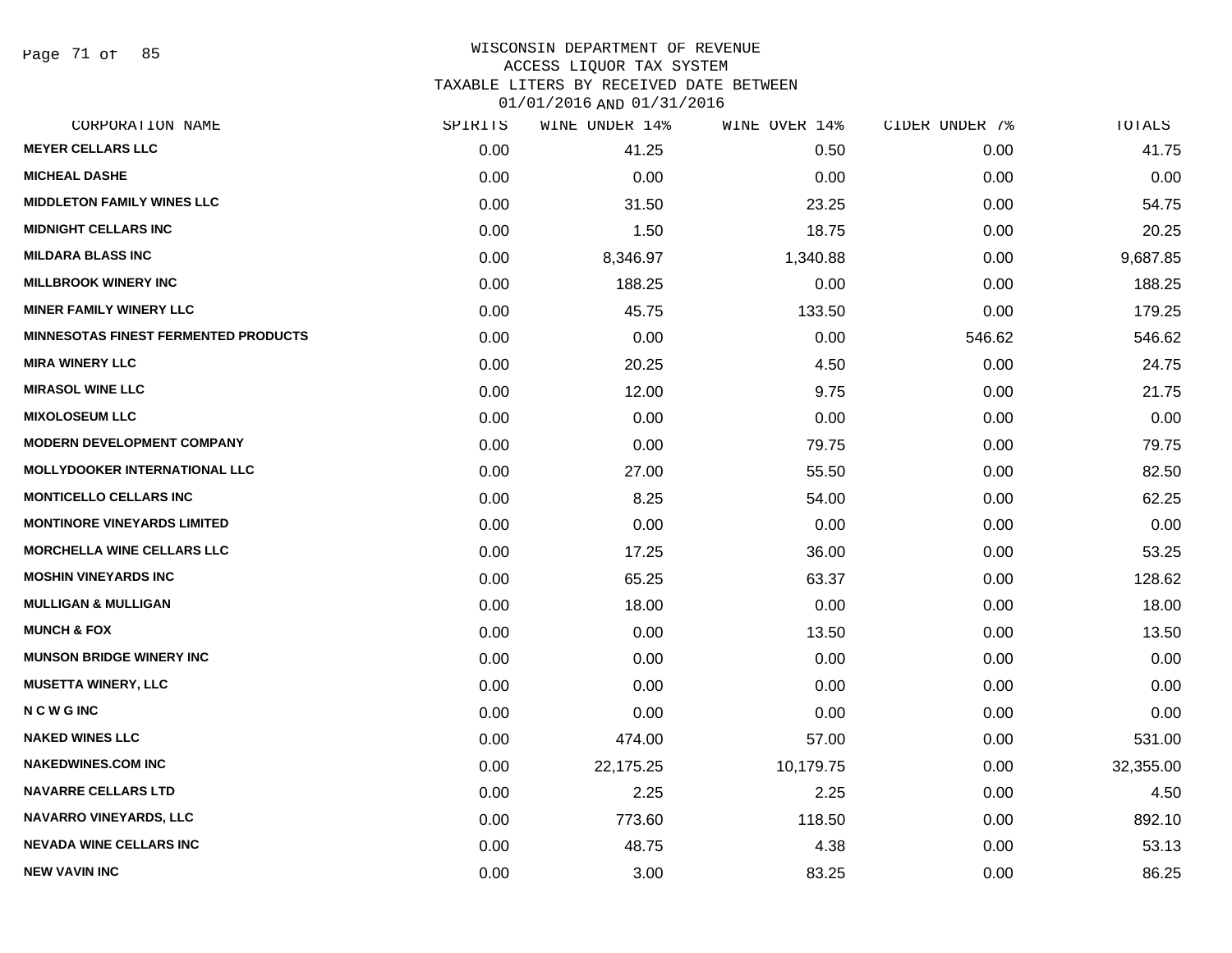Page 72 of 85

### WISCONSIN DEPARTMENT OF REVENUE ACCESS LIQUOR TAX SYSTEM TAXABLE LITERS BY RECEIVED DATE BETWEEN

| CORPORATION NAME                     | SPIRITS | WINE UNDER 14% | WINE OVER 14% | CIDER UNDER 7% | TOTALS |
|--------------------------------------|---------|----------------|---------------|----------------|--------|
| <b>NEWTON VINEYARD LLC</b>           | 0.00    | 87.75          | 10.50         | 0.00           | 98.25  |
| <b>NICALI, LLC</b>                   | 0.00    | 0.00           | 0.00          | 0.00           | 0.00   |
| <b>NICHOLSON RANCH LLC</b>           | 0.00    | 0.00           | 0.00          | 0.00           | 0.00   |
| NIEBAUM-COPPOLA ESTATE WINERY LP     | 0.00    | 0.00           | 384.00        | 0.00           | 384.00 |
| <b>NORTH WINERY LLC</b>              | 0.00    | 0.00           | 27.75         | 0.00           | 27.75  |
| NORTHLEAF WINERY, LLC                | 0.00    | 0.00           | 0.00          | 0.00           | 0.00   |
| <b>NOVA WINES, INC.</b>              | 0.00    | 33.00          | 11.25         | 0.00           | 44.25  |
| <b>NUAGE LLC</b>                     | 0.00    | 0.00           | 58.50         | 0.00           | 58.50  |
| <b>NV AWG LTD</b>                    | 0.00    | 12.27          | 56.64         | 0.00           | 68.91  |
| <b>NW WINE COMPANY LLC</b>           | 0.00    | 599.25         | 297.25        | 0.00           | 896.50 |
| O'SHAUGHNESSY DEL OSO LLC            | 0.00    | 0.00           | 183.00        | 0.00           | 183.00 |
| OAK RIDGE WINERY LLC                 | 0.00    | 65.25          | 1.50          | 0.00           | 66.75  |
| <b>OAKVILLE HILLS CELLARS INC</b>    | 0.00    | 0.00           | 61.50         | 0.00           | 61.50  |
| <b>OAT HILL CORPORATION</b>          | 0.00    | 0.00           | 35.25         | 0.00           | 35.25  |
| <b>OBRIEN FAMILY VINEYARD LLC</b>    | 0.00    | 4.50           | 118.15        | 0.00           | 122.65 |
| <b>OGB PARTNERS LLC</b>              | 0.00    | 18.75          | 25.13         | 0.00           | 43.88  |
| OLD VINE WINE PARTNERS LLC           | 0.00    | 0.00           | 0.00          | 0.00           | 0.00   |
| <b>OLIVER WINE COMPANY INC</b>       | 0.00    | 183.00         | 7.50          | 0.00           | 190.50 |
| <b>OPOLO WINES LP</b>                | 0.00    | 18.75          | 213.00        | 0.00           | 231.75 |
| <b>OPUS ONE WINERY LLC</b>           | 0.00    | 0.00           | 90.00         | 0.00           | 90.00  |
| ORCA PROPERTIES LLC                  | 0.00    | 4.50           | 2.25          | 0.00           | 6.75   |
| OREGON WINE SERVICES AND STORAGE LLC | 0.00    | 0.00           | 0.00          | 0.00           | 0.00   |
| ORFILA VINEYARDS INC                 | 0.00    | 10.50          | 60.75         | 0.00           | 71.25  |
| ORIN SWIFT CELLARS LLC               | 0.00    | 0.00           | 166.25        | 0.00           | 166.25 |
| <b>OWEN ROE LLC</b>                  | 0.00    | 6.00           | 10.50         | 0.00           | 16.50  |
| <b>PAHLMEYER LLC</b>                 | 0.00    | 0.00           | 118.50        | 0.00           | 118.50 |
| PALI WINE COMPANY LP                 | 0.00    | 8.25           | 21.00         | 0.00           | 29.25  |
| PALOMA VINEYARD LLC                  | 0.00    | 0.00           | 0.00          | 0.00           | 0.00   |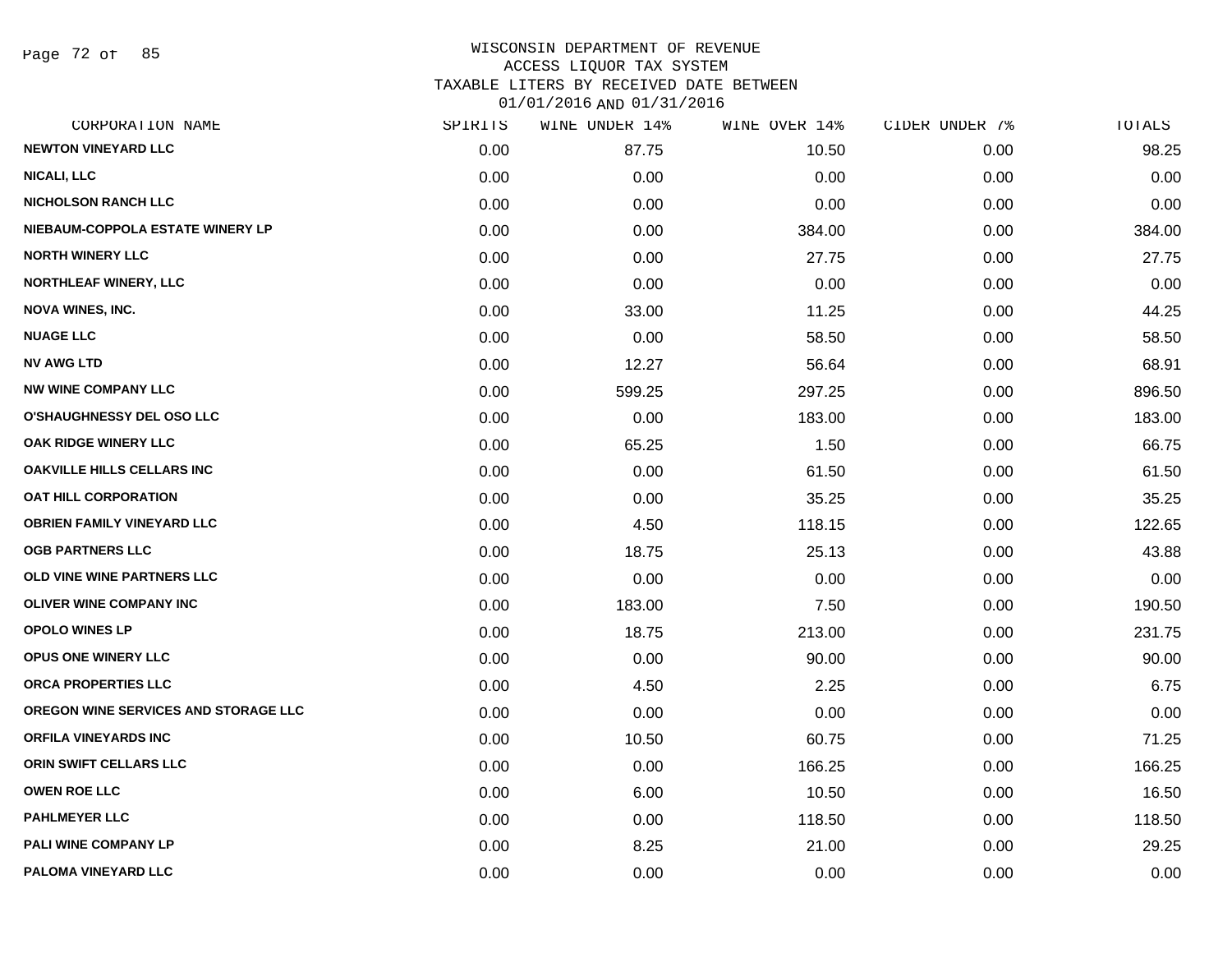Page 73 of 85

| CORPORATION NAME                     | SPIRITS | WINE UNDER 14% | WINE OVER 14% | CIDER UNDER 7% | <b>TOTALS</b> |
|--------------------------------------|---------|----------------|---------------|----------------|---------------|
| PARAGON VINEYARD CO INC              | 0.00    | 6.00           | 5.25          | 0.00           | 11.25         |
| PARALLEL 44 VINEYARD & WINERY, INC.  | 0.00    | 0.00           | 0.00          | 0.00           | 0.00          |
| <b>PARKER STATION INC</b>            | 0.00    | 9.75           | 242.25        | 0.00           | 252.00        |
| PATEL WINERY LLC                     | 0.00    | 0.00           | 0.00          | 0.00           | 0.00          |
| <b>PATRICIA A HOOVER</b>             | 0.00    | 3.75           | 7.50          | 0.00           | 11.25         |
| <b>PATRICK A RONEY</b>               | 0.00    | 23.25          | 128.25        | 0.00           | 151.50        |
| <b>PATRICK ARNDT</b>                 | 0.00    | 0.00           | 0.00          | 0.00           | 0.00          |
| PATZ & HALL WINE COMPANY INC         | 0.00    | 5.25           | 162.75        | 0.00           | 168.00        |
| <b>PAUL D ASPER</b>                  | 0.00    | 0.00           | 0.00          | 0.00           | 0.00          |
| <b>PAUL G BLOMMEL</b>                | 0.00    | 0.00           | 0.00          | 0.00           | 0.00          |
| <b>PAUL HOBBS WINERY LP</b>          | 0.00    | 0.00           | 45.00         | 0.00           | 45.00         |
| <b>PAUL J FRANZEN</b>                | 0.00    | 0.00           | 0.00          | 0.00           | 0.00          |
| <b>PAVI WINES LLC</b>                | 0.00    | 0.00           | 50.25         | 0.00           | 50.25         |
| PCJ, INC.                            | 0.00    | 0.00           | 0.00          | 0.00           | 0.00          |
| PEACHY CANYON WINERY                 | 0.00    | 2.25           | 101.62        | 0.00           | 103.87        |
| PEAR VALLEY VINEYARD, INC.           | 0.00    | 3.00           | 8.25          | 0.00           | 11.25         |
| PEAY VINEYARDS LLC                   | 0.00    | 62.25          | 0.00          | 0.00           | 62.25         |
| PEJU FAMILY OPERATING PARTNERSHIP LP | 0.00    | 0.00           | 0.00          | 0.00           | 0.00          |
| <b>PENROSE LANE LIMITED</b>          | 0.00    | 9.75           | 3.75          | 0.00           | 13.50         |
| PEPPER BRIDGE WINERY LLC             | 0.00    | 8.25           | 50.25         | 0.00           | 58.50         |
| PERNOD RICARD KENWOOD HOLDING LLC    | 0.00    | 78.75          | 123.00        | 0.00           | 201.75        |
| PERNOD RICARD USA LLC                | 0.00    | 440.98         | 2.25          | 0.00           | 443.23        |
| PETER FRANUS WINE COMPANY INC        | 0.00    | 0.00           | 63.00         | 0.00           | 63.00         |
| PETER HOEHN                          | 0.00    | 4.50           | 0.00          | 0.00           | 4.50          |
| PETER MICHAEL WINERY                 | 0.00    | 0.00           | 276.00        | 0.00           | 276.00        |
| PETRONI VINEYARDS LLC                | 0.00    | 0.00           | 36.75         | 0.00           | 36.75         |
| PHILIP TOGNI VINEYARD LP             | 0.00    | 0.00           | 0.00          | 0.00           | 0.00          |
| PHILLIPS FARMS LLC                   | 0.00    | 14.25          | 123.00        | 0.00           | 137.25        |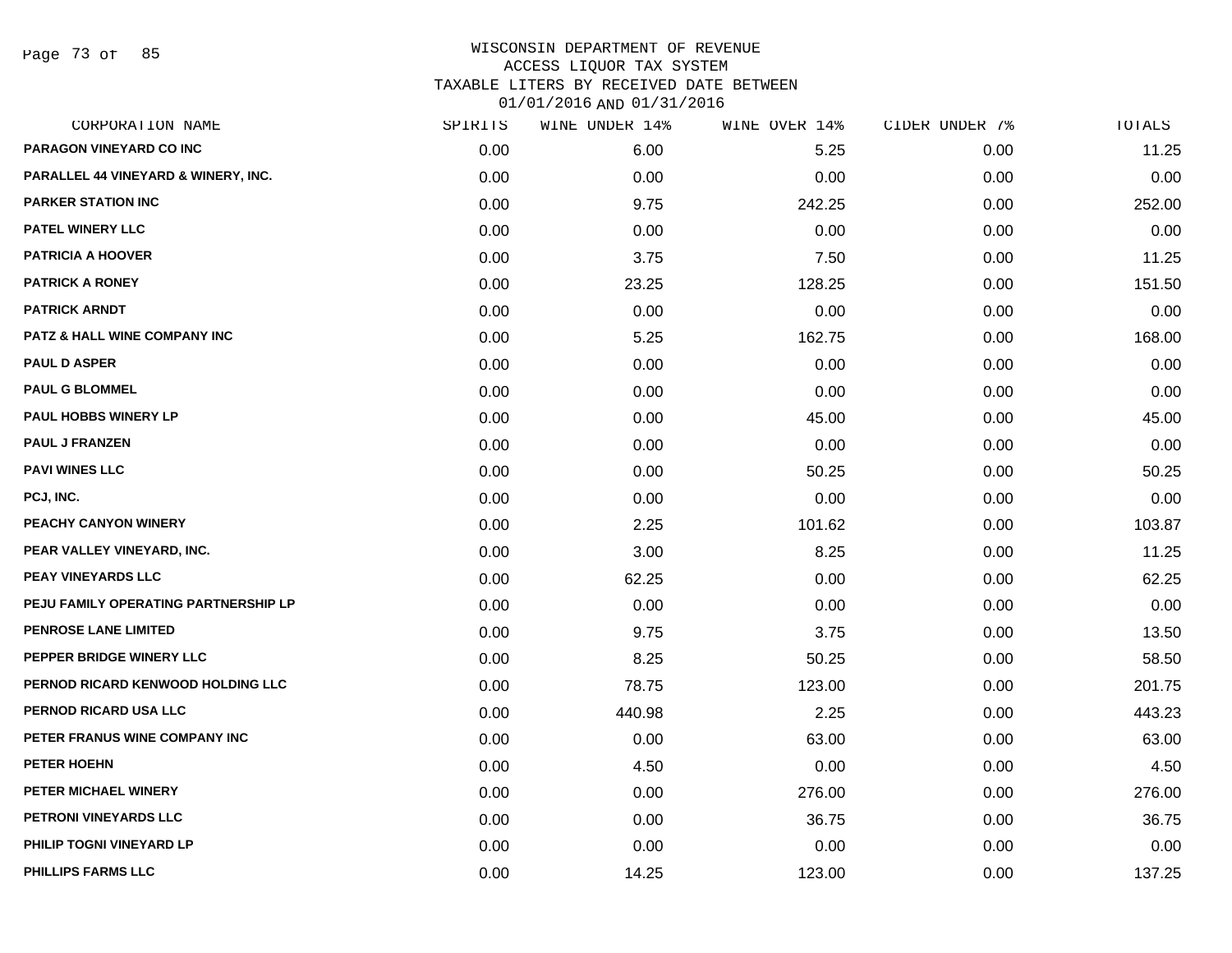Page 74 of 85

#### WISCONSIN DEPARTMENT OF REVENUE ACCESS LIQUOR TAX SYSTEM TAXABLE LITERS BY RECEIVED DATE BETWEEN

| CORPORATION NAME                         | SPIRITS | <b>WINE UNDER 14%</b> | WINE OVER 14% | CIDER UNDER 7% | TOTALS   |
|------------------------------------------|---------|-----------------------|---------------|----------------|----------|
| <b>PINA CELLARS LP</b>                   | 0.00    | 0.00                  | 4.50          | 0.00           | 4.50     |
| PINE RIDGE WINERY LLC                    | 0.00    | 143.25                | 899.63        | 0.00           | 1,042.88 |
| <b>PJK WINERY LLC</b>                    | 0.00    | 3.00                  | 151.50        | 0.00           | 154.50   |
| POPE VALLEY WINERY LLC                   | 0.00    | 2.25                  | 5.25          | 0.00           | 7.50     |
| PRAGER WINERY & PORT WORKS, INC.         | 0.00    | 7.25                  | 32.63         | 0.00           | 39.88    |
| <b>PRAIRIE BERRY LLC</b>                 | 0.00    | 792.75                | 12.00         | 0.00           | 804.75   |
| PRECEPT BRANDS LLC                       | 0.00    | 0.00                  | 0.00          | 0.00           | 0.00     |
| PREMIUM VINTNERS LLC                     | 0.00    | 0.00                  | 0.00          | 0.00           | 0.00     |
| PRIDE MOUNTAIN VINEYARDS LLC             | 0.00    | 0.00                  | 435.38        | 0.00           | 435.38   |
| <b>PRINCE MICHEL LLC</b>                 | 0.00    | 30.38                 | 0.75          | 0.00           | 31.13    |
| <b>PROMONTORY LLC</b>                    | 0.00    | 0.00                  | 0.00          | 0.00           | 0.00     |
| <b>PWG LLC</b>                           | 0.00    | 0.00                  | 0.00          | 0.00           | 0.00     |
| <b>QUADY SOUTH WINERY LLC</b>            | 0.00    | 18.75                 | 19.50         | 0.00           | 38.25    |
| <b>QUILCEDA CREEK VINTNERS INC</b>       | 0.00    | 0.00                  | 238.13        | 0.00           | 238.13   |
| QUPE WINE CELLARS LLC                    | 0.00    | 13.50                 | 0.00          | 0.00           | 13.50    |
| <b>R LAWSON ENTERPRISES LLC</b>          | 0.00    | 0.00                  | 0.75          | 0.00           | 0.75     |
| <b>RADIO-COTEAU WINE CELLARS LLC</b>     | 0.00    | 11.25                 | 0.75          | 0.00           | 12.00    |
| <b>RAINIER WINE LLC</b>                  | 0.00    | 4.50                  | 4.50          | 0.00           | 9.00     |
| <b>RAMAZZOTTI WINES LLC</b>              | 0.00    | 0.00                  | 64.50         | 0.00           | 64.50    |
| <b>RAMEY WINE CELLARS INC</b>            | 0.00    | 0.00                  | 22.50         | 0.00           | 22.50    |
| <b>RAPTOR RIDGE WINERY LLC</b>           | 0.00    | 7.50                  | 7.50          | 0.00           | 15.00    |
| RASA VINEYARDS, LLC                      | 0.00    | 0.00                  | 30.75         | 0.00           | 30.75    |
| <b>RAYMOND SIGNORELLO</b>                | 0.00    | 0.00                  | 0.00          | 0.00           | 0.00     |
| <b>RAYMOND VINEYARD &amp; CELLAR INC</b> | 0.00    | 33.75                 | 204.75        | 0.00           | 238.50   |
| <b>RB WINE ASSOCIATES LLC</b>            | 0.00    | 15.00                 | 0.00          | 0.00           | 15.00    |
| <b>RBZ VINEYARDS LLC</b>                 | 0.00    | 0.00                  | 0.00          | 0.00           | 0.00     |
| <b>RED CAR WINE COMPANY LLC</b>          | 0.00    | 11.25                 | 0.00          | 0.00           | 11.25    |
| <b>RED MARE WINES LLC</b>                | 0.00    | 0.00                  | 0.00          | 0.00           | 0.00     |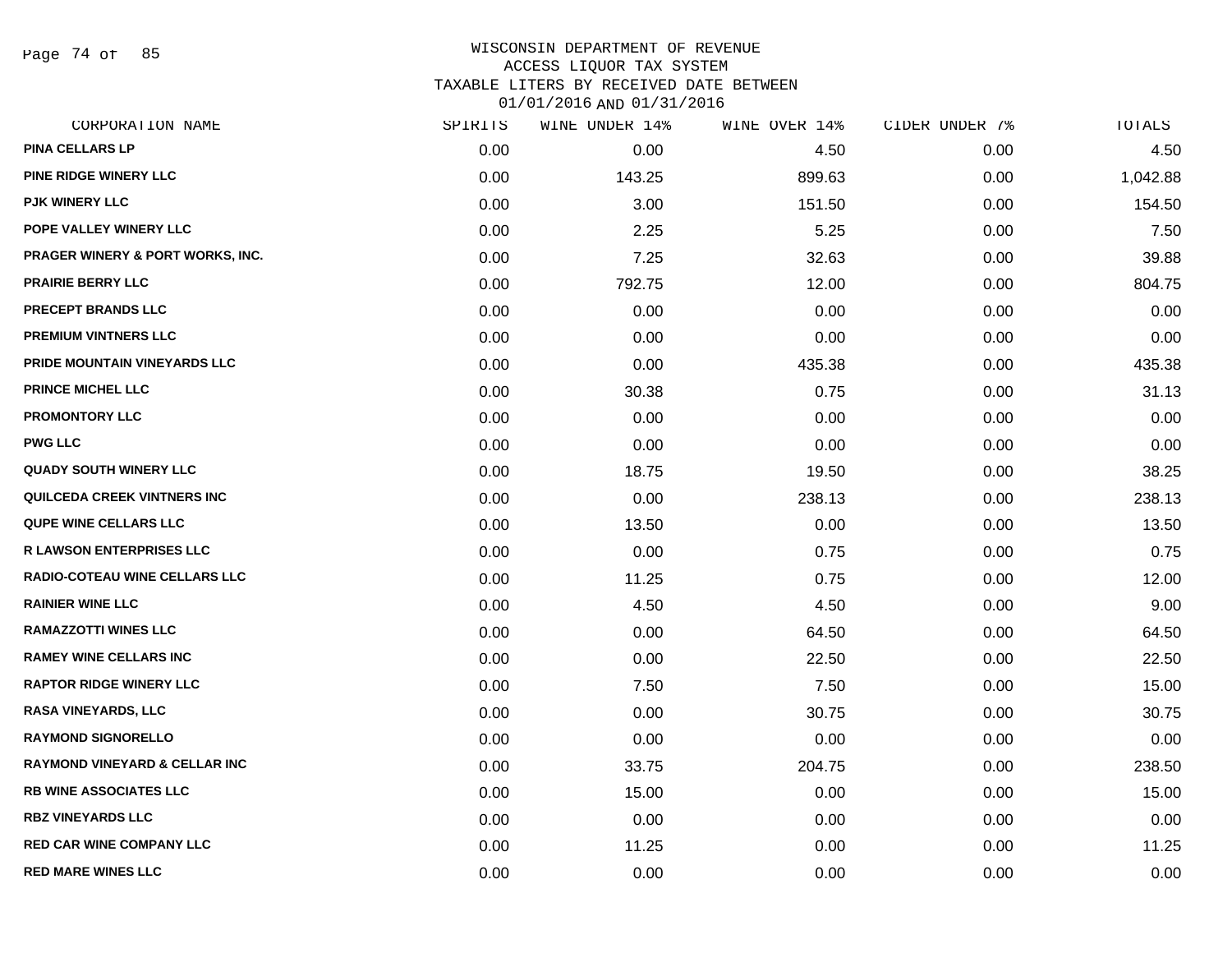Page 75 of 85

| CORPORATION NAME                            | SPIRITS | WINE UNDER 14% | WINE OVER 14% | CIDER UNDER 7% | TOTALS   |
|---------------------------------------------|---------|----------------|---------------|----------------|----------|
| <b>RED OAK VINEYARD INC</b>                 | 0.00    | 0.00           | 0.00          | 0.00           | 0.00     |
| <b>REGUSCI WINERY INC</b>                   | 0.00    | 0.00           | 428.63        | 0.00           | 428.63   |
| <b>REN ACQUISITION INC</b>                  | 0.00    | 0.00           | 19.50         | 0.00           | 19.50    |
| <b>REVANA FAMILY PARTNERS</b>               | 0.00    | 90.00          | 21.75         | 0.00           | 111.75   |
| <b>RHYS VINEYARDS LLC</b>                   | 0.00    | 191.75         | 0.00          | 0.00           | 191.75   |
| <b>RICHARD E LIBBY</b>                      | 0.00    | 1,381.50       | 352.50        | 0.00           | 1,734.00 |
| <b>RICHARD FORTUNE</b>                      | 0.00    | 4.50           | 0.00          | 0.00           | 4.50     |
| <b>RIDGE VINEYARDS INC</b>                  | 0.00    | 24.75          | 291.75        | 0.00           | 316.50   |
| <b>RIGHT SIDE LLC</b>                       | 0.00    | 0.00           | 0.00          | 0.00           | 0.00     |
| <b>RIVER BEND VINEYARD &amp; WINERY LLC</b> | 0.00    | 0.00           | 0.00          | 0.00           | 0.00     |
| <b>RIVER VALLEY VINEYARD INC</b>            | 0.00    | 33.00          | 0.00          | 0.00           | 33.00    |
| <b>RIVERBENCH LLC</b>                       | 0.00    | 0.75           | 1.50          | 0.00           | 2.25     |
| <b>ROBERT BORUCKI</b>                       | 0.00    | 0.00           | 0.00          | 0.00           | 0.00     |
| <b>ROBERT CRAIG WINERY LP</b>               | 0.00    | 0.00           | 81.00         | 0.00           | 81.00    |
| <b>ROBERT F NADEAU</b>                      | 0.00    | 0.00           | 0.00          | 0.00           | 0.00     |
| <b>ROBERT FOLEY LLC</b>                     | 0.00    | 10.50          | 26.25         | 0.00           | 36.75    |
| <b>ROBERT HALL WINERY LLC</b>               | 0.00    | 2.25           | 20.25         | 0.00           | 22.50    |
| <b>ROBERT MUELLER CELLARS</b>               | 0.00    | 0.00           | 0.00          | 0.00           | 0.00     |
| ROBERT YOUNG ESTATE WINERY LLC              | 0.00    | 0.00           | 155.25        | 0.00           | 155.25   |
| ROCCA FAMILY VINEYARDS INC                  | 0.00    | 0.00           | 0.00          | 0.00           | 0.00     |
| <b>ROCK N WOOL WINERY LLC</b>               | 0.00    | 0.00           | 0.00          | 0.00           | 0.00     |
| ROCK WALL WINE COMPANY INC                  | 0.00    | 3.00           | 9.38          | 0.00           | 12.38    |
| <b>ROEDERER ESTATE INC</b>                  | 0.00    | 83.25          | 0.00          | 0.00           | 83.25    |
| ROMBAUER VINEYARDS INC                      | 0.00    | 4.18           | 713.31        | 0.00           | 717.49   |
| <b>RONALD L FENOLIO</b>                     | 0.00    | 0.00           | 0.00          | 0.00           | 0.00     |
| <b>RONALD T RUBIN</b>                       | 0.00    | 0.00           | 0.00          | 0.00           | 0.00     |
| <b>ROUND POND ESTATE LLC</b>                | 0.00    | 0.00           | 110.25        | 0.00           | 110.25   |
| <b>ROWLEY ESTATES LLC</b>                   | 0.00    | 152.25         | 5.25          | 0.00           | 157.50   |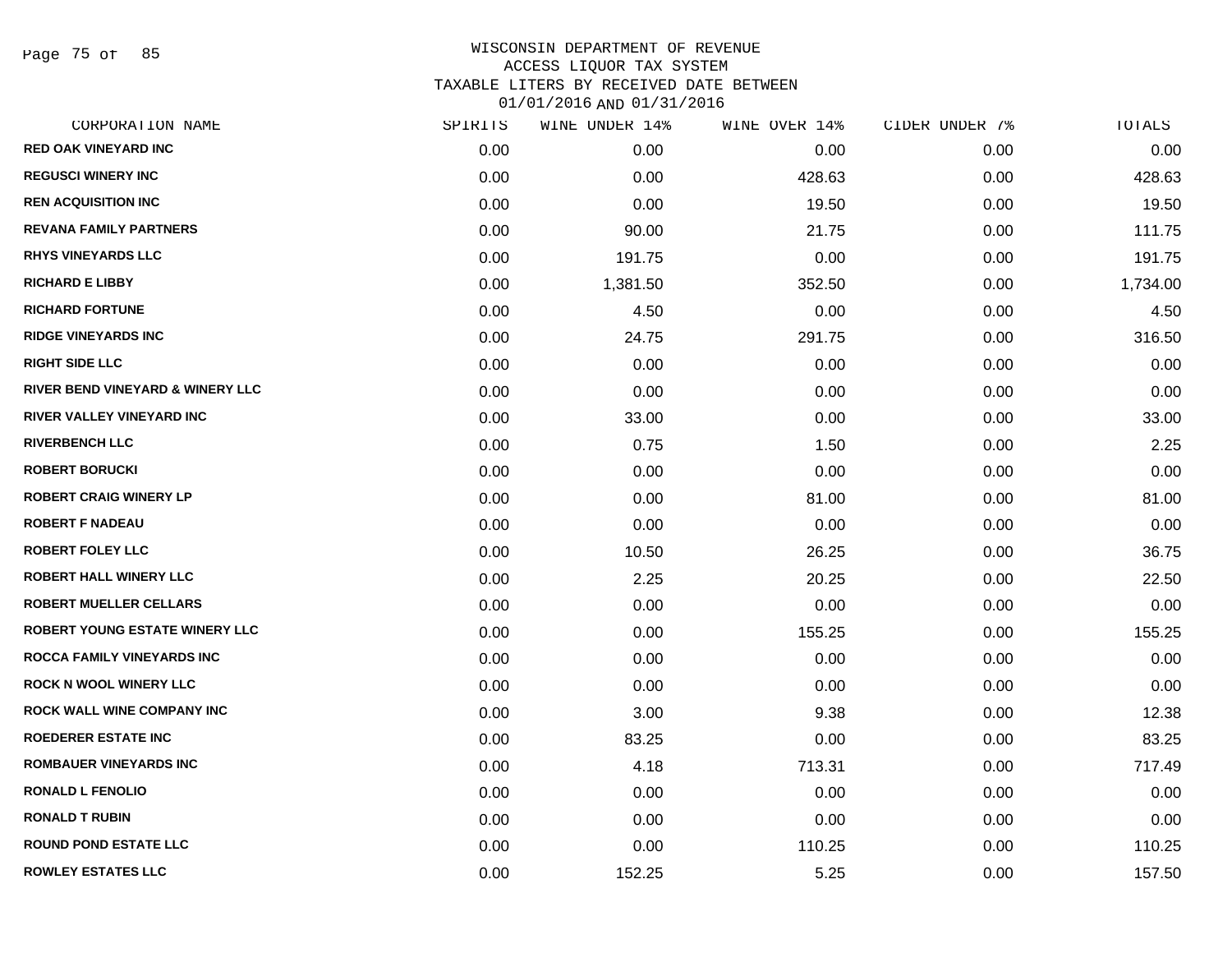# WISCONSIN DEPARTMENT OF REVENUE ACCESS LIQUOR TAX SYSTEM TAXABLE LITERS BY RECEIVED DATE BETWEEN

| CORPORATION NAME                              | SPIRITS | WINE UNDER 14% | WINE OVER 14% | CIDER UNDER 7% | TOTALS   |
|-----------------------------------------------|---------|----------------|---------------|----------------|----------|
| RRJ REAL PROPERTIES LLC                       | 0.00    | 9.00           | 2.25          | 0.00           | 11.25    |
| <b>RSB VINEYARDS LLC</b>                      | 0.00    | 0.00           | 0.00          | 0.00           | 0.00     |
| <b>RUDD WINES INC</b>                         | 0.00    | 0.00           | 57.75         | 0.00           | 57.75    |
| <b>RUDIUS WINES, LLC</b>                      | 0.00    | 0.00           | 0.00          | 0.00           | 0.00     |
| <b>RUED WINERY INC</b>                        | 0.00    | 0.00           | 9.00          | 0.00           | 9.00     |
| <b>RUSHFORD MEADERY AND WINERY LLC</b>        | 0.00    | 0.00           | 0.00          | 0.00           | 0.00     |
| RUTHERFORD HILL WINERY LLC                    | 0.00    | 212.25         | 450.78        | 0.00           | 663.03   |
| <b>RYAN PRELLWITZ</b>                         | 0.00    | 0.00           | 0.00          | 0.00           | 0.00     |
| <b>SAINTSBURY LLC</b>                         | 0.00    | 7.50           | 45.75         | 0.00           | 53.25    |
| <b>SANDHI WINES LLC</b>                       | 0.00    | 0.00           | 0.00          | 0.00           | 0.00     |
| SANDSTONE RIDGE VINEYARD & WINERY LLC         | 0.00    | 0.00           | 0.00          | 0.00           | 0.00     |
| <b>SANFORD WINERY COMPANY LP</b>              | 0.00    | 21.00          | 119.25        | 0.00           | 140.25   |
| <b>SARACINA VINEYARDS LLC</b>                 | 0.00    | 0.00           | 19.50         | 0.00           | 19.50    |
| SAVANNAH CHANELLE VINEYARDS INC               | 0.00    | 6.00           | 4.50          | 0.00           | 10.50    |
| <b>SAVIAH ROSE WINERY LLC</b>                 | 0.00    | 0.00           | 0.00          | 0.00           | 0.00     |
| <b>SAXUM VINEYARDS INC</b>                    | 0.00    | 0.00           | 130.50        | 0.00           | 130.50   |
| <b>SBRAGIA FAMILY VINEYARDS LLC</b>           | 0.00    | 0.00           | 0.00          | 0.00           | 0.00     |
| <b>SCHEID VINEYARDS CALIFORNIA INC.</b>       | 0.00    | 87.75          | 7.50          | 0.00           | 95.25    |
| <b>SCHRADER CELLARS LLC</b>                   | 0.00    | 0.00           | 328.50        | 0.00           | 328.50   |
| <b>SCHRAMSBERG VINEYARDS CO INC</b>           | 0.00    | 710.25         | 385.50        | 0.00           | 1,095.75 |
| <b>SCHUG WINERY LLC</b>                       | 0.00    | 120.38         | 45.00         | 0.00           | 165.38   |
| <b>SCREAMING EAGLE LLC</b>                    | 0.00    | 0.00           | 45.00         | 0.00           | 45.00    |
| <b>SEAVER VINEYARDS LLC</b>                   | 0.00    | 0.00           | 0.00          | 0.00           | 0.00     |
| <b>SEAVEY VINEYARD LP</b>                     | 0.00    | 2.25           | 58.50         | 0.00           | 60.75    |
| <b>SEBASTOPOL VINEYARDS &amp; WINERY CORP</b> | 0.00    | 0.00           | 0.00          | 0.00           | 0.00     |
| <b>SEQUOIA GROVE VINEYARDS LP</b>             | 0.00    | 3.00           | 269.25        | 0.00           | 272.25   |
| <b>SEVEN HILLS WINERY LLC</b>                 | 0.00    | 4.50           | 1.50          | 0.00           | 6.00     |
| <b>SEVEN STONES WINERY LLC</b>                | 0.00    | 0.00           | 15.75         | 0.00           | 15.75    |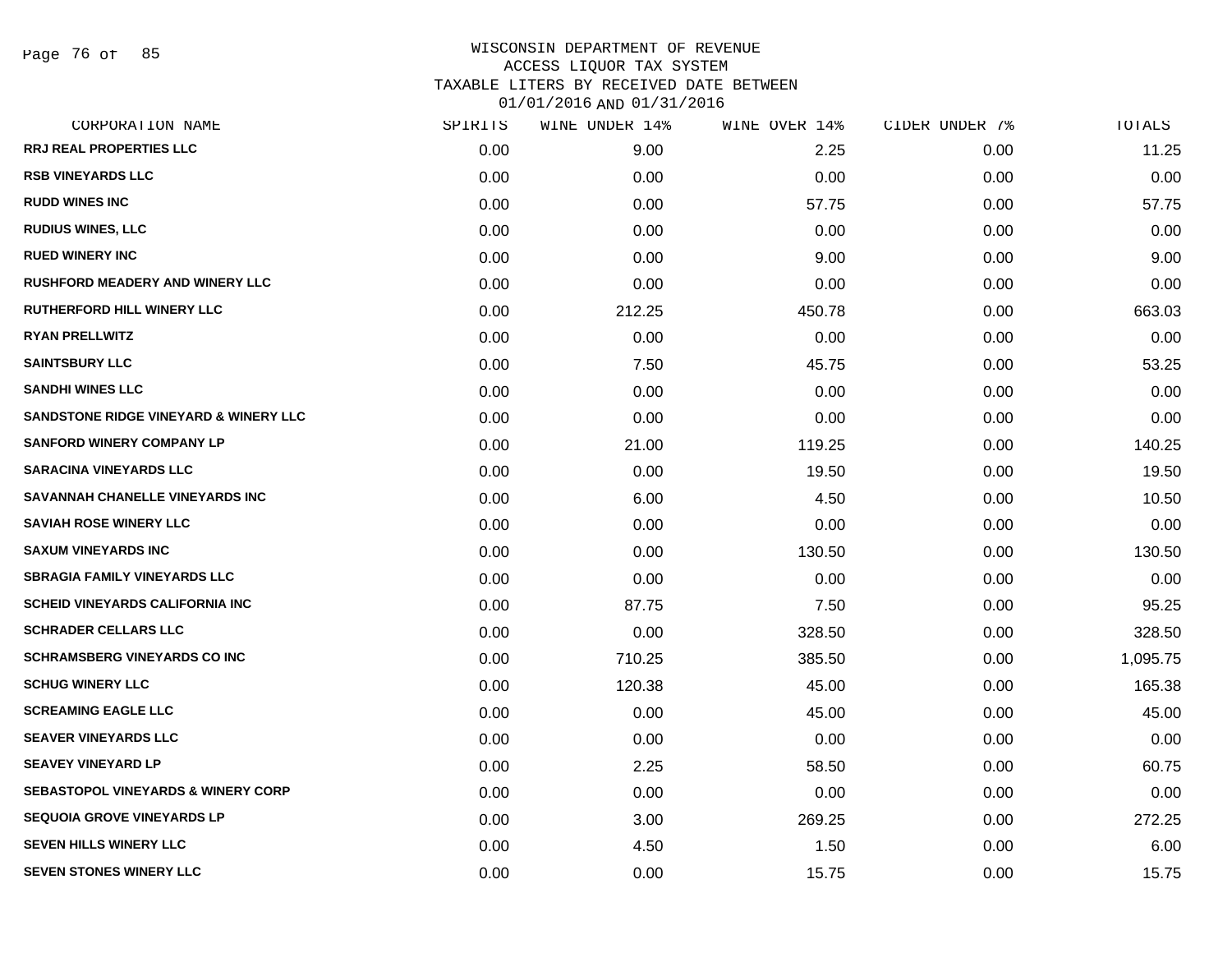Page 77 of 85

| CORPORATION NAME                      | SPIRITS | WINE UNDER 14% | WINE OVER 14% | CIDER UNDER 7% | TOTALS |
|---------------------------------------|---------|----------------|---------------|----------------|--------|
| <b>SHADY LADIES LLC</b>               | 0.00    | 0.00           | 0.00          | 0.00           | 0.00   |
| <b>SHAFER VINEYARDS INC</b>           | 0.00    | 0.00           | 333.75        | 0.00           | 333.75 |
| <b>SHANNON RIDGE INC</b>              | 0.00    | 0.00           | 0.00          | 0.00           | 0.00   |
| <b>SHARON L PINGEL</b>                | 0.00    | 0.00           | 0.00          | 0.00           | 0.00   |
| SHELTON-MACKENZIE WINE COMPANY        | 0.00    | 1.50           | 28.53         | 0.00           | 30.03  |
| <b>SIERRA SUNRISE VINEYARDS</b>       | 0.00    | 3.75           | 10.50         | 0.00           | 14.25  |
| SILVER OAK WINE CELLARS LP            | 0.00    | 465.00         | 14.25         | 0.00           | 479.25 |
| SILVER TRIDENT WINERY LLC             | 0.00    | 0.75           | 19.50         | 0.00           | 20.25  |
| <b>SINE QUA NON INC</b>               | 0.00    | 0.00           | 157.50        | 0.00           | 157.50 |
| SINNIPEE VALLEY VINEYARD LLC          | 0.00    | 0.00           | 0.00          | 0.00           | 0.00   |
| <b>SINSKEY VINEYARDS INC</b>          | 0.00    | 200.64         | 126.00        | 0.00           | 326.64 |
| <b>SISYPHUS LLC</b>                   | 0.00    | 0.00           | 35.25         | 0.00           | 35.25  |
| <b>SIX SIGMA WINERY LLC</b>           | 0.00    | 1.50           | 3.75          | 0.00           | 5.25   |
| <b>SMALL VINES WINES INC</b>          | 0.00    | 4.50           | 0.00          | 0.00           | 4.50   |
| <b>SMITH &amp; HOOK WINERY</b>        | 0.00    | 0.00           | 0.00          | 0.00           | 0.00   |
| <b>SMITH &amp; SMITH</b>              | 0.00    | 0.00           | 0.00          | 0.00           | 0.00   |
| SMITH ANDERSON ENTERPRISES INC        | 0.00    | 0.00           | 0.00          | 0.00           | 0.00   |
| <b>SODA CANYON LLC</b>                | 0.00    | 1.50           | 0.00          | 0.00           | 1.50   |
| <b>SOKOL BLOSSER LTD</b>              | 0.00    | 112.50         | 83.25         | 0.00           | 195.75 |
| <b>SOMERSTON WINE COMPANY, LLC</b>    | 0.00    | 4.50           | 92.63         | 0.00           | 97.13  |
| SONOMA-CUTRER VINEYARDS INC           | 0.00    | 45.00          | 123.00        | 0.00           | 168.00 |
| <b>SOUTH COAST WINERY INC</b>         | 0.00    | 147.00         | 54.38         | 0.00           | 201.38 |
| <b>SP GROSSNICKLE LLC</b>             | 0.00    | 0.00           | 0.00          | 0.00           | 0.00   |
| SPANOS BERBERIAN WINERY LLC           | 0.00    | 33.00          | 126.00        | 0.00           | 159.00 |
| <b>SPARKLING OREGON LLC</b>           | 0.00    | 0.75           | 0.00          | 0.00           | 0.75   |
| <b>SPOTTSWOODE WINERY INC</b>         | 0.00    | 34.50          | 8.25          | 0.00           | 42.75  |
| <b>SPRECHER BREWING COMPANY, INC.</b> | 0.00    | 0.00           | 0.00          | 0.00           | 0.00   |
| SPRING MOUNTAIN VINEYARD INC          | 0.00    | 34.50          | 76.50         | 0.00           | 111.00 |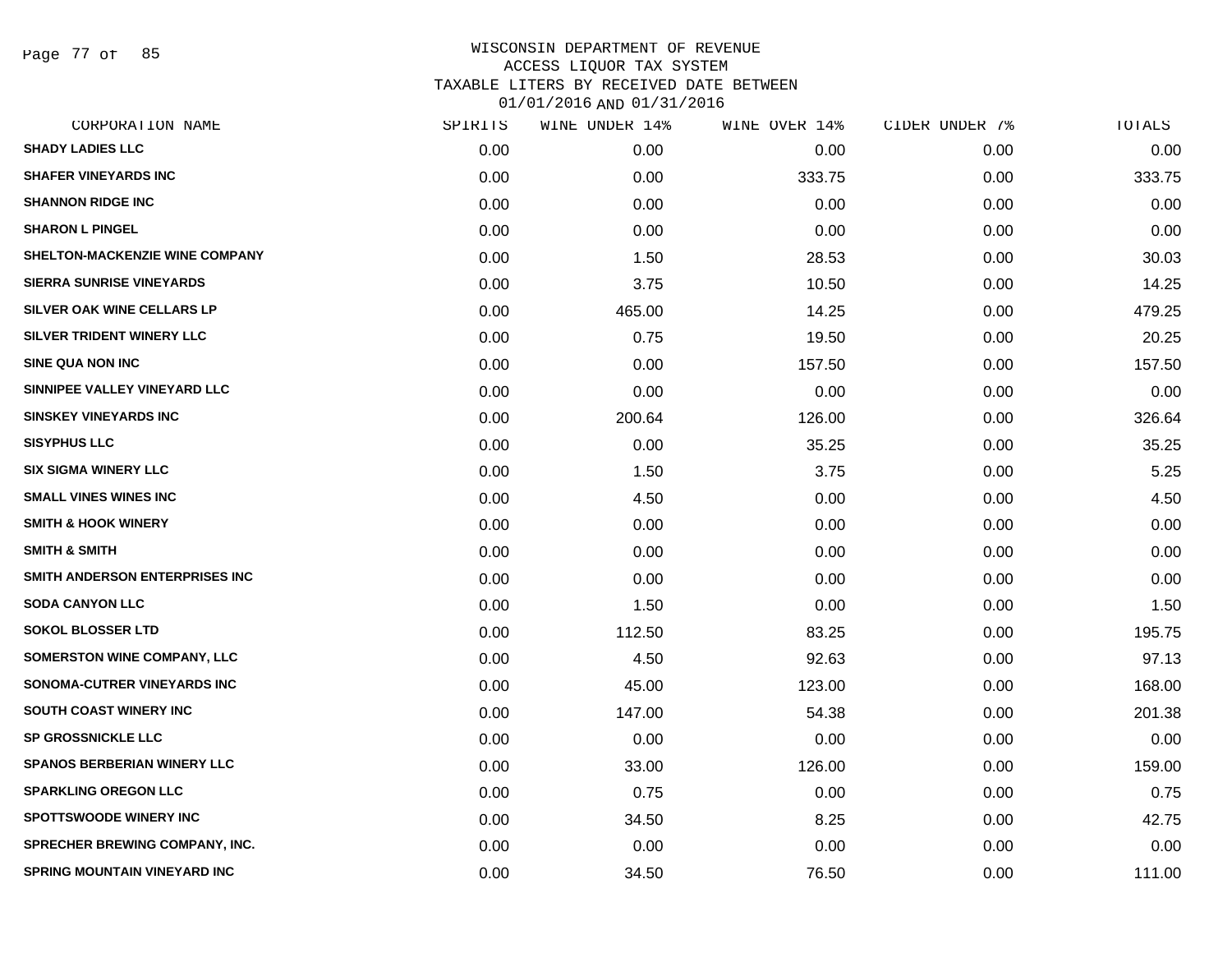Page 78 of 85

| CORPORATION NAME                            | SPIRITS | WINE UNDER 14% | WINE OVER 14% | CIDER UNDER 7% | TOTALS   |
|---------------------------------------------|---------|----------------|---------------|----------------|----------|
| <b>SPURGEON VINEYARDS &amp; WINERY LLC</b>  | 0.00    | 0.00           | 0.00          | 0.00           | 0.00     |
| <b>ST HELENA ESTATE LLC</b>                 | 0.00    | 0.00           | 9.00          | 0.00           | 9.00     |
| <b>ST JAMES WINERY INC</b>                  | 0.00    | 0.00           | 0.00          | 0.00           | 0.00     |
| ST JULIAN WINE COMPANY INC                  | 0.00    | 363.30         | 11.25         | 0.00           | 374.55   |
| <b>ST SUPERY INC</b>                        | 0.00    | 76.50          | 235.50        | 0.00           | 312.00   |
| ST. FRANCIS WINERY & VINEYARD L.P.          | 0.00    | 14.25          | 580.25        | 0.00           | 594.50   |
| <b>STAG'S LEAP WINE CELLARS LLC</b>         | 0.00    | 82.50          | 593.25        | 0.00           | 675.75   |
| <b>STAGLIN FAMILY VINEYARD LLC</b>          | 0.00    | 6.75           | 138.75        | 0.00           | 145.50   |
| <b>STANDING JOURNEY LLC</b>                 | 0.00    | 345.75         | 56.25         | 0.00           | 402.00   |
| <b>STE MICHELLE WINE ESTATES LTD</b>        | 0.00    | 503.26         | 586.50        | 0.00           | 1,089.76 |
| <b>STEPHAN VINEYARD INC</b>                 | 0.00    | 0.00           | 13.50         | 0.00           | 13.50    |
| <b>STEPHEN M KENNEDY</b>                    | 0.00    | 0.00           | 0.00          | 0.00           | 0.00     |
| <b>STEPHEN M REUSTLE</b>                    | 0.00    | 33.75          | 0.00          | 0.00           | 33.75    |
| STEPHEN W. PARRY AND SUSAN F. PARRY         | 0.00    | 3.75           | 5.25          | 0.00           | 9.00     |
| <b>STEVEN J DEBAKER</b>                     | 0.00    | 0.00           | 0.00          | 0.00           | 0.00     |
| <b>STEVEN KENT LLC</b>                      | 0.00    | 4.50           | 9.75          | 0.00           | 14.25    |
| <b>STEVEN M &amp; JUDITH A JACOBSON LLC</b> | 0.00    | 0.00           | 0.00          | 0.00           | 0.00     |
| <b>STEVEN N LEDSON</b>                      | 0.00    | 103.50         | 493.50        | 0.00           | 597.00   |
| STOLPMAN VINEYARDS LLC                      | 0.00    | 39.75          | 41.25         | 0.00           | 81.00    |
| <b>STONE EDGE WINERY LLC</b>                | 0.00    | 11.25          | 19.50         | 0.00           | 30.75    |
| STONE HILL WINE CO INC                      | 0.00    | 538.13         | 9.50          | 0.00           | 547.63   |
| <b>STONECUSHION INC</b>                     | 0.00    | 6.75           | 871.50        | 0.00           | 878.25   |
| STONEHAUS WINERY, INC.                      | 0.00    | 10.50          | 0.00          | 0.00           | 10.50    |
| <b>STONY HILL VINEYARD INC</b>              | 0.00    | 61.50          | 0.00          | 0.00           | 61.50    |
| <b>STORYBOOK MOUNTAIN WINERY INC</b>        | 0.00    | 32.25          | 62.25         | 0.00           | 94.50    |
| <b>STRYKER SONOMA WINERY LLC</b>            | 0.00    | 39.00          | 42.00         | 0.00           | 81.00    |
| <b>SULLIVAN VINEYARDS CORPORATION</b>       | 0.00    | 18.00          | 36.75         | 0.00           | 54.75    |
| SULPHUR SPRINGS WINERY LLC                  | 0.00    | 0.00           | 40.50         | 0.00           | 40.50    |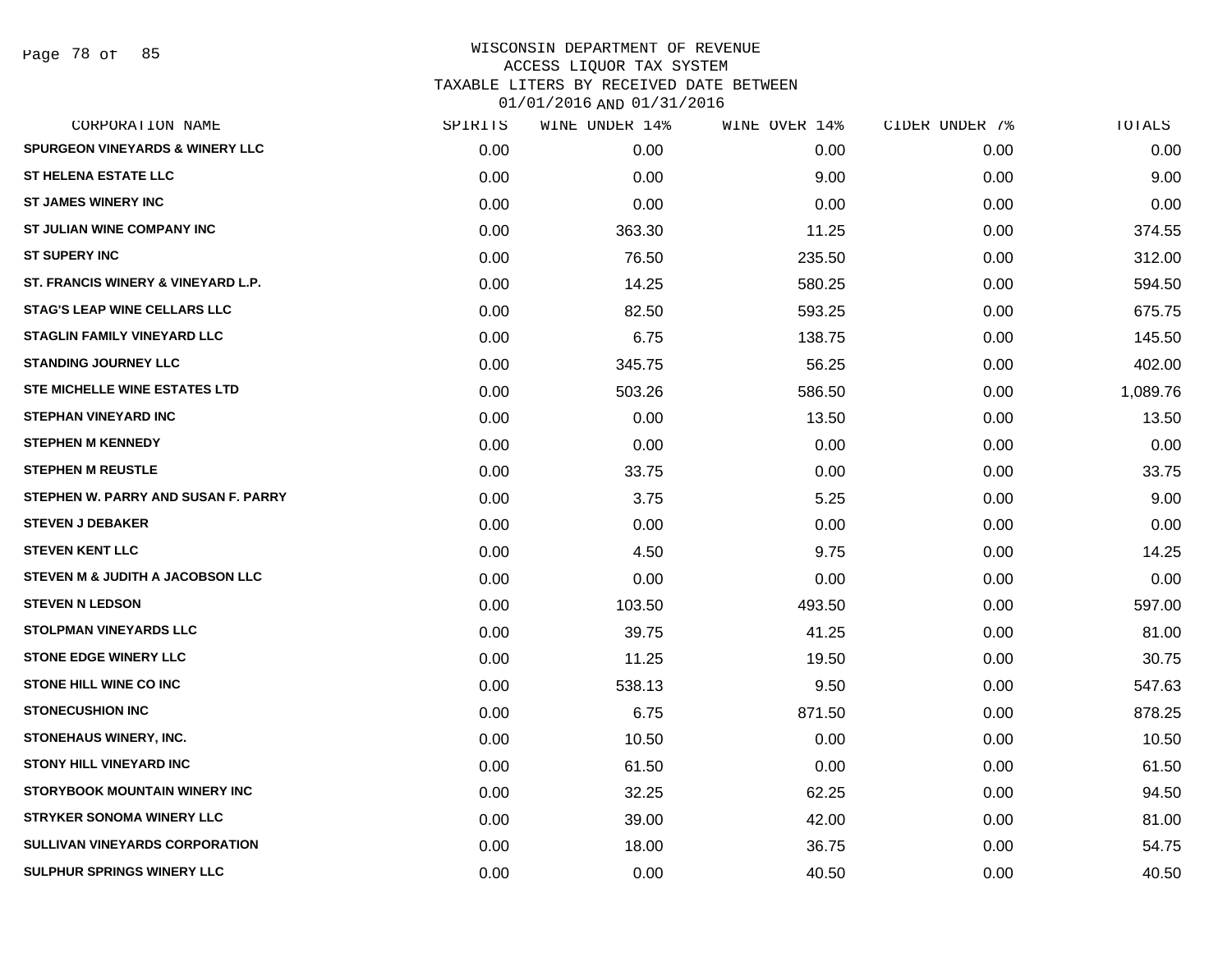Page 79 of 85

| CORPORATION NAME                           | SPIRITS | WINE UNDER 14% | WINE OVER 14% | CIDER UNDER 7% | TOTALS |
|--------------------------------------------|---------|----------------|---------------|----------------|--------|
| <b>SUMMERS WINERY LLC</b>                  | 0.00    | 7.50           | 40.50         | 0.00           | 48.00  |
| <b>SUMMERWOOD WINERY &amp; INN INC</b>     | 0.00    | 0.00           | 16.50         | 0.00           | 16.50  |
| <b>SUNSET POINT WINERY LLC</b>             | 0.00    | 0.00           | 0.00          | 0.00           | 0.00   |
| <b>SUNSTONE VINEYARDS &amp; WINERY INC</b> | 0.00    | 3.00           | 62.50         | 0.00           | 65.50  |
| <b>SUSAN M BOSWELL</b>                     | 0.00    | 0.00           | 9.00          | 0.00           | 9.00   |
| <b>SUTTER HOME WINERY INC</b>              | 0.00    | 119.19         | 195.75        | 0.00           | 314.94 |
| <b>SWANSON VINEYARDS &amp; WINERY</b>      | 0.00    | 8.25           | 54.01         | 0.00           | 62.26  |
| <b>SWEAZEY WINERY INVESTMENT LLC</b>       | 0.00    | 22.88          | 58.88         | 0.00           | 81.76  |
| <b>SWEET CHEEKS VINEYARDS INC</b>          | 0.00    | 35.25          | 0.00          | 0.00           | 35.25  |
| <b>TABLAS CREEK VINEYARD LP</b>            | 0.00    | 67.50          | 56.25         | 0.00           | 123.75 |
| <b>TAFT STREET INC</b>                     | 0.00    | 0.00           | 40.50         | 0.00           | 40.50  |
| <b>TAKARA SAKE USA INC</b>                 | 0.00    | 0.00           | 0.00          | 0.00           | 0.00   |
| <b>TALLEY VINEYARDS INC</b>                | 0.00    | 15.38          | 42.75         | 0.00           | 58.13  |
| TAMBER BEY VINEYARDS LLC                   | 0.00    | 0.00           | 113.25        | 0.00           | 113.25 |
| <b>TANDEM WINES LLC</b>                    | 0.00    | 1.50           | 6.00          | 0.00           | 7.50   |
| <b>TARA BELLA WINERY LLC</b>               | 0.00    | 0.00           | 0.00          | 0.00           | 0.00   |
| <b>TC VINEYARDS INC</b>                    | 0.00    | 0.00           | 1.50          | 0.00           | 1.50   |
| <b>TEALE CREEK ASSOCIATES</b>              | 0.00    | 15.75          | 84.00         | 0.00           | 99.75  |
| <b>TENBA RIDGE WINERY LLC</b>              | 0.00    | 0.00           | 0.00          | 0.00           | 0.00   |
| <b>TERRA SPRINGS LLC</b>                   | 0.00    | 0.00           | 36.75         | 0.00           | 36.75  |
| <b>TERRA VINUM LLC</b>                     | 0.00    | 3.37           | 0.00          | 0.00           | 3.37   |
| <b>TERRAVANT WINE COMPANY LLC</b>          | 0.00    | 0.00           | 463.50        | 0.00           | 463.50 |
| <b>TESTAROSSA VINEYARDS LLC</b>            | 0.00    | 1.50           | 52.50         | 0.00           | 54.00  |
| THE BIALE ESTATE                           | 0.00    | 6.00           | 252.00        | 0.00           | 258.00 |
| THE BRANDER VINEYARD                       | 0.00    | 3.00           | 1.50          | 0.00           | 4.50   |
| THE HESS COLLECTION WINERY                 | 0.00    | 27.75          | 307.50        | 0.00           | 335.25 |
| THE HOGUE CELLARS LTD                      | 0.00    | 2.25           | 0.00          | 0.00           | 2.25   |
| THE INFINITE MONKEY THEOREM INC            | 0.00    | 3.25           | 0.00          | 0.00           | 3.25   |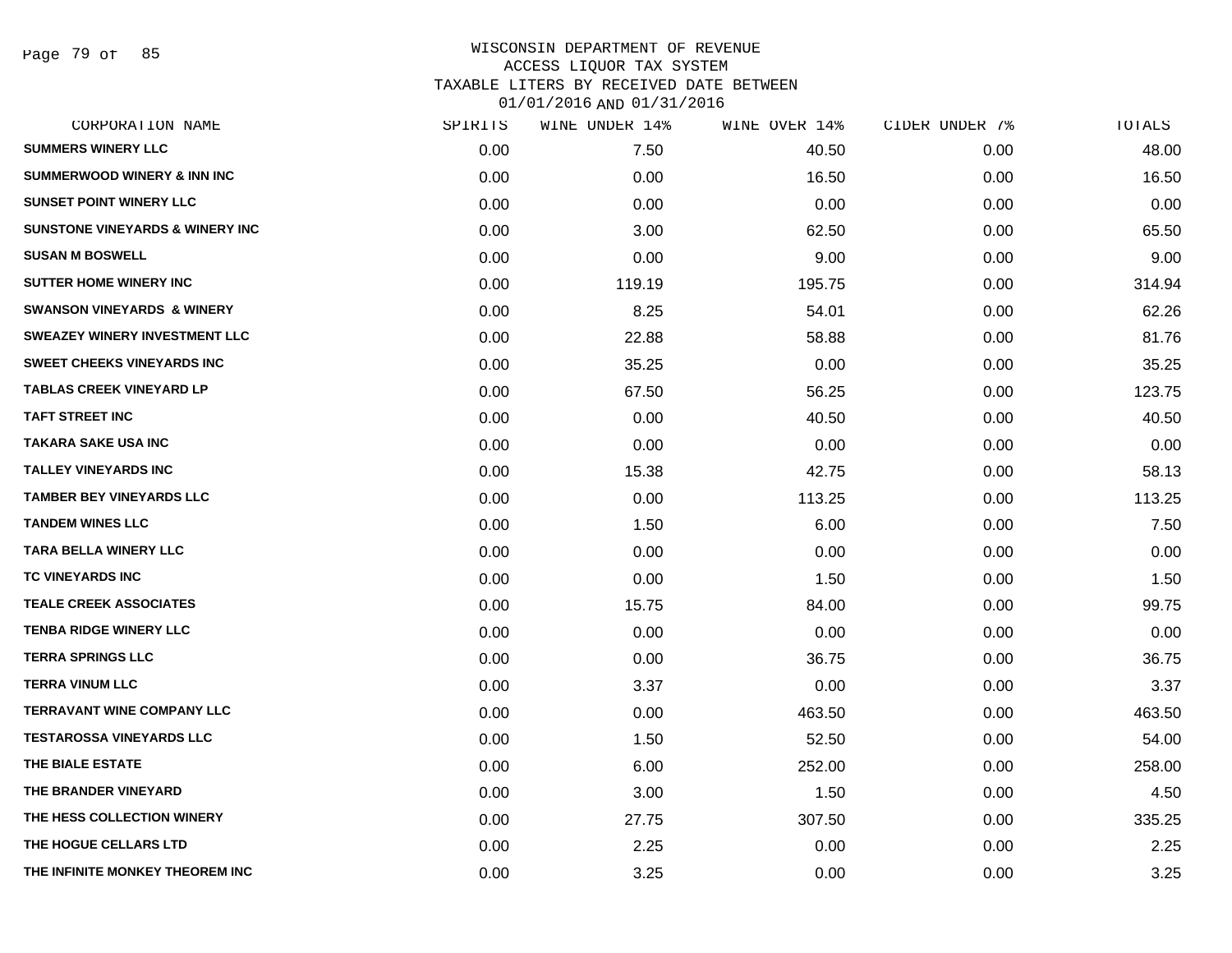Page 80 of 85

#### WISCONSIN DEPARTMENT OF REVENUE ACCESS LIQUOR TAX SYSTEM TAXABLE LITERS BY RECEIVED DATE BETWEEN

| CORPORATION NAME                          | SPIRITS | WINE UNDER 14% | WINE OVER 14% | CIDER UNDER 7% | TOTALS |
|-------------------------------------------|---------|----------------|---------------|----------------|--------|
| THE LITTORAI WINES                        | 0.00    | 246.00         | 0.00          | 0.00           | 246.00 |
| THE MEEKER VINEYARD                       | 0.00    | 0.00           | 0.00          | 0.00           | 0.00   |
| THE MORLET SELECTION INC                  | 0.00    | 2.25           | 43.13         | 0.00           | 45.38  |
| THE RUM TREE, INC.                        | 0.00    | 0.00           | 0.00          | 0.00           | 0.00   |
| THE SILVERADO VINEYARDS                   | 0.00    | 124.50         | 195.00        | 0.00           | 319.50 |
| THE WILLIAMSBURG WINERY LTD               | 0.00    | 56.25          | 0.00          | 0.00           | 56.25  |
| THE WINE GROUP INC                        | 0.00    | 79.50          | 17.25         | 0.00           | 96.75  |
| THE WINE VINEYARD LLC                     | 0.00    | 0.00           | 0.00          | 0.00           | 0.00   |
| THE WOODLAND TRAIL BEVERAGE COMPANY, INC. | 0.00    | 0.00           | 0.00          | 0.00           | 0.00   |
| THIS REALM LLC                            | 0.00    | 0.00           | 21.00         | 0.00           | 21.00  |
| <b>THOMAS C HOFFMAN</b>                   | 0.00    | 0.00           | 15.75         | 0.00           | 15.75  |
| THOMAS FOGARTY WINERY LLC                 | 0.00    | 13.50          | 4.50          | 0.00           | 18.00  |
| <b>THURMAN J RODGERS</b>                  | 0.00    | 0.00           | 0.00          | 0.00           | 0.00   |
| TI BEVERAGE GROUP LTD                     | 0.00    | 0.00           | 0.00          | 0.00           | 0.00   |
| TMR WINE COMPANY LLC                      | 0.00    | 0.00           | 33.75         | 0.00           | 33.75  |
| TOAD HOLLOW VINEYARDS INC                 | 0.00    | 9.00           | 15.75         | 0.00           | 24.75  |
| <b>TOBIN JAMES CELLARS</b>                | 0.00    | 96.75          | 652.00        | 0.00           | 748.75 |
| <b>TODD ANDERSON</b>                      | 0.00    | 1.50           | 6.00          | 0.00           | 7.50   |
| <b>TOLLIVER RANCH BRANDS LLC</b>          | 0.00    | 0.00           | 0.00          | 0.00           | 0.00   |
| <b>TOM MEADOWCROFT</b>                    | 0.00    | 0.00           | 0.00          | 0.00           | 0.00   |
| <b>TORII MOR WINERY LLC</b>               | 0.00    | 0.00           | 0.00          | 0.00           | 0.00   |
| <b>TREANA WINERY LLC</b>                  | 0.00    | 0.00           | 45.75         | 0.00           | 45.75  |
| TREASURY WINE ESTATES AMERICAS COMPANY    | 0.00    | 0.00           | 0.00          | 0.00           | 0.00   |
| TREFETHEN VINEYARDS WINERY INC            | 0.00    | 52.50          | 396.00        | 0.00           | 448.50 |
| <b>TRENTADUE WINERY LLC</b>               | 0.00    | 111.76         | 72.76         | 0.00           | 184.52 |
| TRINITAS CELLARS LLC                      | 0.00    | 21.00          | 102.00        | 0.00           | 123.00 |
| <b>TRIONE VINEYARDS LLC</b>               | 0.00    | 9.75           | 23.25         | 0.00           | 33.00  |
| <b>TROY LANDWEHR</b>                      | 0.00    | 0.00           | 0.00          | 0.00           | 0.00   |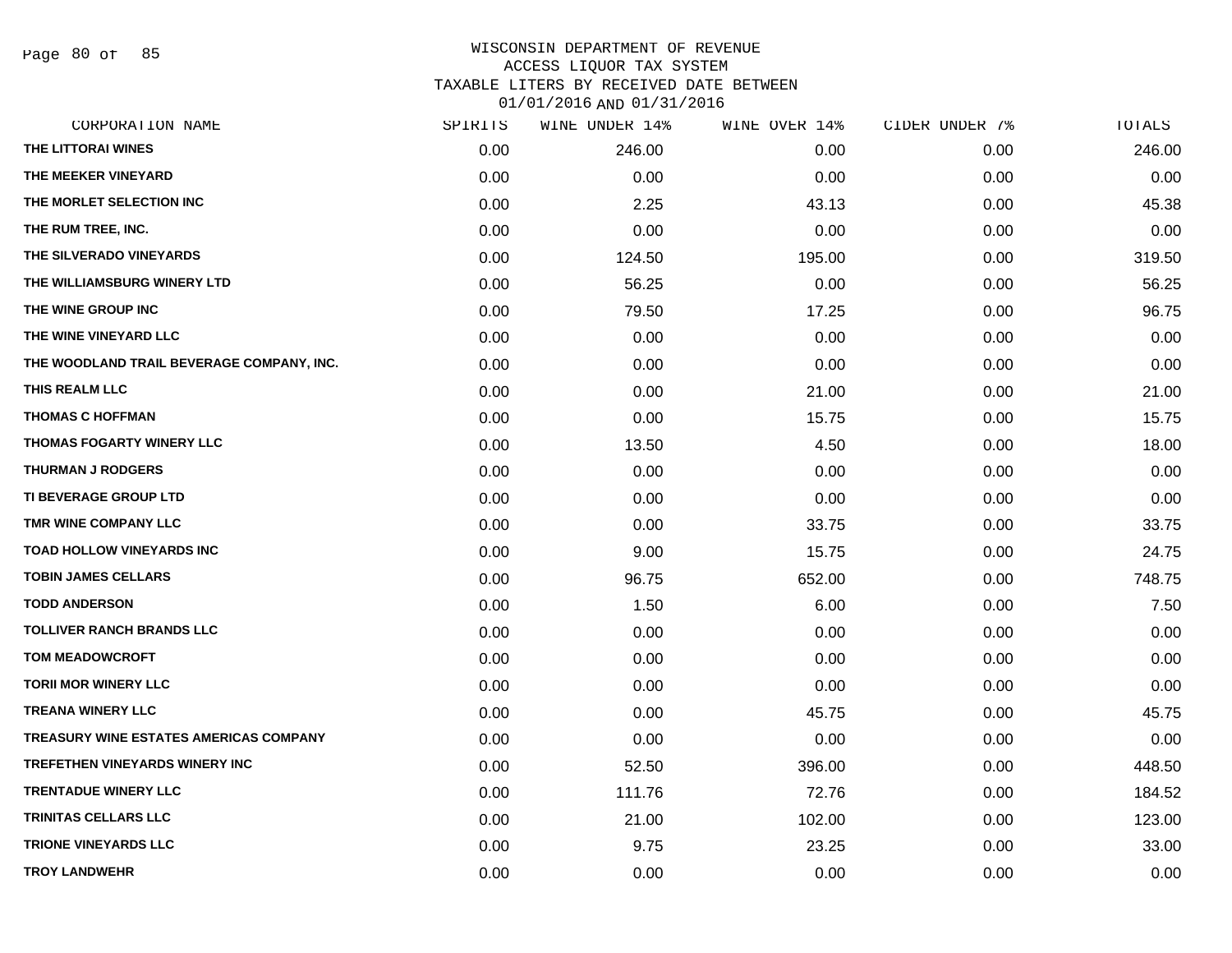Page 81 of 85

#### WISCONSIN DEPARTMENT OF REVENUE ACCESS LIQUOR TAX SYSTEM TAXABLE LITERS BY RECEIVED DATE BETWEEN

| CORPORATION NAME                      | SPIRITS | WINE UNDER 14% | WINE OVER 14% | CIDER UNDER 7% | TOTALS   |
|---------------------------------------|---------|----------------|---------------|----------------|----------|
| <b>TSG LLC</b>                        | 0.00    | 177.00         | 93.00         | 0.00           | 270.00   |
| <b>TURLEY WINE CELLARS INC</b>        | 0.00    | 71.25          | 1,751.25      | 0.00           | 1,822.50 |
| <b>TURNBULL WINE CELLARS</b>          | 0.00    | 18.75          | 168.75        | 0.00           | 187.50   |
| TWIN PEAKS WINERY INC                 | 0.00    | 1.50           | 153.75        | 0.00           | 155.25   |
| <b>TWIN RIDGE ESTATES LLC</b>         | 0.00    | 0.00           | 0.00          | 0.00           | 0.00     |
| <b>TWISTED OAK WINERY LLC</b>         | 0.00    | 0.00           | 0.00          | 0.00           | 0.00     |
| <b>TWO LADS LLC</b>                   | 0.00    | 0.00           | 0.00          | 0.00           | 0.00     |
| <b>TWOMEY CELLARS LLC</b>             | 0.00    | 107.25         | 41.25         | 0.00           | 148.50   |
| UNTI WINE CO LLC                      | 0.00    | 36.75          | 150.75        | 0.00           | 187.50   |
| V & C LLC                             | 0.00    | 0.00           | 0.00          | 0.00           | 0.00     |
| <b>V SATTUI WINERY INC</b>            | 0.00    | 0.00           | 0.00          | 0.00           | 0.00     |
| VAN RUITEN FAMILY WINERY LLC          | 0.00    | 0.00           | 7.50          | 0.00           | 7.50     |
| VAN WYCHEN WINES INC.                 | 0.00    | 0.00           | 0.00          | 0.00           | 0.00     |
| <b>VENTANA VINTNERS LLC</b>           | 0.00    | 0.00           | 2.25          | 0.00           | 2.25     |
| <b>VERMEIL WINE GROUP LLC</b>         | 0.00    | 0.00           | 0.00          | 0.00           | 0.00     |
| <b>VERMONT HARD CIDER COMPANY LLC</b> | 0.00    | 0.00           | 0.00          | 0.00           | 0.00     |
| <b>VERNON VINEYARDS LTD</b>           | 0.00    | 0.00           | 0.00          | 0.00           | 0.00     |
| <b>VETRO WINERY LLC</b>               | 0.00    | 0.00           | 0.00          | 0.00           | 0.00     |
| <b>VICINI ENTERPRISES LLC</b>         | 0.00    | 0.00           | 0.00          | 0.00           | 0.00     |
| <b>VIGNETTE WINERY LLC</b>            | 0.00    | 0.00           | 0.75          | 0.00           | 0.75     |
| <b>VILLA AMOROSA INC</b>              | 0.00    | 351.74         | 654.00        | 0.00           | 1,005.74 |
| <b>VILLA ENCINAL PARTNERS LP</b>      | 0.00    | 0.00           | 327.00        | 0.00           | 327.00   |
| <b>VILLA SAN JULIETTE INC</b>         | 0.00    | 0.00           | 0.00          | 0.00           | 0.00     |
| <b>VILLA TOSCANO INC</b>              | 0.00    | 0.00           | 0.00          | 0.00           | 0.00     |
| VIN DE ZO LLC                         | 0.00    | 5.25           | 32.25         | 0.00           | 37.50    |
| <b>VINA ROBLES INC</b>                | 0.00    | 0.75           | 9.75          | 0.00           | 10.50    |
| <b>VINCENT ARROYO WINERY INC</b>      | 0.00    | 671.14         | 5.25          | 0.00           | 676.39   |
| <b>VINE &amp; SUN LLC</b>             | 0.00    | 0.00           | 0.00          | 0.00           | 0.00     |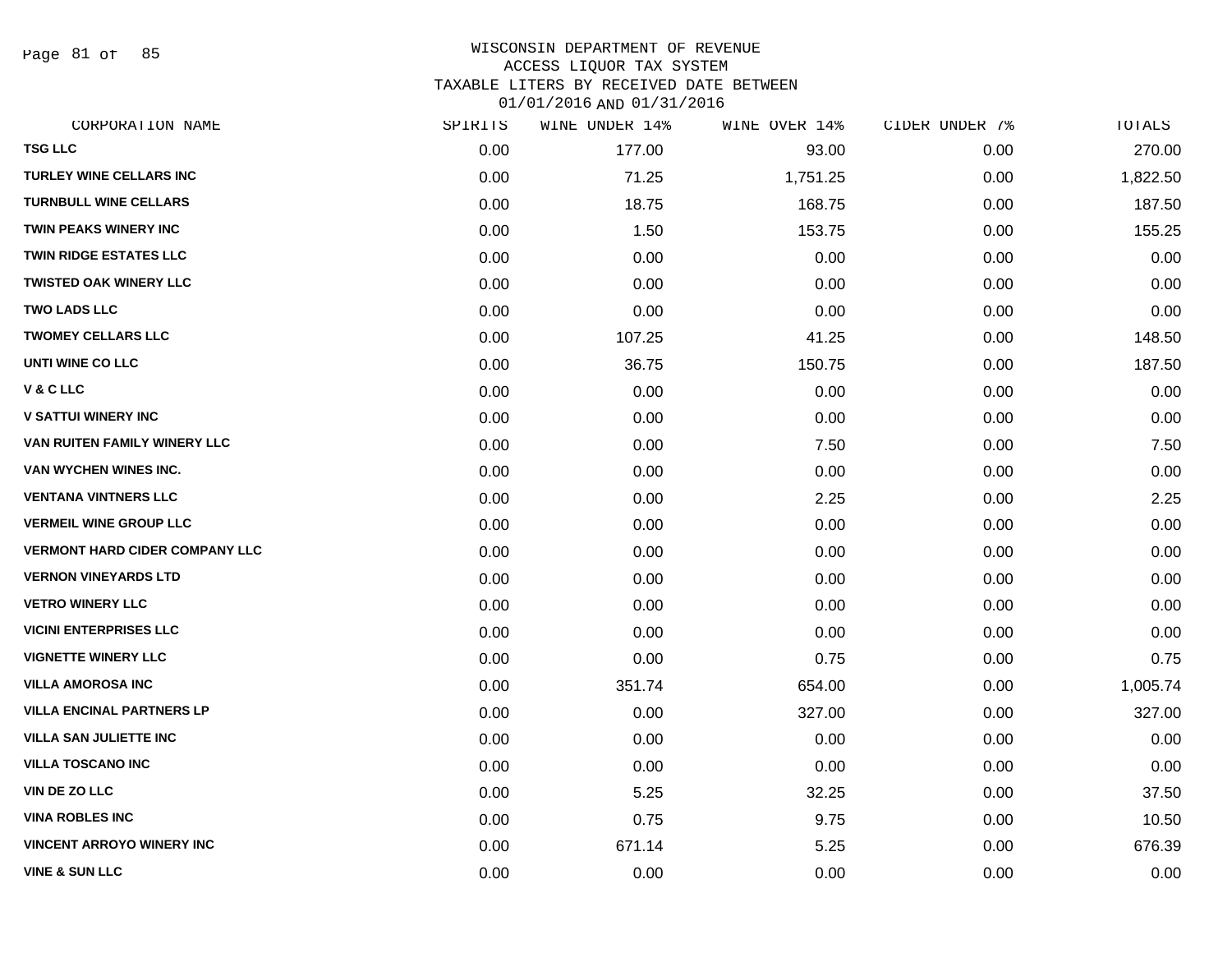Page 82 of 85

| CORPORATION NAME                     | SPIRITS | WINE UNDER 14% | WINE OVER 14% | CIDER UNDER 7% | TOTALS |
|--------------------------------------|---------|----------------|---------------|----------------|--------|
| <b>VINE CLIFF WINERY INC</b>         | 0.00    | 0.00           | 107.25        | 0.00           | 107.25 |
| <b>VINEBURG LLC</b>                  | 0.00    | 1.50           | 397.50        | 0.00           | 399.00 |
| <b>VINEOAKS LLC</b>                  | 0.00    | 40.50          | 49.50         | 0.00           | 90.00  |
| <b>VINES TO CELLAR, INC.</b>         | 0.00    | 0.00           | 0.00          | 0.00           | 0.00   |
| <b>VINEYARD 29 LLC</b>               | 0.00    | 3.75           | 73.50         | 0.00           | 77.25  |
| <b>VINTAGE WINE ESTATES, INC.</b>    | 0.00    | 0.00           | 0.00          | 0.00           | 0.00   |
| <b>VINTAGE WINE ESTATES, INC.</b>    | 0.00    | 0.00           | 0.00          | 0.00           | 0.00   |
| <b>VINTAGE WINE ESTATES, INC.</b>    | 0.00    | 0.00           | 0.00          | 0.00           | 0.00   |
| <b>VINTAGE WINE ESTATES, INC.</b>    | 0.00    | 0.00           | 0.00          | 0.00           | 0.00   |
| <b>VINTAGE WINE ESTATES, INC.</b>    | 0.00    | 0.00           | 0.00          | 0.00           | 0.00   |
| <b>VINUM CELLARS INC</b>             | 0.00    | 0.00           | 0.00          | 0.00           | 0.00   |
| <b>VON STIEHL WINERY LTD.</b>        | 0.00    | 0.00           | 0.00          | 0.00           | 0.00   |
| W G BEST WEINKELLEREI INC            | 0.00    | 0.00           | 0.00          | 0.00           | 0.00   |
| <b>W J DEUTSCH &amp; SONS LTD</b>    | 0.00    | 0.00           | 0.00          | 0.00           | 0.00   |
| <b>WAITS-MAST FAMILY CELLARS LLC</b> | 0.00    | 0.00           | 0.00          | 0.00           | 0.00   |
| <b>WASHINGTON VINTNERS LLC</b>       | 0.00    | 0.00           | 0.00          | 0.00           | 0.00   |
| <b>WATTLE CREEK WINERY</b>           | 0.00    | 27.75          | 84.75         | 0.00           | 112.50 |
| <b>WEGLARZ &amp; BOCK</b>            | 0.00    | 0.00           | 0.00          | 0.00           | 0.00   |
| <b>WEIBEL INCORPORATED</b>           | 0.00    | 21.00          | 0.00          | 0.00           | 21.00  |
| <b>WELLINGTON VINEYARDS, INC.</b>    | 0.00    | 87.75          | 13.50         | 0.00           | 101.25 |
| <b>WENTE BROS</b>                    | 0.00    | 59.25          | 90.77         | 0.00           | 150.02 |
| WEST COAST WINE PARTNERS LLC         | 0.00    | 11.25          | 67.50         | 0.00           | 78.75  |
| <b>WEST PRAIRIE WINERY LLC</b>       | 0.00    | 0.00           | 0.00          | 0.00           | 0.00   |
| <b>WESTFALL WINERY LLC</b>           | 0.00    | 0.00           | 0.00          | 0.00           | 0.00   |
| <b>WESTON WINERIES LLC</b>           | 0.00    | 0.00           | 0.00          | 0.00           | 0.00   |
| <b>WESTPORT WINERY LLC</b>           | 0.00    | 0.75           | 0.00          | 0.00           | 0.75   |
| <b>WHEELER WINERY INC</b>            | 0.00    | 188.63         | 469.50        | 0.00           | 658.13 |
| <b>WHETSTONE WINE CELLARS LLC</b>    | 0.00    | 10.50          | 4.50          | 0.00           | 15.00  |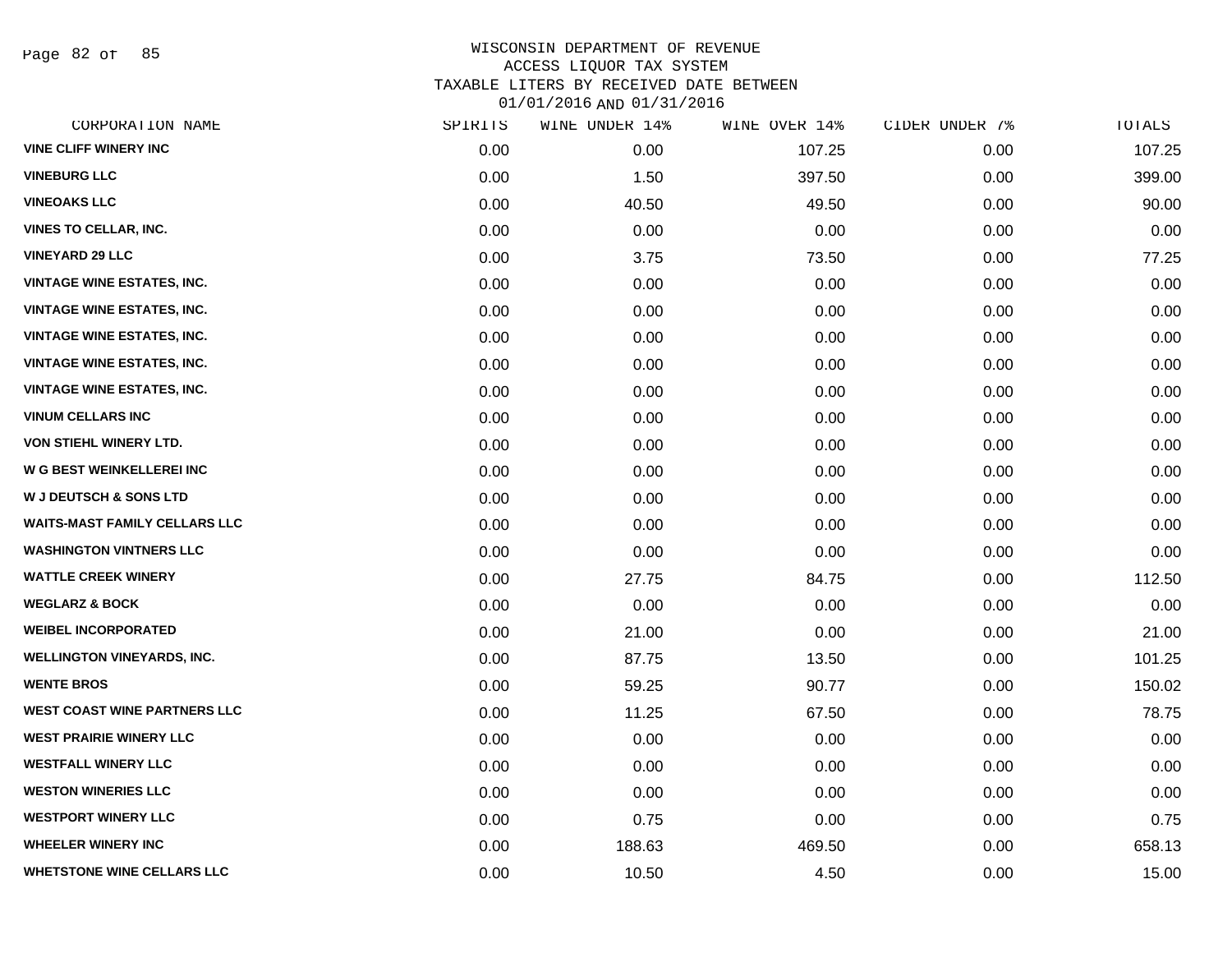Page 83 of 85

| CORPORATION NAME                                   | SPIRITS | WINE UNDER 14% | WINE OVER 14% | CIDER UNDER 7% | TOTALS   |
|----------------------------------------------------|---------|----------------|---------------|----------------|----------|
| <b>WHISPERING BLUFFS VINEYARD &amp; WINERY LTD</b> | 0.00    | 0.00           | 0.00          | 0.00           | 0.00     |
| <b>WHISPERING WINDS WINERY LLC</b>                 | 0.00    | 0.00           | 0.00          | 0.00           | 0.00     |
| <b>WHITE OAK VINEYARDS &amp; WINERY LLC</b>        | 0.00    | 29.25          | 9.00          | 0.00           | 38.25    |
| WHITE WINTER WINERY INC                            | 0.00    | 0.00           | 0.00          | 0.00           | 0.00     |
| <b>WIENS CELLARS LLC</b>                           | 0.00    | 94.50          | 83.69         | 0.00           | 178.19   |
| <b>WILD MOUNTAIN WINERY INC</b>                    | 0.00    | 0.00           | 0.00          | 0.00           | 0.00     |
| <b>WILDEROTTER WINERY LLC</b>                      | 0.00    | 0.00           | 0.00          | 0.00           | 0.00     |
| <b>WILLAKENZIE ESTATE INC</b>                      | 0.00    | 40.50          | 114.75        | 0.00           | 155.25   |
| <b>WILLAMETTE VALLEY VINEYARDS INC</b>             | 0.00    | 206.63         | 25.50         | 0.00           | 232.13   |
| <b>WILLIAM F BLUHM</b>                             | 0.00    | 0.00           | 0.00          | 0.00           | 0.00     |
| <b>WILLIAM K PARSONS &amp; MARY ELLEN PARSONS</b>  | 0.00    | 0.00           | 0.00          | 0.00           | 0.00     |
| <b>WILLIAM MOSBY</b>                               | 0.00    | 21.75          | 10.50         | 0.00           | 32.25    |
| <b>WILLIAMS &amp; SELYEM LLC</b>                   | 0.00    | 600.75         | 309.05        | 0.00           | 909.80   |
| <b>WILRONA LLC</b>                                 | 0.00    | 228.00         | 0.00          | 0.00           | 228.00   |
| <b>WILSON CREEK WINERY &amp; VINEYARDS INC</b>     | 0.00    | 586.13         | 52.14         | 0.00           | 638.27   |
| <b>WIND GAP WINES LLC</b>                          | 0.00    | 3.75           | 0.00          | 0.00           | 3.75     |
| <b>WINDERLEA WINE COMPANY LLC</b>                  | 0.00    | 39.00          | 10.50         | 0.00           | 49.50    |
| <b>WINDWARD VINEYARD LLC</b>                       | 0.00    | 0.00           | 4.50          | 0.00           | 4.50     |
| <b>WINE BY JOE LLC</b>                             | 0.00    | 15.75          | 4.75          | 0.00           | 20.50    |
| WINE OF THE MONTH CLUB, INC.                       | 0.00    | 2,916.00       | 323.25        | 0.00           | 3,239.25 |
| <b>WINE ROAD VINTNERS LLC</b>                      | 0.00    | 35.25          | 200.50        | 0.00           | 235.75   |
| <b>WINEGREETING.COM INC</b>                        | 0.00    | 45.00          | 0.00          | 0.00           | 45.00    |
| <b>WINERY AT BLACK STAR FARMS LLC</b>              | 0.00    | 46.50          | 0.75          | 0.00           | 47.25    |
| <b>WINERY EXCHANGE, INC.</b>                       | 0.00    | 3.00           | 25.50         | 0.00           | 28.50    |
| <b>WINERY FULFILLMENT SERVICES LLC</b>             | 0.00    | 23.25          | 22.50         | 0.00           | 45.75    |
| <b>WINESITTER BREWHOUSE LLC</b>                    | 0.00    | 0.00           | 0.00          | 0.00           | 0.00     |
| WINNESHIEK WILDBERRY WINERY LLC                    | 0.00    | 120.06         | 0.00          | 0.00           | 120.06   |
| <b>WINSIDE USA INC</b>                             | 0.00    | 0.00           | 25.50         | 0.00           | 25.50    |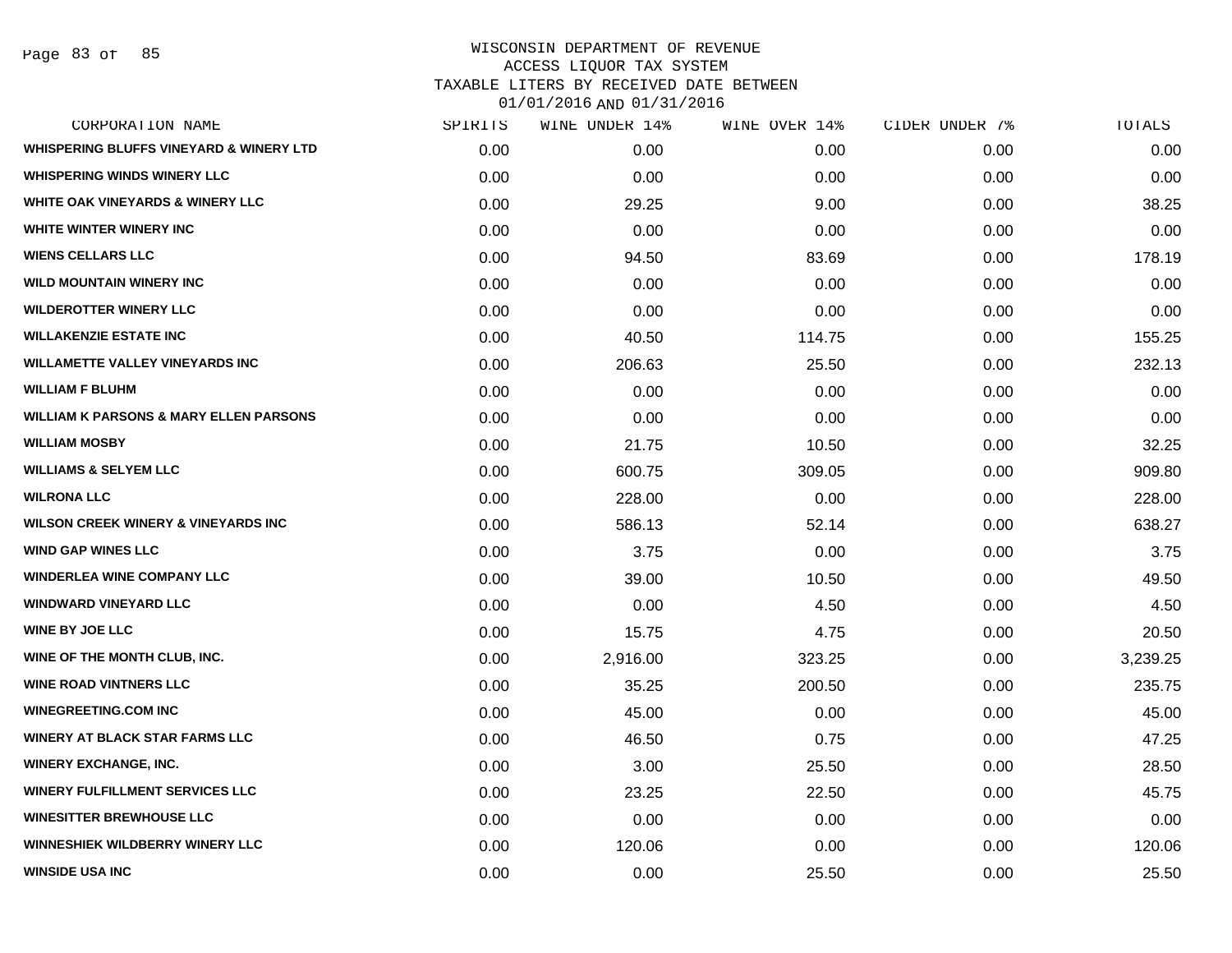Page 84 of 85

| CORPORATION NAME                   | SPIRITS | WINE UNDER 14% | WINE OVER 14% | CIDER UNDER<br>7% | TOTALS     |
|------------------------------------|---------|----------------|---------------|-------------------|------------|
| <b>WOLFF VINEYARD LLC</b>          | 0.00    | 7.50           | 16.50         | 0.00              | 24.00      |
| <b>WOLLERSHEIM WINERY, INC.</b>    | 0.00    | 0.00           | 0.00          | 0.00              | 0.00       |
| <b>WOLLERSHEIM WINERY, INC.</b>    | 0.00    | 0.00           | 0.00          | 0.00              | 0.00       |
| <b>WOODWARD CANYON WINERY INC.</b> | 0.00    | 0.00           | 4.50          | 0.00              | 4.50       |
| <b>WRH PARTNERS LLC</b>            | 0.00    | 0.60           | 2.97          | 0.00              | 3.57       |
| YORKVILLE CELLARS INC              | 0.00    | 135.00         | 45.00         | 0.00              | 180.00     |
| <b>ZD WINES LLC</b>                | 0.00    | 58.50          | 26.82         | 0.00              | 85.32      |
| <b>ZERO LINK MARKETS INC</b>       | 0.00    | 318.13         | 74.13         | 0.00              | 392.26     |
| TOTAL LITERS FOR 1/31/2016         | 0.00    | 100,688.51     | 78,804.03     | 550.52            | 180,043.06 |